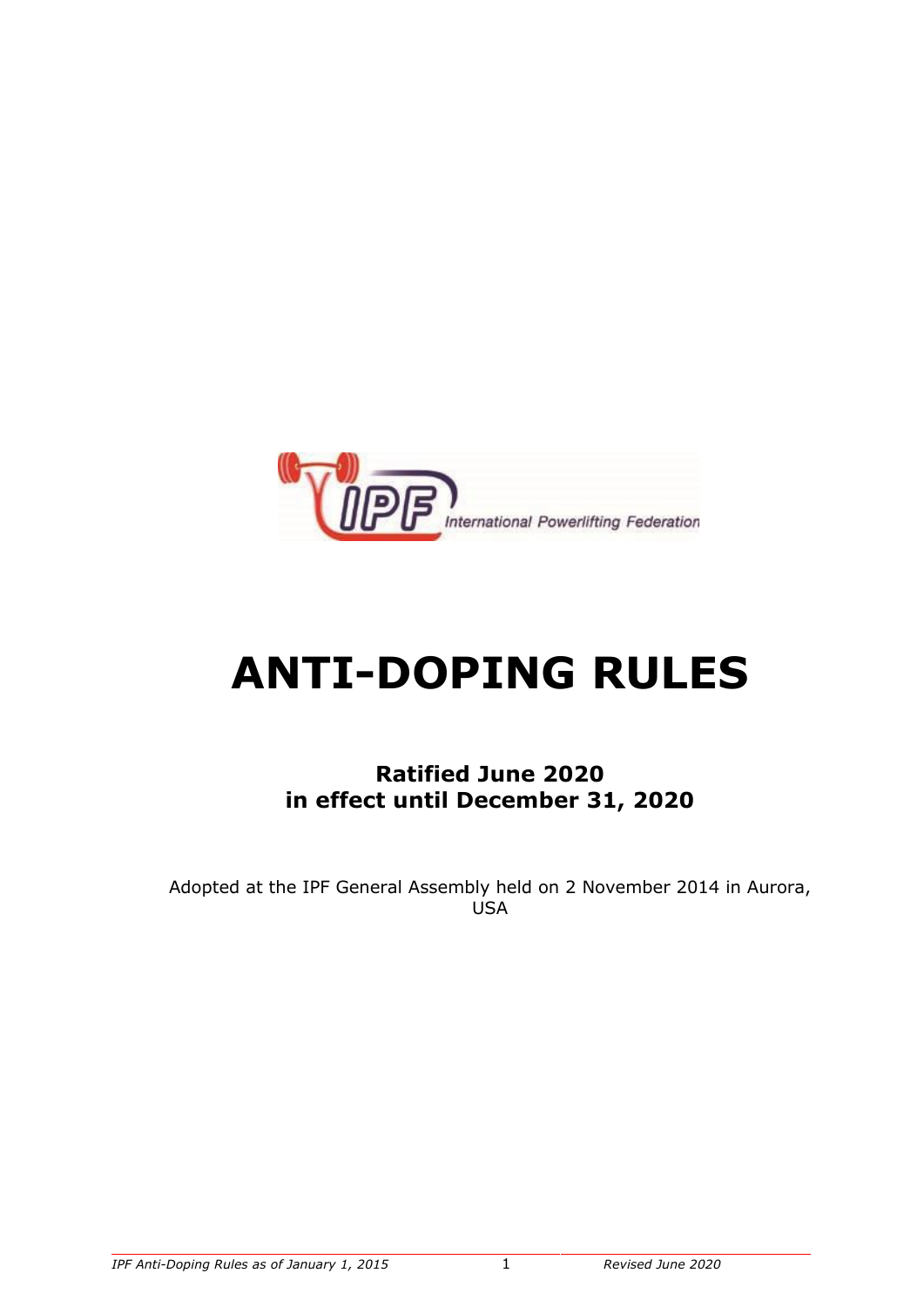## **TABLE OF CONTENTS**

| FUNDAMENTAL RATIONALE FOR THE CODE AND THE IPF'S ANTI-DOPING RULES  3                  |                                                                               |
|----------------------------------------------------------------------------------------|-------------------------------------------------------------------------------|
| <b>ARTICLE 1</b>                                                                       |                                                                               |
| <b>ARTICLE 2</b>                                                                       |                                                                               |
| <b>ARTICLE 3</b>                                                                       |                                                                               |
| <b>ARTICLE 4</b>                                                                       |                                                                               |
| <b>ARTICLE 5</b>                                                                       |                                                                               |
| <b>ARTICLE 6</b>                                                                       |                                                                               |
| <b>ARTICLE 7</b>                                                                       |                                                                               |
| <b>ARTICLE 8</b>                                                                       |                                                                               |
| <b>ARTICLE 9</b>                                                                       |                                                                               |
| <b>ARTICLE 10</b>                                                                      |                                                                               |
| <b>ARTICLE 11</b>                                                                      |                                                                               |
| <b>ARTICLE 12</b>                                                                      |                                                                               |
| <b>ARTICLE 13</b>                                                                      |                                                                               |
| <b>ARTICLE 14</b>                                                                      |                                                                               |
| <b>ARTICLE 15</b>                                                                      |                                                                               |
| <b>ARTICLE 16</b>                                                                      | <b>INCORPORATION OF THE IPF ANTI-DOPING RULES AND OBLIGATIONS OF NATIONAL</b> |
| <b>ARTICLE 17</b>                                                                      |                                                                               |
| <b>ARTICLE 18</b>                                                                      |                                                                               |
| <b>ARTICLE 19</b>                                                                      |                                                                               |
| <b>ARTICLE 20</b>                                                                      |                                                                               |
| <b>ARTICLE 21</b>                                                                      |                                                                               |
| <b>ARTICLE 22</b>                                                                      | ADDITIONAL ROLES AND RESPONSIBILITIES OF ATHLETES AND OTHER PERSONS 59        |
| <b>APPENDIX 1</b>                                                                      |                                                                               |
| <b>APPENDIX 2</b>                                                                      |                                                                               |
| <b>APPENDIX 3</b>                                                                      |                                                                               |
| APPENDIX 4 - GUIDELINES FOR IDENTIFICATION, REPORTING, AUTHORIZED PERSONS, STORING THE |                                                                               |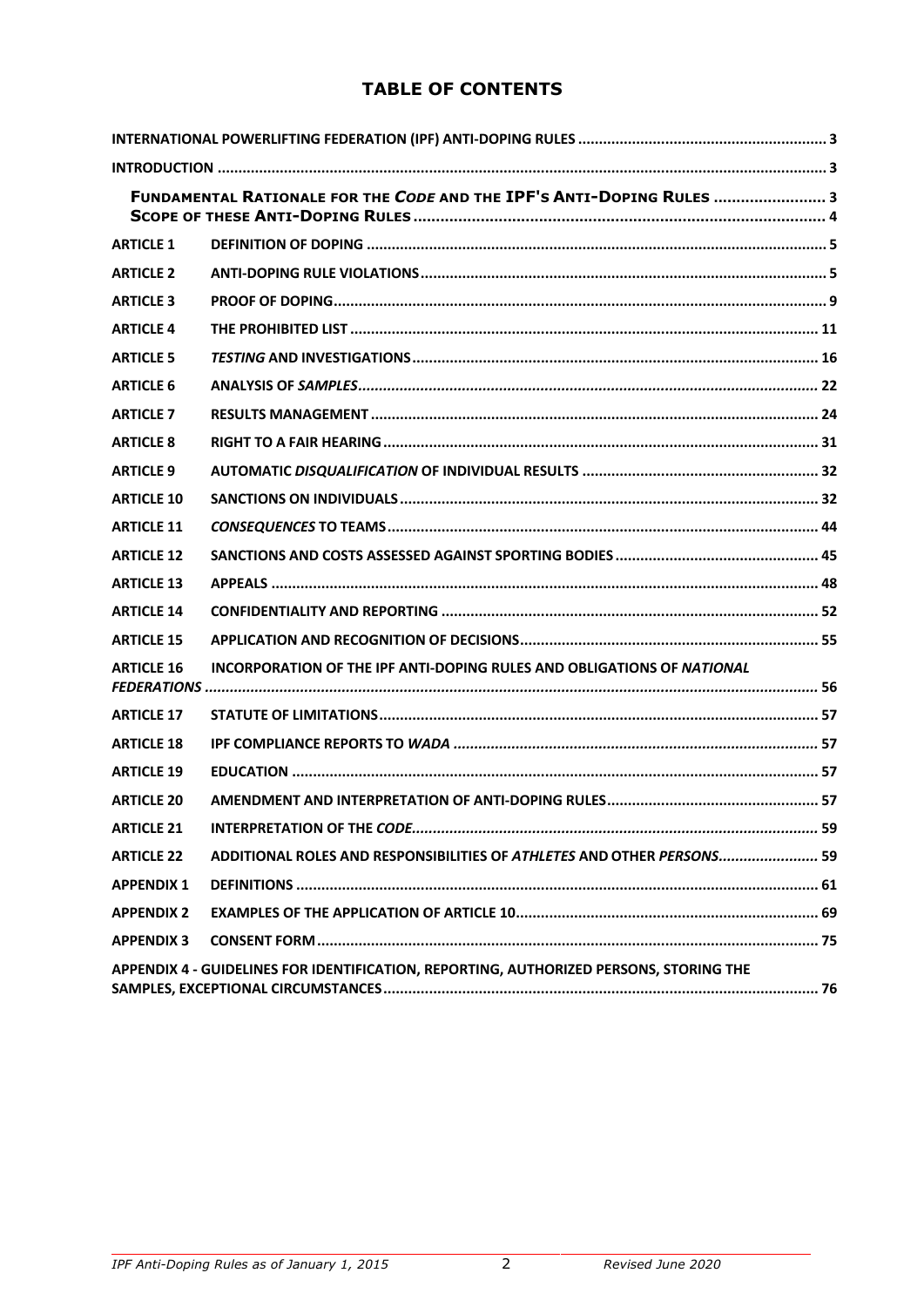# **INTERNATIONAL POWERLIFTING FEDERATION (IPF) ANTI-DOPING RULES**

#### **INTRODUCTION**

#### **Preface**

These Anti-Doping Rules are adopted and implemented in accordance with the IPF's responsibilities under the *Code*, and in furtherance of the IPF's continuing efforts to eradicate doping in sport<sup>1</sup>.

These Anti-Doping Rules are sport rules governing the conditions under which sport is played. Aimed at enforcing anti-doping principles in a global and harmonized manner, they are distinct in nature from criminal and civil laws, and are not intended to be subject to or limited by any national requirements and legal standards applicable to criminal or civil proceedings. When reviewing the facts and the law of a given case, all courts, arbitral tribunals and other adjudicating bodies should be aware of and respect the distinct nature of these Anti-Doping Rules implementing the *Code* and the fact that these rules represent the consensus of a broad spectrum of stakeholders around the world as to what is necessary to protect and ensure fair sport.

#### **Fundamental Rationale for the** *Code* **and the IPF's Anti-Doping Rules**

Anti-doping programs seek to preserve what is intrinsically valuable about sport. This intrinsic value is often referred to as "the spirit of sport". It is the essence of Olympism, the pursuit of human excellence through the dedicated perfection of each person's natural talents. It is how we play true. The spirit of sport is the celebration of the human spirit, body and mind, and is reflected in values we find in and through sport, including:

- Ethics, fair play and honesty
- Health
- Excellence in performance
- Character and education
- Fun and joy
- Teamwork
- Dedication and commitment
- Respect for rules and laws
- Respect for self and other *Participants*
- Courage
- Community and solidarity

Doping is fundamentally contrary to the spirit of sport.

 $\frac{1}{1}$ Wherever the term "sport of Powerlifting" or "Powerlifting" appears in these Anti-Doping Rules, it refers to Powerlifting and the certain disciplines within the sport of Powerlifting, including the Bench Press.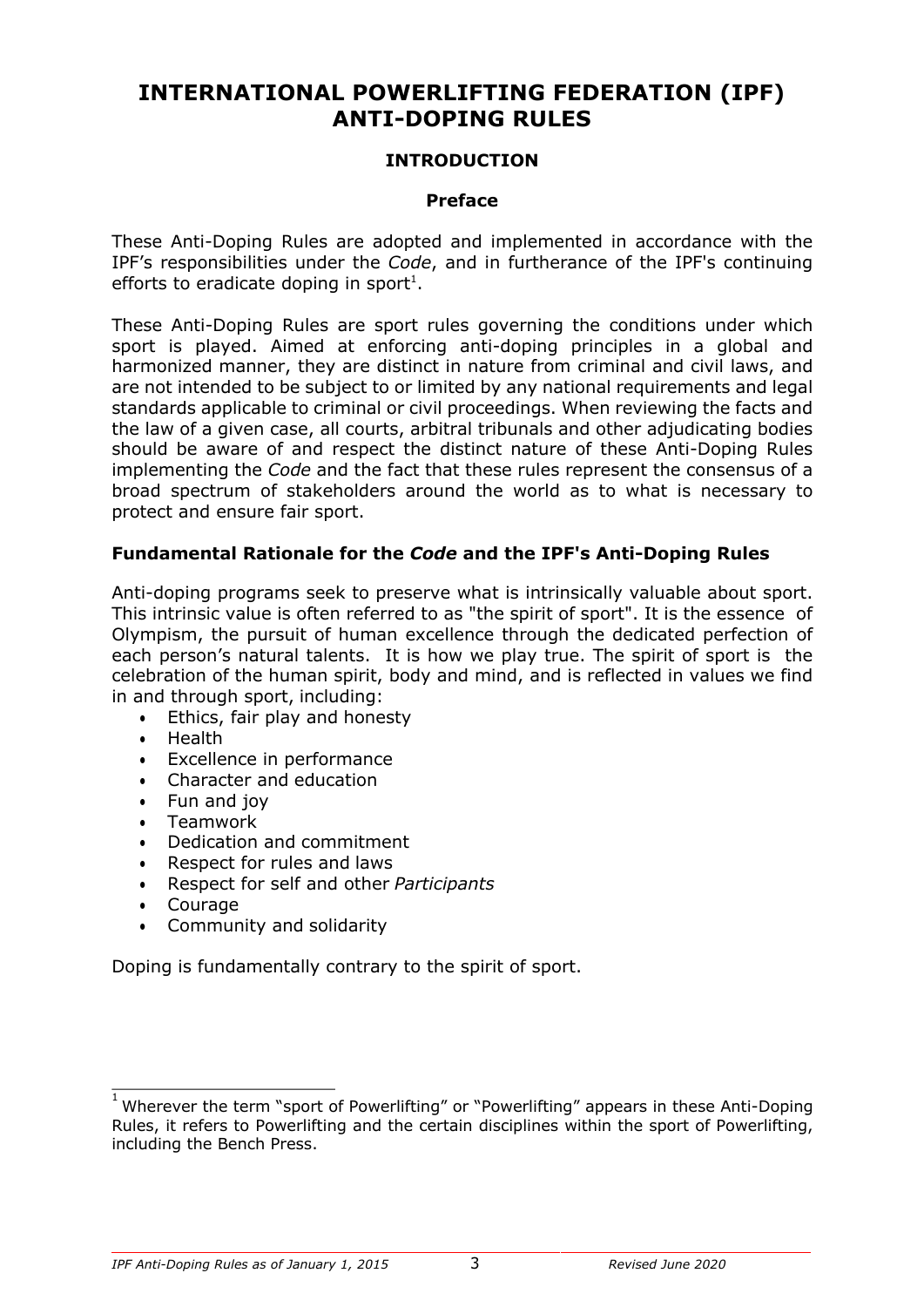#### **Scope of these Anti-Doping Rules**

These Anti-Doping Rules shall apply to the IPF and to each of its *National Federations.* They also apply to the following *Athletes*, *Athlete Support Personnel*  and other *Persons*, each of whom is deemed, as a condition of his/her membership, accreditation and/or participation in the sport, to have agreed to be bound by these Anti-Doping Rules, and to have submitted to the authority of the IPF to enforce these Anti-Doping Rules and to the jurisdiction of the hearing panels specified in Article 8 and Article 13 to hear and determine cases and appeals brought under these Anti-Doping Rules:

- a. all *Athletes* and *Athlete Support Personnel* who are members of the IPF, or of any *National Federation*, or of any member or affiliate organization of any *National Federation* (including any clubs, teams, associations or leagues);
- b. all *Athletes* and *Athlete Support Personnel* participating in such capacity in *Events*, *Competitions* and other activities organized, convened, authorized or recognized by the IPF, or any *National Federation*, or any member or affiliate organization of any *National Federation* (including any clubs, teams, associations or leagues), wherever held;
- c. any other *Athlete* or *Athlete Support Personnel* or other *Person* who, by virtue of an accreditation, a license or other contractual arrangement, or otherwise, is subject to the jurisdiction of the IPF, or of any *National Federation*, or of any member or affiliate organization of any *National Federation* (including any clubs, teams, associations or leagues), for purposes of anti-doping;
- d. To be eligible for participation in *International Events*, a competitor must have an IPF license issued by his or her *National Federation*. The IPF license will only be issued to competitors who have personally signed the Appendix 3 consent form, in the actual form approved by the IPF. All forms from *Minors* must be counter-signed by their legal guardians, and
- e. *Athletes* who are not regular members of the IPF or of one of its *National Federations* but who want to be eligible to compete in a particular *International Event*. The IPF may include such *Athletes* in its *Registered Testing Pool* so that they are required to provide information about their whereabouts for purposes of *Testing* under these Anti-Doping Rules for at least six months prior to the *International Event* in question.

to comply with these Anti-Doping Rules, the following Athletes shall be Within the overall pool of *Athletes* set out above who are bound by and required considered to be *International-Level Athletes* for purposes of these Anti-Doping Rules, and therefore the specific provisions in these Anti-Doping Rules applicable to *International-Level Athletes* (as regards *Testing* but also as regards *TUEs*, whereabouts information, results management, and appeals) shall apply to such *Athletes.*

http://www.powerlifting-ipf.com/championships/calendar.html is an International Event and any athlete who enters or competes in any of a. Any Event listed on the IPF Calendar of Events, see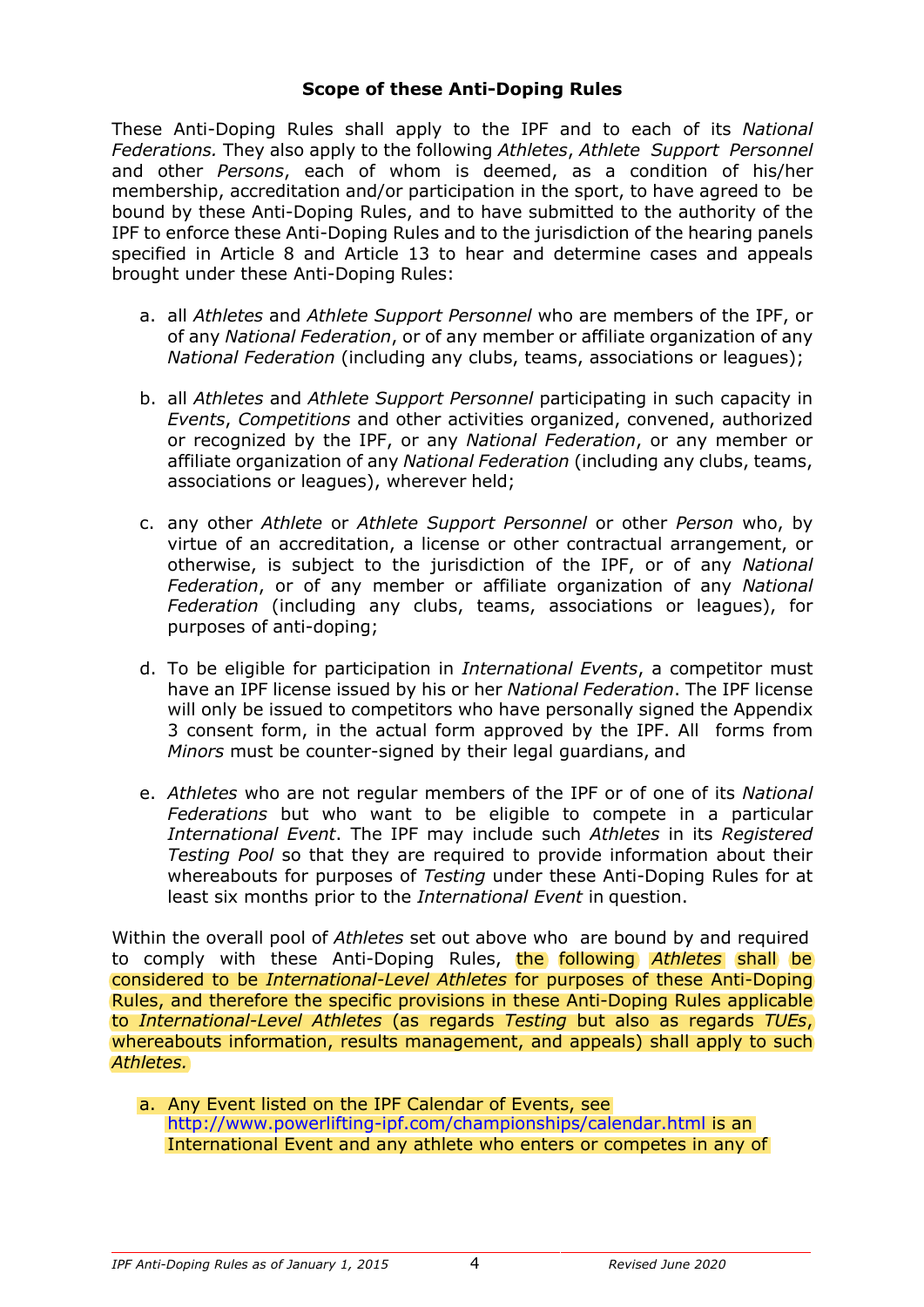those International Events for Sub-Junior, Junior or Open categories is an International-Level Athlete.

#### **ARTICLE 1 DEFINITION OF DOPING**

Doping is defined as the occurrence of one or more of the anti-doping rule violations set forth in Article 2.1 through Article 2.10 of these Anti-Doping Rules.

#### **ARTICLE 2 ANTI-DOPING RULEVIOLATIONS**

The purpose of Article 2 is to specify the circumstances and conduct which constitute anti-doping rule violations. Hearings in doping cases will proceed based on the assertion that one or more of these specific rules have been violated.

*Athletes* or other *Persons* shall be responsible for knowing what constitutes an anti-doping rule violation and the substances and methods which have been included on the *Prohibited List2* .

The following constitute anti-doping rule violations:

#### **2.1 Presence of a** *Prohibited Substance* **or its** *Metabolites* **or** *Markers* **in an** *Athlete's Sample*

**2.1.1** It is each *Athlete's* personal duty to ensure that no *Prohibited Substance* enters his or her body. *Athletes* are responsible for any *Prohibited Substance* or its *Metabolites* or *Markers* found to be present in their *Samples*. Accordingly, it is not necessary that intent, *Fault*, negligence or knowing *Use* on the *Athlete's* part be demonstrated in order to establish an anti-doping rule violation under Article 2.1.

*[Comment to Article 2.1.1: An anti-doping rule violation is committed under this Article without regard to an Athlete's Fault. This rule has been referred to in various CAS decisions as "Strict Liability". An Athlete's Fault is taken into consideration in determining the Consequences of this anti-doping rule violation under Article 10. This principle has consistently been upheld by CAS.]*

> **2.1.2** Sufficient proof of an anti-doping rule violation under Article 2.1 is established by any of the following: presence of a *Prohibited Substance* or its *Metabolites* or *Markers* in the *Athlete's* A *Sample*  where the *Athlete* waives analysis of the B *Sample* and the B *Sample*  is not analyzed; or, where the *Athlete's* B *Sample* is analyzed and the analysis of the *Athlete's* B *Sample* confirms the presence of the *Prohibited Substance* or its *Metabolites* or *Markers* found in the *Athlete's* A *Sample*; or, where the *Athlete's* B *Sample* is split into two bottles and the analysis of the second bottle

<sup>2</sup>*The Prohibited List* in force is available on WADA's website at www.wada-ama.org and on the IPF's website at www.powerlifting-ipf.com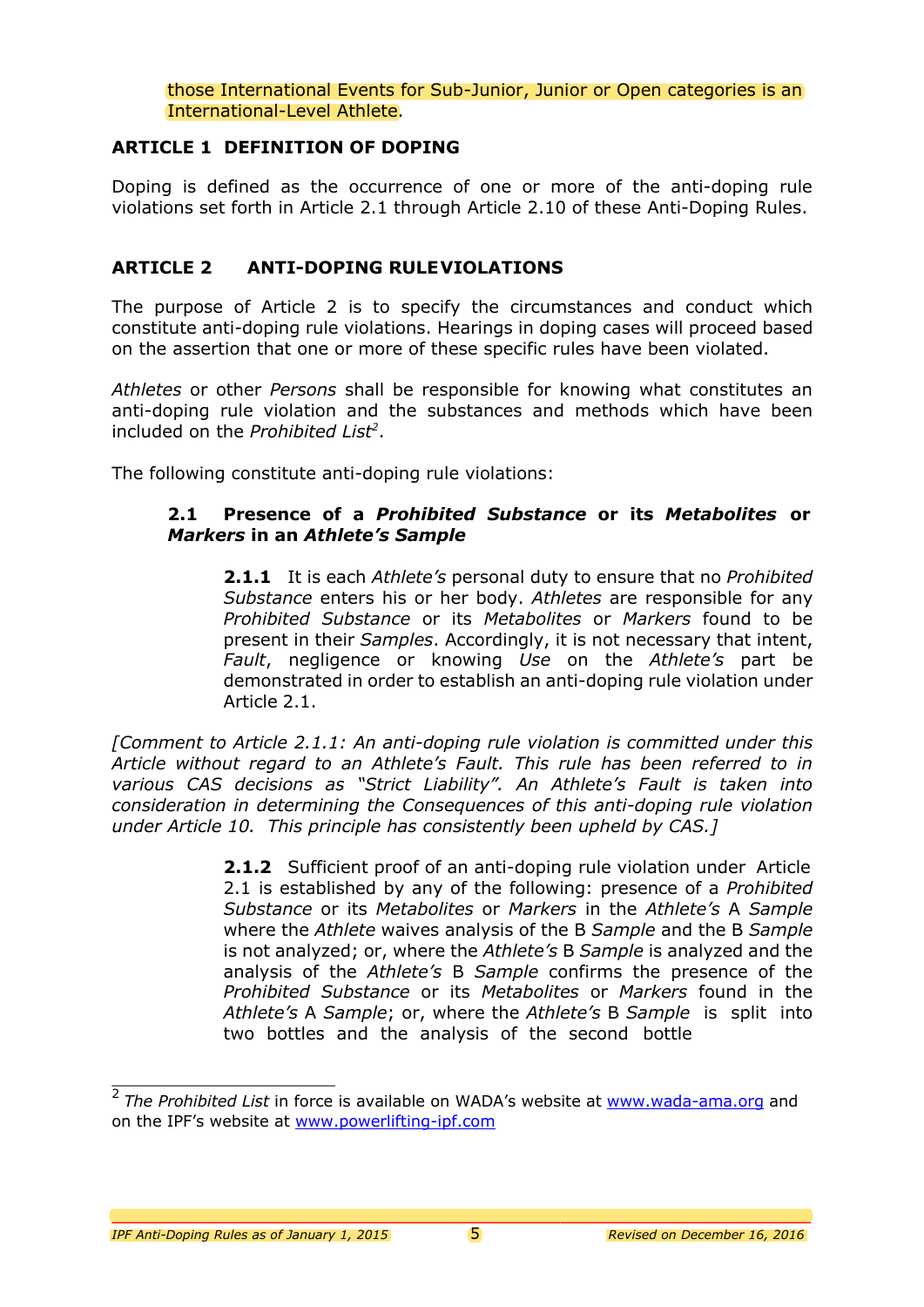confirms the presence of the *Prohibited Substance* or its *Metabolites* or *Markers* found in the first bottle.

*[Comment to Article 2.1.2: The Anti-Doping Organization with results management responsibility may, at its discretion, choose to have the B Sample analyzed even if the Athlete does not request the analysis of the B Sample.]*

> **2.1.3** Excepting those substances for which a quantitative threshold is specifically identified in the *Prohibited List*, the presence of any quantity of a *Prohibited Substance* or its *Metabolites* or *Markers* in an *Athlete's Sample* shall constitute an anti-doping rule violation.

> **2.1.4** As an exception to the general rule of Article 2.1, the *Prohibited List* or *International Standards* may establish special criteria for the evaluation of *Prohibited Substances* that can also be produced endogenously.

#### *2.2 Use* **or** *Attempted Use* **by an** *Athlete* **of a** *Prohibited Substance* **or a** *Prohibited Method*

*[Comment to Article 2.2: It has always been the case that Use or Attempted Use of a Prohibited Substance or Prohibited Method may be established by any reliable means. As noted in the Comment to Article 3.2, unlike the proof required to establish an anti-doping rule violation under Article 2.1, Use or Attempted Use may also be established by other reliable means such as admissions by the Athlete, witness statements, documentary evidence, conclusions drawn from longitudinal profiling, including data collected as part of the Athlete Biological Passport, or other analytical information which does not otherwise satisfy all the requirements to establish "Presence" of a Prohibited Substance under Article 2.1. For example, Use may be established based upon reliable analytical data from the analysis of an A Sample (without confirmation from an analysis of a B Sample) or from the analysis of a B Sample alone where the Anti-Doping Organization provides a satisfactory explanation for the lack of confirmation in the other Sample.]*

> **2.2.1** It is each *Athlete*'s personal duty to ensure that no *Prohibited Substance* enters his or her body and that no *Prohibited Method* is *Used*. Accordingly, it is not necessary that intent, *Fault*, negligence or knowing *Use* on the *Athlete*'s part be demonstrated in order to establish an anti-doping rule violation for *Use* of a *Prohibited Substance* or a *Prohibited Method*.

> **2.2.2** The success or failure of the *Use* or *Attempted Use* of a *Prohibited Substance* or *Prohibited Method* is not material. It is sufficient that the *Prohibited Substance* or *Prohibited Method* was *Used* or *Attempted* to be *Used* for an anti-doping rule violation to be committed.

*[Comment to Article 2.2.2: Demonstrating the "Attempted Use" of a Prohibited Substance or a Prohibited Method requires proof of intent on the Athlete's part. The fact that intent may be required to prove this particular anti-doping rule violation does not undermine the Strict Liability principle established for*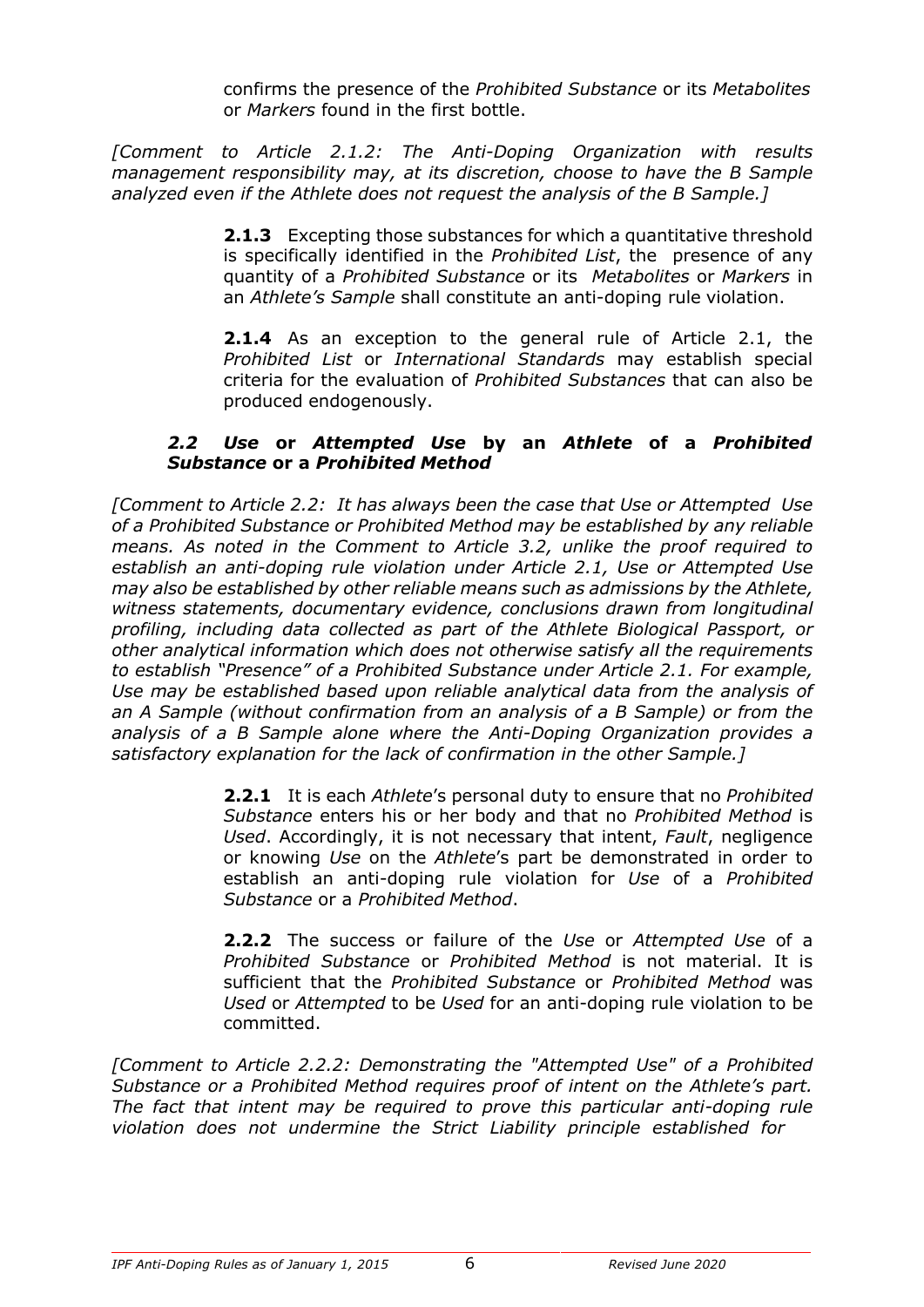*violations of Article 2.1 and violations of Article 2.2 in respect of Use of a Prohibited Substance or Prohibited Method.*

*An Athlete's "Use" of a Prohibited Substance constitutes an anti-doping rule violation unless such substance is not prohibited Out-of-Competition and the Athlete's Use takes place Out-of-Competition. (However, the presence of a Prohibited Substance or its Metabolites or Markers in a Sample collected In-Competition is a violation of Article 2.1 regardless of when that substance might have been administered).]*

## **2.3 Evading, Refusing or Failing to Submit to** *Sample* **Collection**

Evading *Sample* collection, or without compelling justification refusing or failing to submit to *Sample* collection after notification as authorized in these Anti-Doping Rules or other applicable anti-doping rules.

*[Comment to Article 2.3: For example, it would be an anti-doping rule violation of "evading Sample collection" if it were established that an Athlete was deliberately avoiding a Doping Control official to evade notification or Testing. A violation of "failing to submit to Sample collection" may be based on either intentional or negligent conduct of the Athlete, while "evading" or "refusing" Sample collection contemplates intentional conduct by the Athlete.]*

## **2.4 Whereabouts Failures**

Any combination of three missed tests and/or filing failures, as defined in the International Standard for Testing and Investigations, within a twelve- month period by an *Athlete* in *a Registered Testing Pool.*

## *2.5 Tampering* **or** *Attempted Tampering* **with any part of** *Doping Control*

Conduct which subverts the *Doping Control* process but which would not otherwise be included in the definition of *Prohibited Methods. Tampering*  shall include, without limitation, intentionally interfering or attempting to interfere with a *Doping Control* official, providing fraudulent information to an *Anti-Doping Organization*, or intimidating or attempting to intimidate a potential witness.

*[Comment to Article 2.5: For example, this Article would prohibit altering identification numbers on a Doping Control form during Testing, breaking the B bottle at the time of B Sample analysis, or altering a Sample by the addition of a foreign substance. Offensive conduct towards a Doping Control official or other Person involved in Doping Control which does not otherwise constitute Tampering shall be addressed in the disciplinary rules of sport organizations.]*

## *2.6 Possession* **of a** *Prohibited Substance* **or a** *Prohibited Method*

**2.6.1** *Possession* by an *Athlete In-Competition* of any *Prohibited Substance* or any *Prohibited Method*, or *Possession* by an *Athlete Out-of-Competition* of any *Prohibited Substance* or any *Prohibited Method* which is prohibited *Out-of-Competition* unless the *Athlete*  establishes that the *Possession* is consistent with a Therapeutic Use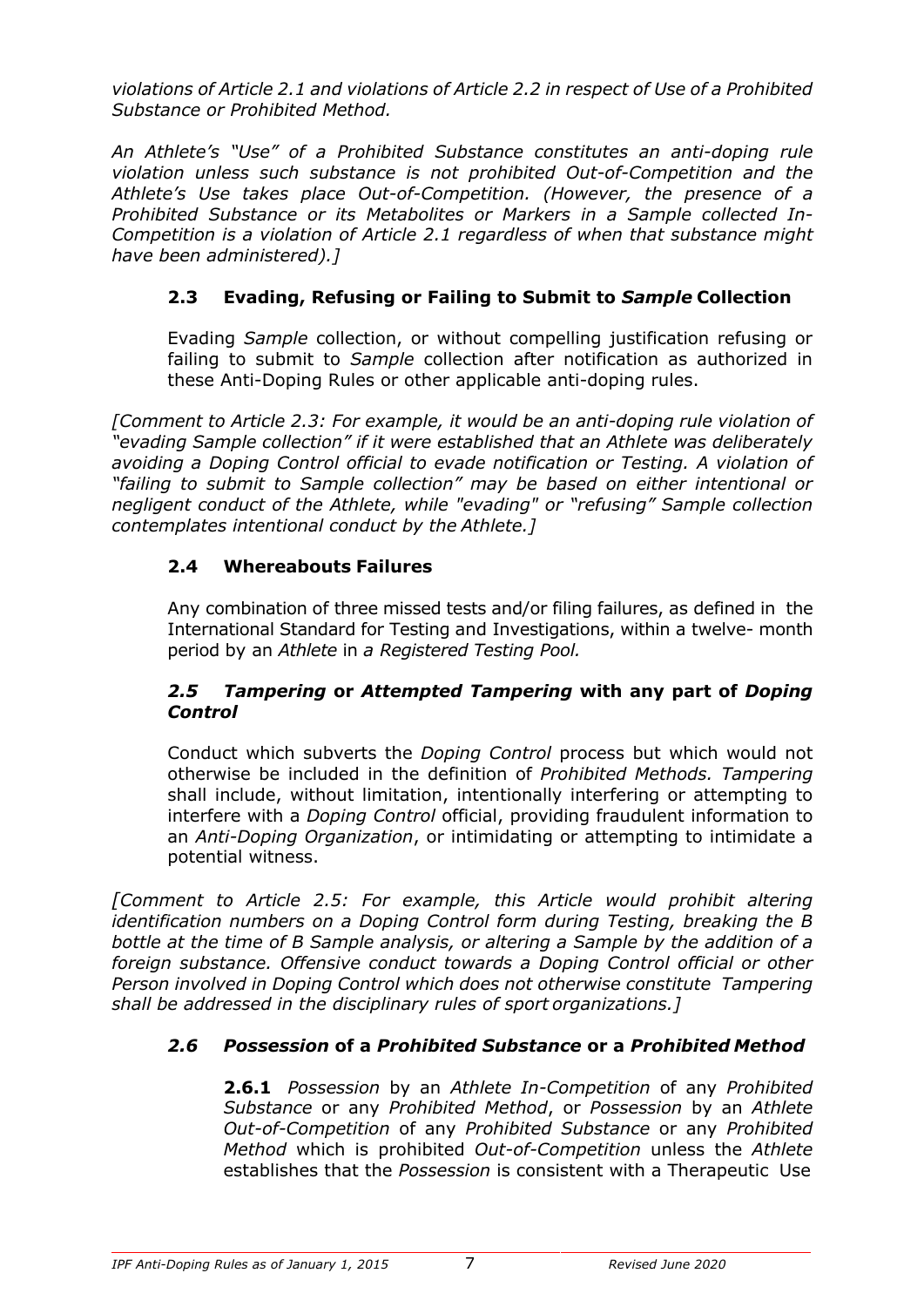Exemption ("*TUE*") granted in accordance with Article 4.4 or other acceptable justification.

**2.6.2** *Possession* by an *Athlete Support Person In-Competition* of any *Prohibited Substance* or any *Prohibited Method*, or *Possession* by an *Athlete Support Person Out-of-Competition* of any *Prohibited Substance* or any *Prohibited Method* which is prohibited *Out-of-Competition* in connection with an *Athlete*, *Competition* or training, unless the *Athlete Support Person* establishes that the *Possession* is consistent with a *TUE* granted to an *Athlete* in accordance with Article 4.4 or other acceptable justification.

*[Comment to Articles 2.6.1 and 2.6.2: Acceptable justification would not include, for example, buying or Possessing a Prohibited Substance for purposes of giving it to a friend or relative, except under justifiable medical circumstances where that Person had a physician's prescription, e.g., buying Insulin for a diabetic child.]*

*[Comment to Article 2.6.2: Acceptable justification would include, for example, a team doctor carrying Prohibited Substances for dealing with acute and emergency situations.]*

#### *2.7 Trafficking* **or** *Attempted Trafficking* **in any** *Prohibited Substance* **or** *Prohibited Method*

*2.8 Administration* **or** *Attempted Administration* **to any** *Athlete In-Competition* **of any** *Prohibited Substance or Prohibited Method,*  **or** *Administration* **or** *Attempted Administration* **to any** *Athlete Outof-Competition* **of any** *Prohibited Substance* **or any** *Prohibited Method* **that is prohibited** *Out-of-Competition*

## **2.9 Complicity**

Assisting, encouraging, aiding, abetting, conspiring, covering up or any other type of intentional complicity involving an anti-doping rule violation, *Attempted* anti-doping rule violation or violation of Article 10.12.1 by another *Person*.

## **2.10 Prohibited Association**

Association by an *Athlete* or other *Person* subject to the authority of an *Anti-Doping Organization* in a professional or sport-related capacity with any *Athlete Support Person* who:

**2.10.1** If subject to the authority of an *Anti-Doping Organization*, is serving a period of *Ineligibility*; or

**2.10.2** If not subject to the authority of an *Anti-Doping Organization* and where *Ineligibility* has not been addressed in a results management process pursuant to the *Code*, has been convicted or found in a criminal, disciplinary or professional proceeding to have engaged in conduct which would have constituted a violation of antidoping rules if *Code*-compliant rules had been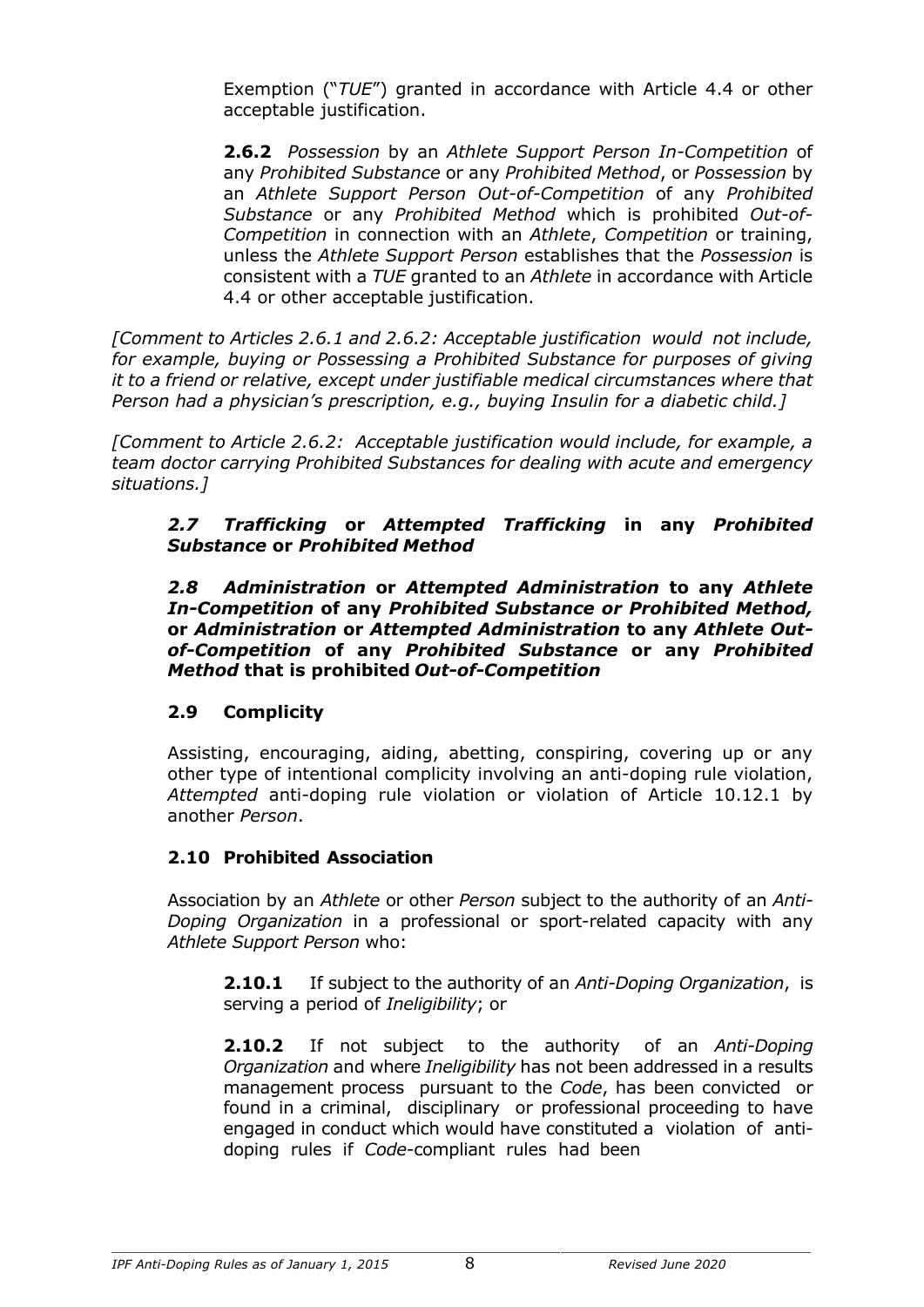applicable to such *Person.* The disqualifying status of such *Person* shall be in force for the longer of six years from the criminal, professional or disciplinary decision or the duration of the criminal, disciplinary or professional sanction imposed; or

**2.10.3** Is serving as a front or intermediary for an individual described in Article 2.10.1 or 2.10.2.

In order for this provision to apply, it is necessary that the *Athlete* or other *Person* has previously been advised in writing by an *Anti-Doping Organization* with jurisdiction over the *Athlete* or other *Person*, or by *WADA*, of the *Athlete Support Person*'s disqualifying status and the potential *Consequence* of prohibited association and that the *Athlete* or other *Person*  can reasonably avoid the association. The *Anti-Doping Organization* shall also use reasonable efforts to advise the *Athlete Support Person* who is the subject of the notice to the *Athlete* or other *Person* that the *Athlete Support Person*  may, within 15 days, come forward to the *Anti-Doping Organization* to explain that the criteria described in Articles 2.10.1 and 2.10.2 do not apply to him or her. (Notwithstanding Article 17, this Article applies even when the *Athlete Support Person's* disqualifying conduct occurred prior to the effective date provided in Article 20.7.)

The burden shall be on the *Athlete* or other *Person* to establish that any association with *Athlete Support Personnel* described in Article 2.10.1 or 2.10.2 is not in a professional or sport-related capacity.

*Anti-Doping Organizations* that are aware of *Athlete Support Personnel* who meet the criteria described in Article 2.10.1, 2.10.2, or 2.10.3 shall submit that information to *WADA*.

*[Comment to Article 2.10: Athletes and other Persons must not work with coaches, trainers, physicians or other Athlete Support Personnel who are Ineligible on account of an anti-doping rule violation or who have been criminally convicted or professionally disciplined in relation to doping. Some examples of the types of association which are prohibited include: obtaining training, strategy, technique, nutrition or medical advice; obtaining therapy, treatment or prescriptions; providing any bodily products for analysis; or allowing the Athlete Support Person to serve as an agent or representative. Prohibited association need not involve any form of compensation.]*

## **ARTICLE 3 PROOF OFDOPING**

#### **3.1 Burdens and Standards of Proof**

The IPF shall have the burden of establishing that an anti-doping rule violation has occurred. The standard of proof shall be whether the IPF has established an anti-doping rule violation to the comfortable satisfaction of the hearing panel bearing in mind the seriousness of the allegation which is made. This standard of proof in all cases is greater than a mere balance of probability but less than proof beyond a reasonable doubt. Where these Anti-Doping Rules place the burden of proof upon the *Athlete* or other *Person* alleged to have committed an anti-doping rule violation to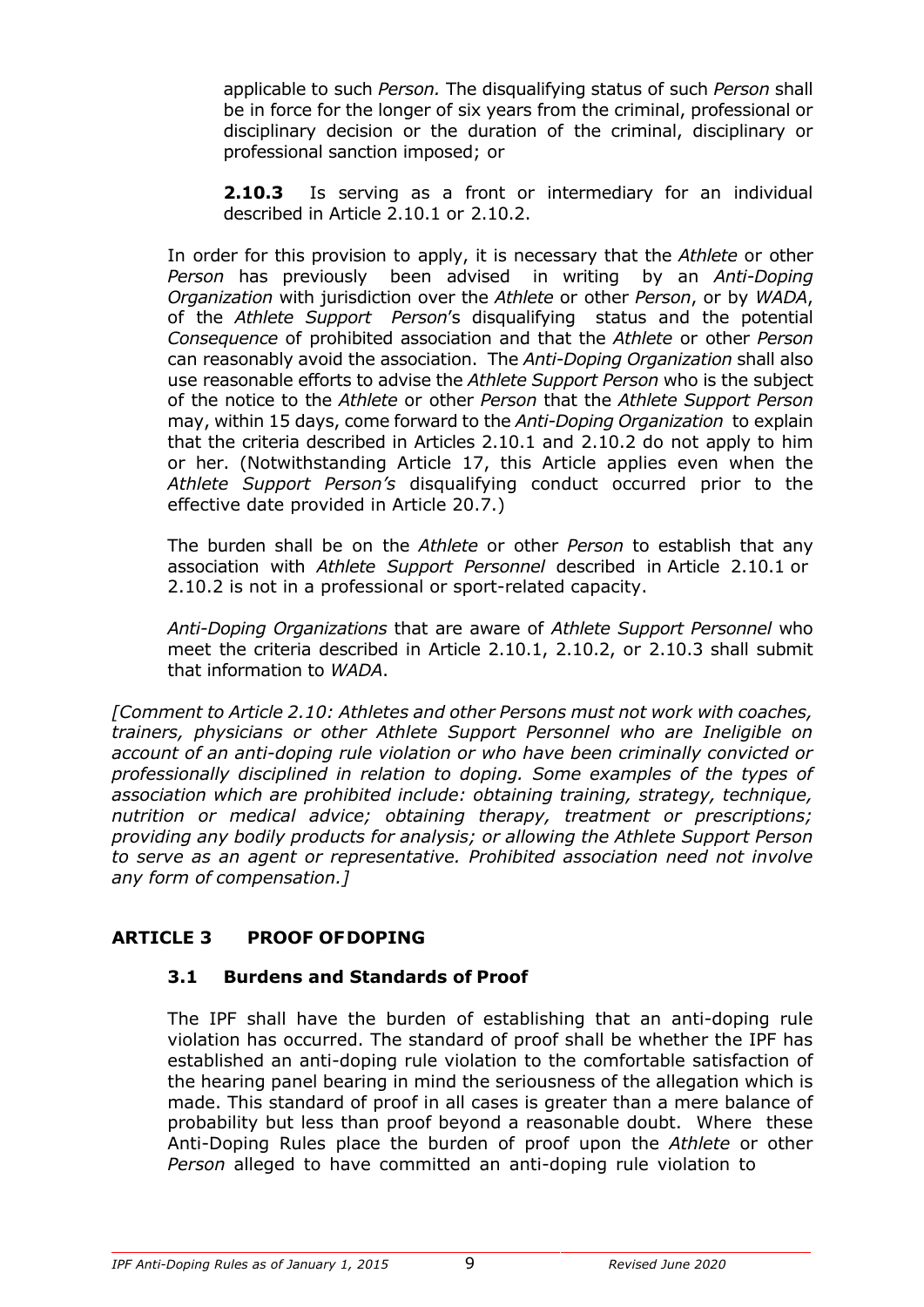rebut a presumption or establish specified facts or circumstances, the standard of proof shall be by a balance of probability.

*[Comment to Article 3.1: This standard of proof required to be met by the IPF is comparable to the standard which is applied in most countries to cases involving professional misconduct.]*

## **3.2 Methods of Establishing Facts and Presumptions**

Facts related to anti-doping rule violations may be established by any reliable means, including admissions. The following rules of proof shall be applicable in doping cases:

*[Comment to Article 3.2: For example, the IPF may establish an anti-doping rule violation under Article 2.2 based on the Athlete's admissions, the credible testimony of third Persons, reliable documentary evidence, reliable analytical data from either an A or B Sample as provided in the Comments to Article 2.2, or conclusions drawn from the profile of a series of the Athlete's blood or urine Samples, such as data from the Athlete Biological Passport.]*

> **3.2.1** Analytical methods or decision limits approved by *WADA* after consultation within the relevant scientific community and which has been the subject of peer review are presumed to be scientifically valid. Any *Athlete* or other *Person* seeking to rebut this presumption of scientific validity shall, as a condition precedent to any such challenge, first notify *WADA* of the challenge and the basis of the challenge. *CAS* on its own initiative may also inform *WADA* of any such challenge. At *WADA*'s request, the *CAS* panel shall appoint an appropriate scientific expert to assist the panel in its evaluation of the challenge. Within 10 days of *WADA*'s receipt of such notice, and *WADA*'s receipt of the *CAS* file, *WADA* shall also have the right to intervene as a party, appear amicus curiae, or otherwise provide evidence in such proceeding.

> **3.2.2** *WADA*-accredited laboratories, and other laboratories approved by *WADA*, are presumed to have conducted *Sample*  analysis and custodial procedures in accordance with the International Standard for Laboratories. The *Athlete* or other *Person*  may rebut this presumption by establishing that a departure from the International Standard for Laboratories occurred which could reasonably have caused the *Adverse Analytical Finding*. If the *Athlete*  or other *Person* rebuts the preceding presumption by showing that a departure from the International Standard for Laboratories occurred which could reasonably have caused the *Adverse Analytical Finding*, then the IPF shall have the burden to establish that such departure did not cause the *Adverse Analytical Finding*.

*[Comment to Article 3.2.2: The burden is on the Athlete or other Person to establish, by a balance of probability, a departure from the International Standard for Laboratories that could reasonably have caused the Adverse Analytical Finding. If the Athlete or other Person does so, the burden shifts to*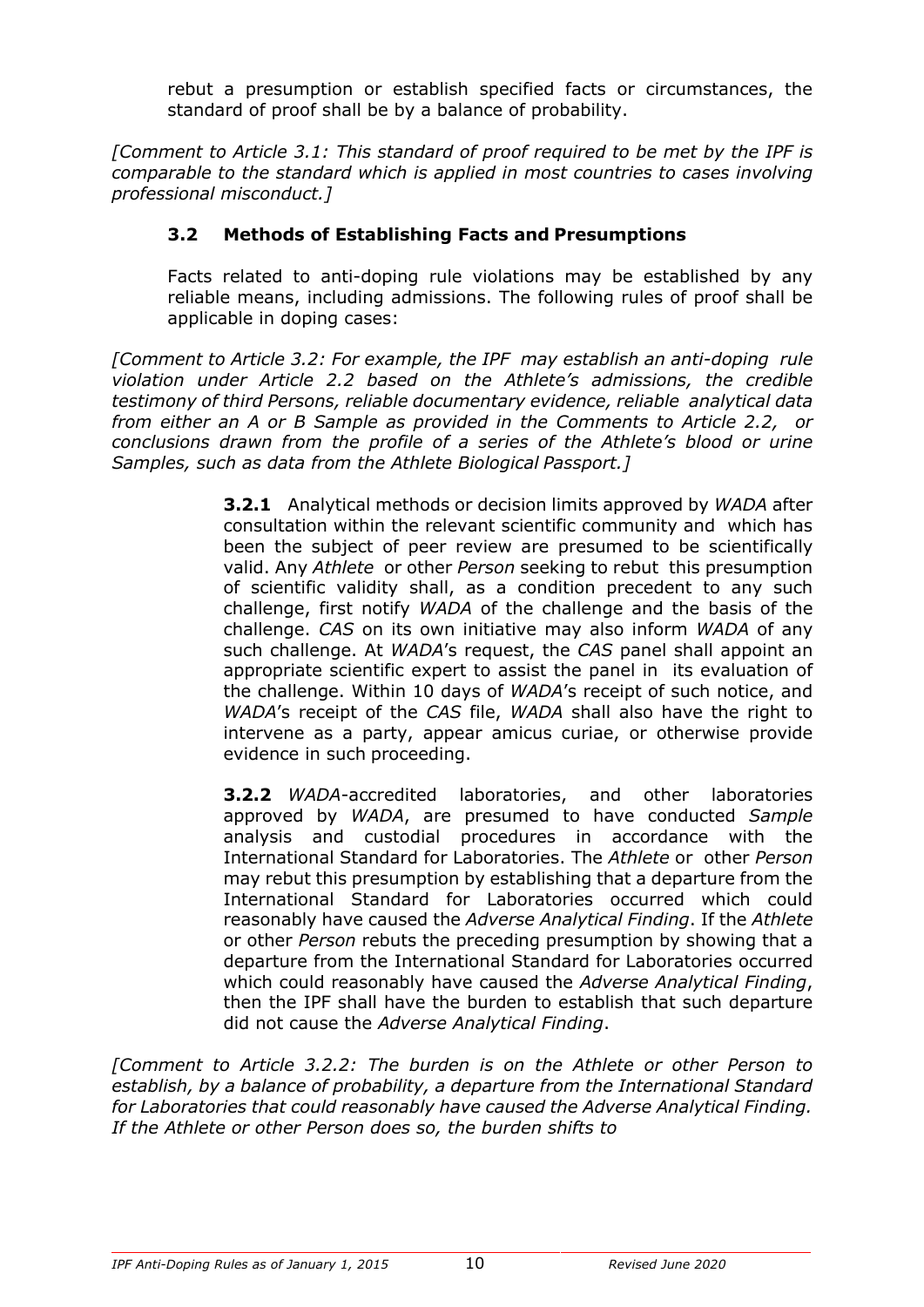*the IPF to prove to the comfortable satisfaction of the hearing panel that the departure did not cause the Adverse Analytical Finding.]*

> **3.2.3** Departures from any other *International Standard* or other anti-doping rule or policy set forth in the *Code* or these Anti-Doping Rules which did not cause an *Adverse Analytical Finding* or other antidoping rule violation shall not invalidate such evidence or results. If the *Athlete* or other *Person* establishes a departure from another *International Standard* or other anti-doping rule or policy which could reasonably have caused an anti-doping rule violation based on an *Adverse Analytical Finding* or other anti-doping rule violation, then the IPF shall have the burden to establish that such departure did not cause the *Adverse Analytical Finding* or the factual basis for the antidoping rule violation.

> **3.2.4** The facts established by a decision of a court or professional disciplinary tribunal of competent jurisdiction which is not the subject of a pending appeal shall be irrebuttable evidence against the *Athlete*  or other *Person* to whom the decision pertained of those facts unless the *Athlete* or other *Person* establishes that the decision violated principles of natural justice.

> **3.2.5** The hearing panel in a hearing on an anti-doping rule violation may draw an inference adverse to the *Athlete* or other *Person* who is asserted to have committed an anti-doping rule violation based on the *Athlete's* or other *Person*'s refusal, after a request made in a reasonable time in advance of the hearing, to appear at the hearing (either in person or telephonically as directed by the hearing panel) and to answer questions from the hearing panel or the IPF.

## **ARTICLE 4 THE PROHIBITEDLIST**

## *4.1* **Incorporation of the** *Prohibited List*

These Anti-Doping Rules incorporate the *Prohibited List*, which is published and revised by *WADA* as described in Article 4.1 of the *Code*.

*[Comment to Article 4.1: The current Prohibited List is available on WADA's website at www.wada-ama.org and on the IPF's website at www.powerliftingipf.com ]*

#### *4.2 Prohibited Substances* **and** *Prohibited Methods* **Identified on the** *Prohibited List*

## *4.2.1 Prohibited Substances* and *Prohibited Methods*

Unless provided otherwise in the *Prohibited List* and/or a revision, the *Prohibited List* and revisions shall go into effect under these Anti-Doping Rules three months after publication by *WADA*, without requiring any further action by the IPF or its *National Federations.* All *Athletes* and other *Persons* shall be bound by the *Prohibited List*, and any revisions thereto, from the date they go into effect, without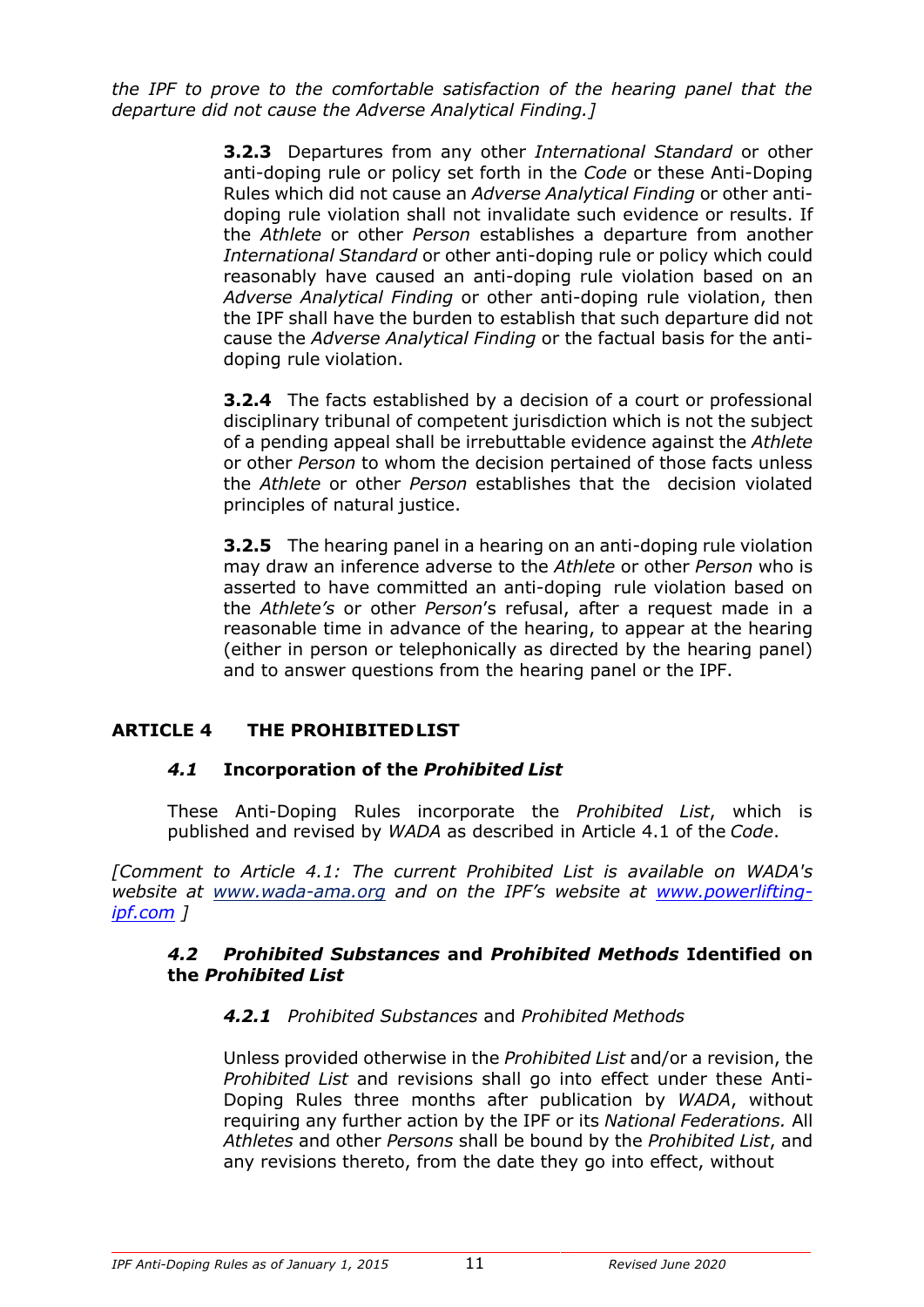further formality. It is the responsibility of all *Athletes* and other *Persons* to familiarize themselves with the most up-to-date version of the *Prohibited List* and all revisions thereto.

## *4.2.2 Specified Substances*

For purposes of the application of Article 10, all *Prohibited Substances*  shall be *Specified Substances* except substances in the classes of anabolic agents and hormones and those stimulants and hormone antagonists and modulators so identified on the *Prohibited List*. The category of *Specified Substances* shall not include *Prohibited Methods*.

*[Comment to Article 4.2.2: The Specified Substances identified in Article 4.2.2 should not in any way be considered less important or less dangerous than other doping substances. Rather, they are simply substances which are more likely to have been consumed by an Athlete for a purpose other than the enhancement of sport performance.]*

## *4.3 WADA***'s Determination of the** *Prohibited List*

*WADA's* determination of the *Prohibited Substances* and *Prohibited Methods*  that will be included on the *Prohibited List*, the classification of substances into categories on the *Prohibited List*, and the classification of a substance as prohibited at all times or *In-Competition* only, is final and shall not be subject to challenge by an *Athlete* or other *Person* based on an argument that the substance or method was not a masking agent or did not have the potential to enhance performance, represent a health risk or violate the spirit of sport.

## **4.4 Therapeutic Use Exemptions ("***TUEs***")**

**4.4.1** The presence of a *Prohibited Substance* or its *Metabolites* or *Markers*, and/or the *Use* or *Attempted Use*, *Possession* or *Administration* or *Attempted Administration* of a *Prohibited Substance* or *Prohibited Method*, shall not be considered an antidoping rule violation if it is consistent with the provisions of a *TUE*  granted in accordance with the International Standard for Therapeutic Use Exemptions<sup>3</sup>.

**4.4.2** If an *International-Level Athlete* (as defined in the Scope of these Anti-Doping Rules) is using a *Prohibited Substance* or a *Prohibited Method* for therapeutic reasons:

> *4.4.2.1* Where the *Athlete* already has a *TUE* granted by his or her *National Anti-Doping Organization* for the substance or method in question, that *TUE* is not automatically valid for international-level *Competition.*

<sup>3</sup> The valid version of the International Standard for Therapeutic Use Exemptions is available on WADA's website at www.wada-ama-org and on the IPF's website at www.powerlifting-ipf.com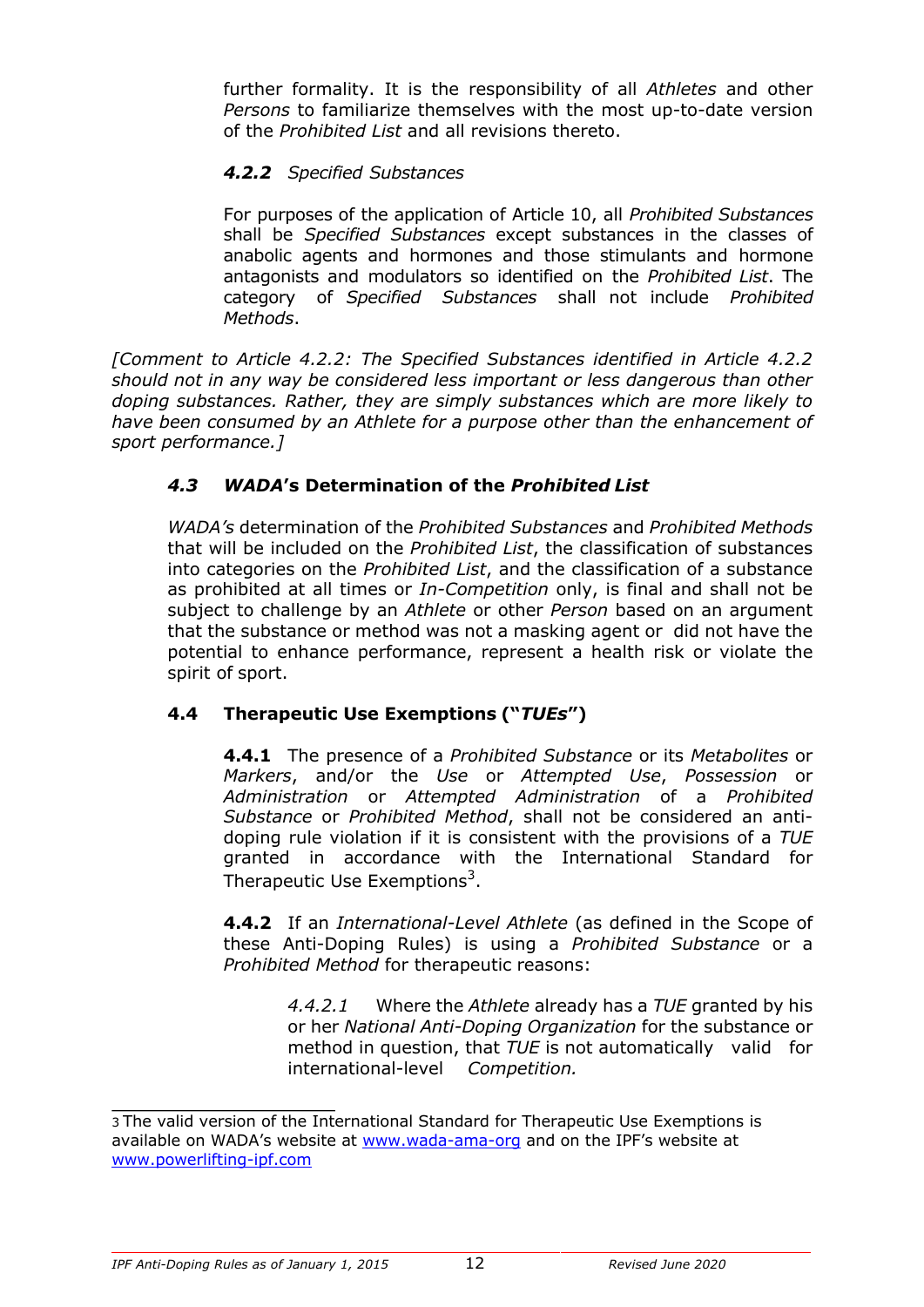However, the *Athlete* may apply to IPF to recognize that *TUE*, in accordance with Article 7 of the International Standard for Therapeutic Use Exemptions*.* If that *TUE* meets the criteria set out in the International Standard for Therapeutic Use Exemptions, then the IPF shall recognize it for purposes of international-level *Competition* as well. If the IPF considers that the *TUE* does not meet those criteria and so refuses to recognize it, the IPF shall notify the *Athlete* and his or her *National Anti-Doping Organization* promptly, with reasons. The *Athlete* and the *National Anti- Doping Organization* shall have 21 days from such notification to refer the matter to *WADA* for review in accordance with Article 4.4.6. If the matter is referred to *WADA* for review, the *TUE* granted by the *National Anti- Doping Organization* remains valid for national-level *Competition* and *Out-of-Competition Testing*  (but is not valid for international-level *Competition*) pending *WADA*'s decision. If the matter is not referred to *WADA* for review, the *TUE* becomes invalid for any purpose when the 21-day review deadline expires.

*[Comment to Article 4.4.2.1: Further to Articles 5.6 and 7.1(a) of the International Standard for Therapeutic Use Exemptions, the IPF may publish notice on its website www.powerlifting-ipf.com that it will automatically recognize TUE decisions (or categories of such decisions, e.g., as to particular substances or methods) made by National Anti-Doping Organizations. If an Athlete's TUE falls into a category of automatically recognized TUEs, then he/she does not need to apply to the IPF for recognition of that TUE.*

*If the IPF refuses to recognize a TUE granted by a National Anti-Doping Organization only because medical records or other information are missing that are needed to demonstrate satisfaction of the criteria in the International Standard for Therapeutic Use Exemptions, the matter should not be referred to WADA. Instead, the file should be completed and re-submitted to the IPF.]*

> 4.4.2.2 If the *Athlete* does not already have a *TUE* granted by his/her *National Anti-Doping Organization* for the substance or method in question, the *Athlete* must apply directly to IPF for a *TUE* in accordance with the process set out in the International Standard for Therapeutic Use Exemptions, using the form posted on the IPF's website at http://www.powerlifting-ipf.com/fileadmin/ipf/data/antidoping/IPF\_TUE\_Application\_Form\_2015.pdf If the IPF denies the *Athlete*'s application, it must notify the *Athlete* promptly, with reasons. If the IPF grants the *Athlete*'s application, it shall notify not only the *Athlete* but also his/her *National Anti-Doping Organization*. If the *National Anti-Doping Organization* considers that the *TUE* granted by the IPF does not meet the criteria set out in the International Standard for Therapeutic Use Exemptions, it has 21 days from such notification to refer the matter to *WADA* for review in accordance with Article 4.4.6. If the *National Anti-Doping Organization* refers the matter to *WADA*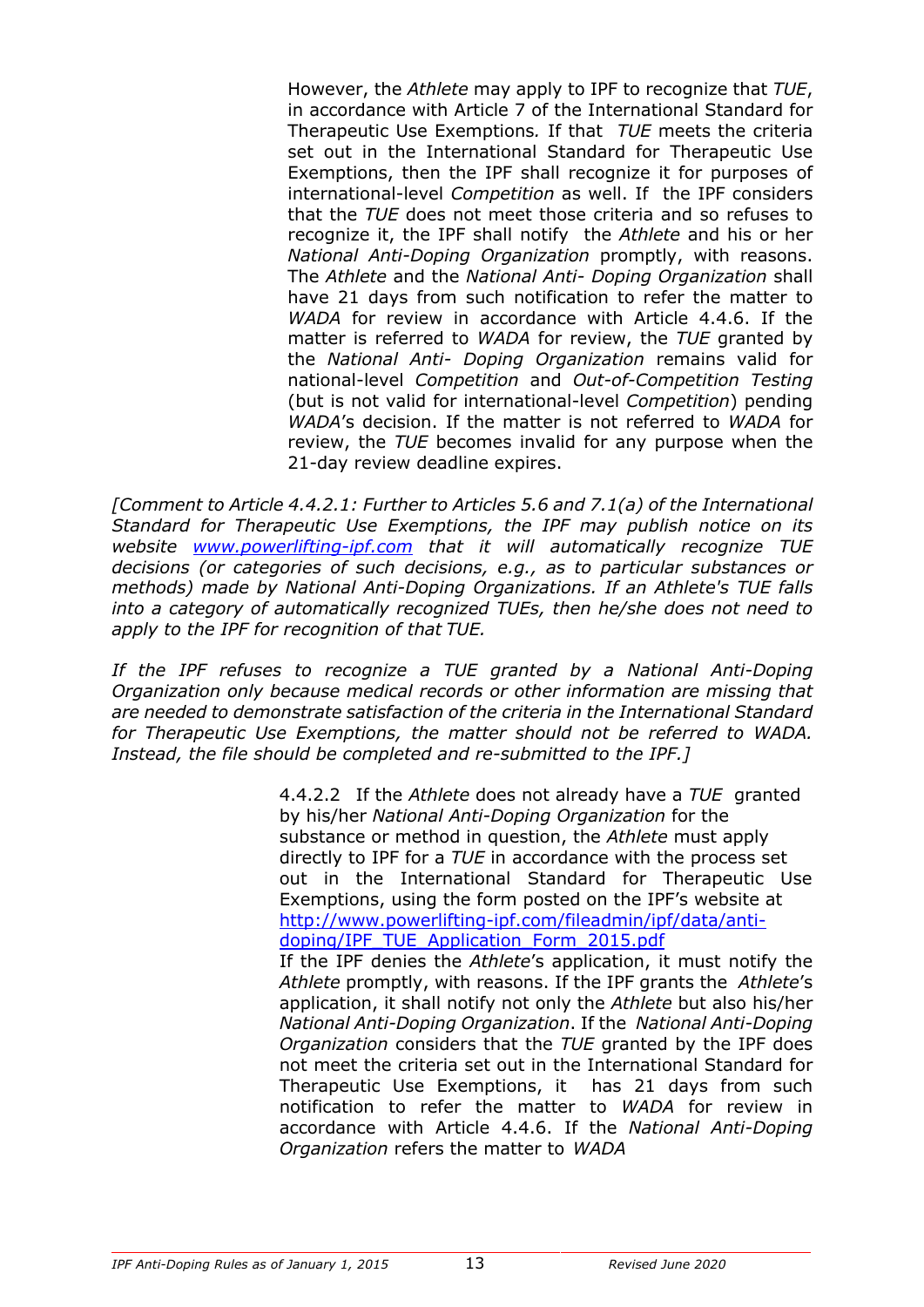for review, the *TUE* granted by the IPF remains valid for international-level *Competition* and *Out-of-Competition Testing* (but is not valid for national-level *Competition*) pending *WADA*'s decision. If the *National Anti-Doping Organization* does not refer the matter to *WADA* for review, the *TUE* granted by the IPF becomes valid for national-level *Competitio*n as well when the 21-day review deadline expires.

*[Comment to Article 4.4.2: The IPF may agree with a National Anti-Doping Organization that the National Anti-Doping Organization will consider TUE applications on behalf of the IPF.]*

> **4.4.3** If the IPF chooses to test an *Athlete* who is not an *International-Level Athlete*, the IPF shall recognize a *TUE* granted to that *Athlete* by his or her *National Anti-Doping Organization*. If the IPF chooses to test an *Athlete* who is not an *International-Level* or a *National-Level Athlete*, the IPF shall permit that *Athlete* to apply for a retroactive *TUE* for any *Prohibited Substance* or *Prohibited Method*  that he/she is using for therapeutic reasons.

> **4.4.4** An application to the IPF for grant or recognition of a *TUE*  must be made as soon as the need arises and in any event (save in emergency or exceptional situations or where Article 4.3 of the International Standard for Therapeutic Use Exemptions applies) at least 30 days before the *Athlete's* next *Competition*. The IPF shall appoint a panel to consider applications for the grant or recognition of *TUEs* (the **"**TUE Panel**"**). The Chairman of the IPF Medical Committee shall also be the Chairman or the TUE Panel<sup>4</sup>. Upon receipt of an application, the Chair of the TUE Panel shall appoint one or more members of the TUE Panel (which may include the Chair) to consider an application. The TUE Panel member(s) so designated shall promptly evaluate and decide upon the application in accordance with the relevant provisions of the International Standard for Therapeutic Use Exemptions. Subject to Article 4.4.6 of these Rules, its decision shall be the final decision of the IPF, and shall be reported to *WADA* and other relevant *Anti-Doping Organizations*, including the *Athlete*'s *National Anti-Doping Organization*, through *ADAMS*, in accordance with the International Standard for Therapeutic Use Exemptions.

*[Comment to Article 4.4.4: The submission of false or misleadingly incomplete information in support of a TUE application (including but not limited to the failure to advice of the unsuccessful outcome of a prior application to another Anti-Doping Organization for such a TUE) may result in a charge of Tampering or Attempted Tampering under Article 2.5.*

<sup>4</sup> See http://www.powerlifting-ipf.com/federation/committees/medical-committee.html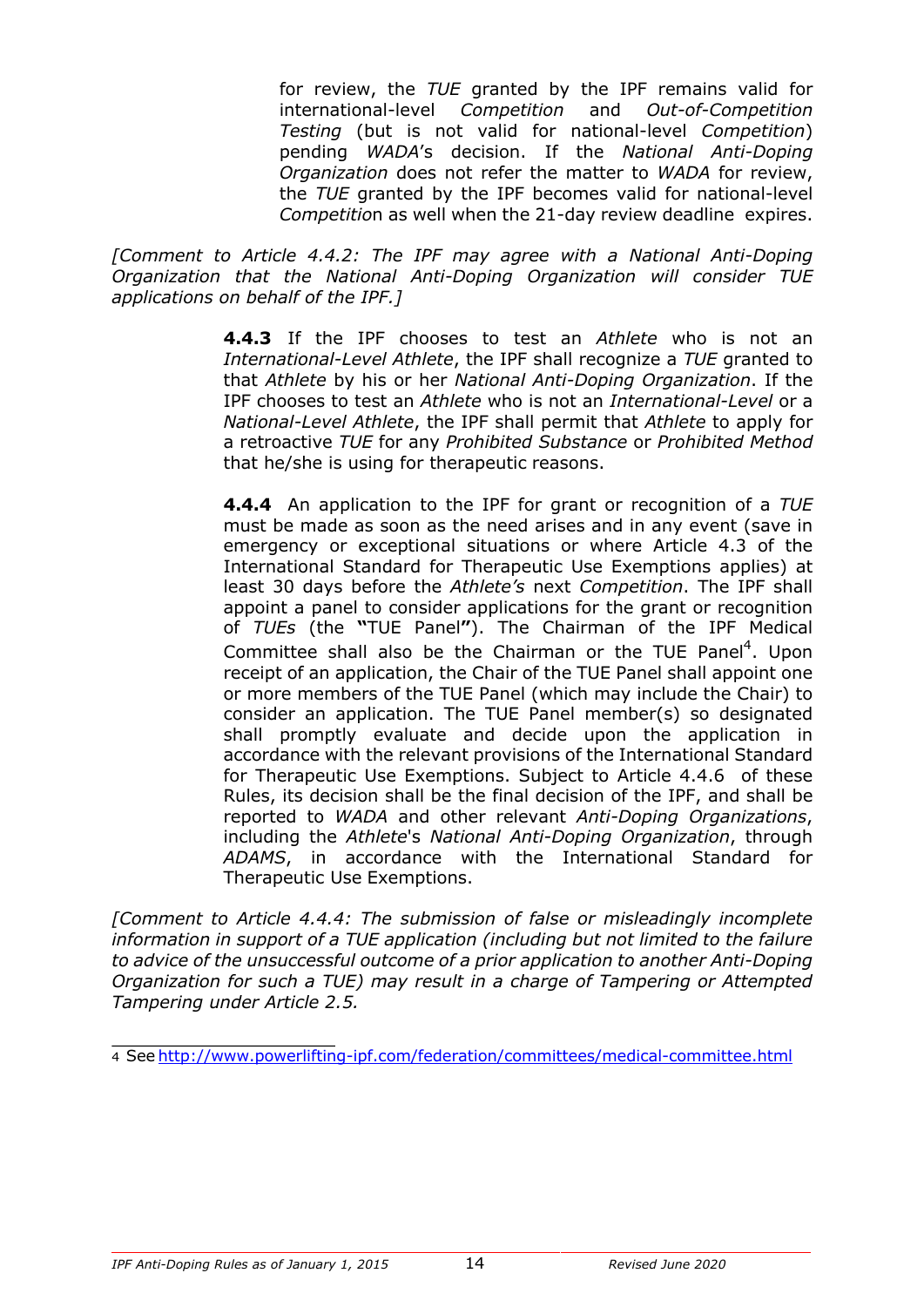*An Athlete should not assume that his/her application for grant or recognition of a TUE (or for renewal of a TUE) will be granted. Any Use or Possession or Administration of a Prohibited Substance or Prohibited Method before an application has been granted is entirely at the Athlete's own risk.]*

#### **4.4.5 Expiration, Cancellation, Withdrawal or Reversal of a** *TUE*

4.4.5.1 A *TUE* granted pursuant to these Anti-Doping Rules: (a) shall expire automatically at the end of any term for which it was granted, without the need for any further notice or other formality; (b) may be cancelled if the *Athlete*  does not promptly comply with any requirements or conditions imposed by the TUE Committee upon grant of the *TUE*; (c) may be withdrawn by the TUE Committee if it is subsequently determined that the criteria for grant of a *TUE*  are not in fact met; or (d) may be reversed on review by *WADA* or on appeal.

4.4.5.2 In such event, the *Athlete* shall not be subject to any *Consequences* based on his/her *Use* or *Possession* or *Administration* of the *Prohibited Substance* or *Prohibited Method* in question in accordance with the *TUE* prior to the effective date of expiry, cancellation, withdrawal or reversal of the *TUE*. The review pursuant to Article 7.2 of any subsequent *Adverse Analytical Finding* shall include consideration of whether such finding is consistent with *Use*  of the *Prohibited Substance* or *Prohibited Method* prior to that date, in which event no anti-doping rule violation shall be asserted.

## **4.4.6 Reviews and Appeals of** *TUE* **Decisions**

4.4.6.1 *WADA* shall review any decision by the IPF not to recognize a *TUE* granted by the *National Anti-Doping Organization* that is referred *to WADA* by the *Athlete* or the *Athlete's National Anti-Doping Organization.* In addition, *WADA* shall review any decision by the IPF to grant a *TUE* that is referred *to WADA* by the *Athlete's National Anti- Doping Organization*. *WADA* may review any other *TUE* decisions at any time, whether upon request by those affected or on its own initiative. If the *TUE* decision being reviewed meets the criteria set out in the International Standard for Therapeutic Use Exemptions, *WADA* will not interfere with it. If the *TUE*  decision does not meet those criteria, *WADA* will reverse it.

4.4.6.2 Any *TUE* decision by the IPF (or by a *National Anti-Doping Organization* where it has agreed to consider the application on behalf of the IPF) that is not reviewed by *WADA*, or that is reviewed by *WADA* but is not reversed upon review, may be appealed by the *Athlete* and/or the *Athlete's National Anti-Doping Organization* exclusively to *CAS*, in accordance with Article 13.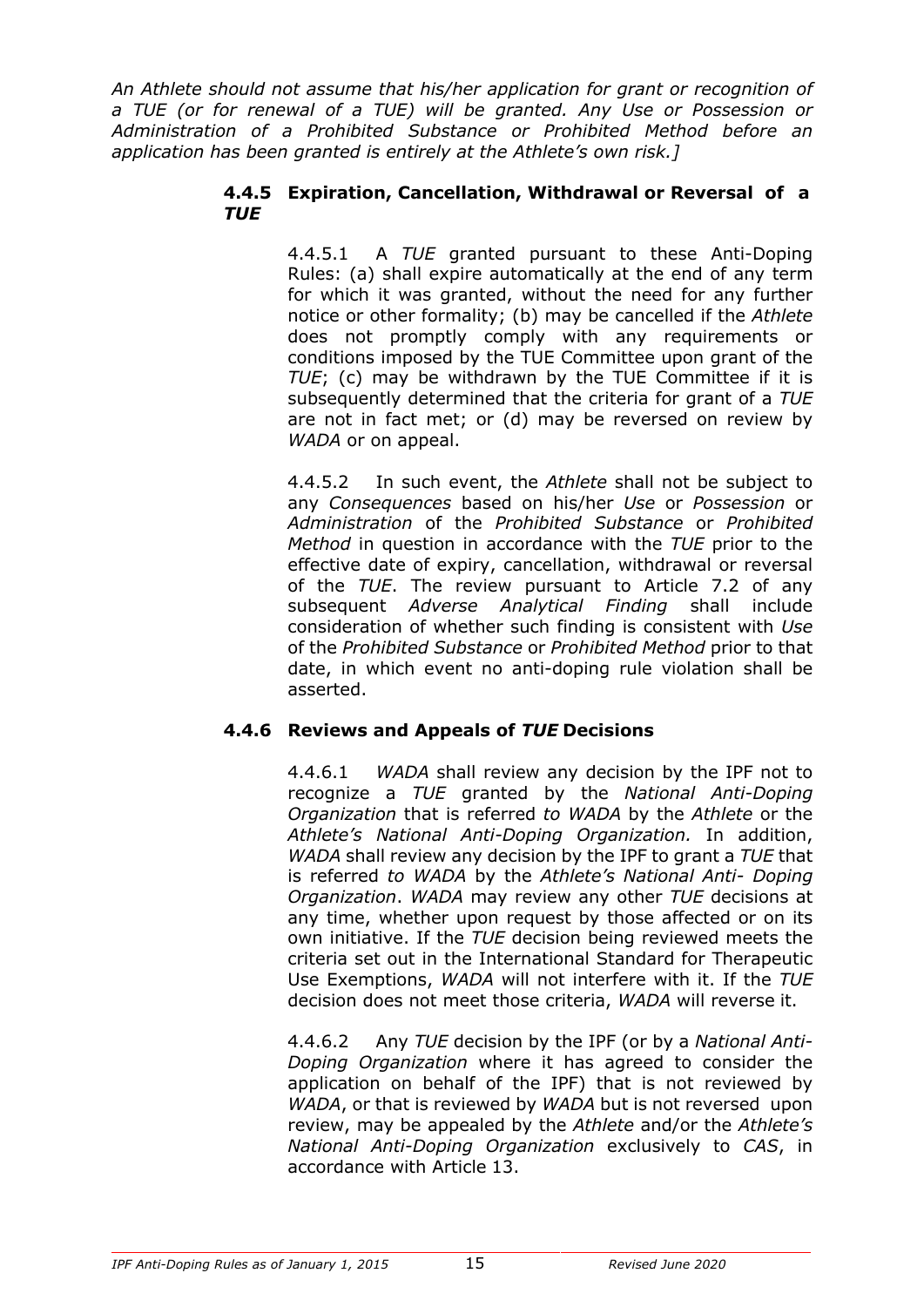*[Comment to Article 4.4.6.2: In such cases, the decision being appealed is the IPF's TUE decision, not WADA's decision not to review the TUE decision or (having reviewed it) not to reverse the TUE decision. However, the deadline to appeal the TUE decision does not begin to run until the date that WADA communicates its decision. In any event, whether the decision has been reviewed by WADA or not, WADA shall be given notice of the appeal so that it may participate if it sees fit.]*

> 4.4.6.3 A decision by *WADA* to reverse a *TUE* decision may be appealed by the *Athlete,* the *National Anti-Doping Organization* and/or the IPF exclusively to *CAS*, in accordance with Article 13.

> 4.4.6.4 A failure to take action within a reasonable time on a properly submitted application for grant or recognition of a *TUE* or for review of a *TUE* decision shall be considered a denial of the application.

# **ARTICLE 5** *TESTING* **AND INVESTIGATIONS**

## **5.1 Purpose of** *Testing* **and Investigations**

*Testing* and investigations shall only be undertaken for anti-doping purposes. They shall be conducted in conformity with the provisions of the International Standard for Testing and Investigations and the specific protocols of IPF supplementing that International Standard.

IPF may delegate any aspect of *Testing* to another anti-doping organization or testing agency. Such anti-doping organization or testing agency shall perform such aspects in compliance with the *Code*, *International Standards*, and these Anti-Doping Rules. IPF shall always remain fully responsible for ensuring that any delegated aspects are performed in compliance with the *Code*.

5.1.1 *Testing* shall be undertaken to obtain analytical evidence as to the *Athlete*'s compliance (or non-compliance) with the strict *Cod*e prohibition on the presence/*Use* of a *Prohibited Substance* or *Prohibited Method*. Test distribution planning, *Testing*, post-*Testing* activity and all related activities conducted by IPF shall be in conformity with the International Standard for Testing and Investigations. IPF shall determine the number of finishing placement tests, random tests and target tests to be performed, in accordance with the criteria established by the International Standard for Testing and Investigations. All provisions of the International Standard for Testing and Investigations shall apply automatically in respect of all such *Testing.* .

## 5.1.2 Investigations shall be undertaken:

5.1.2.1 in relation to *Atypical Findings*, Atypical Passport Findings and *Adverse Passport Findings*, in accordance with Articles 7.4 and 7.5 respectively, gathering intelligence or evidence (including, in particular, analytical evidence) in order to determine whether an antidoping rule violation has occurred under Article 2.1 and/or Article 2.2; and

5.1.2.2 in relation to other indications of potential anti-doping rule violations, in accordance with Articles 7.6 and 7.7, gathering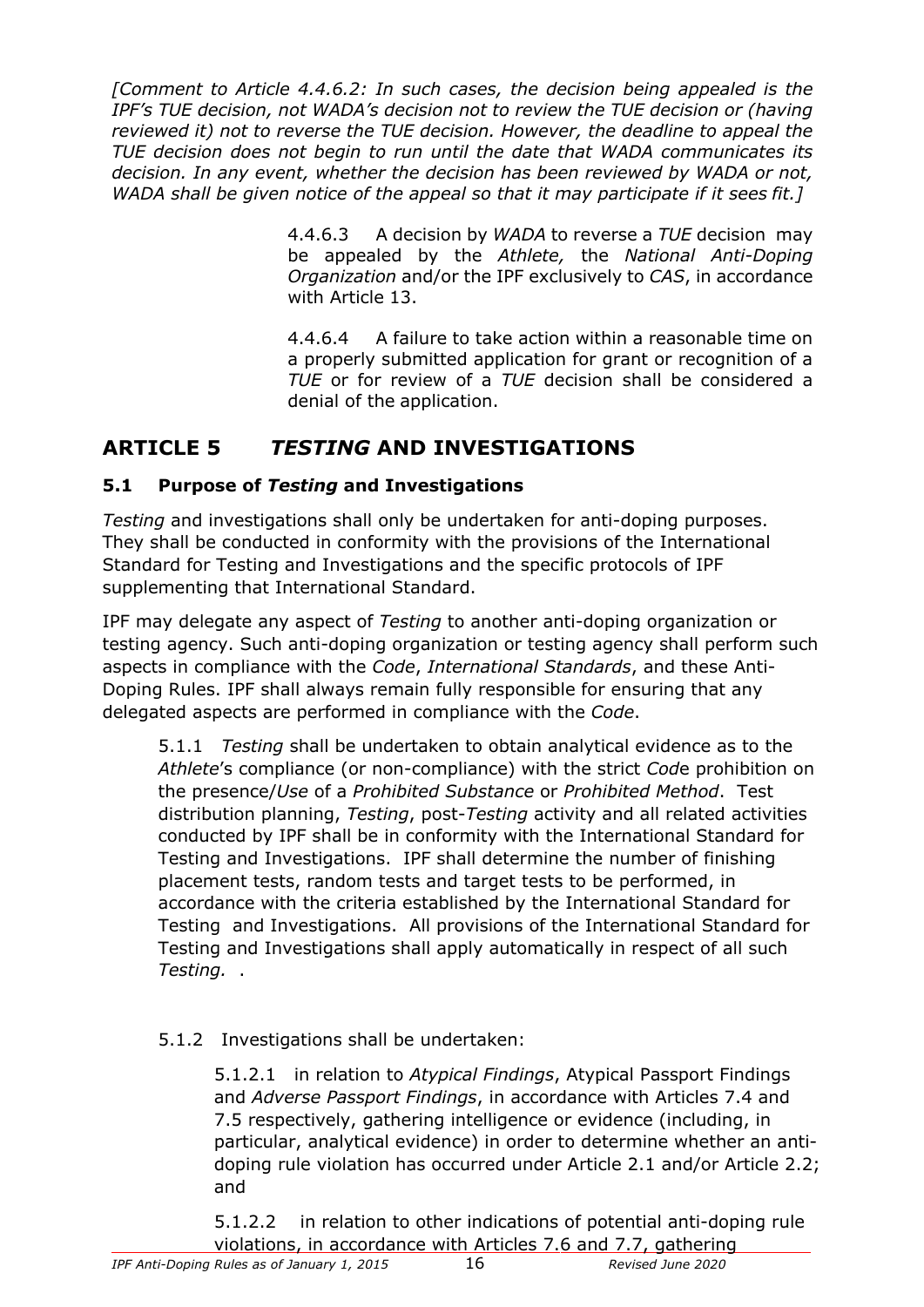intelligence or evidence (including, in particular, non-analytical evidence) in order to determine whether an anti-doping rule violation has occurred under any of Articles 2.2 to 2.10.

5.1.3 IPF may obtain, assess and process anti-doping intelligence from all available sources, to inform the development of an effective, intelligent and proportionate test distribution plan, to plan Target Testing, and/or to form the basis of an investigation into a possible anti-doping rule violation(s).

## **5.2 Authority to conduct** *Testing*

5.2.1 Subject to the jurisdictional limitations for *Event Testing* set out in Article 5.3 of the *Code*, IPF shall have *In-Competition* and *Out-of-Competition Testing* authority over all of the *Athletes* specified in the Introduction to these Anti-Doping Rules (under the heading "Scope").

5.2.2 IPF may require any *Athlete* over whom it has *Testing* authority (including any *Athlete* serving a period of *Ineligibility*) to provide a *Sample* at any time and at any place.

*[Comment to Article 5.2.2: Unless the Athlete has identified a 60-minute time-slot for Testing between the hours of 11pm and 6am, or has otherwise consented to Testing during that period, IPF will not test an Athlete during that period unless it has a serious and specific suspicion that the Athlete may be engaged in doping. A challenge to whether IPF had sufficient suspicion for Testing in that period shall not be a defense to an anti-doping rule violation based on such test or attempted test.]*

5.2.3 *WADA* shall have *In-Competition* and *Out-of-Competition Testing* authority as set out in Article 20.7.8 of the *Code*.

5.2.4 If IPF delegates or contracts any part of *Testing* to a *National Anti-Doping Organization* (directly or through a *National Federation*) that *National Anti-Doping Organization* may collect additional *Samples* or direct the laboratory to perform additional types of analysis at the *National Anti-Doping Organization*'s expense. If additional *Samples* are collected or additional types of analysis are performed, IPF shall be notified.

## **5.3** *Event Testing*

5.3.1 Except as provided in Article 5.3 of the *Code*, only a single organization should be responsible for initiating and directing *Testing* at *Event Venues* during an *Event Period*. At *International Events*, the collection of *Samples* shall be initiated and directed by IPF (or any other international organization which is the ruling body for the *Event*). At the request of IPF(or any other international organization which is the ruling body for an *Event*), any *Testing* during the *Event Period* outside of the *Event Venues* shall be coordinated with IPF (or the relevant ruling body of the *Event*).

5.3.2 If an *Anti-Doping Organization* which would otherwise have *Testing* authority but is not responsible for initiating and directing *Testing* at an *Event* desires to conduct *Testing* of *Athletes* at the *Event Venues* during the *Event Period*, the *Anti-Doping Organization* shall first confer with IPF (or any other international organization which is the ruling body of the *Event*) to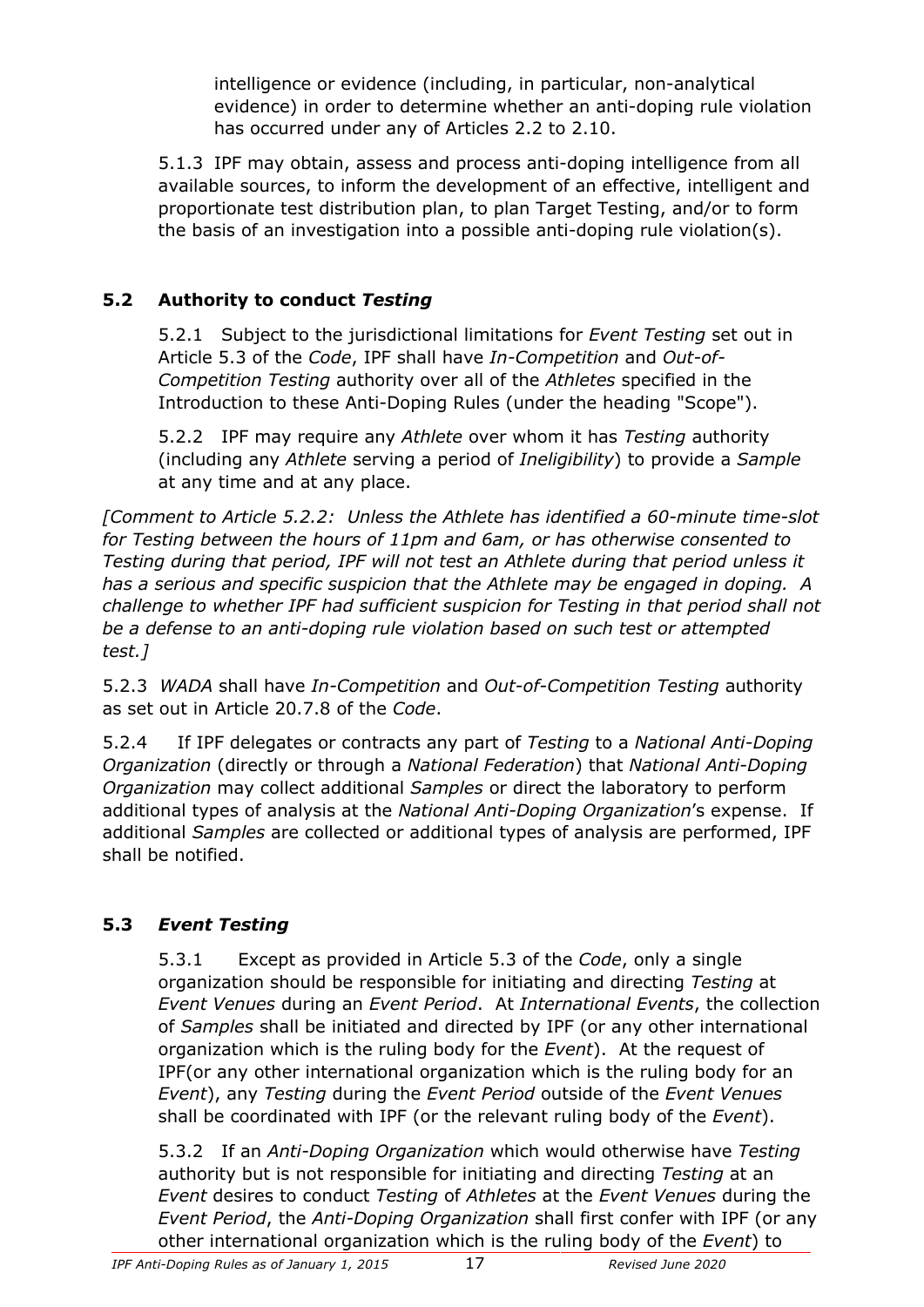obtain permission to conduct and coordinate such *Testing*. If the *Anti-Doping Organization* is not satisfied with the response from IPF (or any other international organization which is the ruling body of the *Event*), the *Anti-Doping Organization* may ask *WADA* for permission to conduct *Testing* and to determine how to coordinate such *Testing*, in accordance with the procedures set out in the International Standard for Testing and Investigations. *WADA* shall not grant approval for such *Testing* before consulting with and informing IPF (or any other international organization which is the ruling body for the *Event*). *WADA*'s decision shall be final and not subject to appeal. Unless otherwise provided in the authorization to conduct *Testing*, such tests shall be considered *Out-of-Competition* tests*.*  Results management for any such test shall be the responsibility of the *Anti-Doping Organization* initiating the test unless provided otherwise in the rules of the ruling body of the *Event*.

# **5.4 Test Distribution Planning**

Consistent with the International Standard for Testing and Investigations*,* and in coordination with other *Anti-Doping Organization*s conducting *Testing* on the same *Athlete*s, IPF shall develop and implement an effective, intelligent and proportionate test distribution plan that prioritizes appropriately between disciplines, categories of Athletes, types of *Testing*, types of *Samples* collected, and types of *Sample* analysis, all in compliance with the requirements of the International Standard for Testing and Investigations. IPF shall provide *WADA* upon request with a copy of its current test distribution plan.

# **5.5 Coordination of** *Testing*

Where reasonably feasible, *Testing* shall be coordinated through *ADAMS* or another system approved by *WADA* in order to maximize the effectiveness of the combined *Testing* effort and to avoid unnecessary repetitive *Testing*.

# **5.6** *Athlete* **Whereabouts Information**

5.6.1 IPF shall identify a *Registered Testing Pool* of those *Athletes* who are required to comply with the whereabouts requirements of Annex I to the International Standard for Testing and Investigations, and shall make available through *ADAMS,* a list which identifies those *Athlete*s included in its *Registered Testing Pool* either by name or by clearly defined, specific criteria. IPF shall coordinate with *National Anti-Doping Organizations* the identification of such *Athlete*s and the collection of their whereabouts information. IPF shall review and update as necessary its criteria for including *Athletes* in its *Registered Testing Pool* and shall revise the membership of its *Registered Testing Pool* from time to time as appropriate in accordance with the set criteria. *Athletes* shall be notified before they are included in a *Registered Testing Pool* and when they are removed from that pool. Each *Athlete* in the *Registered Testing Pool* shall do the following, in each case in accordance with Annex I to the International Standard for Testing and Investigations: (a) advise IPF of his/her whereabouts on a quarterly basis; (b) update that information as necessary so that it remains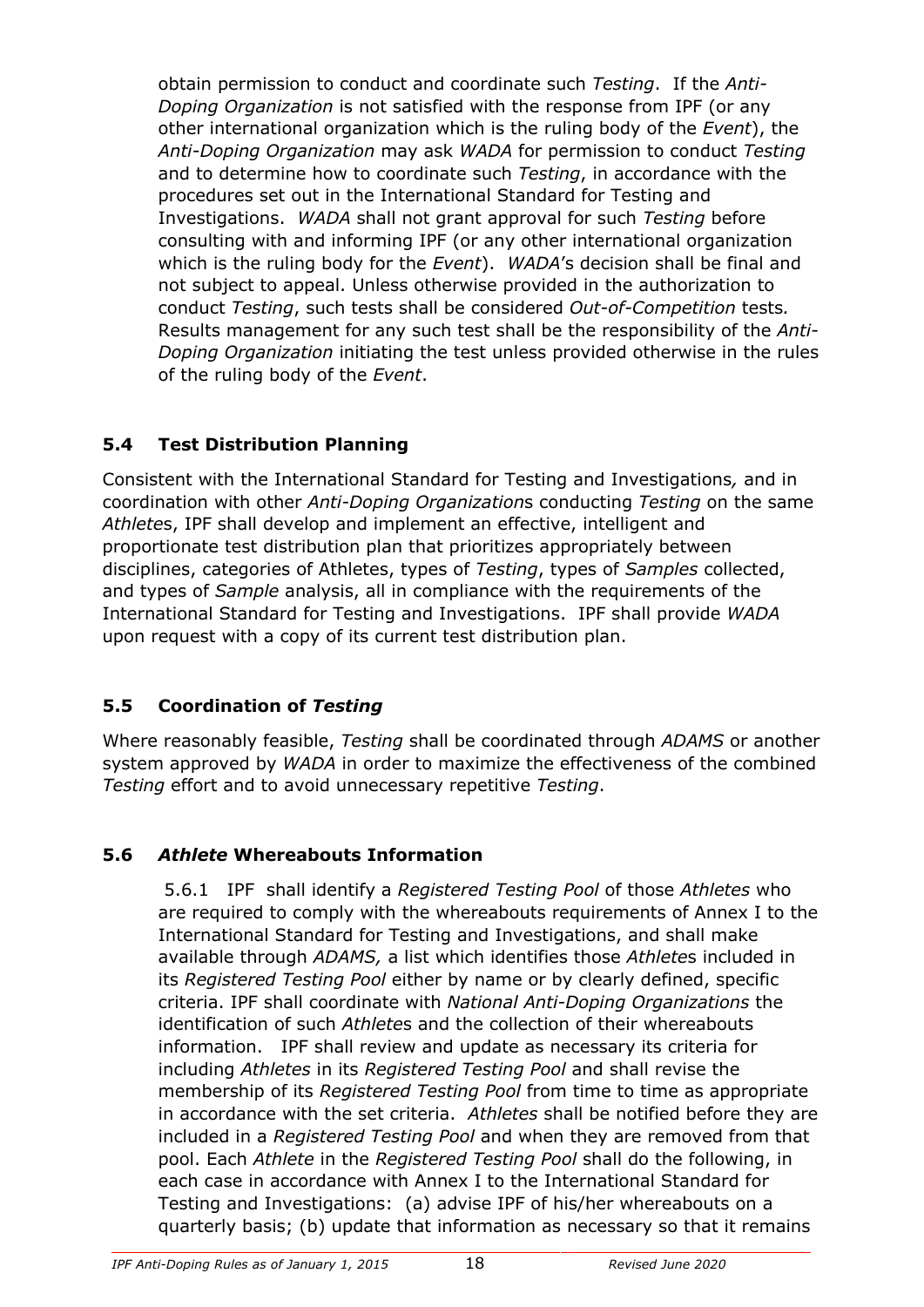accurate and complete at all times; and (c) make him/herself available for *Testing* at such whereabouts.

5.6.2 For purposes of Article 2.4, an *Athlete's* failure to comply with the requirements of the International Standard for Testing and Investigations shall be deemed a filing failure or a missed test (as defined in the International Standard for Testing and Investigations) where the conditions set forth in the International Standard for Testing and Investigations for declaring a filing failure or missed test are met.

5.6.3 An *Athlete* in IPF's *Registered Testing Pool* shall continue to be subject to the obligation to comply with the whereabouts requirements of Annex I to the International Standard for Testing and Investigations unless and until (a) the *Athlete* gives written notice to IPF that he/she has retired or (b) IPF has informed him or her that he/she no longer satisfies the criteria for inclusion in IPF's *Registered Testing Pool*.

5.6.4 Whereabouts information relating to an *Athlete* shall be shared (through *ADAMS*) with *WADA* and other *Anti-Doping Organizations* having authority to test that *Athlete*, shall be maintained in strict confidence at all times, shall be used exclusively for the purposes set out in Article 5.6 of the *Code*, and shall be destroyed in accordance with the International Standard for the Protection of Privacy and Personal Information once it is no longer relevant for these purposes.

5.6.5 IPF may, in accordance with the *International Standard* for *Testing*  and Investigations, collect whereabouts information from *Athletes* who are not included within a *Registered Testing Pool*. If it chooses to do so, an *Athlete's* failure to provide requested whereabouts information on or before the date required by IPF or the *Athlete's* failure to provide accurate whereabouts information shall result in IPF elevating the *Athlete* to IPF's *Registered Testing Pool*.

5.6.6 In accordance with the International Standard for Testing and Investigations, IPF may establish a *Testing Pool*, which includes *Athletes* who are subject to less stringent whereabouts requirements than *Athletes* included in IPF's *Registered Testing Pool*.

5.6.7 IPF shall notify *Athletes* before they are included in the *Testing Pool* and when they are removed. Such notification shall include the whereabouts requirements and the consequences that apply in case of non-compliance.

5.6.8. *Athletes* included in the *Testing Pool* shall provide IPF at least with the following whereabouts information so that they may be located and subjected to *Testing*:

- i. An overnight address;
- ii. Competition / Event schedule; and
- iii. Regular training activities.

Such whereabouts information should be filed in *ADAMS* to enable better *Testing* coordination with other *Anti-Doping Organizations*.

5.6.9 An *Athlete*'s failure to provide whereabouts information on or before the date required by IPF or the *Athlete*'s failure to provide accurate whereabouts information might result in IPF elevating the *Athlete* to IPF's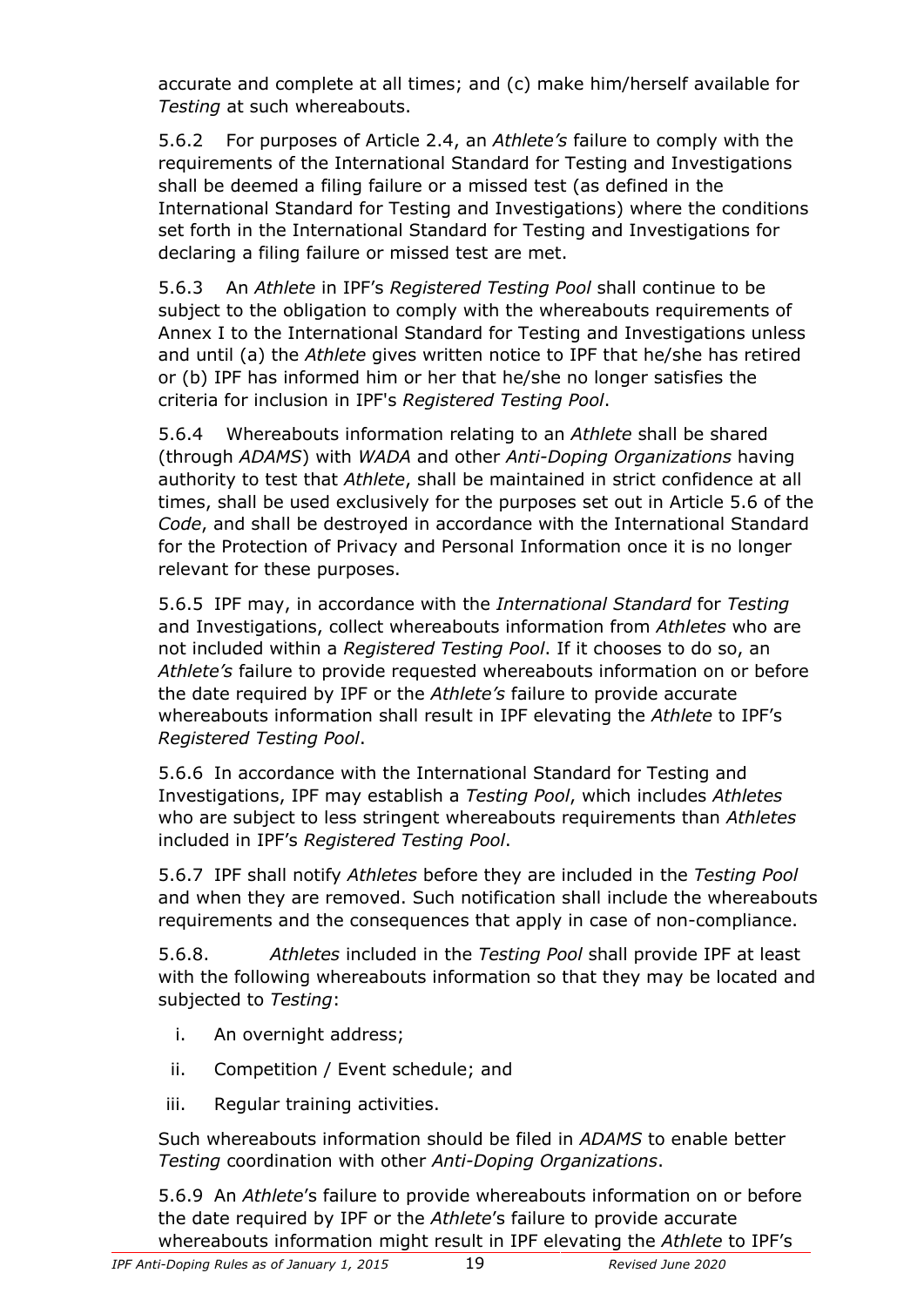*Registered Testing Pool* and additional appropriate and proportionate consequences established by IPF, if any.

## **5.7 Retired** *Athletes* **Returning to** *Competition*

5.7.1 An *Athlete* in IPF's *Registered Testing Pool* who has given notice of retirement to IPF may not resume competing in *International Events* or *National Events* until he/she has given IPF written notice of his/her intent to resume competing and has made him/herself available for *Testing* for a period of six months before returning to *Competition*, including (if requested) complying with the whereabouts requirements of Annex I to the International Standard for Testing and Investigations. *WADA*, in consultation with IPF and the *Athlete's National Anti-Doping Organization*, may grant an exemption to the six-month written notice rule where the strict application of that rule would be manifestly unfair to an *Athlete*. This decision may be appealed under Article 13. Any competitive results obtained in violation of this Article 5.7.1 shall be *Disqualified*.

5.7.2 If an *Athlete* retires from sport while subject to a period of *Ineligibility*, the *Athlete* shall not resume competing in *International Events*  or *National Events* until the *Athlete* has given six months prior written notice (or notice equivalent to the period of *Ineligibility* remaining as of the date the *Athlete* retired, if that period was longer than six months) to IPF and to his/her *National Anti-Doping Organization* of his/her intent to resume competing and has made him/herself available for *Testing* for that notice period, including (if requested) complying with the whereabouts requirements of Annex I to the International Standard for Testing and Investigations.

5.7.3 If an *Athlete* retires from sport while subject to a period of *Ineligibility*, the *Athlete* shall not resume competing in *International Events* or *National Events* until the *Athlete* has given six months prior written notice (or notice equivalent to the period of *Ineligibility* remaining as of the date the *Athlete*  retired, if that period was longer than six months) to the IPF and to his/her *National Anti-Doping Organization* of his/her intent to resume competing and has made him/herself available for *Testing* for that notice period, including (if requested) complying with the whereabouts requirements of Annex I to the International Standard for Testing and Investigations.

## 5.8 *Independent Observer Program*

IPF and the organizing committees for IPF *Events*, as well as the *National Federations* and the organizing committees for *National Events,* shall authorize and facilitate the *Independent Observer Program* at such *Events*.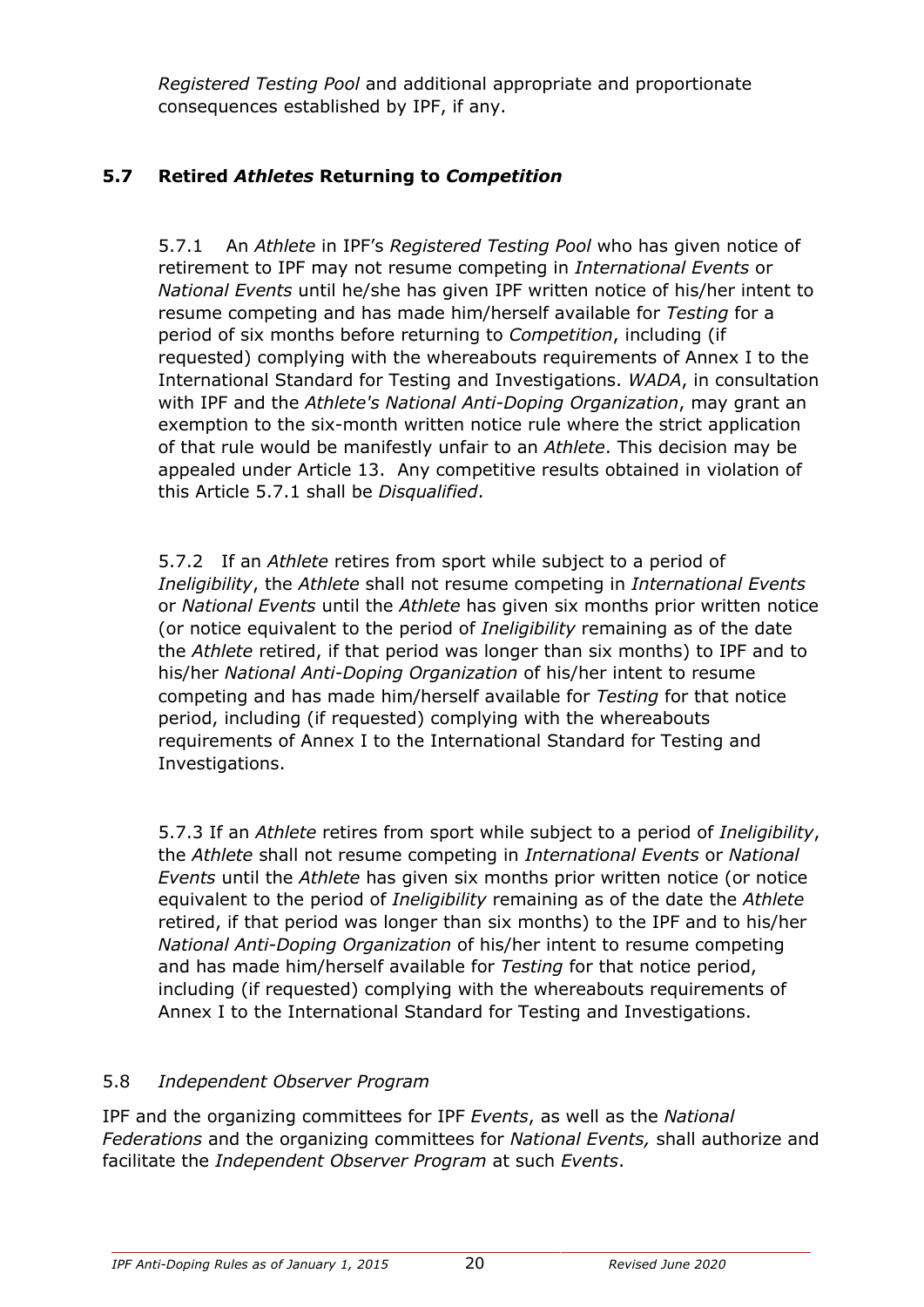## **ARTICLE 6 ANALYSIS OF** *SAMPLES*

*Samples* shall be analyzed in accordance with the following principles:

## **6.1 Use of Accredited and Approved Laboratories**

For purposes of Article 2.1, *Samples* shall be analyzed only in laboratories accredited or otherwise approved by *WADA*. The choice of the *WADA*accredited or *WADA*-approved laboratory used for the *Sample* analysis shall be determined exclusively by the IPF.

*[Comment to Article 6.1: Violations of Article 2.1 may be established only by Sample analysis performed by a laboratory accredited or otherwise approved by WADA. Violations of other Articles may be established using analytical results from other laboratories so long as the results are reliable.]*

## *6.2* **Purpose of Analysis of** *Samples*

**6.2.1** *Samples* shall be analyzed to detect *Prohibited Substances*  and *Prohibited Methods* and other substances as may be directed by *WADA* pursuant to the Monitoring Program described in Article 4.5 of the *Code*; or to assist the IPF in profiling relevant parameters in an *Athlete*'s urine, blood or other matrix, including DNA or genomic profiling; or for any other legitimate anti-doping purpose. *Samples*  may be collected and stored for future analysis.

*[Comment to Article 6.2.1: For example, relevant profile information could be used to direct Target Testing or to support an anti-doping rule violation proceeding under Article 2.2, or both.]*

> **6.2.2** The IPF shall ask laboratories to analyze *Samples* in conformity with Article 6.4 of the *Code* and Article 4.7 of the International Standard for Testing and Investigations.

## *6.3* **Research on** *Samples*

No *Sample* may be used for research without the *Athlete's* written consent. *Samples* used for purposes other than Article 6.2 shall have any means of identification removed such that they cannot be traced back to a particular *Athlete*.

## **6.4 Standards for** *Sample* **Analysis and Reporting**

Laboratories shall analyze *Samples* and report results in conformity with the International Standard for Laboratories. To ensure effective *Testing*, the Technical Document referenced at Article 5.4.1 of the *Code* will establish risk assessment-based *Sample* analysis menus appropriate for particular sports and sport disciplines, and laboratories shall analyze *Samples* in conformity with those menus, except as follows:

**6.4.1** The IPF may request that laboratories analyze its *Samples*  using more extensive menus than those described in the Technical Document.

**6.4.2** The IPF may request that laboratories analyze its *Samples*  using less extensive menus than those described in the Technical Document only if it has satisfied *WADA* that, because of the particular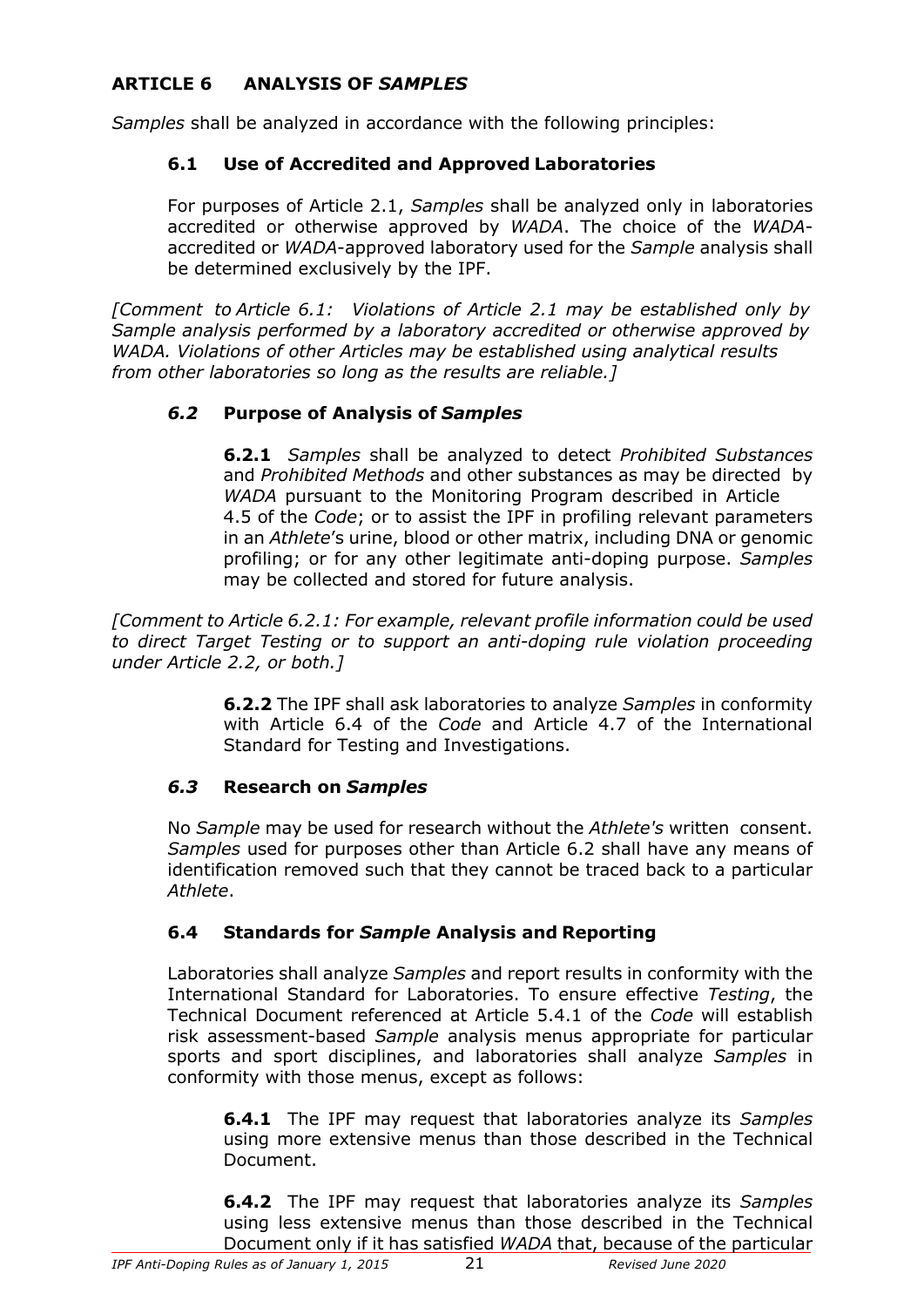circumstances of its sport, as set out in its test distribution plan, less extensive analysis would be appropriate.

**6.4.3** As provided in the International Standard for Laboratories, laboratories at their own initiative and expense may analyze *Samples*  for *Prohibited Substances* or *Prohibited Methods* not included on the *Sample* analysis menu described in the Technical Document or specified by the *Testing* authority. Results from anysuch analysis shall be reported and have the same validity and consequence as any other analytical result.

*[Comment to Article 6.4: The objective of this Article is to extend the principle of "intelligent Testing" to the Sample analysis menu so as to most effectively and efficiently detect doping. It is recognized that the resources available to fight doping are limited and that increasing the Sample analysis menu may, in some sports and countries, reduce the number of Samples which can be analyzed.]*

## *6.5* **Further Analysis of** *Samples*

Any *Sample* may be stored and subsequently subjected to further analysis for the purposes set out in Article 6.2: (a) by *WADA* at any time; and/or (b) by the IPF at any time before both the A and B *Sample* analytical results (or A *Sample* result where B *Sample* analysis has been waived or will not be performed) have been communicated by the IPF to the *Athlete* as the asserted basis for an Article 2.1 anti-doping rule violation. Such further analysis of *Samples* shall conform with the requirements of the International Standard for Laboratories and the International Standard for Testing and Investigations.

## **ARTICLE 7 RESULTS MANAGEMENT**

## **7.1 Responsibility for Conducting Results Management**

**7.1.1** The circumstances in which the IPF shall take responsibility for conducting results management in respect of anti-doping rule violations involving *Athletes* and other *Persons* under its jurisdiction shall be determined by reference to and in accordance with Article 7 of the *Code*.

**7.1.2** The IPF Anti-Doping Commission (ADC) shall serve as the Doping Review Panel.

## **7.2 Review of** *Adverse Analytical Findings* **From Tests Initiated by the IPF**

Results management in respect of the results of tests initiated by the IPF (including tests performed by *WADA* pursuant to agreement with the IPF) shall proceed as follows:

**7.2.1** The results from all analyses must be sent to the IPF at ipfresults@cces.ca, in encoded form and in a report signed by an authorized representative of the laboratory. All communication must be conducted in confidentiality and in conformity with *ADAMS*.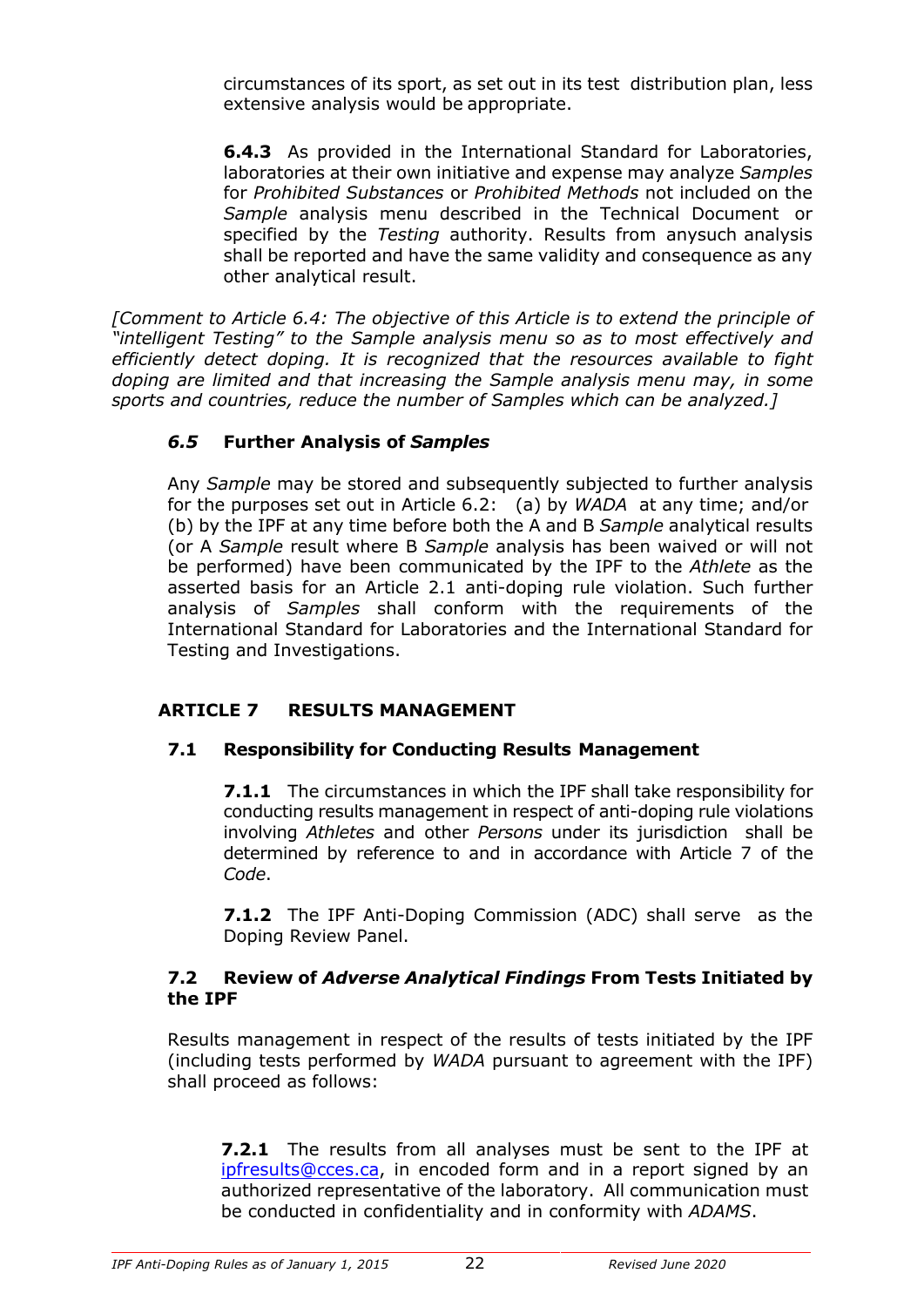**7.2.2** Upon receipt of an *Adverse Analytical Finding*, the IPF shall conduct a review to determine whether: (a) an applicable *TUE* has been granted or will be granted as provided in the International Standard for Therapeutic Use Exemptions, or (b) there is any apparent departure from the International Standard for Testing and Investigations or International Standard for Laboratories that caused the *Adverse Analytical Finding*.

**7.2.3** If the review of an *Adverse Analytical Finding* under Article 7.2.2 reveals an applicable *TUE* or departure from the International Standard for Testing and Investigations or the International Standard for Laboratories that caused the *Adverse Analytical Finding*, the entire test shall be considered negative and the *Athlete*, the *Athlete*'s *National Anti-Doping Organization* and *WADA* shall be so informed.

#### *7.3* **Notification After Review Regarding** *Adverse Analytical Findings*

**7.3.1** If the review of an *Adverse Analytical Finding* under Article 7.2.2 does not reveal an applicable *TUE* or entitlement to a *TUE* as provided in the International Standard for Therapeutic Use Exemptions, or departure from the International Standard for Testing and Investigations or the International Standard for Laboratories that caused the *Adverse Analytical Finding*, the IPF Anti-Doping Administrator shall promptly notify the *Athlete*, and simultaneously the *Athlete's National Anti-Doping Organization* and *WADA*, in the manner set out in Article 14.1, of:

- (a) the *Adverse Analytical Finding*;
- (b) the anti-doping rule violated;
- (c) the *Athlete*'s right to promptly request the analysis of the B *Sample* or, failing such request, that the B *Sample* analysis may be deemed waived;
- (d) the scheduled date, time and place for the B *Sample* analysis if the *Athlete* or the IPF chooses to request an analysis of the B *Sample*;
- (e) the opportunity for the *Athlete* and/or the *Athlete*'s representative to attend the B *Sample* opening and analysis in accordance with the International Standard for Laboratories if such analysis is requested; and
- (f) the *Athlete*'s right to request copies of the A and B *Sample*  laboratory documentation package which includes information as required by the International Standard for Laboratories. If the IPF decides not to bring forward the *Adverse Analytical Finding* as an anti-doping rule violation, it shall so notify the *Athlete*, the *Athlete*'s *National Anti-Doping Organization* and *WADA*.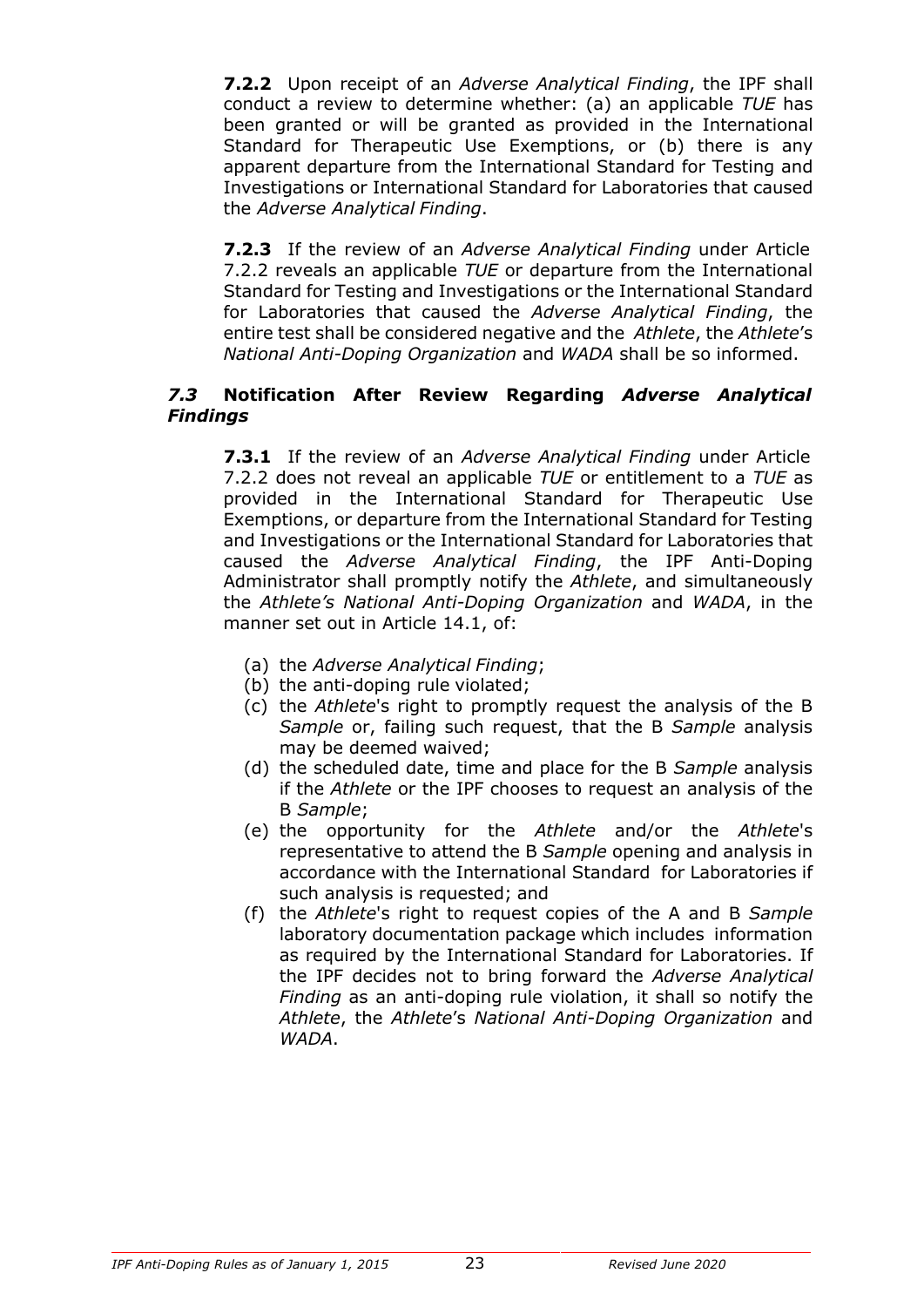**7.3.2** Where requested by the *Athlete* or the IPF, arrangements shall be made to analyze the B *Sample* in accordance with the International Standard for Laboratories. An *Athlete* may accept the A *Sample* analytical results by waiving the requirement for B *Sample*  analysis. The IPF may nonetheless elect to proceed with the B *Sample* analysis.

**7.3.3** The *Athlete* and/or his representative shall be allowed to be present at the analysis of the B *Sample*. Also, a representative of the IPF as well as a representative of the *Athlete*'s *National Federation*  shall be allowed to be present.

**7.3.4** If the B *Sample* analysis does not confirm the A *Sample*  analysis, then (unless the IPF takes the case forward as an antidoping rule violation under Article 2.2) the entire test shall be considered negative and the *Athlete*, the *Athlete*'s *National Anti-Doping Organization* and *WADA* shall be so informed.

**7.3.5** If the B *Sample* analysis confirms the A *Sample* analysis, the findings shall be reported to the *Athlete*, the *Athlete*'s *National Anti-Doping Organization* and to *WADA*.

## *7.4* **Review of** *Atypical Findings*

**7.4.1** As provided in the International Standard for Laboratories, in some circumstances laboratories are directed to report the presence of *Prohibited Substances*, which may also be produced endogenously, as *Atypical Findings*, i.e., as findings that are subject to further investigation.

*7.4.2* Upon receipt of an *Atypical Finding*, the IPF shall conduct a review to determine whether: (a) an applicable *TUE* has been granted or will be granted as provided in the International Standard for Therapeutic Use Exemptions, or (b) there is any apparent departure from the International Standard for Testing and Investigations or International Standard for Laboratories that caused the *Atypical Finding.*

**7.4.3** If the review of an *Atypical Finding* under Article 7.4.2 reveals an applicable *TUE* or a departure from the International Standard for Testing and Investigations or the International Standard for Laboratories that caused the *Atypical Finding*, the entire test shall be considered negative and the *Athlete*, the *Athlete*'s *National Anti-Doping Organization* and *WADA* shall be so informed.

**7.4.4** If that review does not reveal an applicable *TUE* or a departure from the International Standard for Testing and Investigations or the International Standard for Laboratories that caused the *Atypical Finding*, the IPF shall conduct the required investigation or cause it to be conducted. After the investigation is completed, either the *Atypical Finding* will be brought forward as an *Adverse Analytical Finding*, in accordance with Article 7.3.1, or else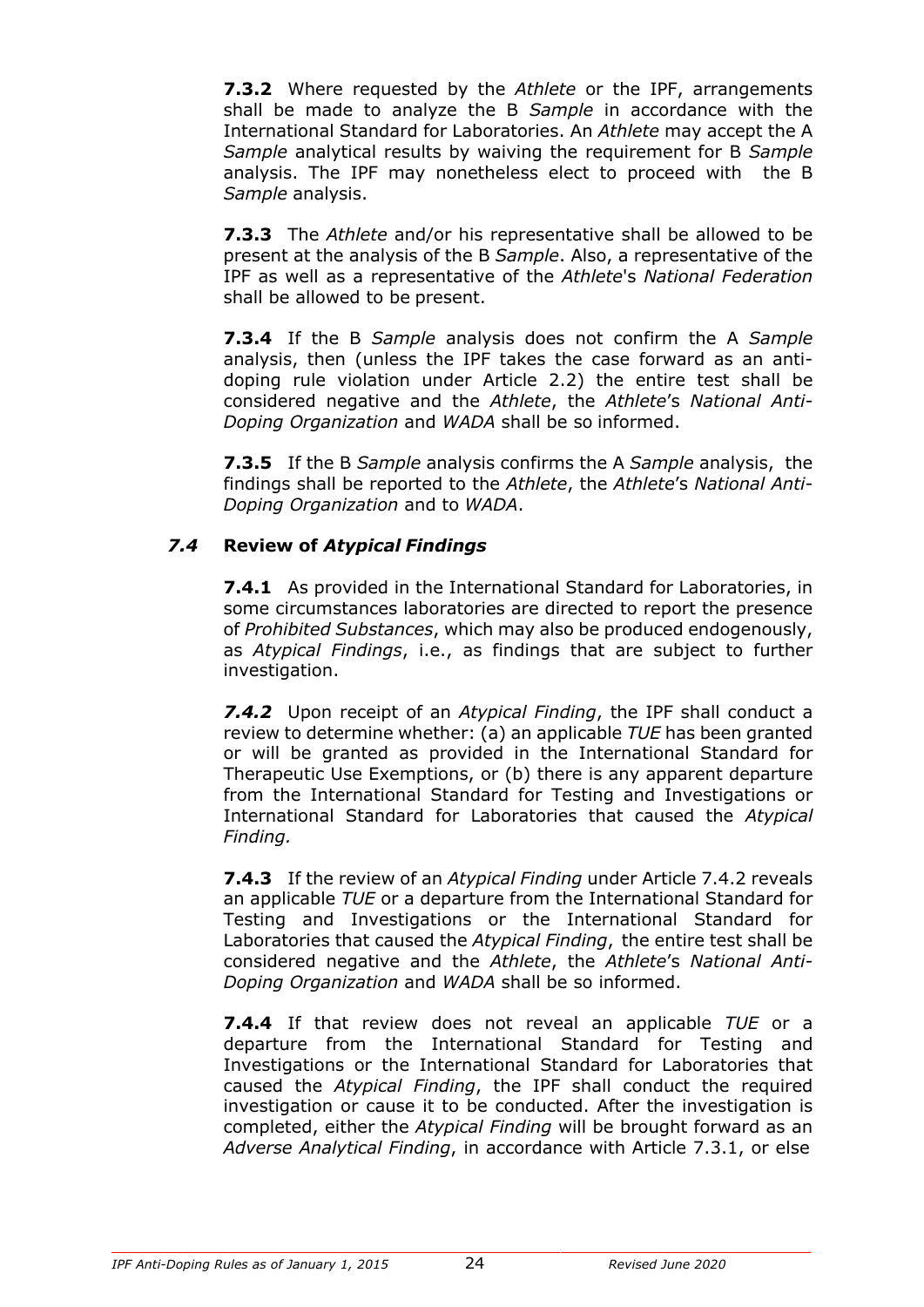the *Athlete,* the *Athlete*'s *National Anti-Doping Organization* and *WADA* shall be notified that the *Atypical Finding* will not be brought forward as an *Adverse Analytical Finding*.

**7.4.5** The IPF will not provide notice of an *Atypical Finding* until it has completed its investigation and has decided whether it will bring the *Atypical Finding* forward as an *Adverse Analytical Finding* unless one of the following circumstances exists:

> 7.4.5.1 If the IPF determines the B *Sample* should be analyzed prior to the conclusion of its investigation, it may conduct the B *Sample* analysis after notifying the *Athlete*, with such notice to include a description of the *Atypical Finding* and the information described in Article 7.3.1(d)-(f).

> *7.4.5.2* If the IPF is asked (a) by a *Major Event Organization* shortly before one of its *International Events*, or (b) by a sport organization responsible for meeting an imminent deadline for selecting team members for an *International Event*, to disclose whether any *Athlete* identified on a list provided by the *Major Event Organization* or sport organization has a pending *Atypical Finding*, the IPF shall so advise the *Major Event Organization* or sports organization after first providing notice of the *Atypical Finding* to the *Athlete.*

## *7.5* **Review of** *Atypical Passport Findings* **and** *Adverse Passport Findings*

Review of *Atypical Passport Findings* and *Adverse Passport Findings* shall take place as provided in the International Standard for Testing and Investigations and International Standard for Laboratories. At such time as the IPF is satisfied that an anti-doping rule violation has occurred, it shall promptly give the *Athlete* (and simultaneously the *Athlete's National Anti- Doping Organization* and *WADA*) notice of the anti-doping rule violation asserted and the basis of that assertion.

## **7.6 Review of Whereabouts Failures**

The IPF shall review potential filing failures and missed tests, as defined in the International Standard for Testing and Investigations, in respect of *Athletes*  who file their whereabouts information with IPF, in accordance with Annex I to the International Standard for Testing and Investigations. At such time as the IPF is satisfied that an Article 2.4 anti-doping rule violation has occurred, it shall promptly give the *Athlete* (and simultaneously the *Athlete's National Anti-Doping Organization* and *WADA*) notice that it is asserting a violation of Article 2.4 and the basis of that assertion.

## **7.7 Review of Other Anti-Doping Rule Violations Not Covered by Articles 7.2–7.6**

The IPF shall conduct any follow-up investigation required into a possible anti-doping rule violation not covered by Articles 7.2- 7.6. At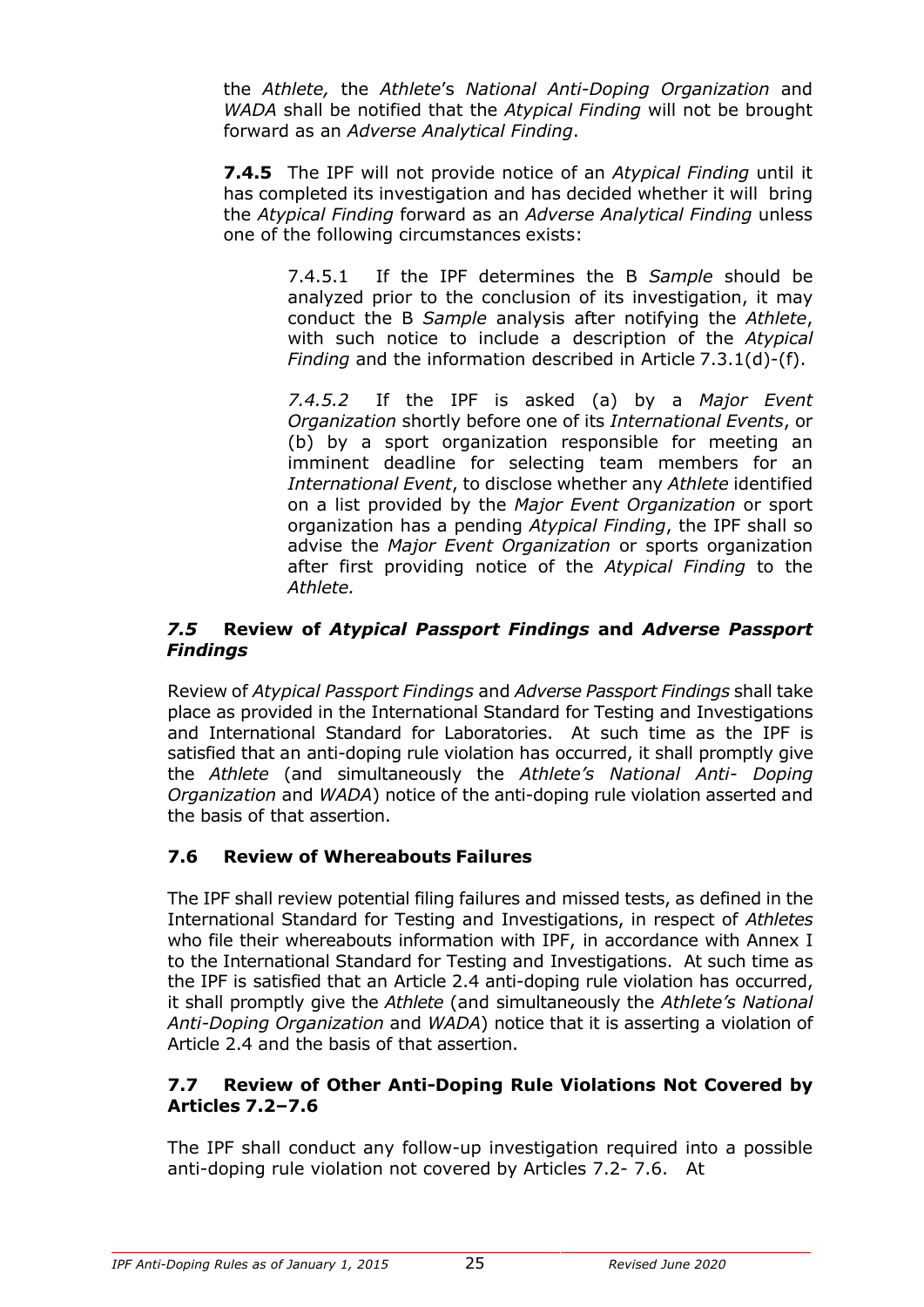such time as the IPF is satisfied that an anti-doping rule violation has occurred, the IPF Anti-Doping Administrator shall then promptly be notified and in turn shall promptly give the *Athlete* or other *Person* (and simultaneously the *Athlete's* or other *Person's National Anti-Doping Organization* and *WADA*) notice of the anti-doping rule violation asserted and the basis of that assertion.

## **7.8 Identification of Prior Anti-Doping Rule Violations**

Before giving an *Athlete* or other *Person* notice of an asserted anti-doping rule violation as provided above, the IPF shall refer to *ADAMS* and contact *WADA*  and other relevant *Anti-Doping Organizations* to determine whether any prior anti-doping rule violation exists.

## *7.9 Provisional Suspensions*

**7.9.1 Mandatory** *Provisional Suspension***:** If analysis of an A *Sample* has resulted in an *Adverse Analytical Finding* for a *Prohibited Substance* that is not a *Specified Substance*, or for a *Prohibited Method*, and a review in accordance with Article 7.2.2 does not reveal an applicable *TUE* or departure from the International Standard for Testing and Investigations or the International Standard for Laboratories that caused the *Adverse Analytical Finding*, a *Provisional Suspension* shall be imposed upon or promptly after the notification described in Articles 7.2, 7.3 or 7.5.

**7.9.2 Optional** *Provisional Suspension***:** In case of an *Adverse Analytical Finding* for a *Specified Substance*, or in the case of any other anti-doping rule violations not covered by Article 7.9.1, the IPF may impose a *Provisional Suspension* on the *Athlete* or other *Person*  against whom the anti-doping rule violation is asserted at any time after the review and notification described in Articles 7.2– 7.7 and prior to the final hearing as described in Article 8.

**7.9.3** Where a *Provisional Suspension* is imposed pursuant to Article 7.9.1 or Article 7.9.2, the *Athlete* or other *Person* shall be given either:

- (a) an opportunity for a *Provisional Hearing* either before or on a timely basis after imposition of the *Provisional Suspension*; or
- (b) an opportunity for an expedited final hearing in accordance with Article 8 on a timely basis after imposition of the *Provisional Suspension.* Furthermore, the *Athlete* or other *Person* has a right to appeal from the *Provisional Suspension*  in accordance with Article 13.2 (save as set out in Article 7.9.3.1).

*7.9.3.1* The *Provisional Suspension* may be lifted if the *Athlete* demonstrates to the hearing panel that the violation is likely to have involved a *Contaminated Product*. A hearing panel's decision not to lift a mandatory *Provisional*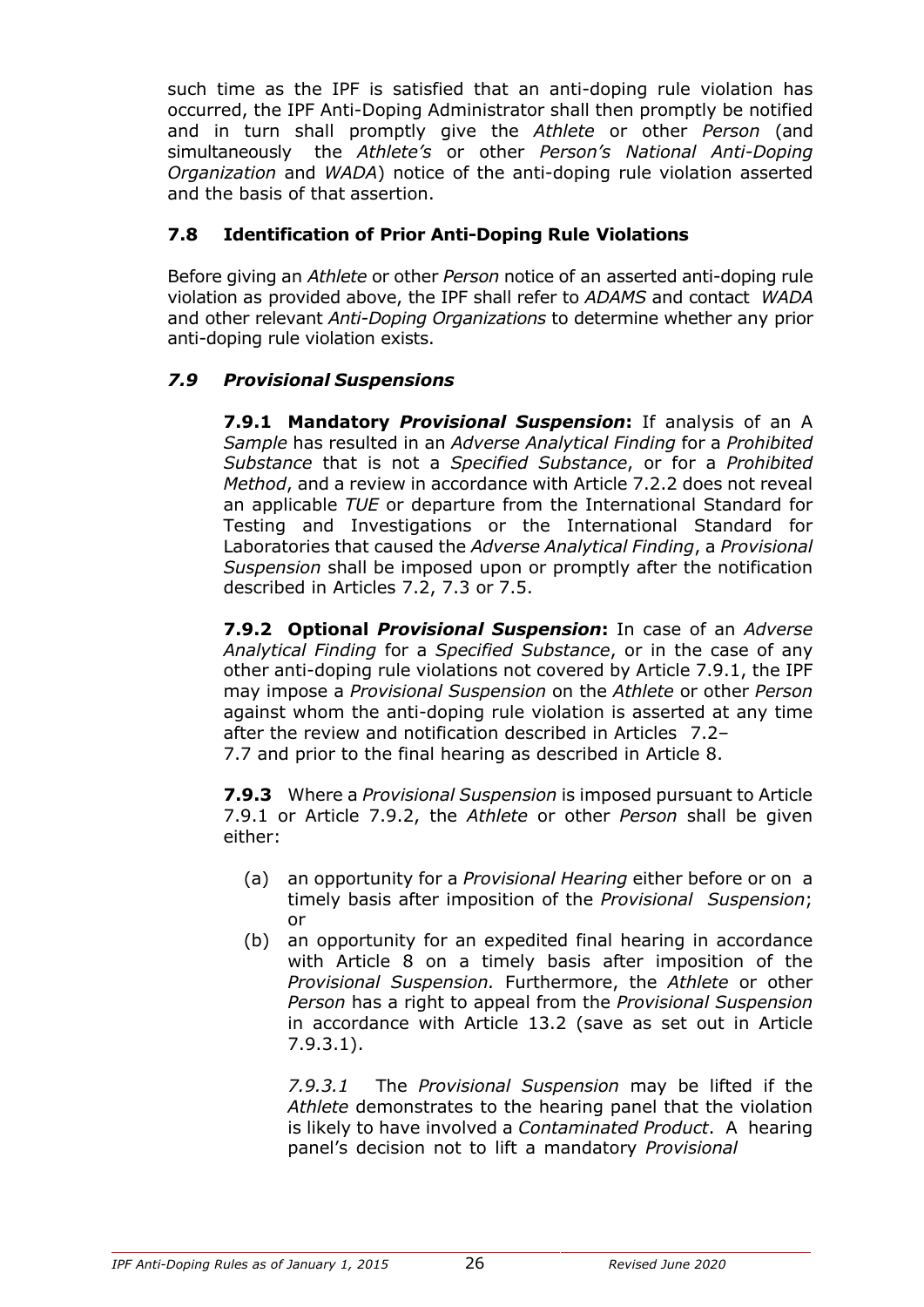*Suspension* on account of the *Athlete's* assertion regarding a *Contaminated Product* shall not be appealable.

7.9.3.2 The Provisional Suspension shall be imposed (or shall not be lifted) unless the *Athlete* or other *Person*  establishes that:

- (a) the assertion of an anti-doping rule violation has no reasonable prospect of being upheld, e.g., because of a patent flaw in the case against the *Athlete* or other *Person*; or
- (b) the *Athlete* or other *Person* has a strong arguable case that he/she bears *No Fault or Negligence* for the antidoping rule violation(s) asserted, so that any period of *Ineligibility* that might otherwise be imposed for such a violation is likely to be completely eliminated by application of Article 10.4; or
- (c) some other facts exist that make it clearly unfair, in all of the circumstances, to impose a *Provisional Suspension*  prior to a final hearing in accordance with Article 8. This ground is to be construed narrowly, and applied only in truly exceptional circumstances. For example, the fact that the *Provisional Suspension* would prevent the *Athlete*  or other *Person* participating in a particular *Competition*  or *Event* shall not qualify as exceptional circumstances for these purposes.

*7.9.4* If a *Provisional Suspension* is imposed based on an A *Sample Adverse Analytical Finding* and subsequent analysis of the B *Sample*  does not confirm the A *Sample* analysis, then the *Athlete* shall not be subject to any further *Provisional Suspension* on account of a violation of Article 2.1. In circumstances where the *Athlete* (or the *Athlete's* team) has been removed from a *Competition* based on a violation of Article 2.1 and the subsequent B *Sample* analysis does not confirm the A *Sample* finding, then if it is still possible for the *Athlete* or team to be reinserted, without otherwise affecting the *Competition*, the *Athlete* or team may continue to take part in the *Competition*. In addition, the *Athlete* or team may thereafter take part in other *Competitions* in the same *Event.*

7.9.5 In all cases where an *Athlete* or other *Person* has been notified of an anti-doping rule violation but a *Provisional Suspension* has not been imposed on him or her, the *Athlete* or other *Person* shall be offered the opportunity to accept a *Provisional Suspension* voluntarily pending the resolution of the matter.

*[Comment to Article 7.9: Athletes and other Persons shall receive credit for a Provisional Suspension against any period of Ineligibility which is ultimately imposed. See Articles 10.11.3.1 and 10.11.3.2.]*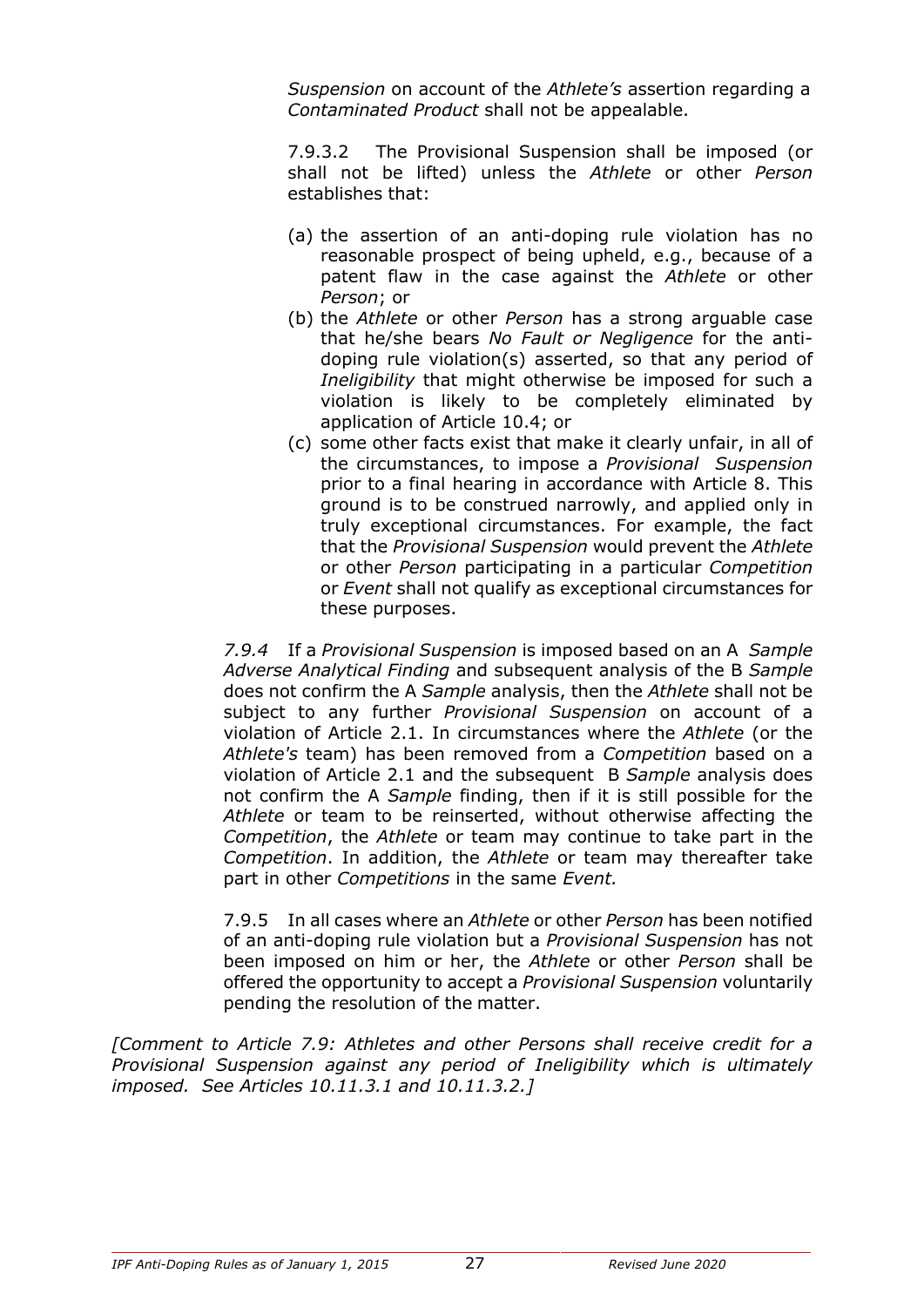## **7.10 Resolution Without a Hearing**

**7.10.1** An *Athlete* or other *Person* against whom an anti-doping rule violation is asserted may admit that violation at any time, waive a hearing, and accept the *Consequences* that are mandated by these Anti-Doping Rules or (where some discretion as to *Consequences* exists under these Anti-Doping Rules) that have been offered by the IPF.

**7.10.2** Alternatively, if the *Athlete* or other *Person* against whom an anti-doping rule violation is asserted fails to dispute that assertion within the deadline specified in the notice sent by the IPF asserting the violation, then he/she shall be deemed to have admitted the violation, to have waived a hearing, and to have accepted the *Consequences*  that are mandated by these Anti-Doping Rules or (where some discretion as to *Consequences* exists under these Anti- Doping Rules) that have been offered by the IPF.

**7.10.3** In cases where Article 7.10.1 or Article 7.10.2 applies, a hearing before a hearing panel shall not be required. Instead the IPF shall promptly issue a written decision confirming the commission of the anti-doping rule violation and the *Consequences* imposed as a result, and setting out the full reasons for any period of *Ineligibility*  imposed, including (if applicable) a justification for why the maximum potential period of *Ineligibility* was not imposed. The IPF shall send copies of that decision to other *Anti-Doping Organizations* with a right to appeal under Article 13.2.3, and shall *Publicly Disclose* that decision in accordance with Article 14.3.2.

## **7.11 Notification of Results Management Decisions**

In all cases where the IPF has asserted the commission of an anti-doping rule violation, withdrawn the assertion of an anti-doping rule violation, imposed a *Provisional Suspension*, or agreed with an *Athlete* or other *Person*  on the imposition of *Consequences* without a hearing, the IPF shall give notice thereof in accordance with Article 14.2.1 to other *Anti-Doping Organizations* with a right to appeal under Article 13.2.3.

## **7.12 Retirement from Sport**

If an *Athlete* or other *Person* retires while the IPF is conducting the results management process, the IPF retains jurisdiction to complete its results management process. If an *Athlete* or other *Person* retires before any results management process has begun and the IPF would have had results management authority over the *Athlete* or other *Person* at the time the *Athlete* or other *Person* committed an anti-doping rule violation, the IPF has authority to conduct results management in respect of that anti- doping rule violation.

*[Comment to Article 7.12: Conduct by an Athlete or other Person before the Athlete or other Person was subject to the jurisdiction of any Anti-Doping Organization would not constitute an anti-doping rule violation but could be a*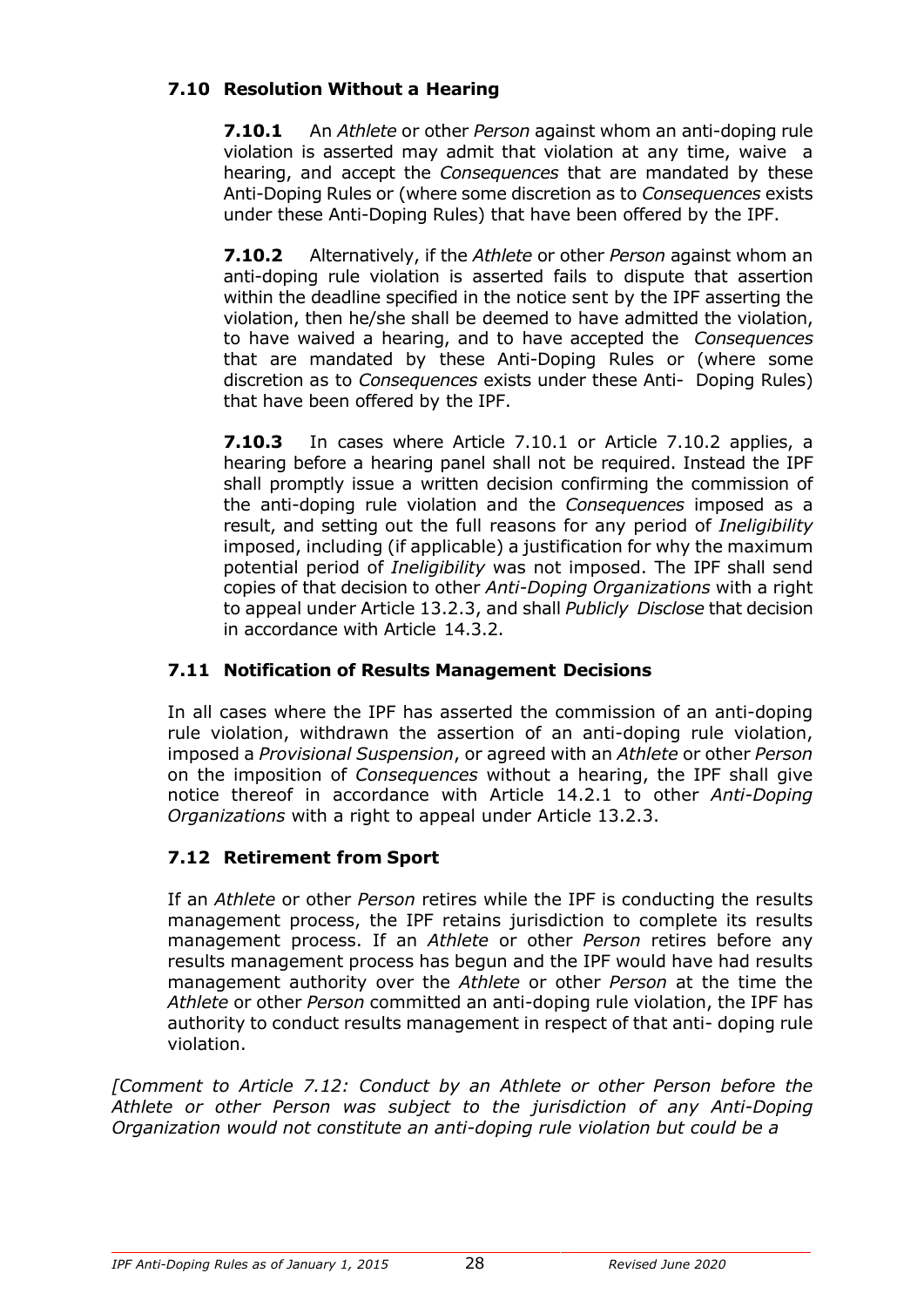*legitimate basis for denying the Athlete or other Person membership in a sports organization.]*

## **ARTICLE 8 RIGHT TO A FAIR HEARING**

## **8.1 Principles for a Fair Hearing**

**8.1.1** When the IPF sends a notice to an *Athlete* or other *Person*  asserting an anti-doping rule violation, and the *Athlete* or other *Person* does not waive a hearing in accordance with Article 7.10.1 or Article 7.10.2, then the case shall be referred to the IPF Doping Hearing Panel (DHP) for hearing and adjudication.

**8.1.2** Hearings shall be scheduled and completed within a reasonable time. Hearings held in connection with *Event*s that are subject to these Anti-Doping Rules may be conducted by an expedited process where permitted by the hearing panel.

*[Comment to Article 8.1.2: For example, a hearing could be expedited on the eve of a major Event where the resolution of the anti-doping rule violation is necessary to determine the Athlete*'s *eligibility to participate in the Event, or during an Event where the resolution of the case will affect the validity of the Athlete*'s *results or continued participation in the Event.]*

> **8.1.3** The IPF Doping Hearing Panel shall determine the procedure to be followed at the hearing.

> **8.1.4** *WADA* and the *National Federation* of the *Athlete* or other *Person* may attend the hearing as observers. In any event, the IPF shall keep WADA fully apprised as to the status of pending cases and the result of all hearings.

> **8.1.5** The IPF Doping Hearing Panel shall act in a fair and impartial manner towards all parties at all times.

## **8.2 Decisions**

**8.2.1** At the end of the hearing, or on a timely basis thereafter, the IPF Doping Hearing Panel shall issue a written decision that includes the full reasons for the decision and for any period of *Ineligibility*  imposed, including (if applicable) a justification for why the greatest potential *Consequences* were not imposed.

**8.2.2** The decision may be appealed to the *CAS* as provided in Article 13. Copies of the decision shall be provided to the *Athlete* or other *Person* and to other *Anti-Doping Organizations* with a right to appeal under Article 13.2.3.

- **8.2.3** If no appeal is brought against the decision, then
- (a) if the decision is that an anti-doping rule violation was committed, the decision shall be *Publicly Disclosed* as provided in Article 14.3.2; but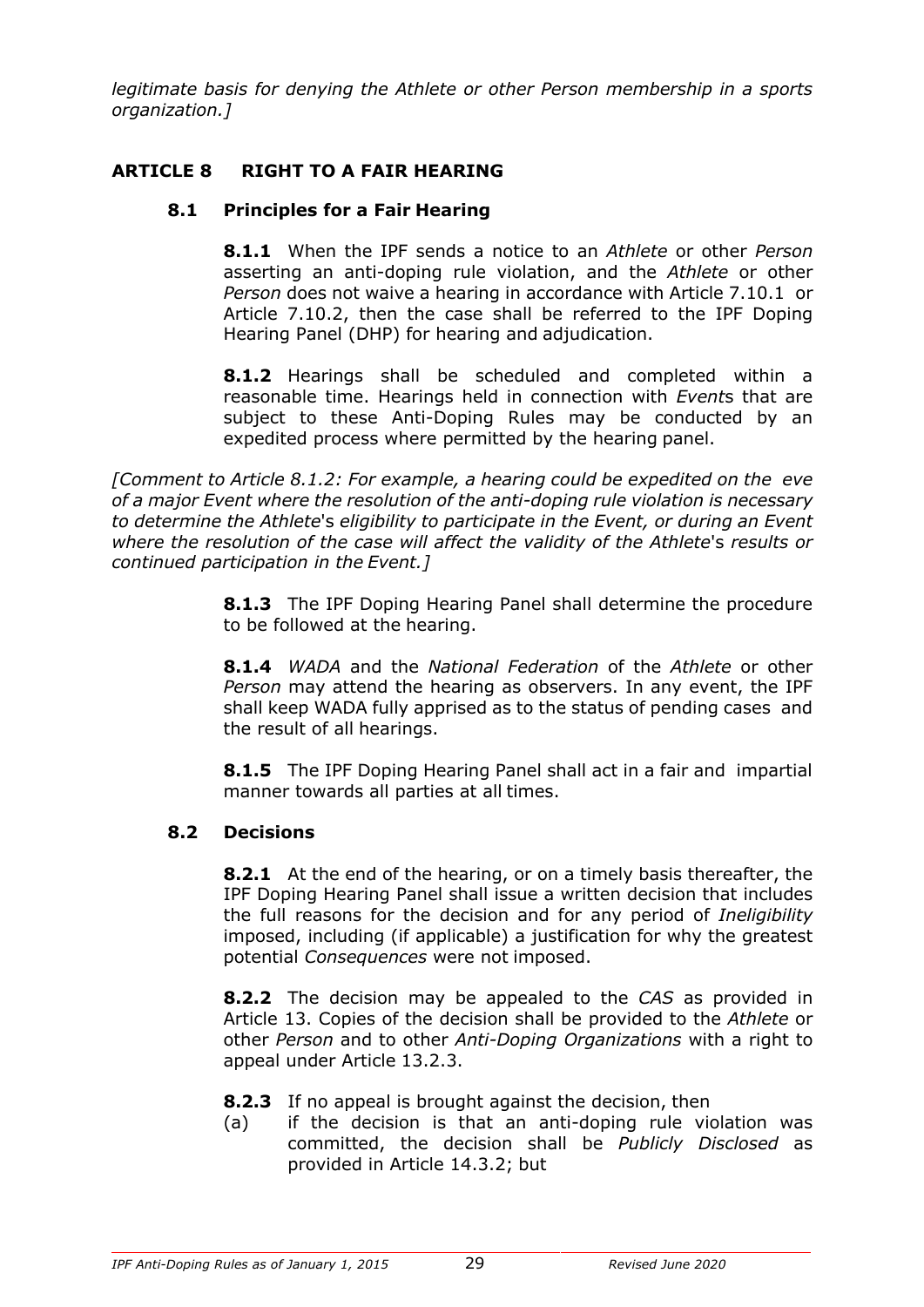(b) if the decision is that no anti-doping rule violation was committed, then the decision shall only be *Publicly Disclosed*  with the consent of the *Athlete* or other *Person* who is the subject of the decision. The IPF shall use reasonable efforts to obtain such consent, and if consent is obtained, shall *Publicly Disclose* the decision in its entirety or in such redacted form as the Athlete or other Person may approve. The principles contained at Article 14.3.6 shall be applied in cases involving a *Minor*.

## *8.3* **Single Hearing Before** *CAS*

Cases asserting anti-doping rule violations may be heard directly at *CAS*, with no requirement for a prior hearing, with the consent of the *Athlete*, the IPF, *WADA*, and any other *Anti-Doping Organization* that would have had a right to appeal a first instance hearing decision to *CAS*.

*[Comment to Article 8.3: Where all of the parties identified in this Article are satisfied that their interests will be adequately protected in a single hearing, there is no need to incur the extra expense of two hearings. An Anti-Doping Organization that wants to participate in the CAS hearing as a party or as an observer may condition its approval of a single hearing on being granted that right.]*

#### **ARTICLE 9 AUTOMATIC** *DISQUALIFICATION* **OF INDIVIDUAL RESULTS**

An anti-doping rule violation in *Individual Sports* in connection with an *In-Competition* test automatically leads to *Disqualification* of the result obtained in that *Competition* with all resulting *Consequences*, including forfeiture of any medals, points and prizes.

*[Comment to Article 9: For Team Sports, any awards received by individual players will be Disqualified. However, Disqualification of the team will be as provided in Article 11. In sports which are not Team Sports but where awards are given to teams, Disqualification or other disciplinary action against the team when one or more team members have committed an anti-doping rule violation shall be as provided in the applicable rules of the International Federation.]*

## **ARTICLE 10 SANCTIONS ON INDIVIDUALS**

#### **10.1** *Disqualification* **of Results in the** *Event* **during which an Anti-Doping Rule Violation Occurs**

An anti-doping rule violation occurring during or in connection with an *Event*  may, upon the decision of the ruling body of the *Event*, lead to *Disqualification* of all of the *Athlete's* individual results obtained in that *Event* with all *Consequences*, including forfeiture of all medals, points and prizes, except as provided in Article 10.1.1.

Factors to be included in considering whether to *Disqualify* other results in an *Event* might include, for example, the seriousness of the *Athlete*'s anti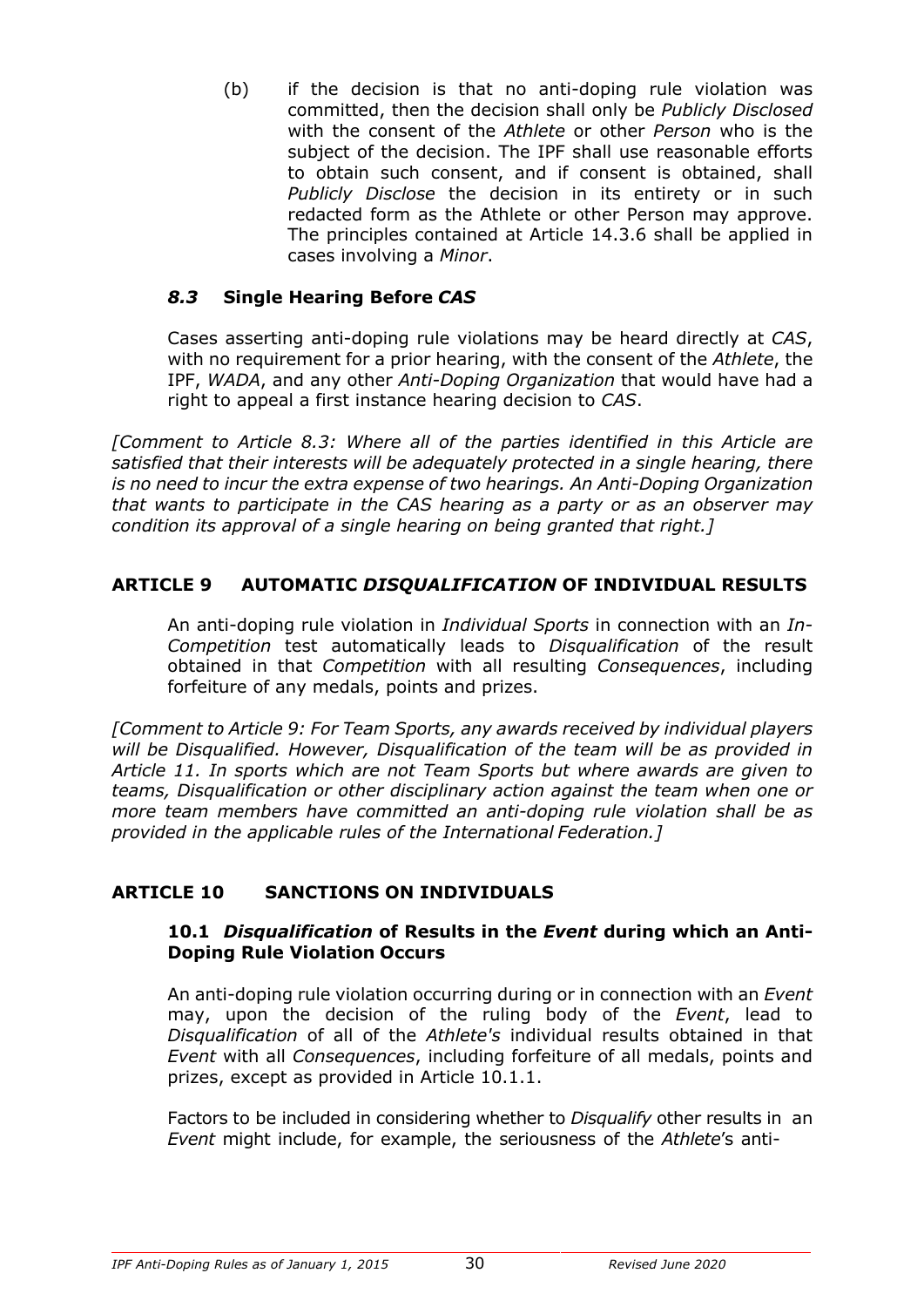doping rule violation and whether the *Athlete* tested negative in the other *Competitions*.

*[Comment to Article 10.1: Whereas Article 9 Disqualifies the result in a single Competition in which the Athlete tested positive (e.g., the 100 meter backstroke), this Article may lead to Disqualification of all results in all races during the Event (e.g., the FINA World Championships).]*

> **10.1.1** If the *Athlete* establishes that he or she bears *No Fault or Negligence* for the violation, the *Athlete's* individual results in the other *Competition*s shall not be *Disqualified*, unless the *Athlete's*  results in *Competition*s other than the *Competition* in which the antidoping rule violation occurred were likely to have been affected by the *Athlete's* anti-doping rule violation.

#### **10.2** *Ineligibility* **for Presence,** *Use* **or** *Attempted Use***, or** *Possession* **of a** *Prohibited Substance* **or** *Prohibited Method*

The period of *Ineligibility* for a violation of Articles 2.1, 2.2 or 2.6 shall be as follows, subject to potential reduction or suspension pursuant to Articles 10.4, 10.5 or 10.6:

**10.2.1** The period of *Ineligibility* shall be four years where:

10.2.1.1 The anti-doping rule violation does not involve a *Specified Substance*, unless the *Athlete* or other *Person* can establish that the anti-doping rule violation was not intentional.

10.2.1.2 The anti-doping rule violation involves a *Specified Substance* and the IPF can establish that the antidoping rule violation was intentional.

**10.2.2** If Article 10.2.1 does not apply, the period of *Ineligibility* shall be two years.

**10.2.3** As used in Articles 10.2 and 10.3, the term "intentional" is meant to identify those *Athletes* who cheat. The term therefore requires that the *Athlete* or other *Person* engaged in conduct which he or she knew constituted an anti-doping rule violation or knew that there was a significant risk that the conduct might constitute or result in an anti-doping rule violation and manifestly disregarded that risk. An anti-doping rule violation resulting from an *Adverse Analytical Finding* for a substance which is only prohibited *In- Competition* shall be rebuttably presumed to be not intentional if the substance is a *Specified Substance and* the *Athlete* can establish that the *Prohibited Substance* was *Used Out-of- Competition*. An anti-doping rule violation resulting from an *Adverse Analytical Finding* for a substance which is only prohibited *In-Competition* shall not be considered intentional if the substance is not a *Specified Substance* and the *Athlete* can establish that the *Prohibited Substance* was *Used Out-of-Competition* in a context unrelated to sport performance.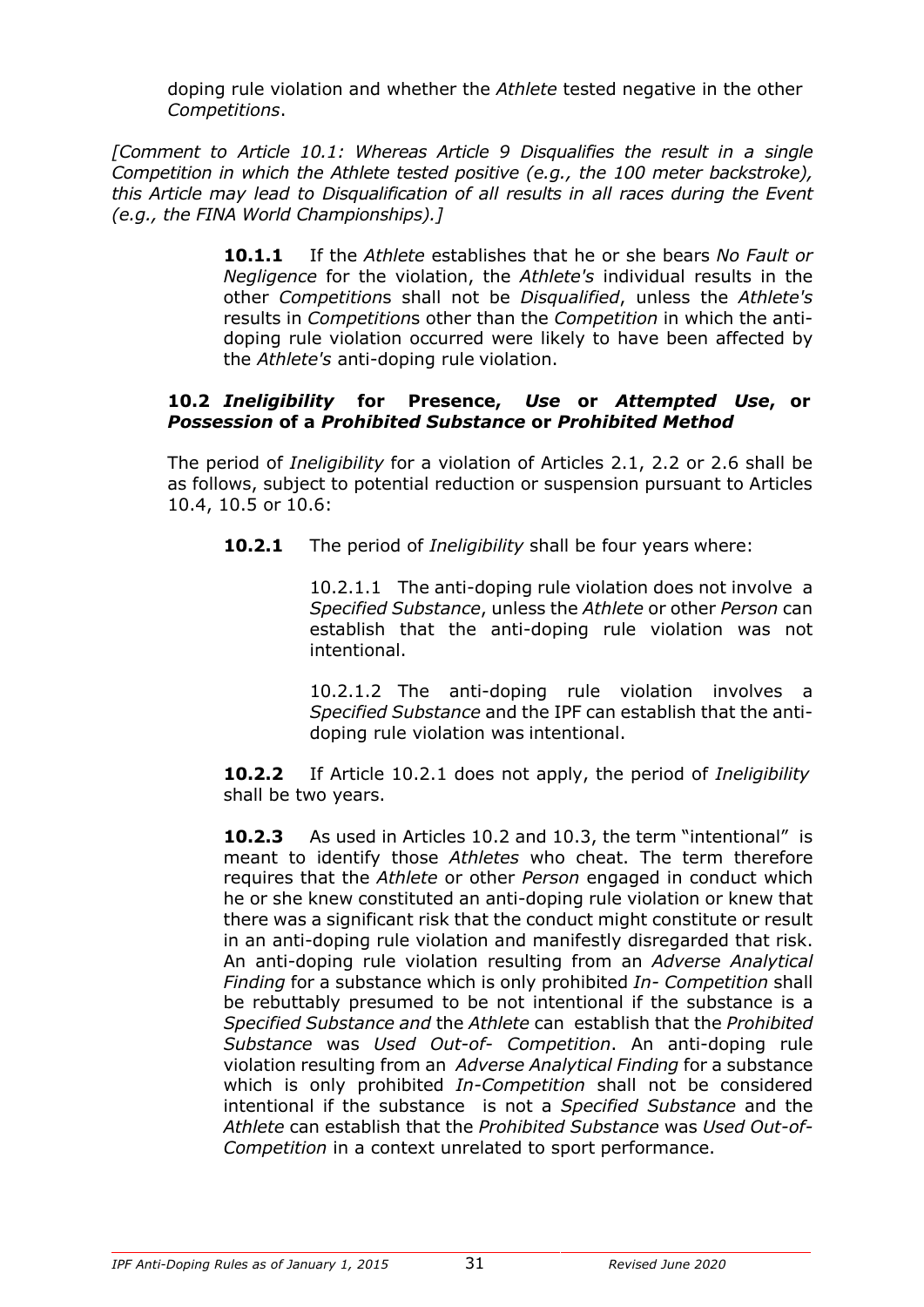## **10.3** *Ineligibility* **for Other Anti-Doping Rule Violations**

The period of *Ineligibility* for anti-doping rule violations other than as provided in Article 10.2 shall be as follows, unless Articles 10.5 or 10.6 are applicable:

**10.3.1** For violations of Article 2.3 or Article 2.5, the period of *Ineligibility* shall be four years unless, in the case of failing to submit to *Sample* collection, the *Athlete* can establish that the commission of the anti-doping rule violation was not intentional (as defined in Article 10.2.3), in which case the period of *Ineligibility* shall be two years.

**10.3.2** For violations of Article 2.4, the period of *Ineligibility* shall be two years, subject to reduction down to a minimum of one year, depending on the *Athlete*'s degree of *Fault*. The flexibility between two years and one year of *Ineligibility* in this Article is not available to *Athletes* where a pattern of last-minute whereabouts changes or other conduct raises a serious suspicion that the *Athlete* was trying to avoid being available for *Testing*.

**10.3.3** For violations of Article 2.7 or 2.8, the period of *Ineligibility*  shall be a minimum of four years up to lifetime *Ineligibility*, depending on the seriousness of the violation. An Article 2.7 or Article 2.8 violation involving a *Minor* shall be considered a particularly serious violation and, if committed by *Athlete Support Personnel* for violations other than for *Specified Substances*, shall result in lifetime *Ineligibility* for *Athlete Support Personnel*. In addition, significant violations of Article 2.7 or 2.8 which may also violate non-sporting laws and regulations shall be reported to the competent administrative, professional or judicial authorities.

*[Comment to Article 10.3.3: Those who are involved in doping Athletes or covering up doping should be subject to sanctions which are more severe than the Athletes who test positive. Since the authority of sport organizations is generally limited to Ineligibility for accreditation, membership and other sport benefits, reporting Athlete Support Personnel to competent authorities is an important step in the deterrence of doping.]*

> **10.3.4** For violations of Article 2.9, the period of *Ineligibility*  imposed shall be a minimum of two years, up to four years, depending on the seriousness of the violation.

> **10.3.5** For violations of Article 2.10, the period of *Ineligibility* shall be two years, subject to reduction down to a minimum of one year, depending on the *Athlete* or other *Person*'s degree of *Fault* and other circumstances of the case.

*[Comment to Article 10.3.5: Where the "other Person" referenced in Article 2.10 is an entity and not an individual, that entity may be disciplined as provided in Article 12.]*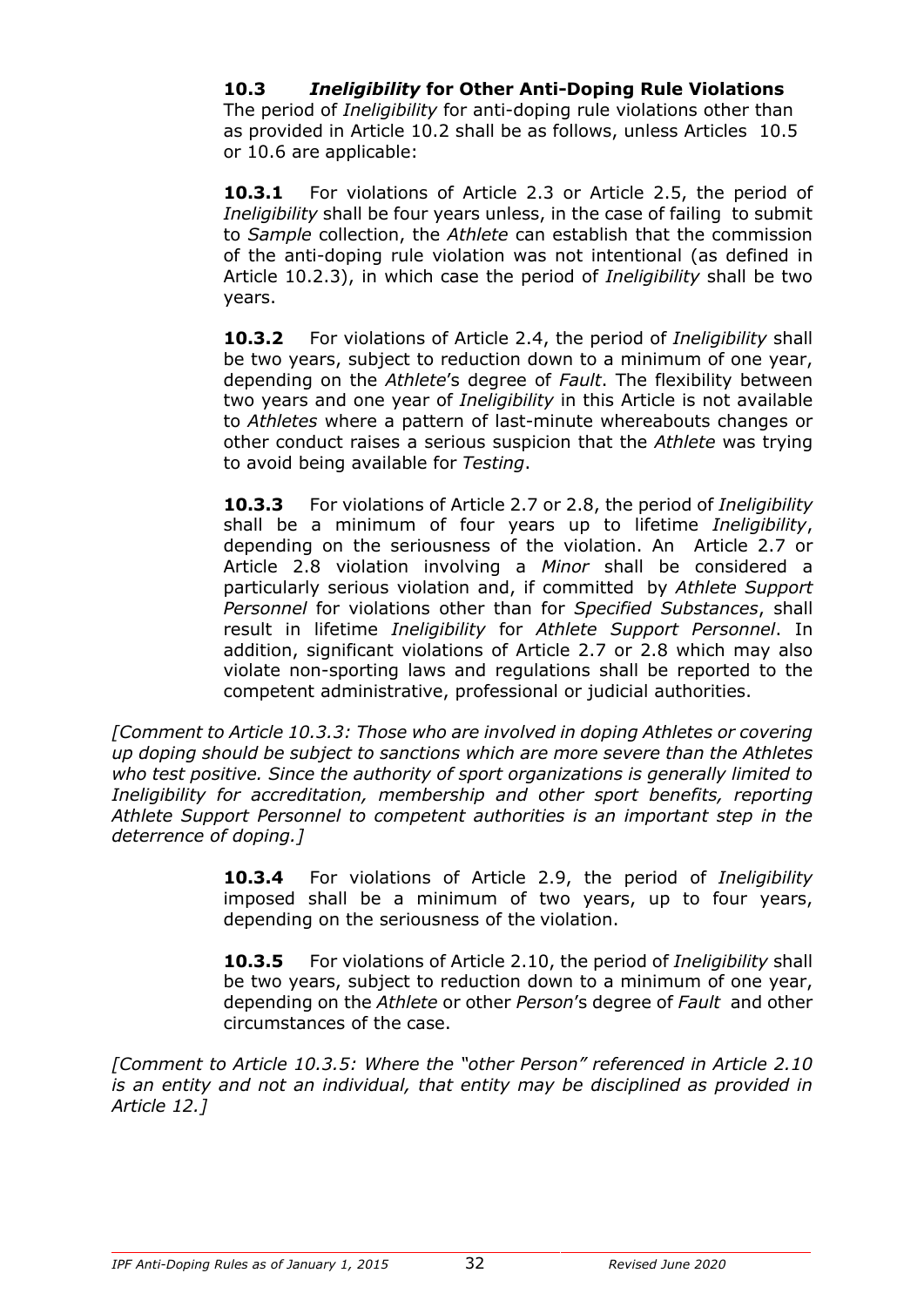#### **10.4 Elimination of the Period of** *Ineligibility* **where there is** *No Fault or Negligence*

If an *Athlete* or other *Person* establishes in an individual case that he or she bears *No Fault or Negligence*, then the otherwise applicable period of *Ineligibility* shall be eliminated.

*[Comment to Article 10.4: This Article and Article 10.5.2 apply only to the imposition of sanctions; they are not applicable to the determination of whether an anti-doping rule violation has occurred. They will only apply in exceptional circumstances, for example where an Athlete could prove that, despite all due care, he or she was sabotaged by a competitor. Conversely, No Fault or Negligence would not apply in the following circumstances: (a) a positive test resulting from a mislabeled or contaminated vitamin or nutritional supplement (Athletes are responsible for what they ingest (Article 2.1.1) and have been warned against the possibility of supplement contamination); (b) the Administration of a Prohibited Substance by the Athlete's personal physician or trainer without disclosure to the Athlete (Athletes are responsible for their choice of medical personnel and for advising medical personnel that they cannot be given any Prohibited Substance); and (c) sabotage of the Athlete's food or drink by a spouse, coach or other Person within the Athlete's circle of associates (Athletes are responsible for what they ingest and for the conduct of those Persons to whom they entrust access to their food and drink). However, depending on the unique facts of a particular case, any of the referenced illustrations could result in a reduced sanction under Article 10.5 based on No Significant Fault or Negligence.]*

#### **10.5 Reduction of the Period of** *Ineligibility* **based on** *No Significant Fault or Negligence*

**10.5.1** Reduction of Sanctions for *Specified Substances* or *Contaminated Products* for Violations of Article 2.1, 2.2 or 2.6.

#### *10.5.1.1 Specified Substances*

Where the anti-doping rule violation involves a *Specified Substance*, and the *Athlete* or other *Person* can establish *No Significant Fault or Negligence*, then the period of *Ineligibility* shall be, at a minimum, a reprimand and no period of *Ineligibility*, and at a maximum, two years of *Ineligibility*, depending on the *Athlete*'s or other *Person*'s degree of *Fault*.

#### *10.5.1.2 Contaminated Products*

In cases where the *Athlete* or other *Person* can establish *No Significant Fault or Negligence* and that the detected *Prohibited Substance* came from a *Contaminated Product*, then the period of *Ineligibility* shall be, at a minimum, a reprimand and no period of *Ineligibility*, and at a maximum, two years *Ineligibility*, depending on the *Athlete*'s or other *Person*'s degree of *Fault*.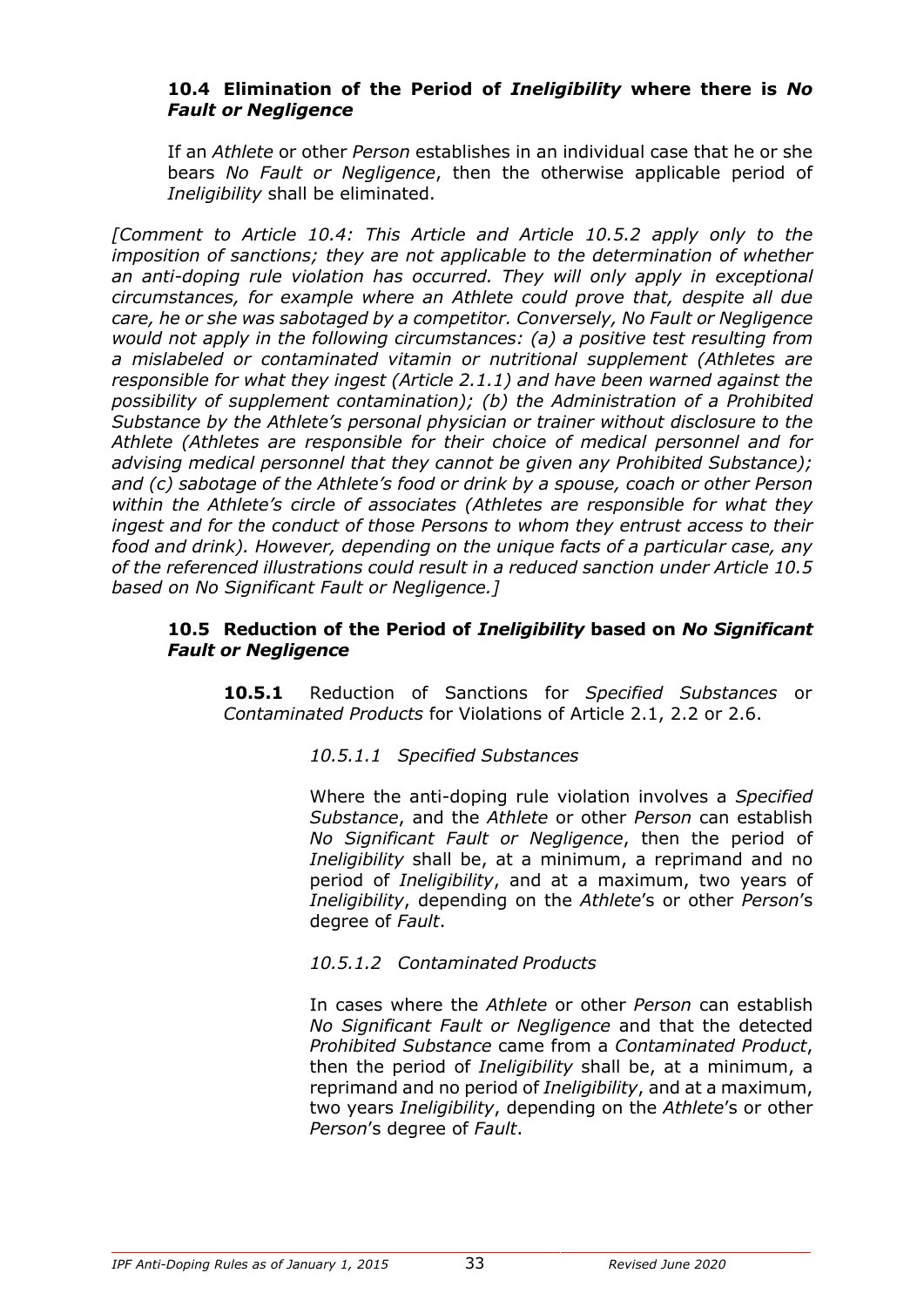*[Comment to Article 10.5.1.2: In assessing that Athlete's degree of Fault, it would, for example, be favorable for the Athlete if the Athlete had declared the product which was subsequently determined to be contaminated on his or her Doping Control form.]*

> **10.5.2** Application of *No Significant Fault or Negligence* beyond the Application of Article 10.5.1

> If an *Athlete* or other *Person* establishes in an individual case where Article 10.5.1 is not applicable that he or she bears *No Significant Fault or Negligence*, then, subject to further reduction or elimination as provided in Article 10.6, the otherwise applicable period of *Ineligibility* may be reduced based on the *Athlete* or other *Person's*  degree of *Fault*, but the reduced period of *Ineligibility* may not be less than one-half of the period of *Ineligibility* otherwise applicable. If the otherwise applicable period of *Ineligibility* is a lifetime, the reduced period under this Article may be no less than eight years.

*[Comment to Article 10.5.2: Article 10.5.2 may be applied to any anti-doping rule violation except those Articles where intent is an element of the anti-doping rule violation (e.g., Article 2.5, 2.7, 2.8 or 2.9) or an element of a particular sanction (e.g., Article 10.2.1) or a range of Ineligibility is already provided in an Article based on the Athlete or other Person's degree of Fault.]*

#### **10.6 Elimination, Reduction, or Suspension of Period of** *Ineligibility* **or other** *Consequences* **for Reasons Other than** *Fault*

**10.6.1** *Substantial Assistance* in Discovering or Establishing Anti-Doping Rule Violations

> 10.6.1.1 The IPF may, prior to a final appellate decision under Article 13 or the expiration of the time to appeal, suspend a part of the period of *Ineligibility* imposed in an individual case in which it has results management authority where the *Athlete* or other *Person* has provided *Substantial Assistance* to an *Anti-Doping Organization*, criminal authority or professional disciplinary body which results in: (i) the *Anti-Doping Organization* discovering or bringing forward an anti-doping rule violation by another *Person*, or (ii) which results in a criminal or disciplinary body discovering or bringing forward a criminal offense or the breach of professional rules committed by another *Person* and the information provided by the *Person*  providing *Substantial Assistance* is made available to the IPF. After a final appellate decision under Article 13 or the expiration of time to appeal, the IPF may only suspend a part of the otherwise applicable period of *Ineligibility* with the approval of *WADA*. The extent to which the otherwise applicable period of *Ineligibility* may be suspended shall be based on the seriousness of the anti-doping rule violation committed by the *Athlete* or other *Person* and the significance of the *Substantial Assistance* provided by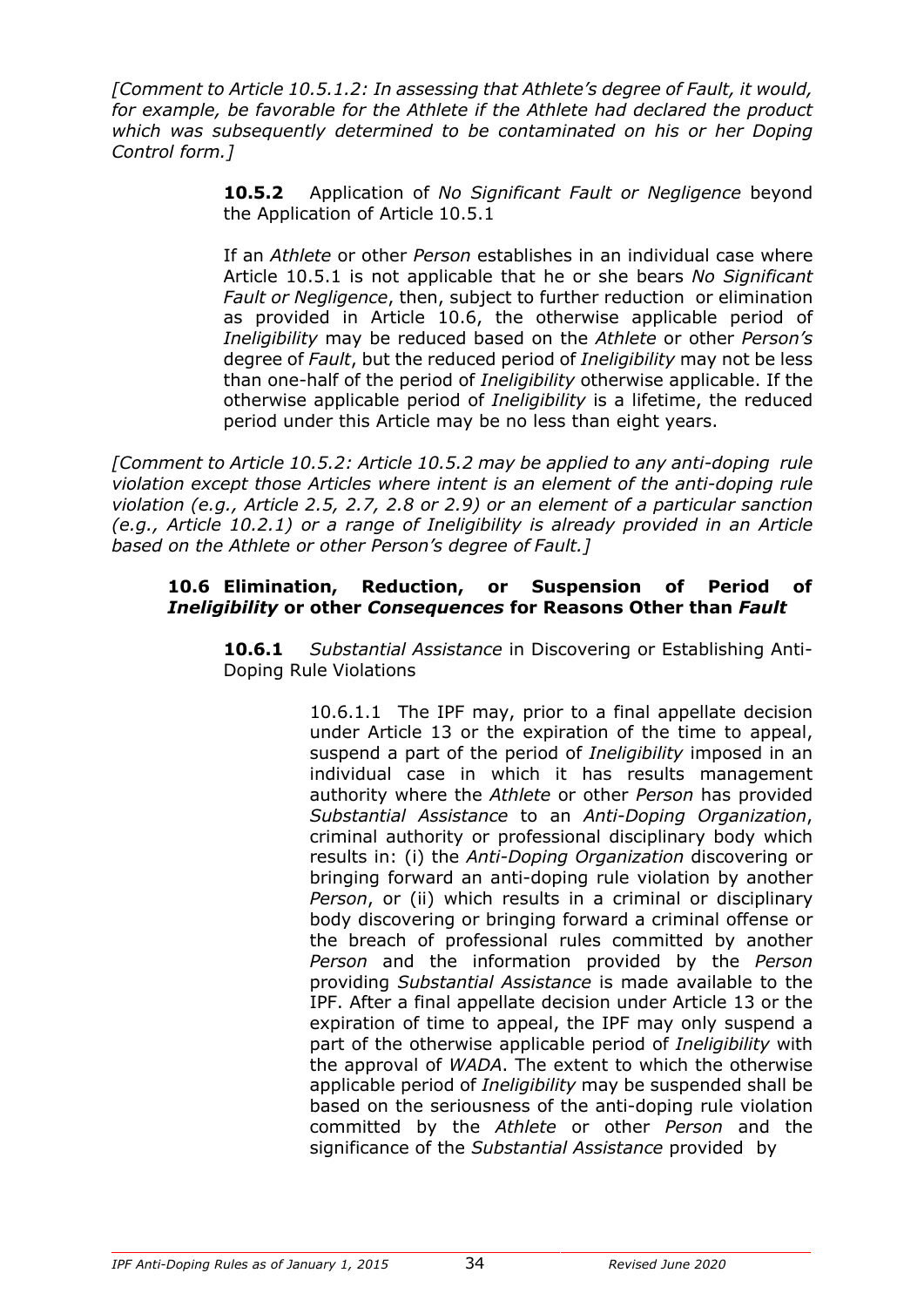the *Athlete* or other *Person* to the effort to eliminate doping in sport. No more than three-quarters of the otherwise applicable period of *Ineligibility* may be suspended. If the otherwise applicable period of *Ineligibility* is a lifetime, the non-suspended period under this Article must be no less than eight years. If the *Athlete* or other *Person* fails to continue to cooperate and to provide the complete and credible *Substantial Assistance* upon which a suspension of the period of *Ineligibility* was based, the IPF shall reinstate the original period of *Ineligibility*. If the IPF decides to reinstate a suspended period of *Ineligibility* or decides not to reinstate a suspended period of *Ineligibility*, that decision may be appealed by any *Person* entitled to appeal under Article 13.

10.6.1.2 To further encourage *Athletes* and other *Persons* to provide *Substantial Assistance* to *Anti-Doping Organizations*, at the request of the IPF or at the request of the *Athlete* or other *Person* who has (or has been asserted to have) committed an anti-doping rule violation, *WADA* may agree at any stage of the results management process, including after a final appellate decision under Article 13, to what it considers to be an appropriate suspension of the otherwise-applicable period of *Ineligibility* and other *Consequences*. In exceptional circumstances, *WADA* may agree to suspensions of the period of *Ineligibility* and other *Consequences* for *Substantial Assistance* greater than those otherwise provided in this Article, or even no period of *Ineligibility*, and/or no return of prize money or payment of fines or costs. *WADA*'s approval shall be subject to reinstatement of sanction, as otherwise provided in this Article. Notwithstanding Article 13, *WADA*'s decisions in the context of this Article may not be appealed by any other *Anti-Doping Organization*.

10.6.1.3 If the IPF suspends any part of an otherwise applicable sanction because of *Substantial Assistance*, then notice providing justification for the decision shall be provided to the other *Anti-Doping Organizations* with a right to appeal under Article 13.2.3 as provided in Article 14.2. In unique circumstances where *WADA* determines that it would be in the best interest of anti-doping, *WADA*  may authorize the IPF to enter into appropriate confidentiality agreements limiting or delaying the disclosure of the *Substantial Assistance* agreement or the nature of *Substantial Assistance* being provided.

*[Comment to Article 10.6.1: The cooperation of Athletes, Athlete Support Personnel and other Persons who acknowledge their mistakes and are willing to bring other anti-doping rule violations to light is important to clean sport. This is*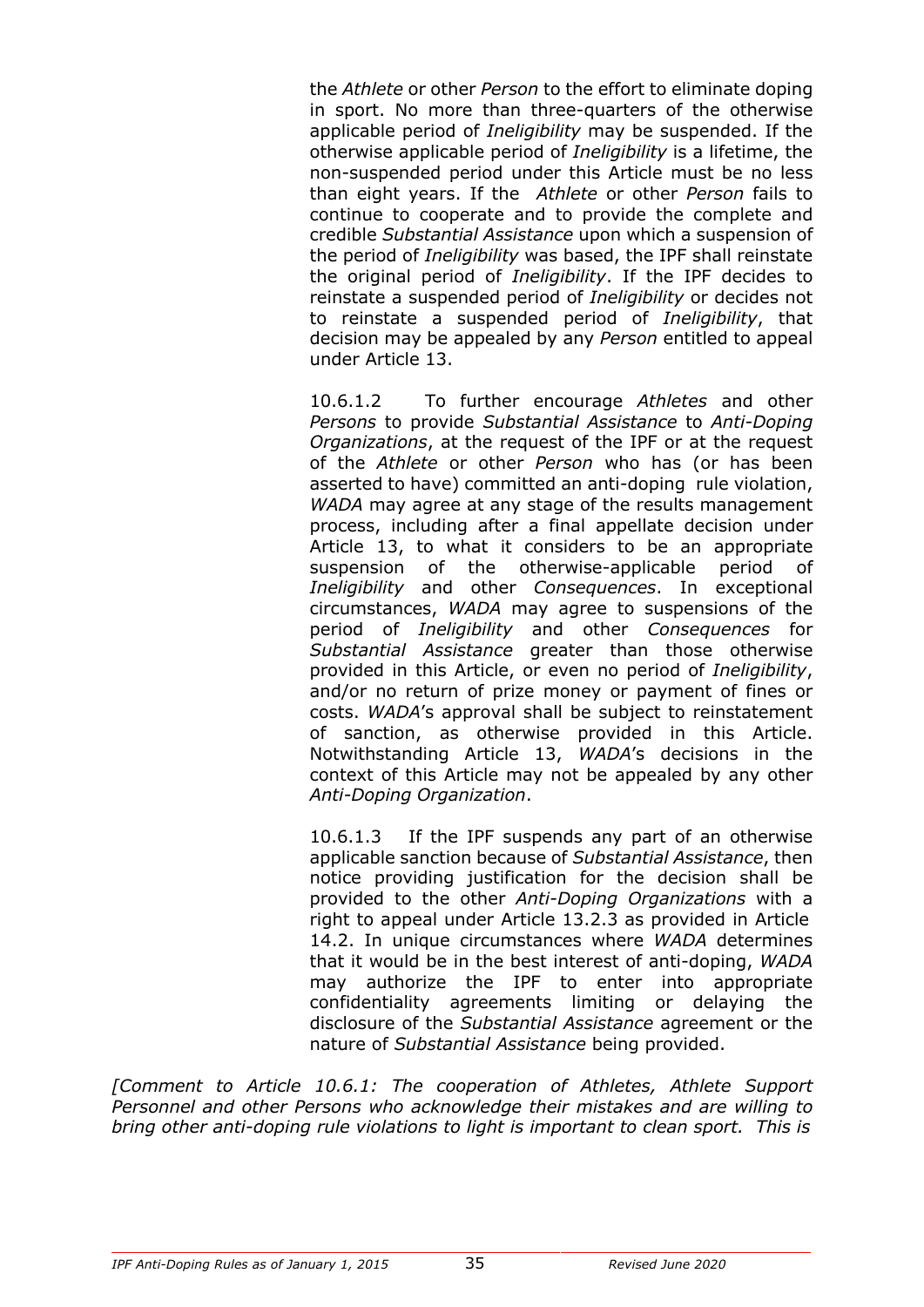*the only circumstance under the Code where the suspension of an otherwise applicable period of Ineligibility is authorized.]*

> **10.6.2** Admission of an Anti-Doping Rule Violation in the Absence of Other Evidence

> Where an *Athlete* or other *Person* voluntarily admits the commission of an anti-doping rule violation before having received notice of a *Sample* collection which could establish an anti-doping rule violation (or, in the case of an anti-doping rule violation other than Article 2.1, before receiving first notice of the admitted violation pursuant to Article 7) and that admission is the only reliable evidence of the violation at the time of admission, then the period of *Ineligibility* may be reduced, but not below one-half of the period of *Ineligibility*  otherwise applicable.

*[Comment to Article 10.6.2: This Article is intended to apply when an Athlete or other Person comes forward and admits to an anti-doping rule violation in circumstances where no Anti-Doping Organization is aware that an anti-doping rule violation might have been committed. It is not intended to apply to circumstances where the admission occurs after the Athlete or other Person believes he or she is about to be caught. The amount by which Ineligibility is reduced should be based on the likelihood that the Athlete or other Person would have been caught had he/she not come forward voluntarily.]*

> **10.6.3** Prompt Admission of an Anti-Doping Rule Violation after being Confronted with a Violation Sanctionable under Article 10.2.1 or Article 10.3.1

> An *Athlete* or other *Person* potentially subject to a four-year sanction under Article 10.2.1 or 10.3.1 (for evading or refusing *Sample Collection* or *Tampering* with *Sample Collection*), by promptly admitting the asserted anti-doping rule violation after being confronted by the IPF, and also upon the approval and at the discretion of both *WADA* and the IPF, may receive a reduction in the period of *Ineligibility* down to a minimum of two years, depending on the seriousness of the violation and the *Athlete* or other *Person's*  degree of *Fault*.

> **10.6.4** Application of Multiple Grounds for Reduction of a Sanction

Where an *Athlete* or other *Person* establishes entitlement to reduction in sanction under more than one provision of Article 10.4,

10.5 or 10.6, before applying any reduction or suspension under Article 10.6, the otherwise applicable period of *Ineligibility* shall be determined in accordance with Articles 10.2, 10.3, 10.4, and 10.5. If the *Athlete* or other *Person* establishes entitlement to a reduction or suspension of the period of *Ineligibility* under Article 10.6, then the period of *Ineligibility* may be reduced or suspended, but not below one-fourth of the otherwise applicable period of *Ineligibility*.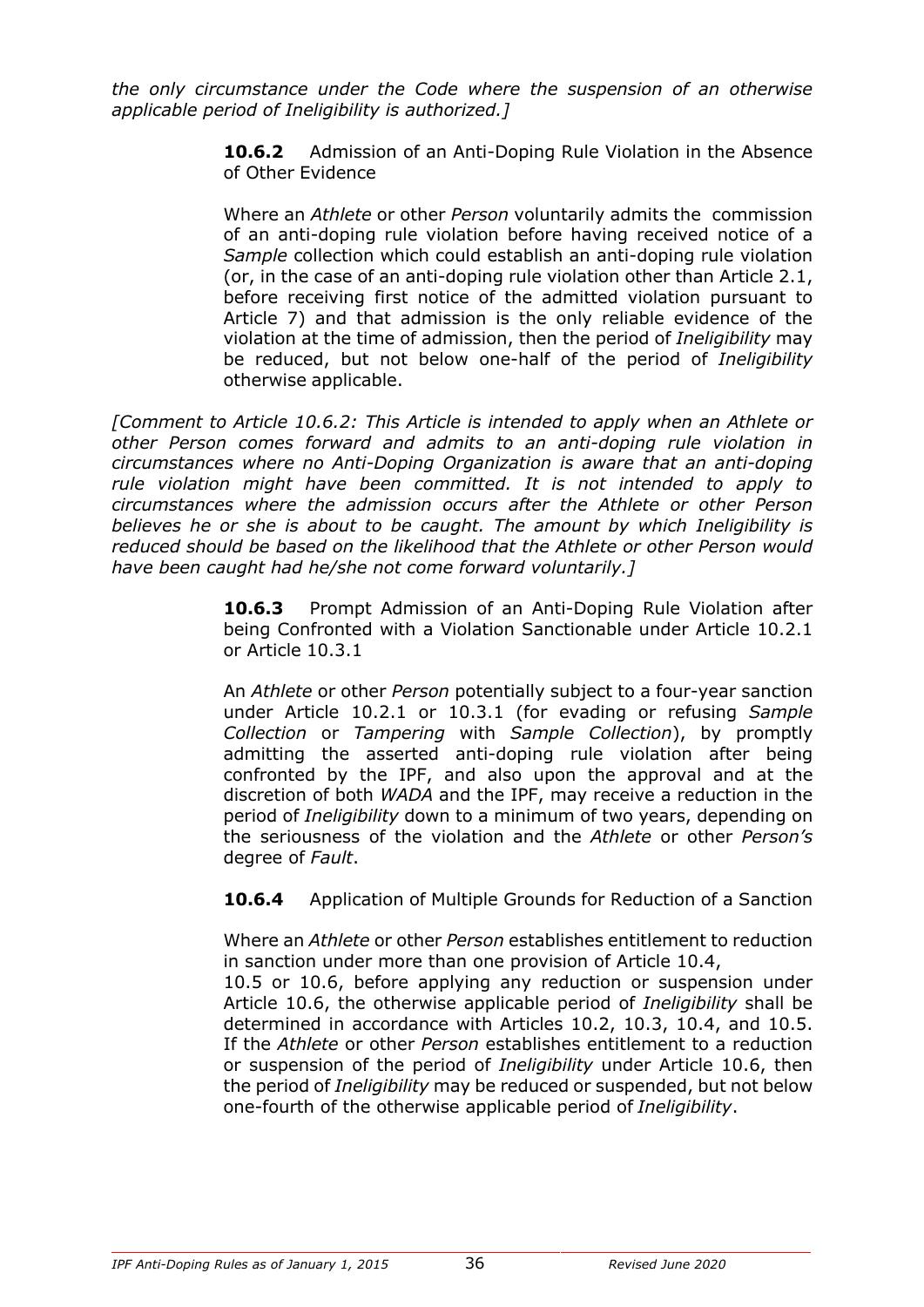*[Comment to Article 10.6.4: The appropriate sanction is determined in a sequence of four steps. First, the hearing panel determines which of the basic sanctions (Articles 10.2, 10.3, 10.4, or 10.5) apply to the particular anti-doping rule violation. Second, if the basic sanction provides for a range of sanctions, the hearing panel must determine the applicable sanction within that range according to the Athlete or other Person's degree of Fault. In a third step, the hearing panel establishes whether there is a basis for elimination, suspension, or reduction of the sanction (Article 10.6). Finally, the hearing panel decides on the commencement of the period of Ineligibility under Article 10.11. Several examples of how Article 10 is to be applied are found in Appendix 2.]*

# **10.7 Multiple Violations**

**10.7.1** For an *Athlete* or other *Person*'s second anti-doping rule violation, the period of *Ineligibility* shall be the greater of:

(a) six months;

(b) one-half of the period of *Ineligibility* imposed for the first anti-doping rule violation without taking into account any reduction under Article 10.6; or

(c) twice the period of *Ineligibility* otherwise applicable to the second anti-doping rule violation treated as if it were a first violation, without taking into account any reduction under Article 10.6.

The period of *Ineligibility* established above may then be further reduced by the application of Article 10.6.

**10.7.2** A third anti-doping rule violation will always result in a lifetime period of *Ineligibility*, except if the third violation fulfills the condition for elimination or reduction of the period of *Ineligibility*  under Article 10.4 or 10.5, or involves a violation of Article 2.4. In these particular cases, the period of *Ineligibility* shall be from eight years to lifetime *Ineligibility*.

**10.7.3** An anti-doping rule violation for which an *Athlete* or other *Person* has established *No Fault or Negligence* shall not be considered a prior violation for purposes of this Article.

**10.7.4** Additional Rules for Certain Potential Multiple Violations

10.7.4.1 For purposes of imposing sanctions under Article 10.7, an anti-doping rule violation will only be considered a second violation if the IPF can establish that the *Athlete*  or other *Person* committed the second anti- doping rule violation after the *Athlete* or other *Person* received notice pursuant to Article 7, or after the IPF made reasonable efforts to give notice of the first anti- doping rule violation. If the IPF cannot establish this, the violations shall be considered together as one single first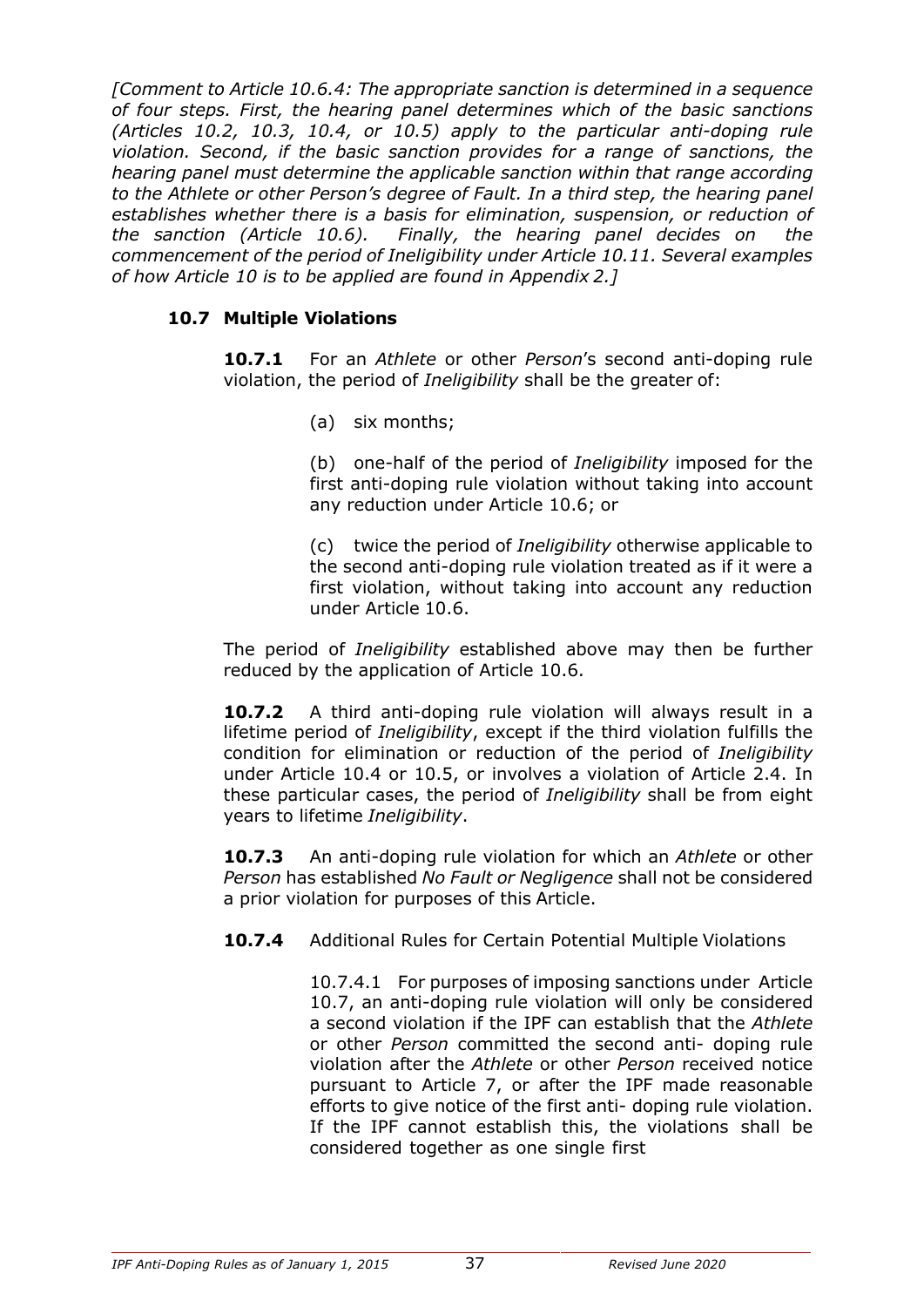violation, and the sanction imposed shall be based on the violation that carries the more severe sanction.

10.7.4.2 If, after the imposition of a sanction for a first anti-doping rule violation, the IPF discovers facts involving an anti-doping rule violation by the *Athlete* or other *Person*  which occurred prior to notification regarding the first violation, then the IPF shall impose an additional sanction based on the sanction that could have been imposed if the two violations had been adjudicated at the same time. Results in all *Competitions* dating back to the earlier antidoping rule violation will be *Disqualified* as provided in Article 10.8.

**10.7.5** Multiple Anti-Doping Rule Violations during Ten-Year Period

For purposes of Article 10.7, each anti-doping rule violation must take place within the same ten-year period in order to be considered multiple violations.

### **10.8** *Disqualification* **of Results in** *Competitions* **Subsequent to** *Sample* **Collection or Commission of an Anti-Doping Rule Violation**

In addition to the automatic *Disqualification* of the results in the *Competition*  which produced the positive *Sample* under Article 9, all other competitive results of the *Athlete* obtained from the date a positive *Sample* was collected (whether *In-Competition* or *Out-of-Competition*), or other antidoping rule violation occurred, through the commencement of any *Provisional Suspension* or *Ineligibility* period, shall, unless fairness requires otherwise, be *Disqualified* with all of the resulting *Consequences* including forfeiture of any medals, points and prizes.

*[Comment to Article 10.8: Nothing in these Anti-Doping Rules precludes clean Athletes or other Persons who have been damaged by the actions of a Person who has committed an anti-doping rule violation from pursuing any right which they would otherwise have to seek damages from such Person.]*

# **10.9 Allocation of** *CAS* **Cost Awards and Forfeited Prize Money**

The priority for repayment of *CAS* cost awards and forfeited prize money shall be: first, payment of costs awarded by *CAS*; and second, reimbursement of the expenses of the IPF.

# **10.10 Financial Consequences**

Where an *Athlete* or other *Person* commits an anti-doping rule violation, the IPF may, in its discretion and subject to the principle of proportionality, elect to a) recover from the *Athlete* or other *Person* costs associated with the anti-doping rule violation, regardless of the period of *Ineligibility*  imposed and/or b) fine the *Athlete* or other *Person* in an amount up to EUR 2000, only in cases where the maximum period of *Ineligibility* otherwise applicable has already been imposed.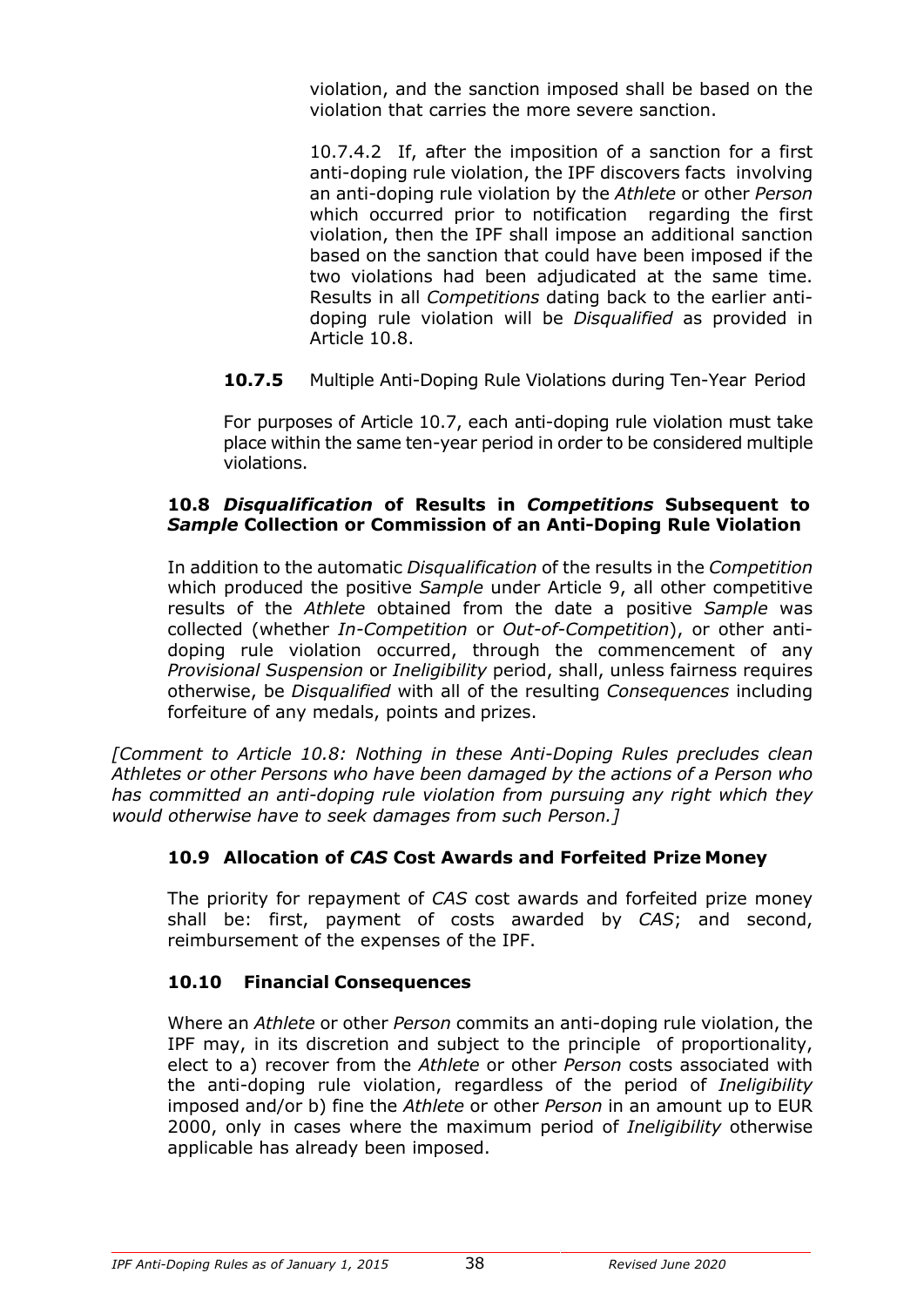The imposition of a financial sanction or the IPF's recovery of costs shall not be considered a basis for reducing the *Ineligibility* or other sanction which would otherwise be applicable under these Anti-Doping Rules or the *Code*.

# **10.11 Commencement of** *Ineligibility* **Period**

Except as provided below, the period of *Ineligibility* shall start on the date of the final hearing decision providing for *Ineligibility* or, if the hearing is waived or there is no hearing, on the date *Ineligibility* is accepted or otherwise imposed.

**10.11.1** Delays Not Attributable to the *Athlete* or other *Person*

Where there have been substantial delays in the hearing process or other aspects of *Doping Control* not attributable to the *Athlete* or other *Person*, the IPF may start the period of *Ineligibility* at an earlier date commencing as early as the date of *Sample* collection or the date on which another anti-doping rule violation last occurred. All competitive results achieved during the period of *Ineligibility*, including retroactive *Ineligibility*, shall be *Disqualified*.

*[Comment to Article 10.11.1: In cases of anti-doping rule violations other than under Article 2.1, the time required for an Anti-Doping Organization to discover and develop facts sufficient to establish an anti-doping rule violation may be lengthy, particularly where the Athlete or other Person has taken affirmative action to avoid detection. In these circumstances, the flexibility provided in this Article to start the sanction at an earlier date should not be used.]*

#### **10.11.2** Timely Admission

Where the *Athlete* or other *Person* promptly (which, in all events, for an *Athlete* means before the *Athlete* competes again) admits the antidoping rule violation after being confronted with the anti- doping rule violation by the IPF, the period of *Ineligibility* may start as early as the date of *Sample* collection or the date on which another antidoping rule violation last occurred. In each case, however, where this Article is applied, the *Athlete* or other *Person* shall serve at least onehalf of the period of *Ineligibility* going forward from the date the *Athlete* or other *Person* accepted the imposition of a sanction, the date of a hearing decision imposing a sanction, or the date the sanction is otherwise imposed. This Article shall not apply where the period of *Ineligibility* has already been reduced under Article 10.6.3.

**10.11.3** Credit for *Provisional Suspension* or Period of *Ineligibility* Served

> 10.11.3.1 If a *Provisional Suspension* is imposed and respected by the *Athlete* or other *Person*, then the *Athlete*  or other *Person* shall receive a credit for such period of *Provisional Suspension* against any period of *Ineligibility*  which may ultimately be imposed. If a period of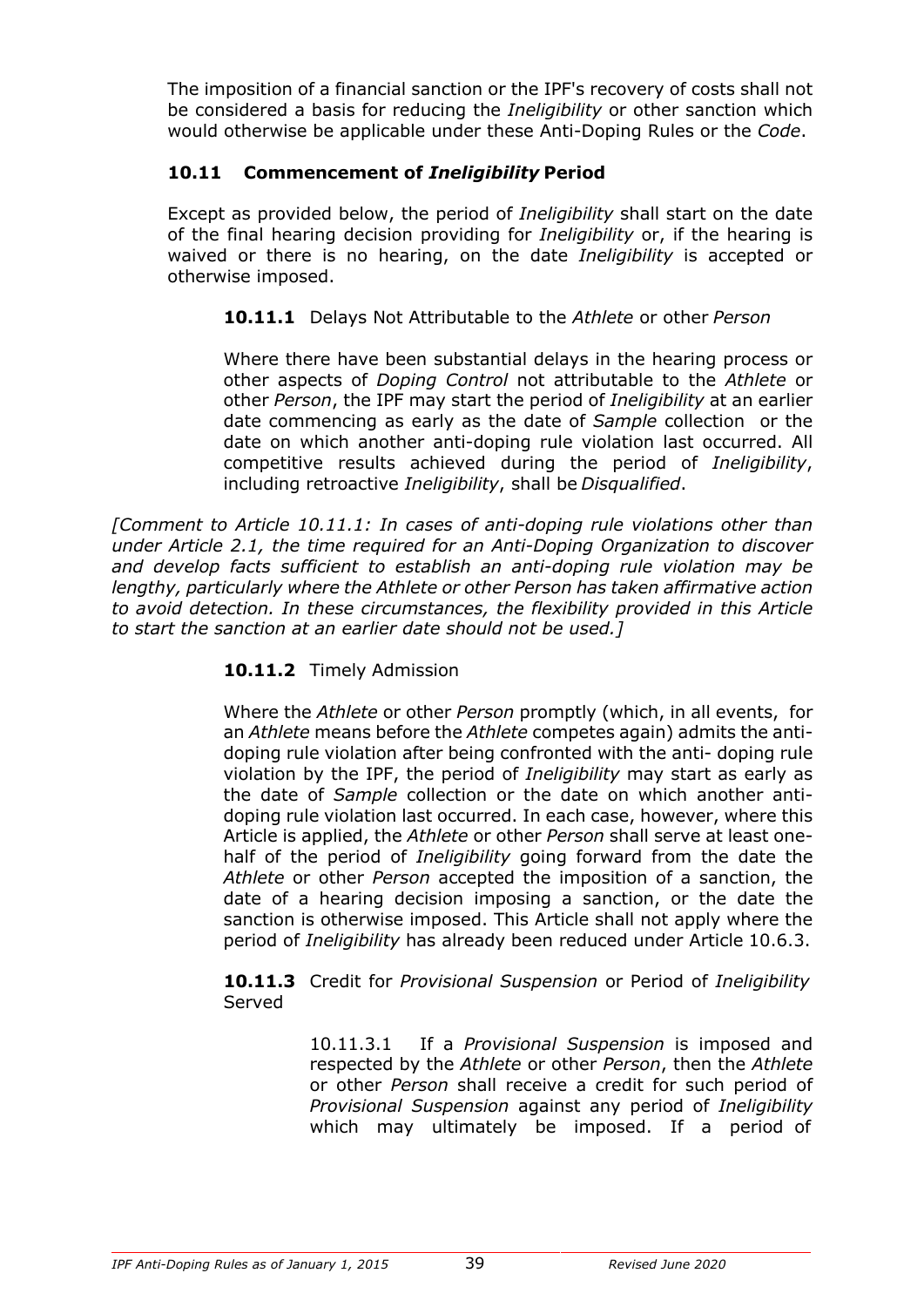*Ineligibility* is served pursuant to a decision that is subsequently appealed, then the *Athlete* or other *Person*  shall receive a credit for such period of *Ineligibility* served against any period of *Ineligibility* which may ultimately be imposed on appeal.

10.11.3.2 If an *Athlete* or other *Person* voluntarily accepts a *Provisional Suspension* in writing from the IPF and thereafter respects the *Provisional Suspension*, the *Athlete* or other *Person* shall receive a credit for such period of voluntary *Provisional Suspension* against any period of *Ineligibility* which may ultimately be imposed. A copy of the *Athlete* or other *Perso*n's voluntary acceptance of a *Provisional Suspension* shall be provided promptly to each party entitled to receive notice of an asserted anti-doping rule violation under Article 14.1.

*[Comment to Article 10.11.3.2: An Athlete's voluntary acceptance of a Provisional Suspension is not an admission by the Athlete and shall not be used in any way as to draw an adverse inference against the Athlete.]*

> 10.11.3.3 No credit against a period of *Ineligibility* shall be given for any time period before the effective date of the *Provisional Suspension* or voluntary *Provisional Suspension* regardless of whether the *Athlete* elected not to compete or was suspended by his or her team.

> 10.11.3.4 In *Team Sports*, where a period of *Ineligibility*  is imposed upon a team, unless fairness requires otherwise, the period of *Ineligibility* shall start on the date of the final hearing decision providing for *Ineligibility* or, if the hearing is waived, on the date *Ineligibility* is accepted or otherwise imposed. Any period of team *Provisional Suspension* (whether imposed or voluntarily accepted) shall be credited against the total period of *Ineligibility* to be served.

*[Comment to Article 10.11: Article 10.11 makes clear that delays not attributable to the Athlete, timely admission by the Athlete and Provisional Suspension are the only justifications for starting the period of Ineligibility earlier than the date of the final hearing decision.]*

# **10.12 Status During** *Ineligibility*

**10.12.1** Prohibition Against Participation During *Ineligibility*

No *Athlete* or other *Person* who has been declared *Ineligible* may, during the period of *Ineligibility*, participate in any capacity in a *Competition* or activity (other than authorized anti-doping education or rehabilitation programs) authorized or organized by the IPF or any *National Federation* or a club or other member organization of the IPF or any *National Federation*, or in *Competitions* authorized or organized by any professional league or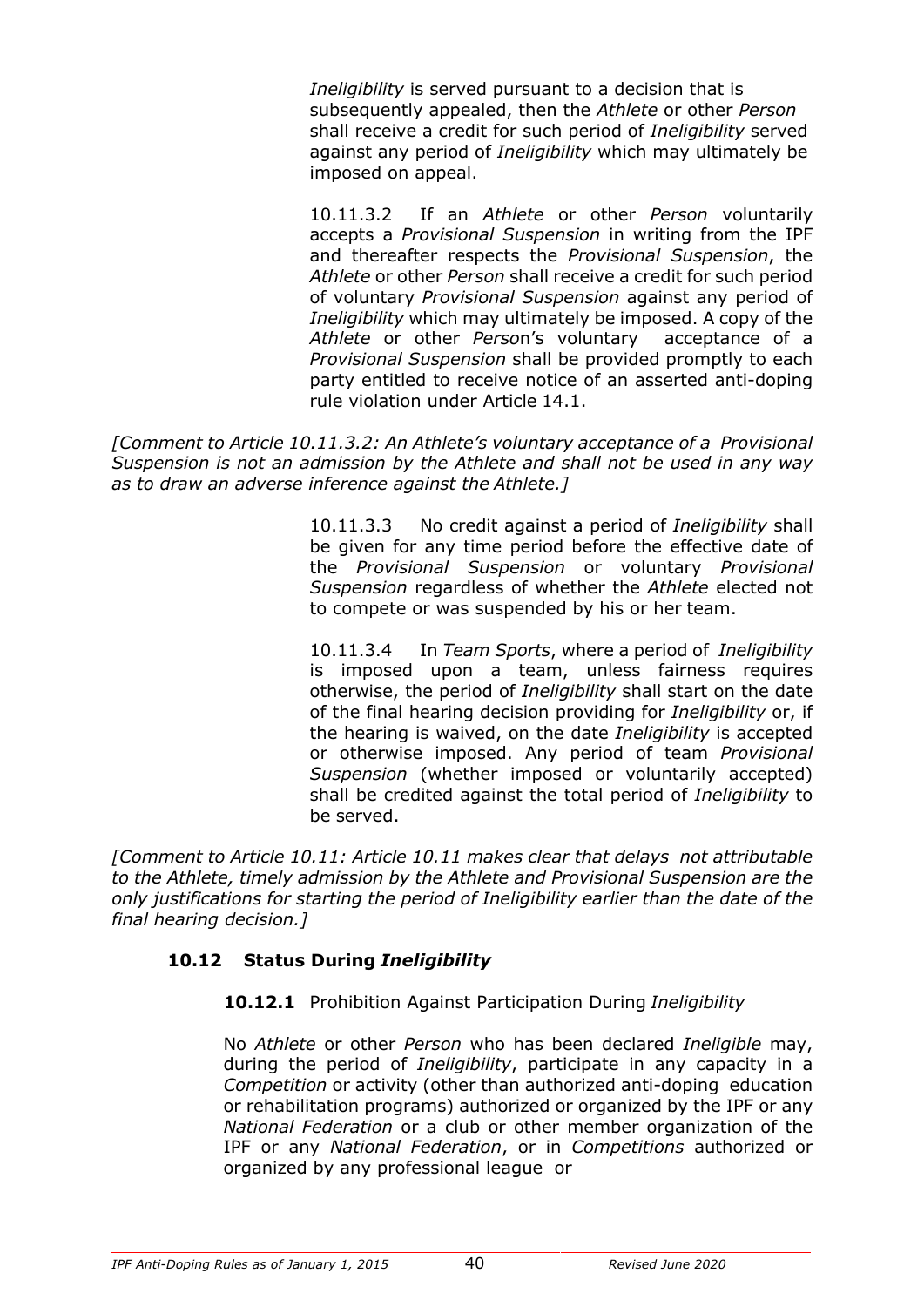any international or national level *Event* organization or any elite or national-level sporting activity funded by a governmental agency.

An *Athlete* or other *Person* subject to a period of *Ineligibility* longer than four years may, after completing four years of the period of *Ineligibility*, participate as an *Athlete* in local sport events not sanctioned or otherwise under the jurisdiction of a *Code Signatory* or member of a *Code Signatory*, but only so long as the local sport event is not at a level that could otherwise qualify such *Athlete* or other *Person* directly or indirectly to compete in (or accumulate points toward) a national championship or *International Event*, and does not involve the *Athlete* or other *Person* working in any capacity with *Minors*.

An *Athlete* or other *Person* subject to a period of *Ineligibility* shall remain subject to *Testing*.

*[Comment to Article 10.12.1: For example, subject to Article 10.12.2 below, an Ineligible Athlete cannot participate in a training camp, exhibition or practice organized by his or her National Federation or a club which is a member of that National Federation or which is funded by a governmental agency. Further, an Ineligible Athlete may not compete in a non-Signatory professional league (e.g., the National Hockey League, the National Basketball Association, etc.), Events organized by a non-Signatory International Event organization or a non- Signatory national-level event organization without triggering the Consequences set forth in Article 10.12.3. The term "activity" also includes, for example, administrative activities, such as serving as an official, director, officer, employee, or volunteer of the organization described in this Article. Ineligibility imposed in one sport shall also be recognized by other sports (see Article 15.1, Mutual Recognition).]*

#### **10.12.2** Return to Training

As an exception to Article 10.12.1, an *Athlete* may return to train with a team or to use the facilities of a club or other member organization of the IPF*'s* member organization during the shorter of: (1) the last two months of the *Athlete's* period of *Ineligibility*, or (2) the last one-quarter of the period of *Ineligibility* imposed.

*[Comment to Article 10.12.2: In many Team Sports and some individual sports (e.g., ski jumping and gymnastics), an Athlete cannot effectively train on his/her own so as to be ready to compete at the end of the Athlete's period of Ineligibility. During the training period described in this Article, an Ineligible Athlete may not compete or engage in any activity described in Article 10.12.1 other than training.]*

> **10.12.3** Violation of the Prohibition of Participation During *Ineligibility*

> Where an *Athlete* or other *Person* who has been declared *Ineligible* violates the prohibition against participation during *Ineligibility*  described in Article 10.12.1, the results of such participation shall be *Disqualified* and a new period of *Ineligibility* equal in length up to the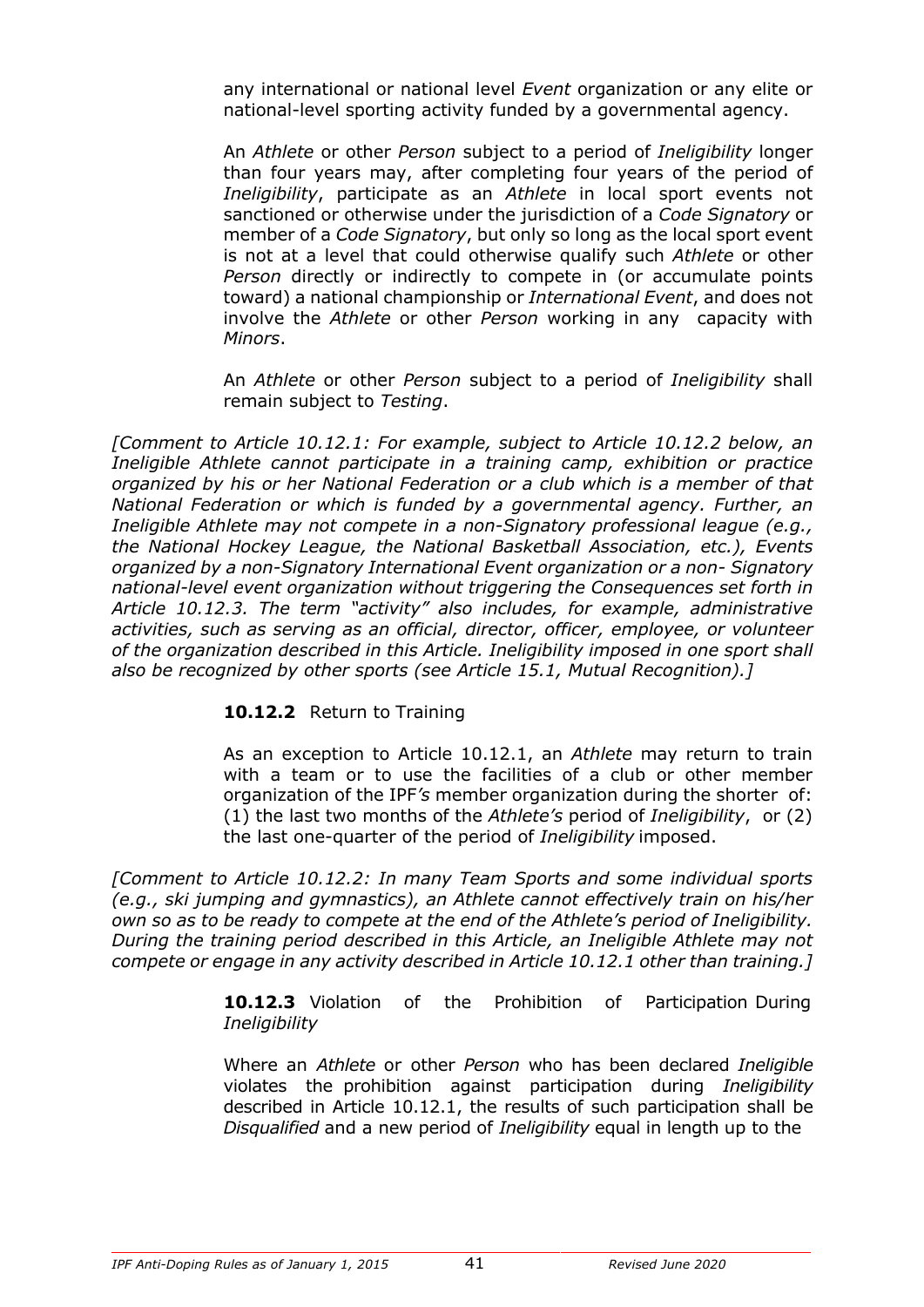original period of *Ineligibility* shall be added to the end of the original period of *Ineligibility*. The new period of *Ineligibility* may be adjusted based on the *Athlete* or other *Person*'s degree of *Fault* and other circumstances of the case. The determination of whether an *Athlete* or other *Person* has violated the prohibition against participation, and whether an adjustment is appropriate, shall be made by the *Anti-Doping Organization* whose results management led to the imposition of the initial period of *Ineligibility*. This decision may be appealed under Article 13.

Where an *Athlete Support Person* or other *Person* assists a *Person* in violating the prohibition against participation during *Ineligibility*, the IPF shall impose sanctions for a violation of Article 2.9 for such assistance.

**10.12.4** Withholding of Financial Support during *Ineligibility*

In addition, for any anti-doping rule violation not involving a reduced sanction as described in Article 10.4 or 10.5, some or all sport-related financial support or other sport-related benefits received by such *Person* will be withheld by the IPF and its *National Federations*.

# **10.13 Automatic Publication of Sanction**

A mandatory part of each sanction shall include automatic publication, as provided in Article 14.3.

*[Comment to Article 10: Harmonization of sanctions has been one of the most discussed and debated areas of anti-doping. Harmonization means that the same rules and criteria are applied to assess the unique facts of each case. Arguments against requiring harmonization of sanctions are based on differences between sports including, for example, the following: in some sports the Athletes are professionals making a sizable income from the sport and in others the Athletes are true amateurs; in those sports where an Athlete's career is short, a standard period of Ineligibility has a much more significant effect on the Athlete than in sports where careers are traditionally much longer. A primary argument in favor of harmonization is that it is simply not right that two Athletes from the same country who test positive for the same Prohibited Substance under similar circumstances should receive different sanctions only because they participate in different sports. In addition, flexibility in sanctioning has often been viewed as an unacceptable opportunity for some sporting organizations to be more lenient with dopers. The lack of harmonization of sanctions has also frequently been the source of jurisdictional conflicts between International Federations and National Anti-Doping Organizations.]*

# **ARTICLE 11** *CONSEQUENCES* **TO TEAMS**

**11.1** If a member of a team is found to have committed a violation of these Anti-Doping Rules during an *Event* where a team ranking is based on the addition of individual results (points), in addition to any *Consequences* imposed upon the individual *Athlete* committing the anti-doping rule violation, the points of the *Athlete* committing the violation will be subtracted from the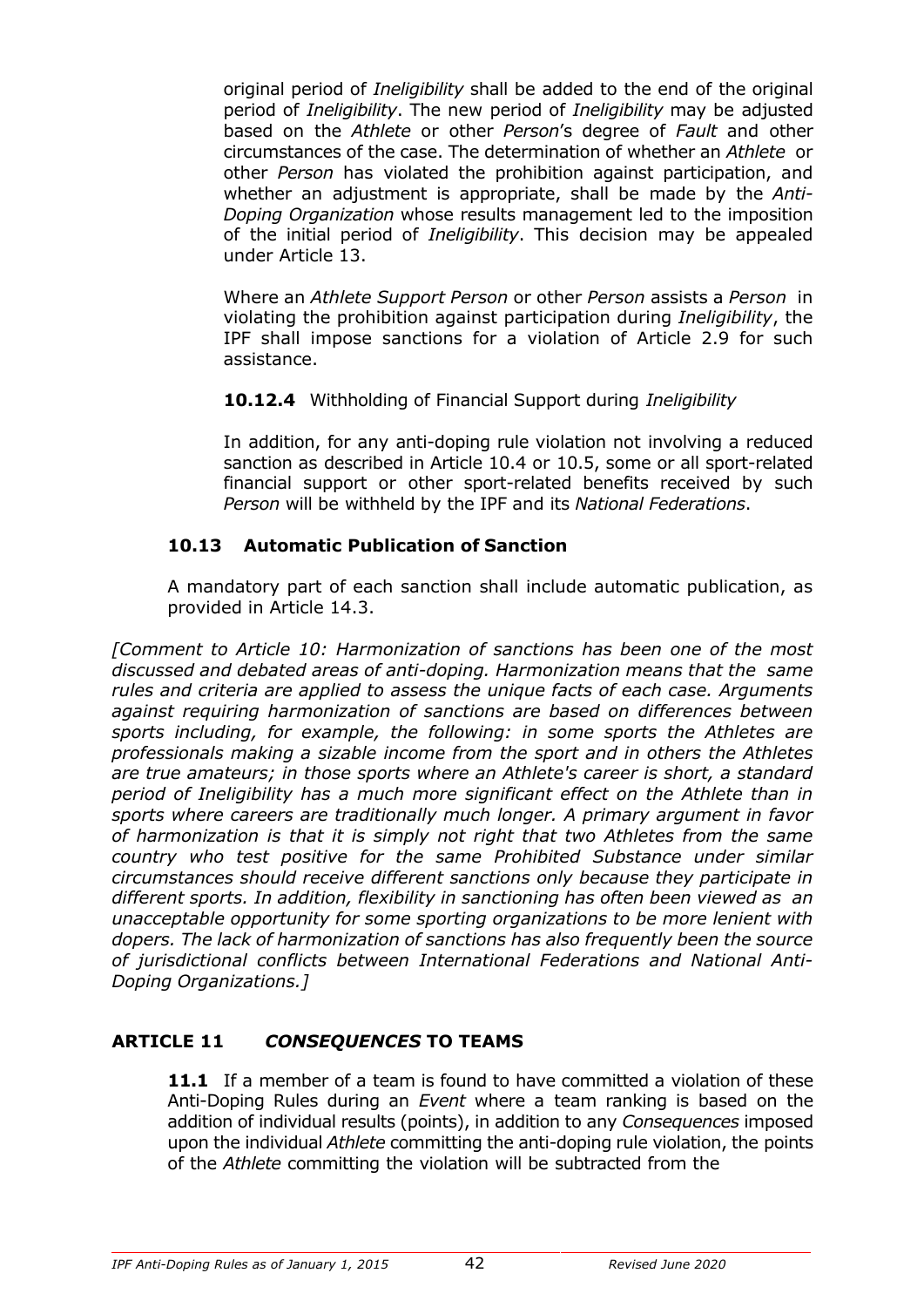team result and may not be replaced by the resulting points of another team member.

**11.1.1** If two or more members of a National team are found to have committed a violation of these Anti-Doping Rules during an *Event* where a team ranking is based on the addition of individual results (points), the team shall be eliminated from the ranking.

**11.2** Where one member of a team has been notified of an anti-doping rule violation under Article 7 in connection with an *Event*, the ruling body for the *Event* shall conduct appropriate *Target Testing* of all members of the team during the *Event Period*.

# **ARTICLE 12 SANCTIONS AND COSTS ASSESSED AGAINST SPORTING BODIES**

**12.1** The IPF has the authority to withhold some or all funding or other non-financial support to *National Federations* that are not in compliance with these Anti-Doping Rules.

**12.2** *National Federations* shall be obligated to reimburse the IPF for all costs (including but not limited to laboratory fees, hearing expenses and travel) related to a violation of these Anti-Doping Rules committed by an *Athlete* or other *Person* affiliated with that *National Federation*.

**12.3** The IPF may elect to take additional disciplinary action against *National Federations* with respect to recognition, the eligibility of its officials and *Athletes* to participate in International Events and fines based on the following:

12.3.1 If three or more violations of these Anti-Doping Rules (other than violations involving Article 2.4) are committed by *Athletes* or other *Persons* affiliated with a *National Federation* within a 12-month period in testing conducted by the IPF or *Anti-Doping Organizations* other than the *National Federation* or its *National Anti-Doping Organization*. In such event the IPF may in its discretion elect to:

- (a) ban all officials from that *National Federation* for participation in any IPF activities for a period of up to two years and/or
- (b) fine the *National Federation* in an amount up to EUR 10,000. (For purposes of this Rule, any fine paid pursuant to Rule 12.3.2 shall be credited against any fine assessed.)

12.3.1.1 If four or more violations of these Anti- Doping Rules (other than violations involving Articles 2.4) are committed in addition to the violations described in Article 12.3.1 by *Athletes* or other *Persons* affiliated with a *National Federation* within a 12-month period in *Testing*  conducted by the IPF or *Anti-Doping Organizations* other than the *National Federation* or its *National Anti-Doping Organization,* then the IPF may suspend that *National*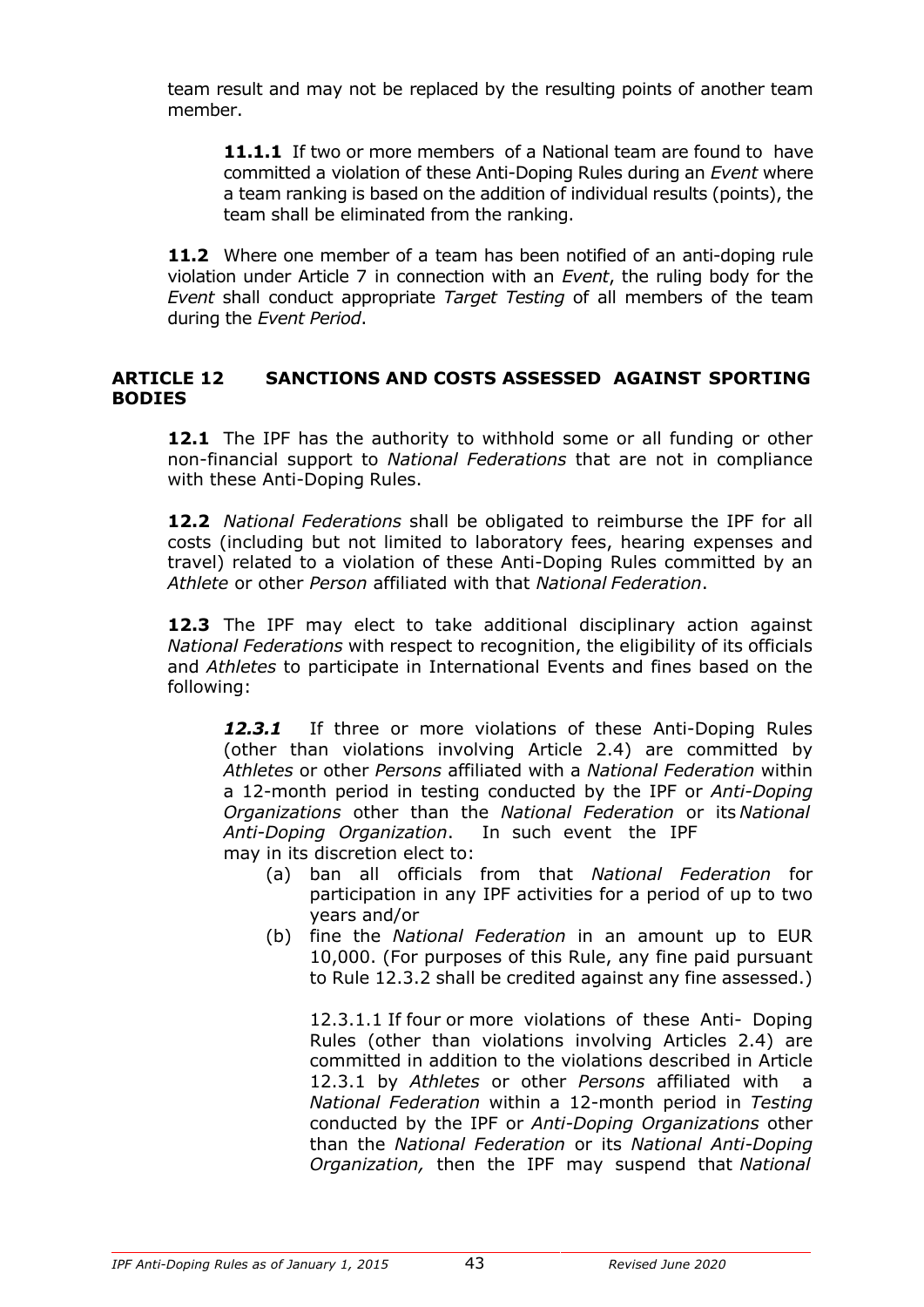*Federation's* membership in whole or in part for a period of up to 4 years.

**12.3.2** If one or more *Athlete(s)* or other *Person(s)* from a *National Federation* commits an *Anti-Doping Rule* violation during an *International Event.* In such event the IPF may fine that *National Federation* in an amount up to EUR 2000 for each offence.

**12.3.3** A *National Federation* that has failed to make diligent efforts to keep the IPF informed about an *Athlete's* whereabouts after receiving a request for that information from the IPF. In such event the IPF may fine the *National Federation* in an amount up to EUR 1000 per *Athlete* in addition to all of the IPF costs incurred in *Testing*  that *National Federation's Athletes*.

**12.4** When *National Federations* fail to conduct proper results management procedures with regards to national-level anti-doping rule violations, the IPF is authorized to take necessary measures to ensure that the actions or inactions of the *National Federations* comply with these Anti-Doping Rules.

12.4.1 In the event of an anti-doping rule violation committed by an *Athlete* within the jurisdiction of a *National Federation,* if the *National Federation* fails to conduct timely results management procedures or to render a timely decision, or renders a decision that does not seem to be in compliance with these Anti-Doping Rules, the IPF Ethics & Disciplinary Committee shall proceed with an internal review of the matter. Upon completion of its internal review the IPF Ethics & Disciplinary Committee may find that a) the sanction imposed by the *National Federation* is clearly not in compliance with these Anti- Doping Rules or the *Code,* or b) the *National Federation* has failed to conduct results management procedures or to render a timely decision within 3 months without cause or reason*.*

**12.5** When the IPF Ethics & Disciplinary Committee receives a *National Federation* decision that clearly does not comply with the sanctions provided in these Anti-Doping Rules or the *Code*, the IPF may make recommendations to the *National Federation* on the initial decision and grant the *National Federation*  the opportunity to promptly revise its decision based on the proper application of the provisions of these Rules and the *Code*.

> 12.5.1.1 Should the *National Federations* modify the decision accordingly and provide IPF with a revised written decision, the IPF Ethics & Disciplinary Committee will not take further action and close the file accordingly.

> *12.5.1.2* Should the *National Federation* fail or refuse to revise its decision, the IPF Ethics & Disciplinary Committee is authorized to seize the matter in order to bring the case directly before the IPF Doping Hearing Panel. Provided that the IPF Ethics & Disciplinary Committee is satisfied that all *International Standards* were respected, that an anti-doping rule violation can be asserted and that the implicated *Athlete*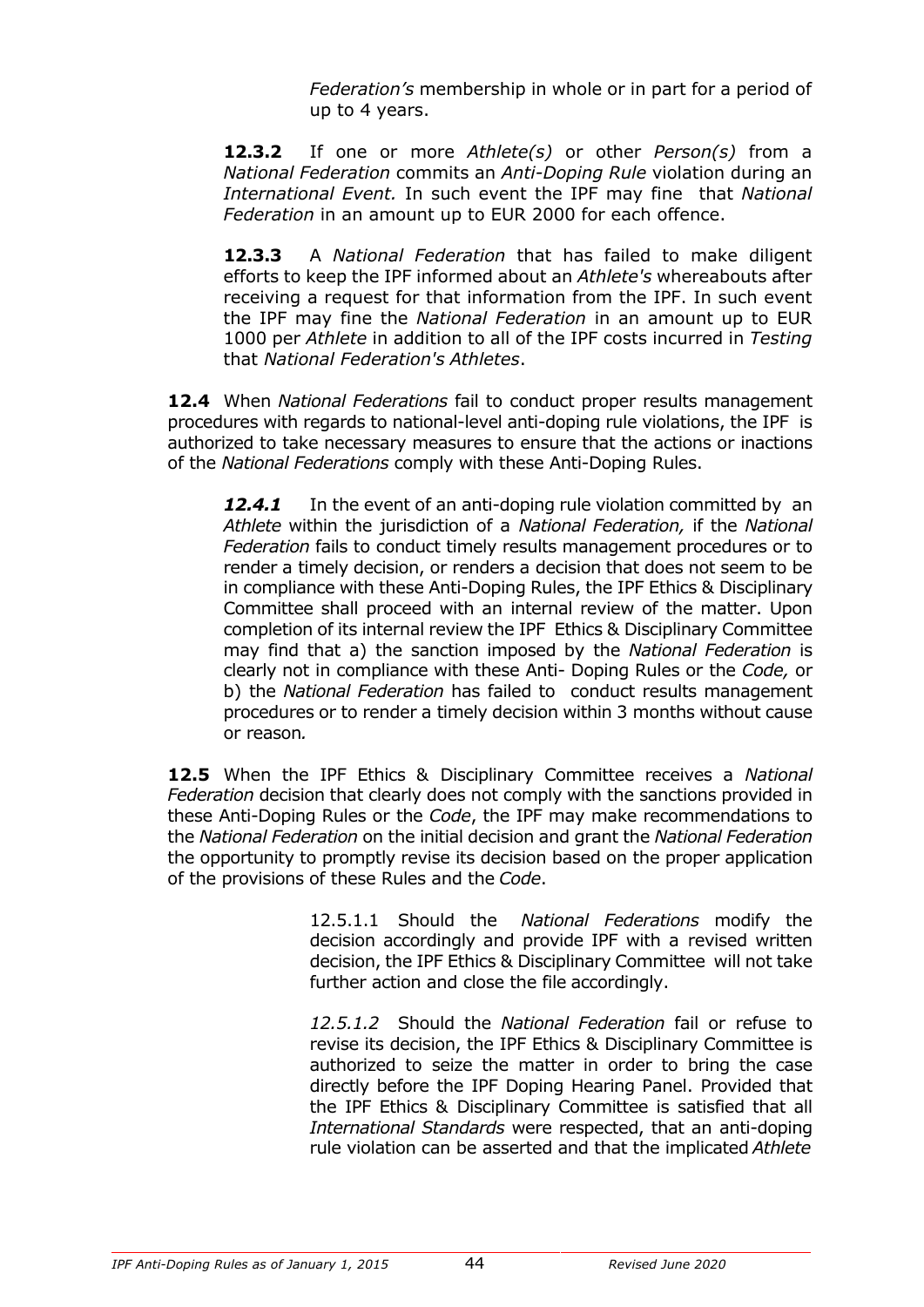has the right to be heard, the Ethics & Disciplinary Committee shall then transfer the case file to the Doping Hearing Panel for an expedited hearing. The *Athlete* in question may be *Provisionally Suspended* before such a hearing takes place. Any decision rendered by the Doping Hearing Panel in these circumstances can be appealed to *CAS* in accordance with Article 13 of these Rules.

12.5.2 When, after three months of its initial notice, the IPF Ethics & Disciplinary Committee has still not received proper results management reports or a timely decision from a *National Federation*  in relation to an asserted anti-doping rule violation, the IPF Ethics & Disciplinary Committee is authorized to seize the matter in order to bring the case directly before the IPF Doping Hearing Panel. Provided that the IPF Ethics & Disciplinary Committee is satisfied that all *International Standards* were respected, that an anti-doping rule violation can be asserted and that the implicated *Athlete* has the right to be heard, the Ethics & Disciplinary Committee shall then transfer the case file directly to the Doping Hearing Panel for an expedited hearing. The *Athlete* in question may be *Provisionally Suspended*  before such a hearing takes place. Any decision rendered by the Doping Hearing Panel in these circumstances can be appealed to *CAS*  in accordance with Article 13 of these Anti-Doping Rules.

12.5.3 A *National Federation's* refusal to revise a non-compliant decision may always result in the IPF or *WADA* exercising their right to an appeal at *CAS* at the *National Federation'*s costs, in accordance with Article 13 of these Anti-Doping Rules.

12.5.4 The IPF Ethics & Disciplinary Committee's right to a) seize a national-level doping matter and/or to request that the Doping Hearing Panel convene a hearing either to review a *National Federation*'s decision that is clearly not in compliance with the *Code*  or b) render a decision in lieu of the *National Federation* is consistent with the requirement that the principles of these Anti- Doping Rules and the *Code* must be respected and properly implemented at all times.

12.5.5 Any judicial review or disciplinary action taken by the IPF Ethics & Disciplinary Committee or the Doping Hearing Panel under Articles 12.4 and 12.5 will always be at the respective *National Federation's* cost.

# **12.6 Failure to pay fines, Participation**

If any of the above fines are imposed the offending national federation shall not participate in any *International Event* until the fine is paid.

Fines imposed under this article shall be paid within 60 days of invoicing and if not so paid within 60 days the *National Federation* shall be suspended from participation in any IPF activities from that  $60<sup>th</sup>$  day up until the time the fine is paid to the IPF.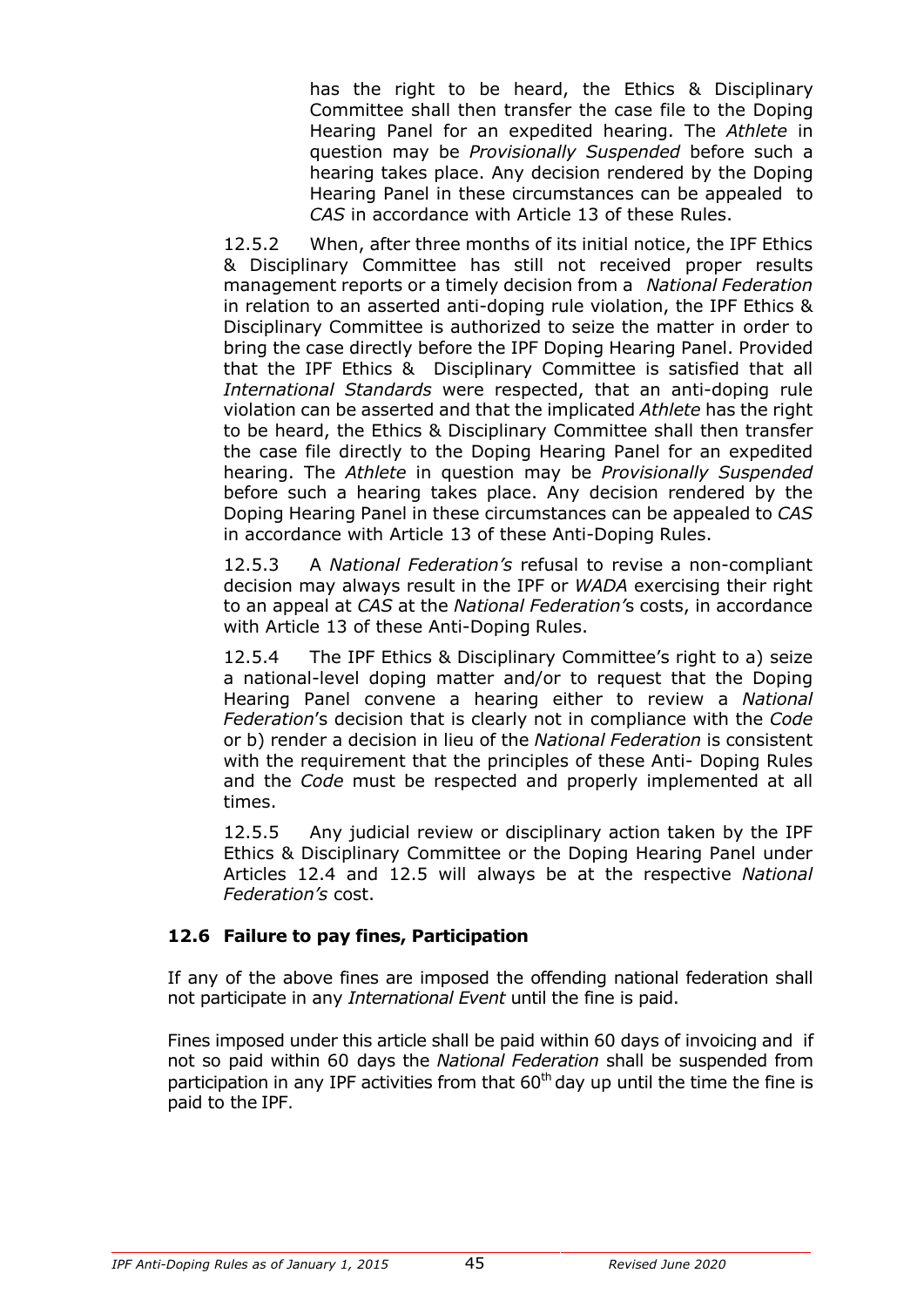# **ARTICLE 13 APPEALS**

### **13.1 Decisions Subject to Appeal**

Decisions made under these Anti-Doping Rules may be appealed as set forth below in Article 13.2 through 13.7 or as otherwise provided in these Anti-Doping Rules, the *Code* or the *International Standards*. Such decisions shall remain in effect while under appeal unless the appellate body orders otherwise. Before an appeal is commenced, any post- decision review provided in the *Anti-Doping Organization*'s rules must be exhausted, provided that such review respects the principles set forth in Article 13.2.2 below (except as provided in Article 13.1.3).

#### 13.1.1 Scope of Review Not Limited

The scope of review on appeal includes all issues relevant to the matter and is expressly not limited to the issues or scope of review before the initial decision maker.

**13.1.2** *CAS* Shall Not Defer to the Findings Being Appealed

In making its decision, *CAS* need not give deference to the discretion exercised by the body whose decision is being appealed.

*[Comment to Article 13.1.2: CAS proceedings are de novo. Prior proceedings do not limit the evidence or carry weight in the hearing before CAS.]*

**13.1.3** *WADA* Not Required to Exhaust Internal Remedies

Where *WADA* has a right to appeal under Article 13 and no other party has appealed a final decision within the IPF's process, *WADA*  may appeal such decision directly to *CAS* without having to exhaust other remedies in the IPF's process.

*[Comment to Article 13.1.3: Where a decision has been rendered before the final stage of the IPF's process (for example, a first hearing) and no party elects to appeal that decision to the next level of the IPF's process (e.g., the Managing Board), then WADA may bypass the remaining steps in the IPF's internal process and appeal directly to CAS.]*

#### **13.2 Appeals from Decisions Regarding Anti-Doping Rule Violations,** *Consequences***,** *Provisional Suspensions,* **Recognition of Decisions and Jurisdiction**

A decision that an anti-doping rule violation was committed, a decision imposing *Consequences* or not imposing *Consequences* for an anti-doping rule violation, or a decision that no anti-doping rule violation was committed; a decision that an anti-doping rule violation proceeding cannot go forward for procedural reasons (including, for example, prescription); a decision by *WADA* not to grant an exception to the six months' notice requirement for a retired *Athlete* to return to *Competition* under Article 5.7.1; a decision by *WADA* assigning results management under Article 7.1 of the *Code*; a decision by the IPF not to bring forward an *Adverse Analytical Finding* or an *Atypical Finding* as an anti-doping rule violation,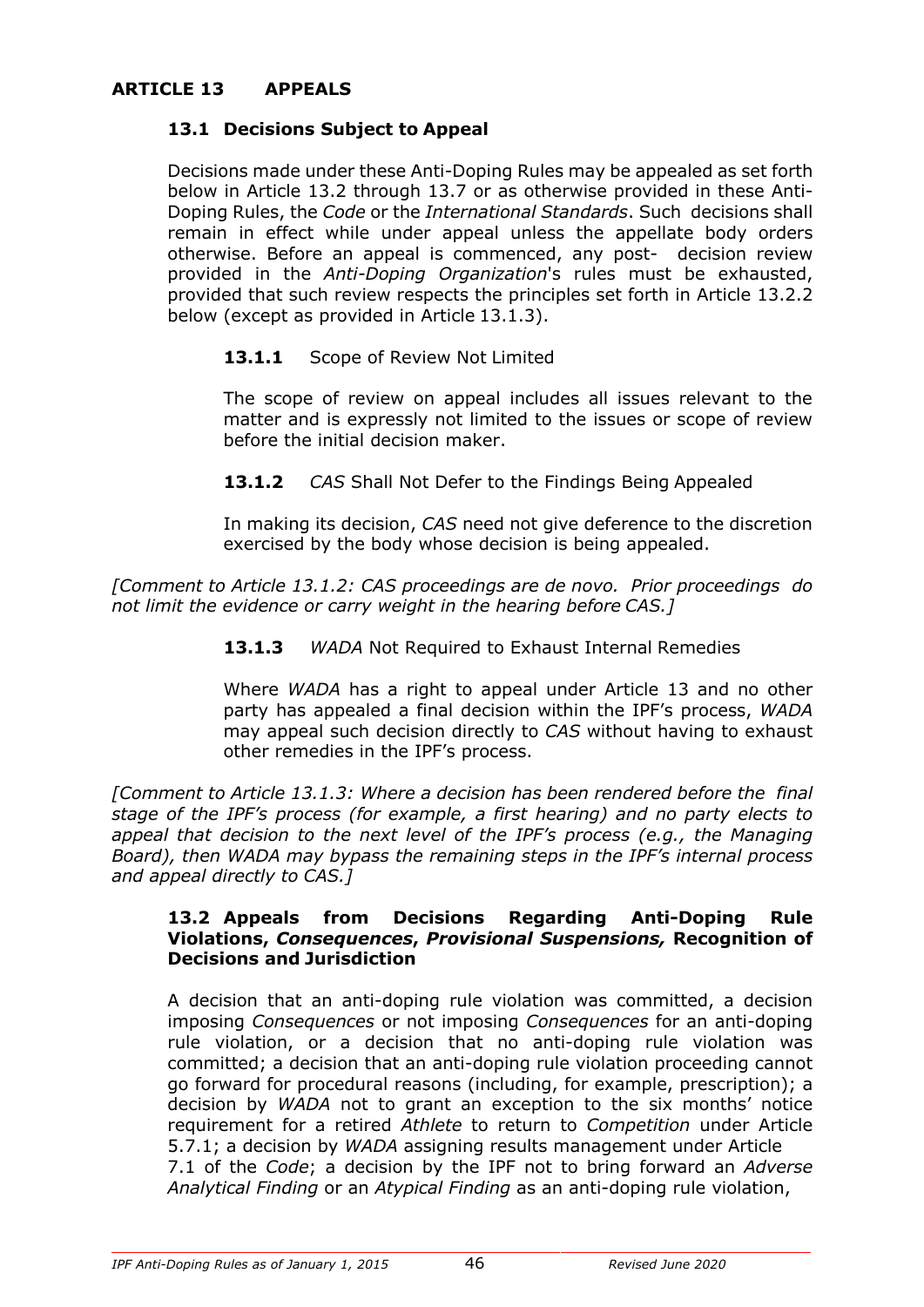or a decision not to go forward with an anti-doping rule violation after an investigation under Article 7.7; a decision to impose a *Provisional Suspension* as a result of a *Provisional Hearing*; the IPF's failure to comply with Article 7.9; a decision that the IPF lacks jurisdiction to rule on an alleged anti-doping rule violation or its *Consequences*; a decision to suspend, or not suspend, a period of *Ineligibility* or to reinstate, or not reinstate, a suspended period of *Ineligibility* under Article 10.6.1; a decision under Article 10.12.3; and a decision by the IPF not to recognize another *Anti-Doping Organization*'s decision under Article 15, may be appealed exclusively as provided in Articles 13.2 – 13.7.

**13.2.1** Appeals Involving *International-Level Athletes* or *International Events*

In cases arising from participation in an *International Event* or in cases involving *International-Level Athletes*, the decision may be appealed exclusively to *CAS*.

*[Comment to Article 13.2.1: CAS decisions are final and binding except for any review required by law applicable to the annulment or enforcement of arbitral awards.]*

#### *13.2.2* Appeals Involving Other *Athletes* or Other *Persons*

In cases where Article 13.2.1 is not applicable, the decision may be appealed to a national-level appeal body, being an independent and impartial body established in accordance with rules adopted by the *National Anti-Doping Organization* having jurisdiction over the *Athlete* or other *Person*. The rules for such appeal shall respect the following principles: a timely hearing; a fair and impartial hearing panel; the right to be represented by counsel at the *Person*'s own expense; and a timely, written, reasoned decision. If the *National Anti-Doping Organization* has not established such a body, the decision may be appealed to *CAS* in accordance with the provisions applicable before such court.

#### **13.2.3** *Persons* Entitled to Appeal

In cases under Article 13.2.1, the following parties shall have the right to appeal to *CAS*:

- (a) the *Athlete* or other *Person* who is the subject of the decision being appealed;
- (b) the other party to the case in which the decision was rendered;
- (c) the IPF;
- (d) the *National Anti-Doping Organization* of the *Person's*  country of residence or countries where the *Person* is a national or license holder;
- (e) the International Olympic Committee or International Paralympic Committee, as applicable, where the decision may have an effect in relation to the Olympic Games or Paralympic Games, including decisions affecting eligibility for the Olympic Games or Paralympic Games; and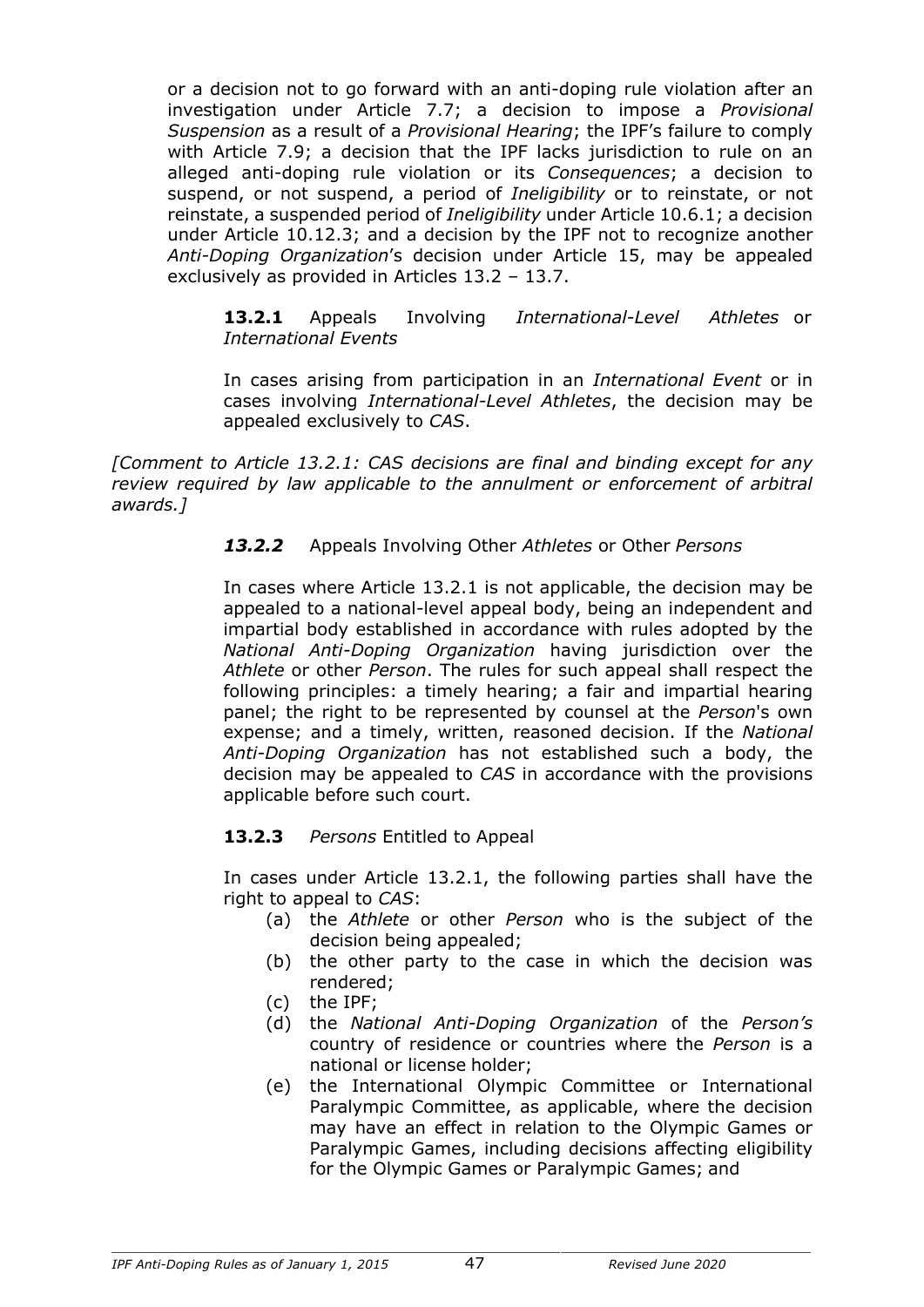(f) *WADA*.

In cases under Article 13.2.2, the parties having the right to appeal to the national-level appeal body shall be as provided in the *National Anti-Doping Organization*'s rules but, at a minimum, shall include the following parties:

- (a) the *Athlete* or other *Person* who is the subject of the decision being appealed;
- (b) the other party to the case in which the decision was rendered;
- (c) the IPF;
- (d) the *National Anti-Doping Organization* of the *Person*'s country of residence;
- (e) the International Olympic Committee or International Paralympic Committee, as applicable, where the decision may have an effect in relation to the Olympic Games or Paralympic Games, including decisions affecting eligibility for the Olympic Games or Paralympic Games; and
- (f) *WADA*.

For cases under Article 13.2.2, *WADA*, the International Olympic Committee, the International Paralympic Committee, and the IPF shall also have the right to appeal to *CAS* with respect to the decision of the national-level appeal body. Any party filing an appeal shall be entitled to assistance from *CAS* to obtain all relevant information from the *Anti-Doping Organization* whose decision is being appealed and the information shall be provided if *CAS* so directs.

Notwithstanding any other provision herein, the only *Person* who may appeal from a *Provisional Suspension* is the *Athlete* or other *Person*  upon whom the *Provisional Suspension* is imposed.

**13.2.4** Cross Appeals and other Subsequent Appeals Allowed Cross appeals and other subsequent appeals by any respondent named in cases brought to *CAS* under the *Code* are specifically permitted. Any party with a right to appeal under this Article 13 must file a cross appeal or subsequent appeal at the latest with the party's answer.

*[Comment to Article 13.2.4: This provision is necessary because since 2011, CAS rules no longer permit an Athlete the right to cross appeal when an Anti- Doping Organization appeals a decision after the Athlete's time for appeal has expired. This provision permits a full hearing for all parties.]*

# **13.3 Failure to Render a Timely Decision**

Where, in a particular case, the IPF fails to render a decision with respect to whether an anti-doping rule violation was committed within a reasonable deadline set by *WADA*, *WADA* may elect to appeal directly to *CAS* as if the IPF had rendered a decision finding no anti-doping rule violation. If the *CAS*  hearing panel determines that an anti-doping rule violation was committed and that *WADA* acted reasonably in electing to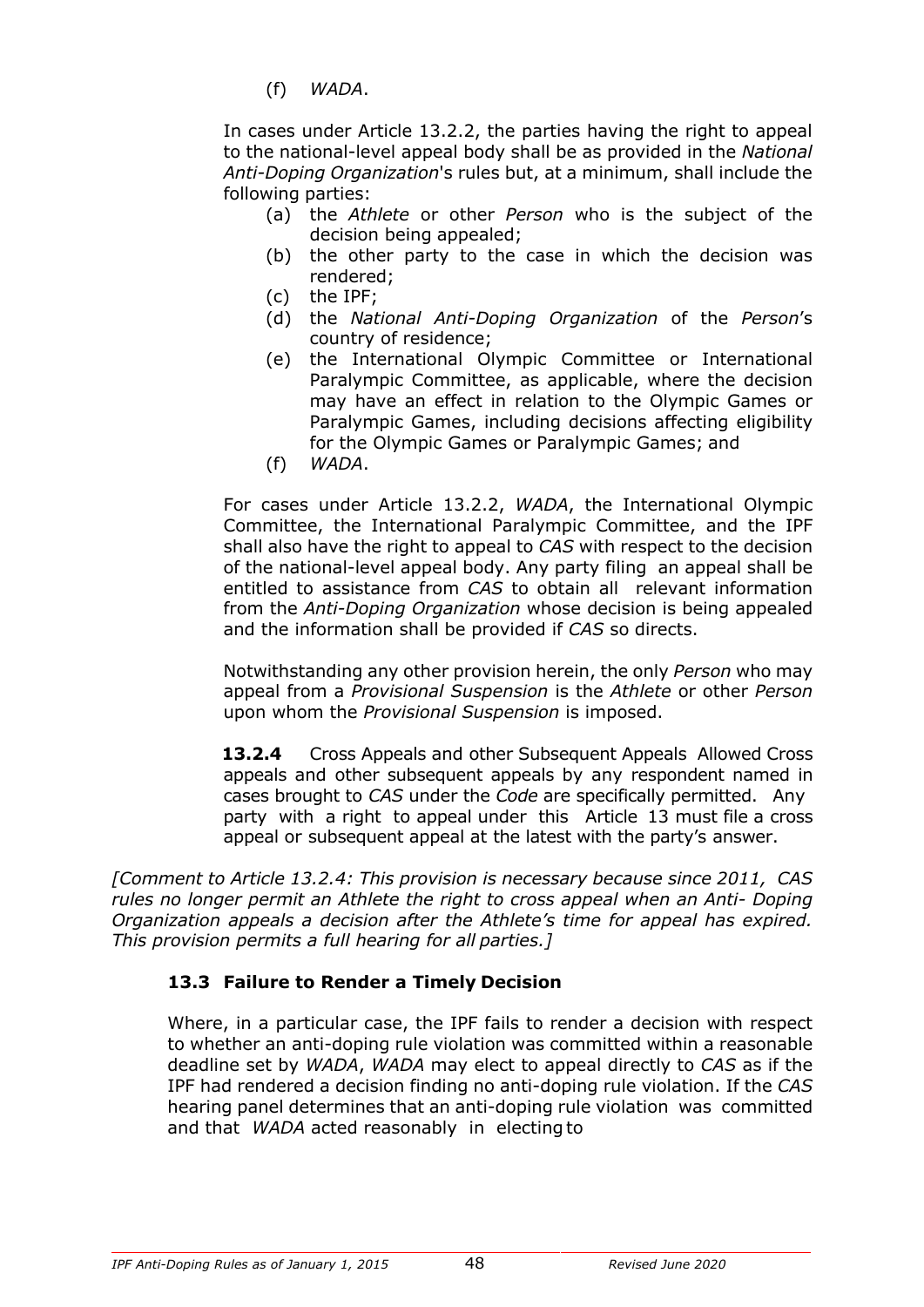appeal directly to *CAS*, then *WADA*'s costs and attorney fees in prosecuting the appeal shall be reimbursed to *WADA* by the IPF.

*[Comment to Article 13.3: Given the different circumstances of each anti-doping rule violation investigation and results management process, it is not feasible to establish a fixed time period for the IPF to render a decision before WADA may intervene by appealing directly to CAS. Before taking such action, however, WADA will consult with the IPF and give the IPF an opportunity to explain why it has not yet rendered a decision.]*

# *13.4* **Appeals Relating to** *TUEs*

*TUE* decisions may be appealed exclusively as provided in Article 4.4.

# **13.5 Notification of Appeal Decisions**

Any *Anti-Doping Organization* that is a party to an appeal shall promptly provide the appeal decision to the *Athlete* or other *Person* and to the other *Anti-Doping Organizations* that would have been entitled to appeal under Article 13.2.3 as provided under Article 14.2.

# **13.6 Appeals from Decisions Pursuant to Article 12**

Decisions by the IPF pursuant to Article 12 may be appealed exclusively to *CAS* by the *National Federation*.

# **13.7 Time for Filing Appeals**

# *13.7.1* Appeals to *CAS*

The time to file an appeal to *CAS* shall be twenty-one days from the date of receipt of the decision by the appealing party. The above notwithstanding, the following shall apply in connection with appeals filed by a party entitled to appeal but which was not a party to the proceedings that led to the decision being appealed:

- a) Within fifteen days from notice of the decision, such party/ies shall have the right to request a copy of the case file from the body that issued the decision;
- b) If such a request is made within the fifteen-day period, then the party making such request shall have twenty- one days from receipt of the file to file an appeal to CAS.

The above notwithstanding, the filing deadline for an appeal filed by *WADA* shall be the later of:

- a) Twenty-one days after the last day on which any other party in the case could have appealed; or
- b) Twenty-one days after *WADA*'s receipt of the complete file relating to the decision.
- **13.7.2** Appeals Under Article 13.2.2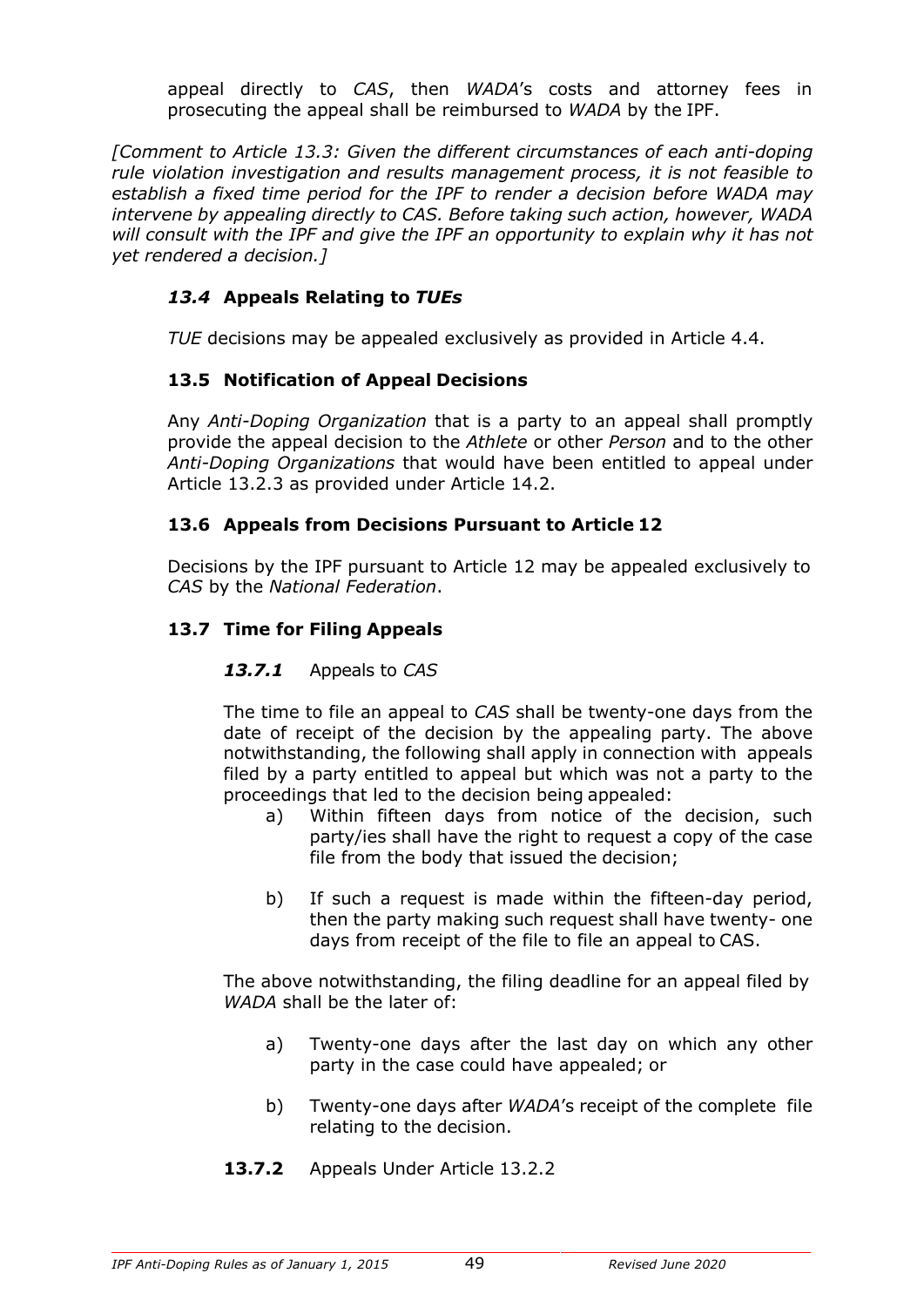The time to file an appeal to an independent and impartial body established at national level in accordance with rules established by the *National Anti-Doping Organization* shall be indicated by the same rules of the *National Anti-Doping Organization*.

The above notwithstanding, the filing deadline for an appeal or intervention filed by *WADA* shall be the later of:

- (a) Twenty-one days after the last day on which any other party in the case could have appealed, or
- (b) Twenty-one days after *WADA*'s receipt of the complete file relating to the decision.

#### **ARTICLE 14 CONFIDENTIALITY AND REPORTING**

#### **14.1 Information Concerning** *Adverse Analytical Findings***,**  *Atypical Findings***, and Other Asserted Anti-Doping Rule Violations**

**14.1.1** Notice of Anti-Doping Rule Violations to *Athlete*s and other *Person*s

Notice to *Athletes* or other *Persons* of anti-doping rule violations asserted against them shall occur as provided under Articles 7 and 14 of these Anti-Doping Rules. Notice to an *Athlete* or other *Person*  who is a member of a *National Federation* may be accomplished by delivery of the notice to the *National Federation*.

*14.1.2* Notice of Anti-Doping Rule Violations to *National Anti-Doping Organizations* and *WADA*

Notice of the assertion of an anti-doping rule violation to *National Anti-Doping Organizations* and *WADA* shall occur as provided under Articles 7 and 14 of these Anti-Doping Rules, simultaneously with the notice to the *Athlete* or other *Person*.

#### **14.1.3** Content of an Anti-Doping Rule Violation Notice

Notification of an anti-doping rule violation under Article 2.1 shall include: the *Athlete*'s name, country, sport and discipline within the sport, the *Athlete*'s competitive level, whether the test was *In-Competition* or *Out-of-Competition*, the date of *Sample* collection, the analytical result reported by the laboratory, and other information as required by the International Standard for Testing and Investigations.

Notice of anti-doping rule violations other than under Article 2.1 shall include the rule violated and the basis of the asserted violation.

# **14.1.4** Status Reports

Except with respect to investigations which have not resulted in notice of an anti-doping rule violation pursuant to Article 14.1.1,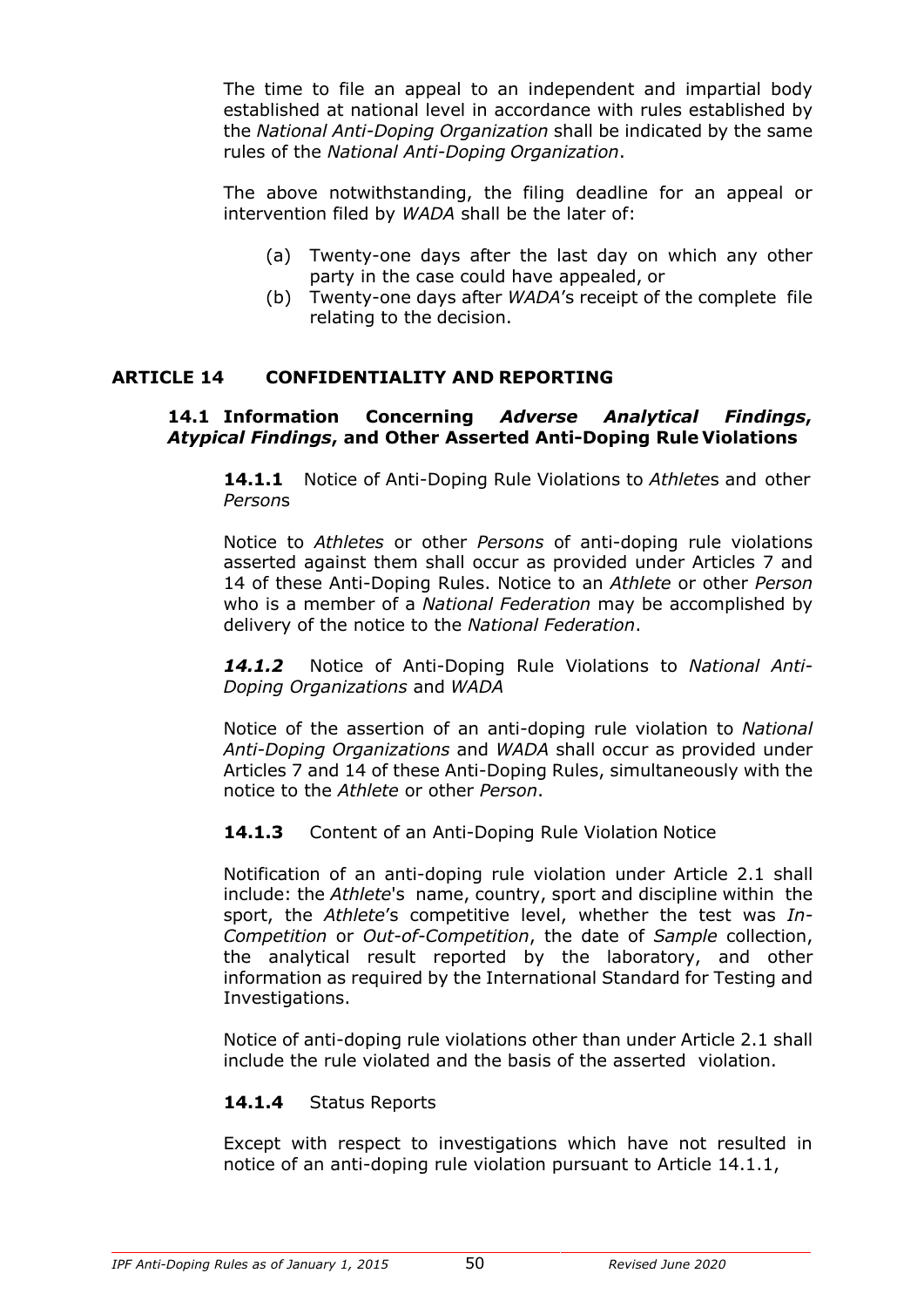*National Anti-Doping Organization*s and *WADA* shall be regularly updated on the status and findings of any review or proceedings conducted pursuant to Article 7, 8 or 13 and shall be provided with a prompt written reasoned explanation or decision explaining the resolution of the matter.

# **14.1.5** Confidentiality

The recipient organizations shall not disclose this information beyond those *Person*s with a need to know (which would include the appropriate personnel at the applicable *National Olympic Committee*, *National Federation*, and team in a *Team Sport*) until the IPF has made *Public Disclosure* or has failed to make *Public Disclosure* as required in Article 14.3.

**14.1.6** The IPF shall ensure that information concerning *Adverse Analytical Findings*, *Atypical Findings*, and other asserted anti- doping rule violations remains confidential until such information is *Publicly Disclosed* in accordance with Article 14.3, and shall include provisions in any contract entered into between the IPF and any of its employees (whether permanent or otherwise), contractors, agents and consultants, for the protection of such confidential information as well as for the investigation and disciplining of improper and/or unauthorised disclosure of such confidential information.

#### **14.2 Notice of Anti-Doping Rule Violation Decisions and Request for Files**

**14.2.1** Anti-doping rule violation decisions rendered pursuant to Article 7.11, 8.2, 10.4, 10.5, 10.6, 10.12.3 or 13.5 shall include the full reasons for the decision, including, if applicable, a justification for why the greatest possible *Consequences* were not imposed. Where the decision is not in English or French, the IPF shall provide a short English or French summary of the decision and the supporting reasons.

**14.2.2** An *Anti-Doping Organization* having a right to appeal a decision received pursuant to Article 14.2.1 may, within fifteen days of receipt, request a copy of the full case file pertaining to the decision.

# *14.3 Public Disclosure*

**14.3.1** The identity of any *Athlete* or other *Person* who is asserted by the IPF to have committed an anti-doping rule violation may be *Publicly Disclose*d by the IPF only after notice has been provided to the *Athlete* or other *Person* in accordance with Article 7.3, 7.4, 7.5, 7.6 or 7.7 and simultaneously to *WADA* and the *National Anti-Doping*  Organization of *the* Athlete or other *Person* in accordance with Article 14.1.2.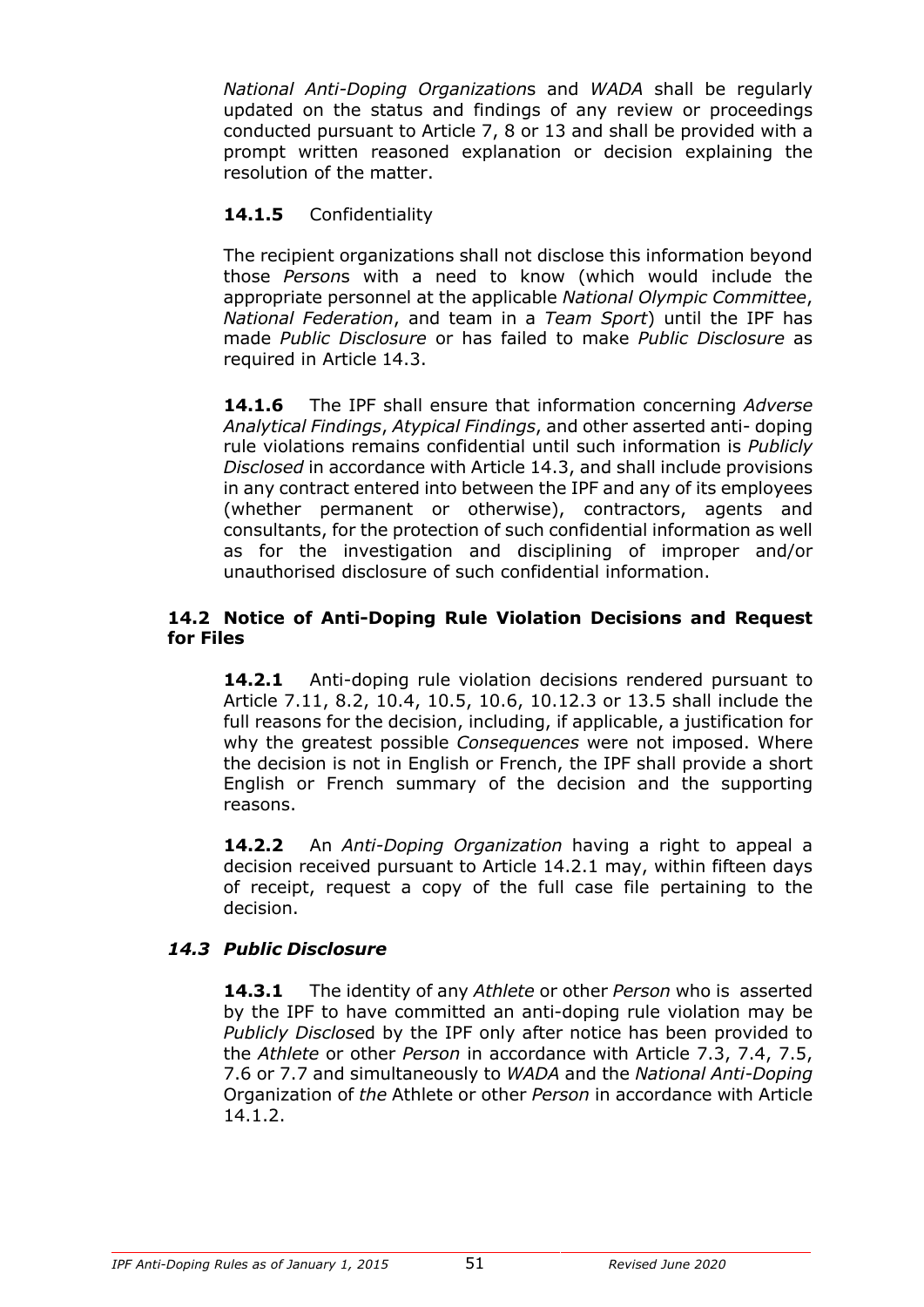**14.3.2** No later than twenty days after it has been determined in a final appellate decision under Article 13.2.1 or 13.2.2, or such appeal has been waived, or a hearing in accordance with Article 8 has been waived, or the assertion of an anti-doping rule violation has not been timely challenged, the IPF must *Publicly Report* the disposition of the matter, including the sport, the anti-doping rule violated, the name of the *Athlete* or other *Person* committing the violation, the *Prohibited Substance* or *Prohibited Method* involved (if any), and the *Consequences* imposed. The IPF must also *Publicly Report* within twenty days the results of final appeal decisions concerning antidoping rule violations, including the information described above.

**14.3.3** In any case where it is determined, after a hearing or appeal, that the *Athlete* or other *Person* did not commit an antidoping rule violation, the decision may be *Publicly Disclosed* only with the consent of the *Athlete* or other *Person* who is the subject of the decision. The IPF shall use reasonable efforts to obtain such consent. If consent is obtained, the IPF shall *Publicly Disclose* the decision in its entirety or in such redacted form as the *Athlete* or other *Person*  may approve.

**14.3.4** Publication shall be accomplished at a minimum by placing the required information on the IPF's website or publishing it through other means and leaving the information up for the longer of one month or the duration of any period of *Ineligibility*.

**14.3.5** Neither the IPF, nor its *National Federations*, nor any official of either body, shall publicly comment on the specific facts of any pending case (as opposed to general description of process and science) except in response to public comments attributed to the *Athlete* or other *Person* against whom an anti-doping rule violation is asserted, or their representatives.

**14.3.6** The mandatory *Public Reporting* required in Article 14.3.2 shall not be required where the *Athlete* or other *Person* who has been found to have committed an anti-doping rule violation is a *Minor*. Any optional *Public Reporting* in a case involving a *Minor* shall be proportionate to the facts and circumstances of the case.

# **14.4 Statistical Reporting**

**14.4.1** *National Federations shall, no later than the 31<sup>st</sup> of March each* year, report to the IPF at ipfantidoping@cces.ca the results of all *Doping Controls* carried out within their jurisdiction during the previous calendar year. Those reports must state the total number *of In- Competition* tests and *Out-Of-Competition* tests conducted within the nation for that year (further broken up into male and female numbers of tests) and the number of Anti-Doping Rule Violations occurring in the nation for that year, with the substance or method indicated for each case. The report must also state the identity of the laboratory or laboratories analysing *Samples* for the nation for that year. Failure by *a National Federation*  to provide this report by  $31<sup>st</sup>$  of March in the year following the year reported on shall result in a fine of EUR 500 on that *National Federation*; the *National Federation* is suspended until that fine is paid and the national report is provided.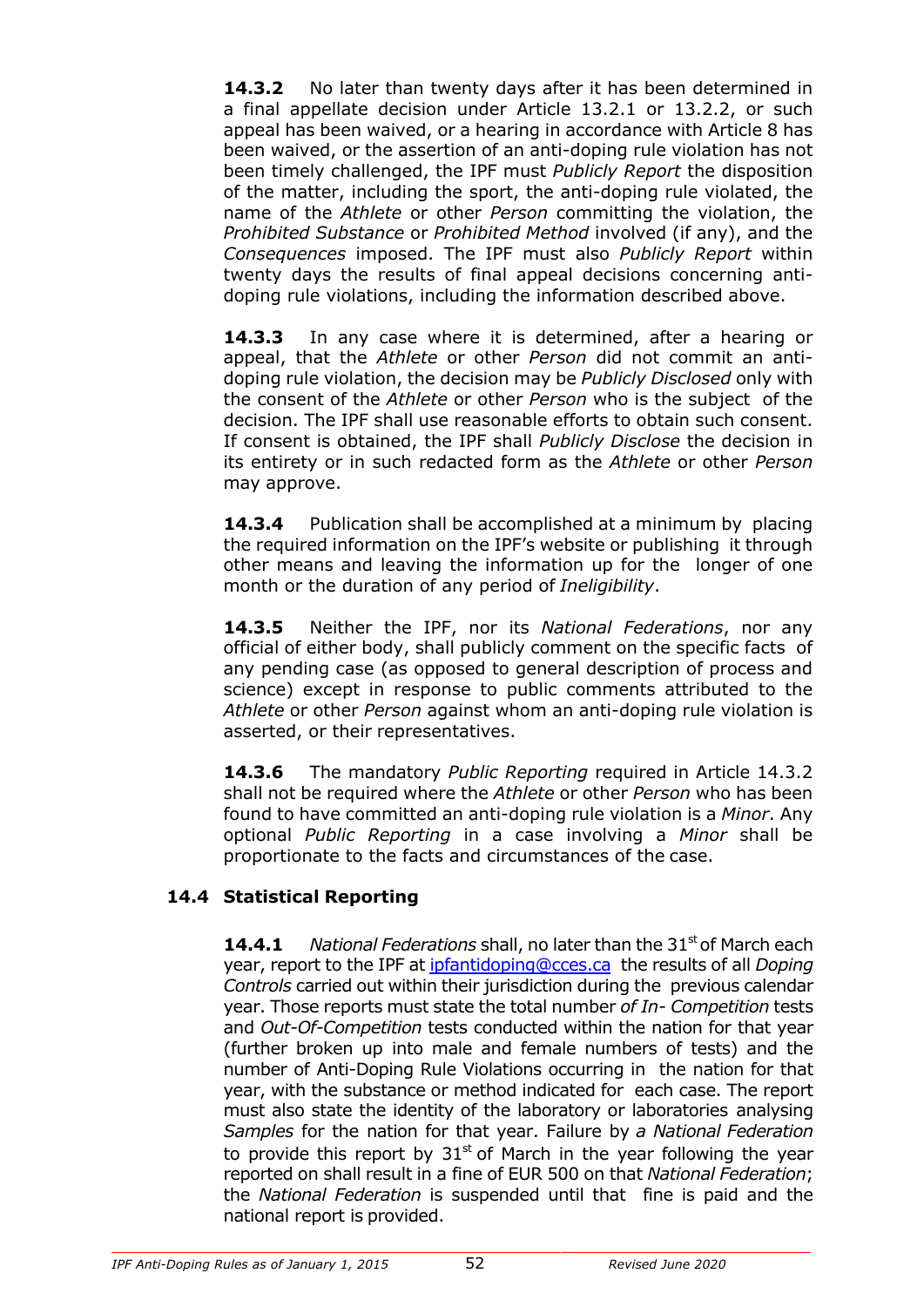**14.4.2** The IPF shall publish at least annually a general statistical report of its *Doping Control* activities, with a copy provided to *WADA*. The IPF may also publish reports showing the name of each *Athlete*  tested and the date of each *Testing*.

# **14.5** *Doping Control* **Information Clearinghouse**

To facilitate coordinated test distribution planning and to avoid unnecessary duplication in *Testing* by the various *Anti-Doping Organization*s, the IPF shall report all *In-Competition* and *Out-of- Competition* tests on such *Athlete*s to the *WADA* clearinghouse, using *ADAMS*, as soon as possible after such tests have been conducted. This information will be made accessible, where appropriate and in accordance with the applicable rules, to the *Athlete*, the *Athlete*'s *National Anti-Doping Organization* and any other *Anti-Doping Organizations* with *Testing* authority over the *Athlete*.

# **14.6 Data Privacy**

14.6.1 The IPF may collect, store, process or disclose personal information relating to *Athlete*s and other *Persons* where necessary and appropriate to conduct their anti-doping activities under the *Code*, the *International Standards* (including specifically the International Standard for the Protection of Privacy and Personal Information) $^6$  and these Anti-Doping Rules.

**14.6.2** Any *Participant* who submits information including personal data to any *Person* in accordance with these Anti-Doping Rules shall be deemed to have agreed, pursuant to applicable data protection laws and otherwise, that such information may be collected, processed, disclosed and used by such *Person* for the purposes of the implementation of these Anti-Doping Rules, in accordance with the International Standard for the Protection of Privacy and Personal Information and otherwise as required to implement these Anti-Doping Rules.

# **ARTICLE 15 APPLICATION AND RECOGNITION OF DECISIONS**

**15.1** Subject to the right to appeal provided in Article 13, *Testing*, hearing results or other final adjudications of any *Signatory* which are consistent with the *Code* and are within that *Signatory's* authority shall be applicable worldwide and shall be recognized and respected by the IPF and all its *National Federations*.

 $\overline{6}$  The International Standard for the Protection of Privacy and Personal Information (ISPPPI) is available on WADA's website at www.wada-ama.org and on the IPF website at www.powerlifting-ipf.com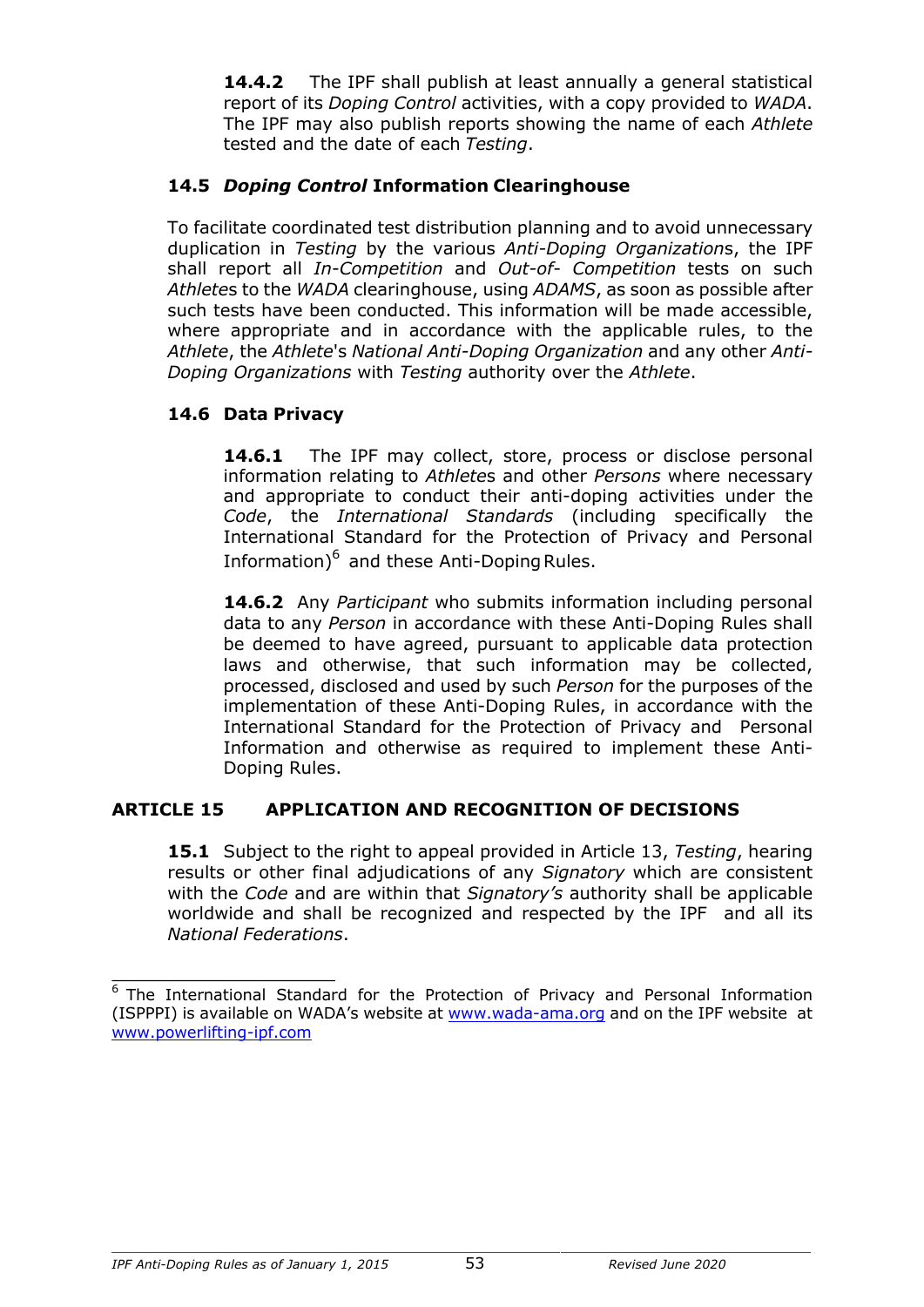*[Comment to Article 15.1: The extent of recognition of TUE decisions of other Anti-Doping Organizations shall be determined by Article 4.4 and the International Standard for Therapeutic Use Exemptions.]*

**15.2** The IPF and its *National Federations* shall recognize the measures taken by other bodies which have not accepted the *Code* if the rules of those bodies are otherwise consistent with the *Code*.

*[Comment to Article 15.2: Where the decision of a body that has not accepted the Code is in some respects Code compliant and in other respects not Code compliant, the IPF and its National Federations shall attempt to apply the decision in harmony with the principles of the Code. For example, if in a process consistent with the Code a non-Signatory has found an Athlete to have committed an anti-doping rule violation on account of the presence of a Prohibited Substance in his or her body but the period of Ineligibility applied is shorter than the period provided for in these Anti-Doping Rules, then the IPF shall recognize the finding of an anti-doping rule violation and may conduct a hearing consistent with Article 8 to determine whether the longer period of Ineligibility provided in these Anti-Doping Rules should be imposed.]*

**15.3** Subject to the right to appeal provided in Article 13, any decision of the IPF regarding a violation of these Anti-Doping Rules shall be recognized by all *National Federation*s, which shall take all necessary action to render such decision effective.

**16.1** All *National Federation*s and their members shall comply with these Anti-Doping Rules. All *National Federation*s and other members shall include in their regulations the provisions necessary to ensure that the IPF may enforce these Anti-Doping Rules directly as against *Athletes* under their anti-doping jurisdiction (including *National-Level Athletes*). These Anti-Doping Rules shall also be incorporated either directly or by reference into each *National Federation's* rules so that the *National Federation* may enforce them itself directly as against *Athletes* under its anti-doping jurisdiction (including *National-Level Athletes*).

**16.2** All *National Federation*s shall establish rules requiring all *Athlete*s and each *Athlete Support Personnel* who participates as coach, trainer, manager, team staff, official, medical or paramedical personnel in a *Competition* or activity authorized or organized by a *National Federation* or one of its member organizations to agree to be bound by these Anti- Doping Rules and to submit to the results management authority of the *Anti-Doping Organization* responsible under the *Code* as a condition of such participation.

**16.3** All *National Federation*s shall report any information suggesting or relating to an anti-doping rule violation to the IPF and to their *National Anti-Doping Organizations*, and shall cooperate with investigations conducted by any *Anti-Doping Organization* with authority to conduct the investigation.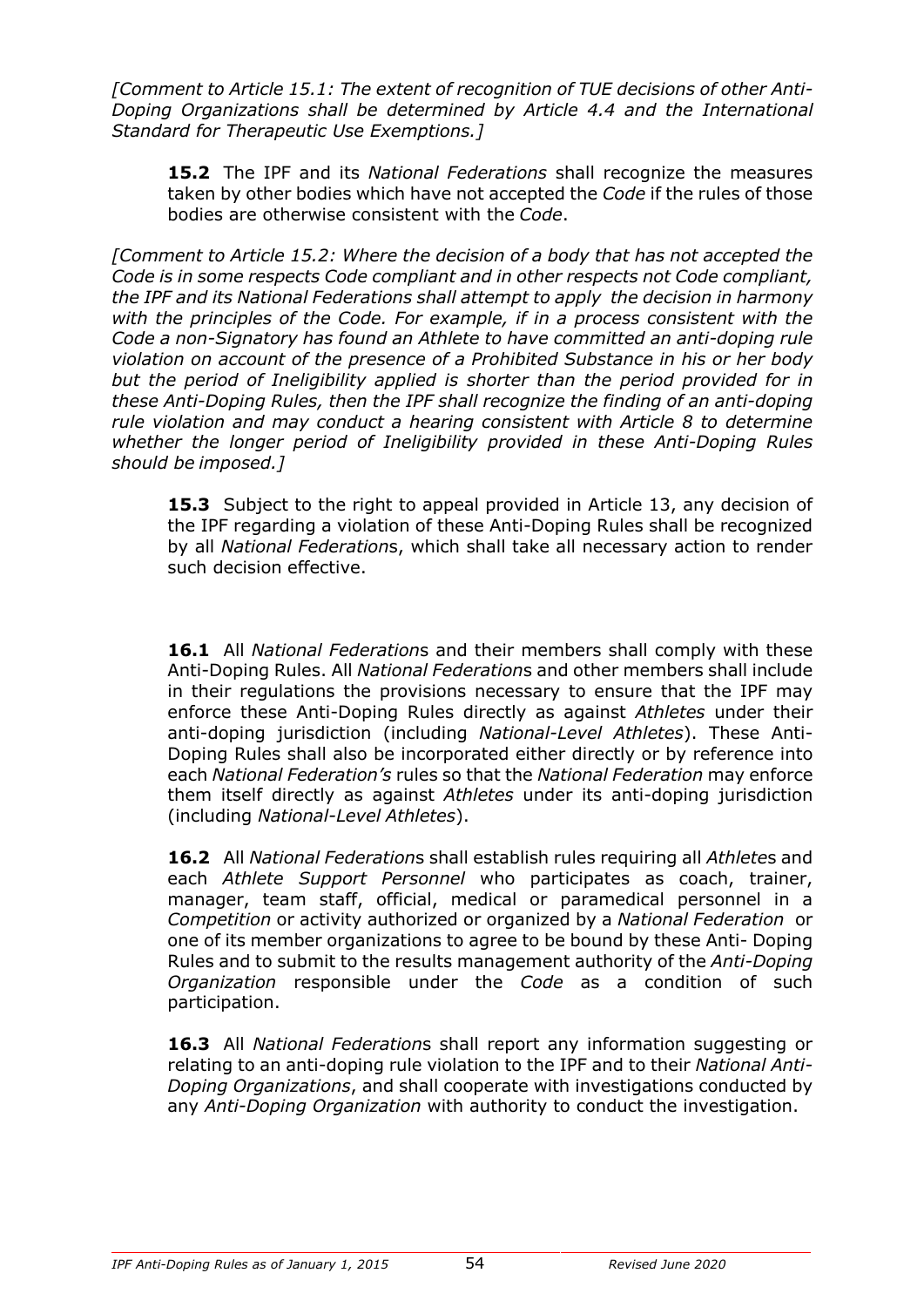**16.4** All *National Federation*s shall have disciplinary rules in place to prevent *Athlete Support Personnel* who are *Using Prohibited Substances* or *Prohibited Methods* without valid justification from providing support to *Athletes* under the jurisdiction of the IPF or the *National Federation*.

*16.5* All *National Federations* shall be required to conduct anti-doping education in coordination with their *National Anti-Doping Organizations.*

# **ARTICLE 17 STATUTE OF LIMITATIONS**

No anti-doping rule violation proceeding may be commenced against an *Athlete*  or other *Person* unless he or she has been notified of the anti-doping rule violation as provided in Article 7, or notification has been reasonably attempted, within ten years from the date the violation is asserted to have occurred.

# **ARTICLE 18 IPF COMPLIANCE REPORTS TO** *WADA*

The IPF will report to *WADA* on the IPF's compliance with the *Code* in accordance with Article 23.5.2 of the *Code*.

# **ARTICLE 19 EDUCATION**

The IPF shall plan, implement, evaluate and monitor information, education and prevention programs for doping-free sport on at least the issues listed at Article 18.2 of the *Code*, and shall support active participation by *Athlete*s and *Athlete Support Personnel* in such programs.

### **ARTICLE 20 AMENDMENT AND INTERPRETATION OF ANTI-DOPING RULES**

**20.1** These Anti-Doping Rules may be amended from time to time by the IPF.

**20.2** These Anti-Doping Rules shall be interpreted as an independent and autonomous text and not by reference to existing law or statutes.

**20.3** The headings used for the various Parts and Articles of these Anti-Doping Rules are for convenience only and shall not be deemed part of the substance of these Anti-Doping Rules or to affect in any way the language of the provisions to which they refer.

**20.4** The *Code* and the *International Standards* shall be considered integral parts of these Anti-Doping Rules and shall prevail in case of conflict.

**20.5** These Anti-Doping Rules have been adopted pursuant to the applicable provisions of the *Code* and shall be interpreted in a manner that is consistent with applicable provisions of the *Code*. The Introduction shall be considered an integral part of these Anti-Doping Rules.

**20.6** The comments annotating various provisions of the *Code* and these Anti-Doping Rules shall be used to interpret these Anti-Doping Rules.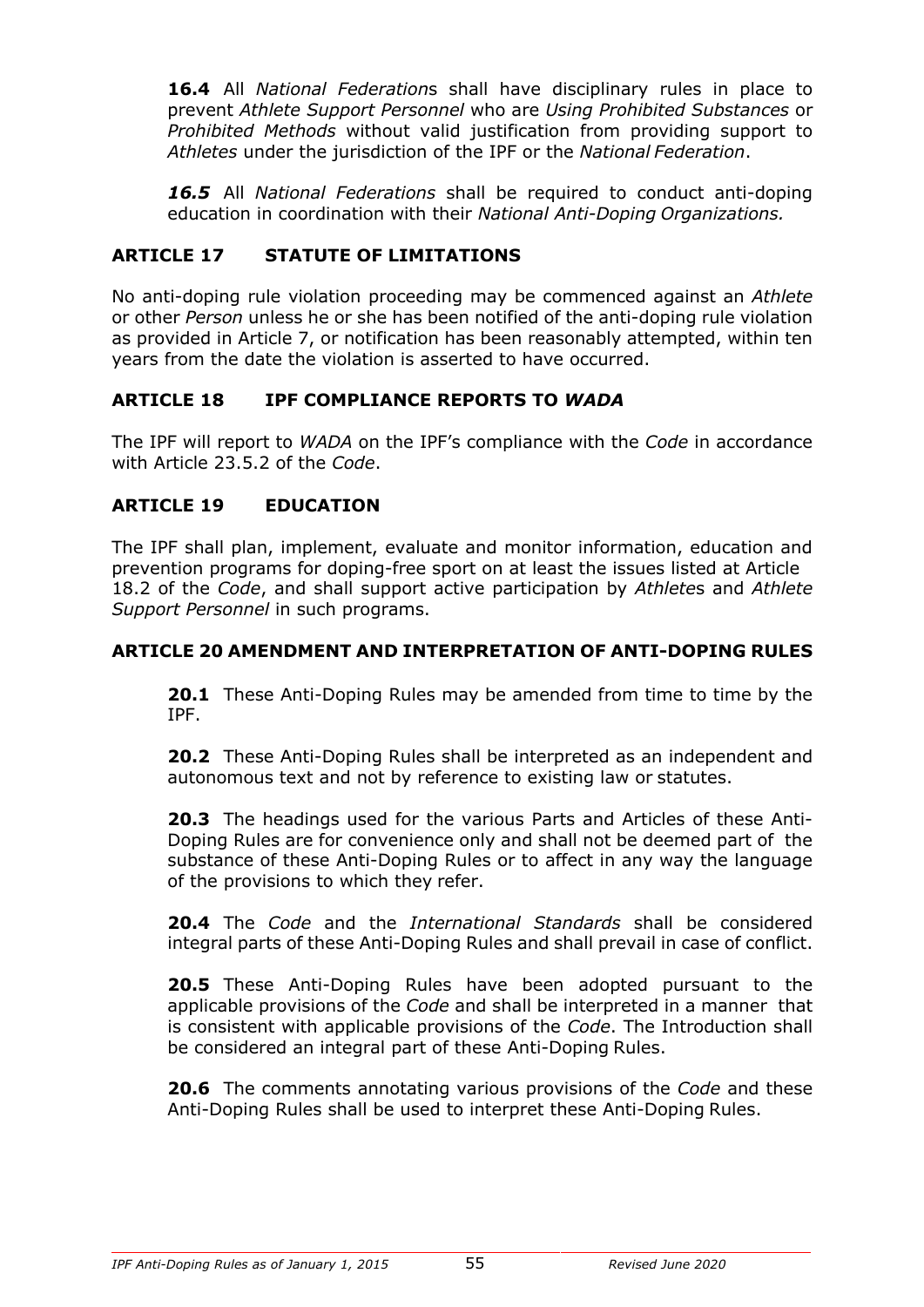**20.7** These Anti-Doping Rules have come into full force and effect on [1] January 2015] (the "Effective Date"). They shall not apply retroactively to matters pending before the Effective Date; provided, however, that:

**20.7.1** Anti-doping rule violations taking place prior to the Effective Date count as "first violations" or "second violations" for purposes of determining sanctions under Article 10 for violations taking place after the Effective Date.

**20.7.2** The retrospective periods in which prior violations can be considered for purposes of multiple violations under Article 10.7.5 and the statute of limitations set forth in Article 17 are procedural rules and should be applied retroactively; provided, however, that Article 17 shall only be applied retroactively if the statute of limitations period has not already expired by the Effective Date. Otherwise, with respect to any anti-doping rule violation case which is pending as of the Effective Date and any anti-doping rule violation case brought after the Effective Date based on an anti- doping rule violation which occurred prior to the Effective Date, the case shall be governed by the substantive anti-doping rules in effect at the time the alleged anti-doping rule violation occurred unless the panel hearing the case determines the principle of "lex mitior" appropriately applies under the circumstances of the case.

*20.7.3* Any Article 2.4 whereabouts failure (whether a Filing Failure or a Missed Test, as those terms are defined in the International Standard for Testing and Investigations) prior to the Effective Date shall be carried forward and may be relied upon, prior to expiry, in accordance with the International Standard for Testing and Investigation, but it shall be deemed to have expired 12 months after it occurred*.*

**20.7.4** With respect to cases where a final decision finding an antidoping rule violation has been rendered prior to the Effective Date, but the *Athlete* or other *Person* is still serving the period of *Ineligibility* as of the Effective Date, the *Athlete* or other *Person* may apply to the *Anti-Doping Organization* which had results management responsibility for the anti-doping rule violation to consider a reduction in the period of *Ineligibility* in light of these Anti-Doping Rules. Such application must be made before the period of *Ineligibility* has expired. The decision rendered may be appealed pursuant to Article 13.2. These Anti-Doping Rules shall have no application to any case where a final decision finding an anti-doping rule violation has been rendered and the period of *Ineligibility* has expired.

**20.7.5** For purposes of assessing the period of *Ineligibility* for a second violation under Article 10.7.1, where the sanction for the first violation was determined based on rules in force prior to the Effective Date, the period of *Ineligibility* which would have been assessed for that first violation had these Anti-Doping Rules been applicable, shall be applied.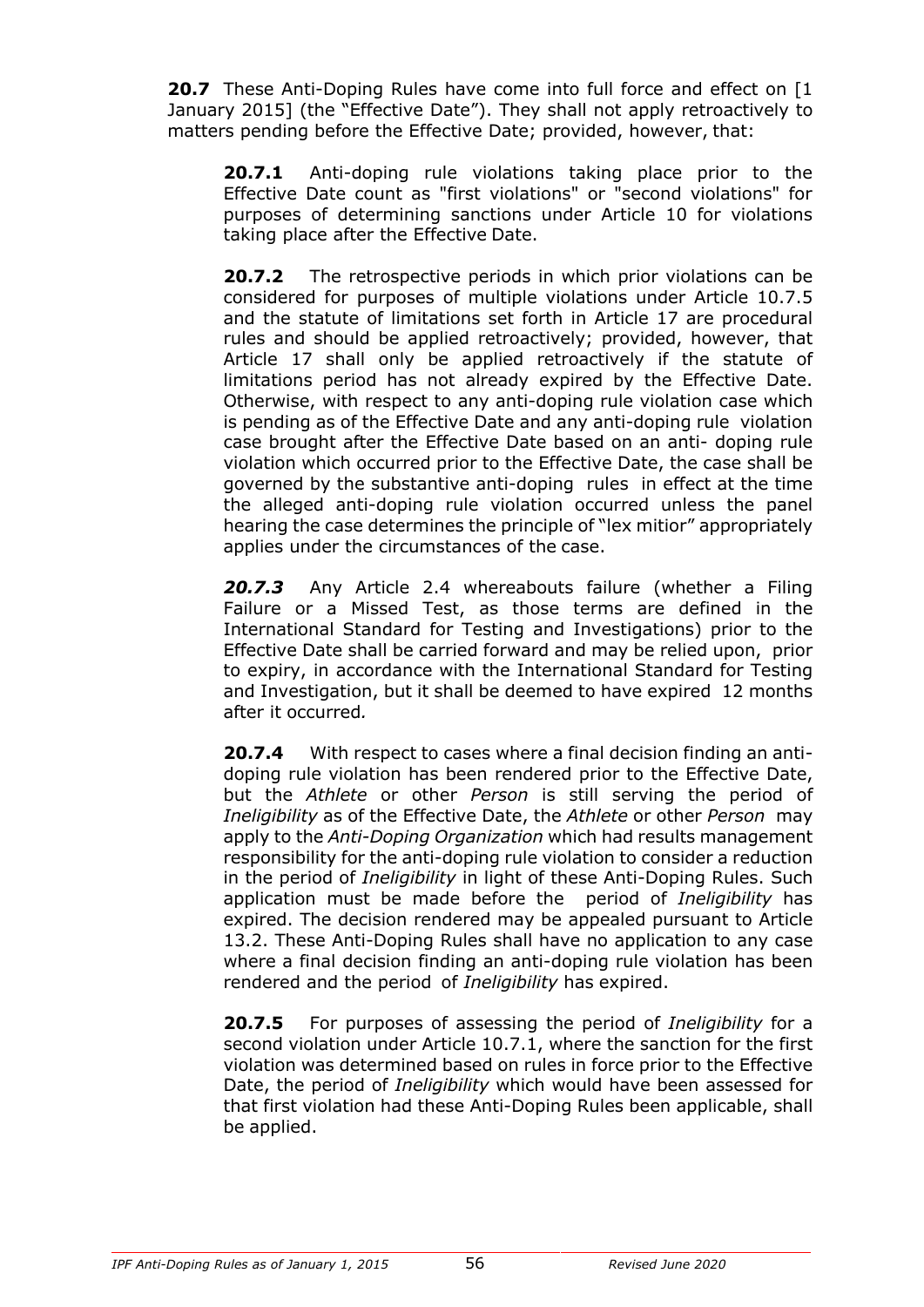# **ARTICLE 21 INTERPRETATION OF THE** *CODE*

**21.1** The official text of the *Code* shall be maintained by *WADA* and shall be published in English and French. In the event of any conflict between the English and French versions, the English version shall prevail.

**21.2** The comments annotating various provisions of the *Code* shall be used to interpret the *Code*.

**21.3** The *Code* shall be interpreted as an independent and autonomous text and not by reference to the existing law or statutes of the *Signatories*  or governments.

**21.4** The headings used for the various Parts and Articles of the *Code* are for convenience only and shall not be deemed part of the substance of the *Code* or to affect in any way the language of the provisions to which they refer.

**21.5** The *Code* shall not apply retroactively to matters pending before the date the *Code* is accepted by a *Signatory* and implemented in its rules. However, pre-*Code* anti-doping rule violations would continue to count as "first violations" or "second violations" for purposes of determining sanctions under Article 10 for subsequent post-*Code* violations.

**21.6** The Purpose, Scope and Organization of the World Anti-Doping Program and the *Code* and Appendix 1, Definitions, and Appendix 2, Examples of the Application of Article 10, shall be considered integral parts of the *Code*.

#### **ARTICLE 22 ADDITIONAL ROLES AND RESPONSIBILITIES OF** *ATHLETES* **AND OTHER** *PERSONS*

# **22.1 Roles and Responsibilities of** *Athlete***s**

**22.1.1** To be knowledgeable of and comply with these Anti-Doping Rules.

**22.1.2** To be available for *Sample* collection at all times.

*[Comment to Article 22.1.2: With due regard to an Athlete's human rights and privacy, legitimate anti-doping considerations sometimes require Sample collection late at night or early in the morning. For example, it is known that some Athletes use low doses of EPO during these hours so that it will be undetectable in the morning.]*

> **22.1.3** To take responsibility, in the context of anti-doping, for what they ingest and *Use*.

> **22.1.4** To inform medical personnel of their obligation not to *Use Prohibited Substance*s and *Prohibited Method*s and to take responsibility to make sure that any medical treatment received does not violate these Anti-Doping Rules.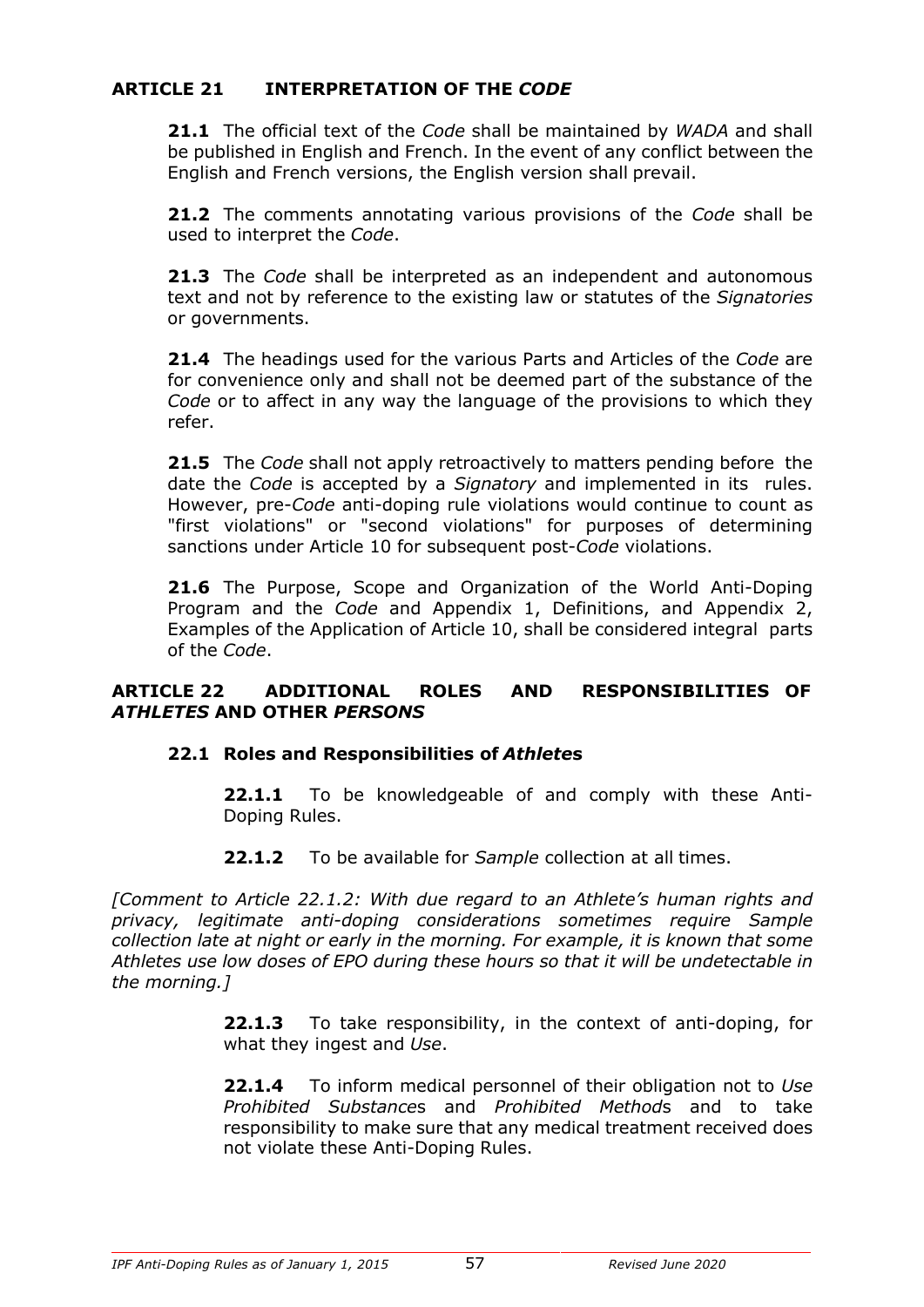**22.1.5** To disclose to their *National Anti-Doping Organization* and to the IPF any decision by a non-*Signatory* finding that the *Athlete*  committed an anti-doping rule violation within the previous ten years.

**22.1.6** To cooperate with *Anti-Doping Organizations* investigating anti-doping rule violations.

**22.1.7** Failure by any *Athlete* to cooperate in full with *Anti- Doping Organizations* investigating anti-doping rule violations may result in a charge of misconduct under the IPF's Code of Ethics.

# *22.2* **Roles and Responsibilities of** *Athlete Support Personnel*

**22.2.1** To be knowledgeable of and comply with these Anti-Doping Rules.

**22.2.2** To cooperate with the *Athlete Testing* program.

**22.2.3** To use his or her influence on *Athlete* values and behavior to foster anti-doping attitudes.

**22.2.4** To disclose to his or her *National Anti-Doping Organization*  and to the IPF any decision by a non-*Signatory* finding that he or she committed an anti-doping rule violation within the previous ten years.

**22.2.5** To cooperate with *Anti-Doping Organizations* investigating anti-doping rule violations.

**22.2.6** Failure by any *Athlete Support Personnel* to cooperate in full with *Anti-Doping Organizations* investigating anti-doping rule violations may result in a charge of misconduct under the IPF's Code of Ethics.

**22.2.7** *Athlete Support Personnel* shall not *Use* or *Possess* any *Prohibited Substance* or *Prohibited Method* without valid justification.

**22.2.8** *Use* or *Possession* of a *Prohibited Substance* or *Prohibited Method* by an *Athlete Support Personnel* without valid justification may result in a charge of misconduct under the IPF's Code of Ethics.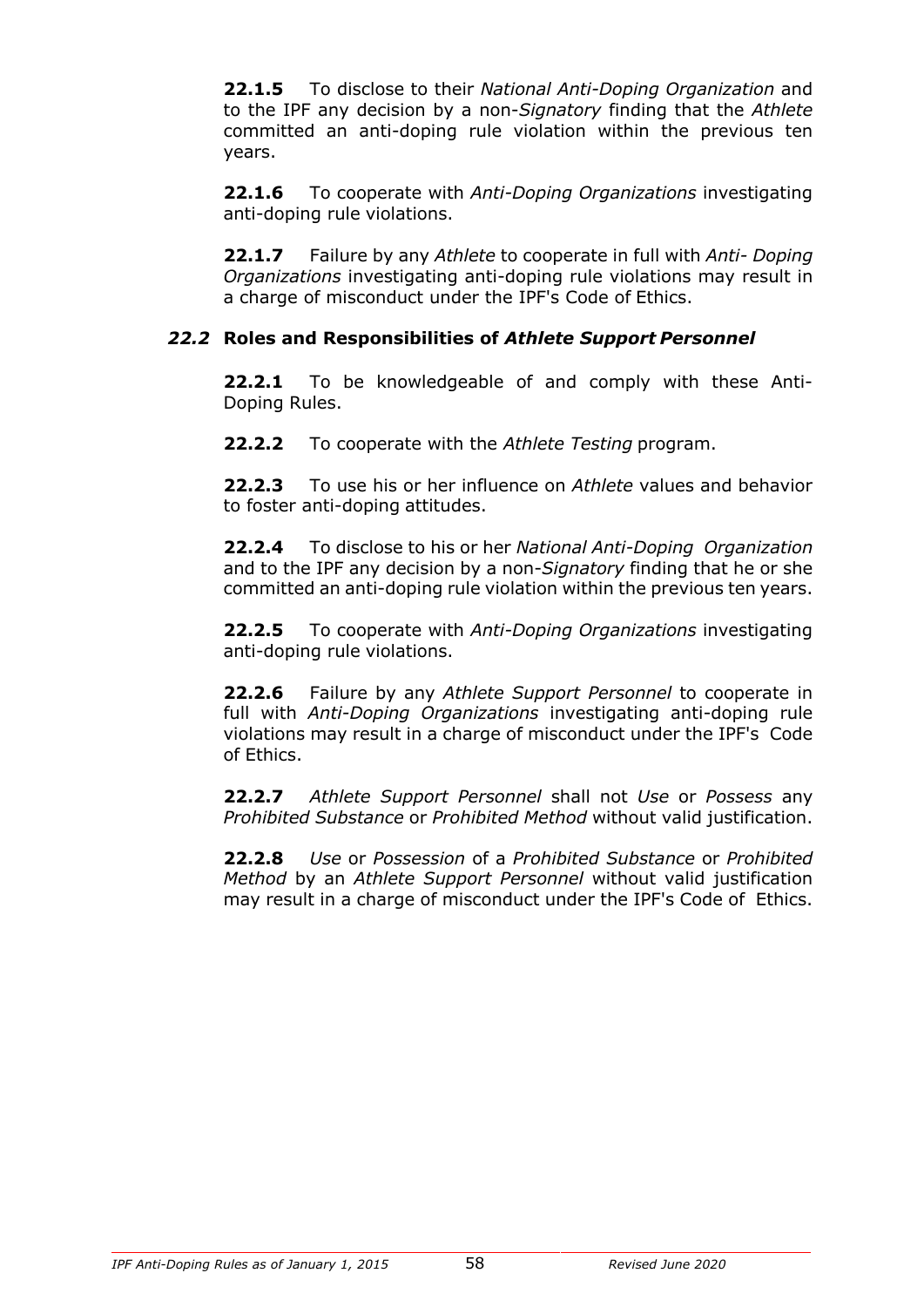*ADAMS*: The Anti-Doping Administration and Management System is a Web- based database management tool for data entry, storage, sharing, and reporting designed to assist stakeholders and *WADA* in their anti-doping operations in conjunction with data protection legislation.

*Administration*: Providing, supplying, supervising, facilitating, or otherwise participating in the *Use* or *Attempted Use* by another *Person* of a *Prohibited Substance* or *Prohibited Method*. However, this definition shall not include the actions of bona fide medical personnel involving a *Prohibited Substance* or *Prohibited Method* used for genuine and legal therapeutic purposes or other acceptable justification and shall not include actions involving *Prohibited Substances* which are not prohibited in *Out-of-Competition Testing* unless the circumstances as a whole demonstrate that such *Prohibited Substances* are not intended for genuine and legal therapeutic purposes or are intended to enhance sport performance.

*Adverse Analytical Finding*: A report from a *WADA*-accredited laboratory or other *WADA*-approved laboratory that, consistent with the International Standard for Laboratories and related Technical Documents, identifies in a *Sample* the presence of a *Prohibited Substance* or its *Metabolites* or *Markers* (including elevated quantities of endogenous substances) or evidence of the *Use* of a *Prohibited Method*.

*Adverse Passport Finding*: A report identified as an *Adverse Passport Finding* as described in the applicable *International Standards*.

*Anti-Doping Organization*: A *Signatory* that is responsible for adopting rules for initiating, implementing or enforcing any part of the *Doping Control* process. This includes, for example, the International Olympic Committee, the International Paralympic Committee, other *Major Event Organizations* that conduct *Testing* at their *Events*, *WADA*, International Federations, and *National Anti-Doping Organizations.*

*Athlete*: Any *Person* who competes in sport at the international level (as defined by each International Federation), or the national level (as defined by each *National Anti-Doping Organization*). An *Anti-Doping Organization* has discretion to apply anti-doping rules to an *Athlete* who is neither an *International-Level Athlete*  nor a *National-Level Athlete*, and thus to bring them within the definition of "Athlete." In relation to *Athletes* who are neither *International*-*Level* nor *National-Level Athletes*, an *Anti-Doping Organization* may elect to: conduct limited *Testing*  or no *Testing* at all; analyze *Samples* for less than the full menu of *Prohibited Substances*; require limited or no whereabouts information; or not require advance *TUEs*. However, if an Article 2.1, 2.3 or 2.5 anti-doping rule violation is committed by any *Athlete* over whom an *Anti-Doping Organization* has authority who competes below the international or national level, then the *Consequences*  set forth in the *Code* (except Article 14.3.2) must be applied. For purposes of Article 2.8 and Article 2.9 and for purposes of anti-doping information and education, any *Person* who participates in sport under the authority of any *Signatory*, government, or other sports organization accepting the *Code* is an *Athlete*.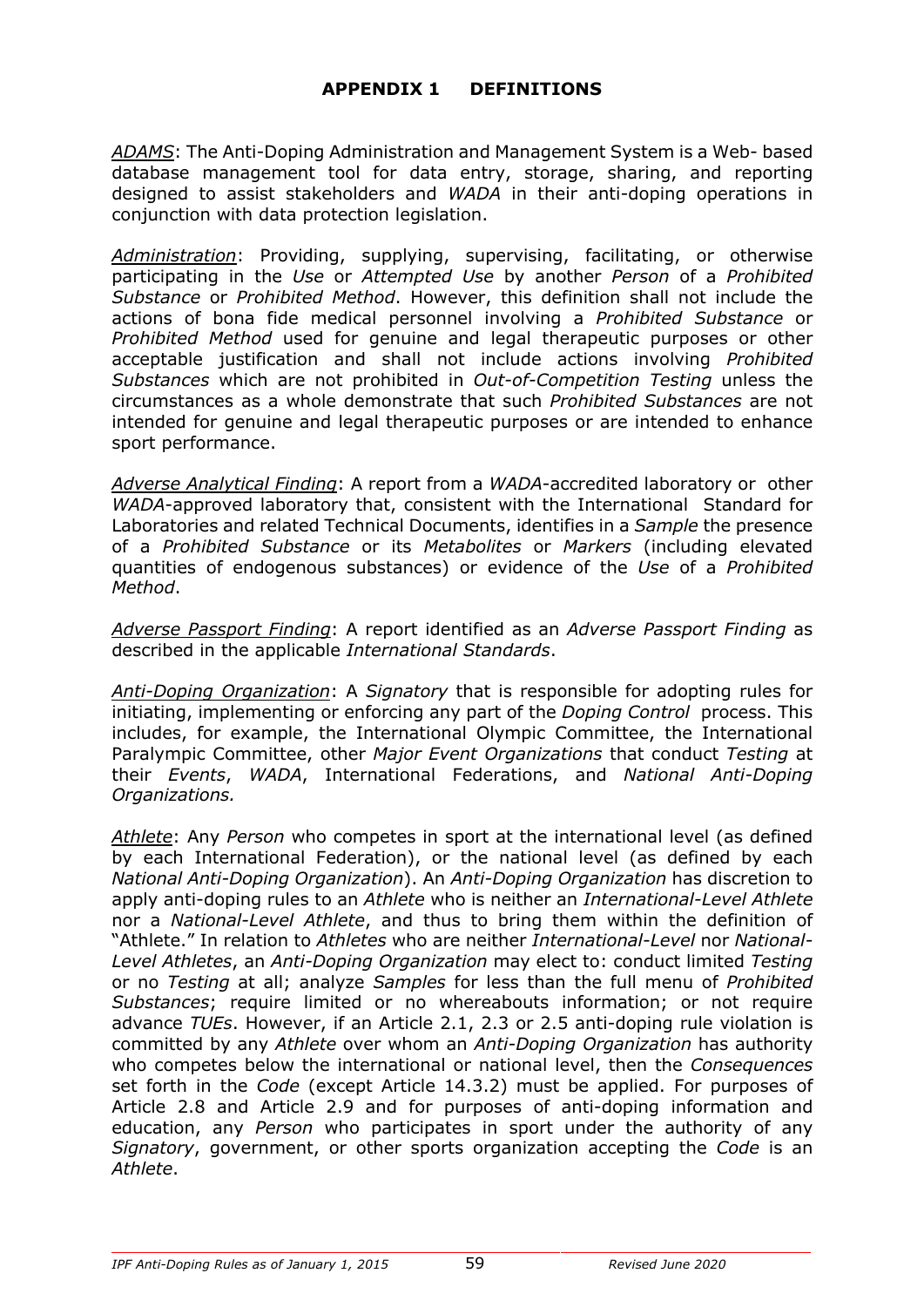*[Comment: This definition makes it clear that all International- and National- Level Athletes are subject to the anti-doping rules of the Code, with the precise definitions of international- and national-level sport to be set forth in the antidoping rules of the International Federations and National Anti-Doping Organizations, respectively. The definition also allows each National Anti-Doping Organization, if it chooses to do so, to expand its anti-doping program beyond International- or National-Level Athletes to competitors at lower levels of Competition or to individuals who engage in fitness activities but do not compete at all. Thus, a National Anti-Doping Organization could, for example, elect to test recreational-level competitors but not require advance TUEs. But an anti- doping rule violation involving an Adverse Analytical Finding or Tampering results in all of the Consequences provided for in the Code (with the exception of Article 14.3.2). The decision on whether Consequences apply to recreational- level Athletes who engage in fitness activities but never compete is left to the National Anti-Doping Organization. In the same manner, a Major Event Organization holding an Event only for masters-level competitors could elect to test the competitors but not analyze Samples for the full menu of Prohibited Substances. Competitors at all levels of Competition should receive the benefit of anti-doping information and education.]*

*Athlete Biological Passport*: The program and methods of gathering and collating data as described in the International Standard for Testing and Investigations and International Standard for Laboratories.

*Athlete Support Personnel*: Any coach, trainer, manager, agent, team staff, official, medical, paramedical personnel, parent or any other *Person* working with, treating or assisting an *Athlete* participating in or preparing for sports *Competition*.

*Attempt*: Purposely engaging in conduct that constitutes a substantial step in a course of conduct planned to culminate in the commission of an anti-doping rule violation. Provided, however, there shall be no anti-doping rule violation based solely on an *Attempt* to commit a violation if the *Person* renounces the *Attempt*  prior to it being discovered by a third party not involved in the *Attempt*.

*Atypical Finding*: A report from a *WADA*-accredited laboratory or other *WADA*approved laboratory which requires further investigation as provided by the International Standard for Laboratories or related Technical Documents prior to the determination of an *Adverse Analytical Finding*.

*Atypical Passport Finding*: A report described as an *Atypical Passport Finding* as described in the applicable *International Standards*.

*CAS*: The Court of Arbitration for Sport.

*Code*: The World Anti-Doping Code.

*Competition*: A single race, match, game or singular sport contest. For example, a basketball game or the finals of the Olympic 100-meter race in athletics. For stage races and other sport contests where prizes are awarded on a daily or other interim basis the distinction between a *Competition* and an *Event* will be as provided in the rules of the applicable International Federation. In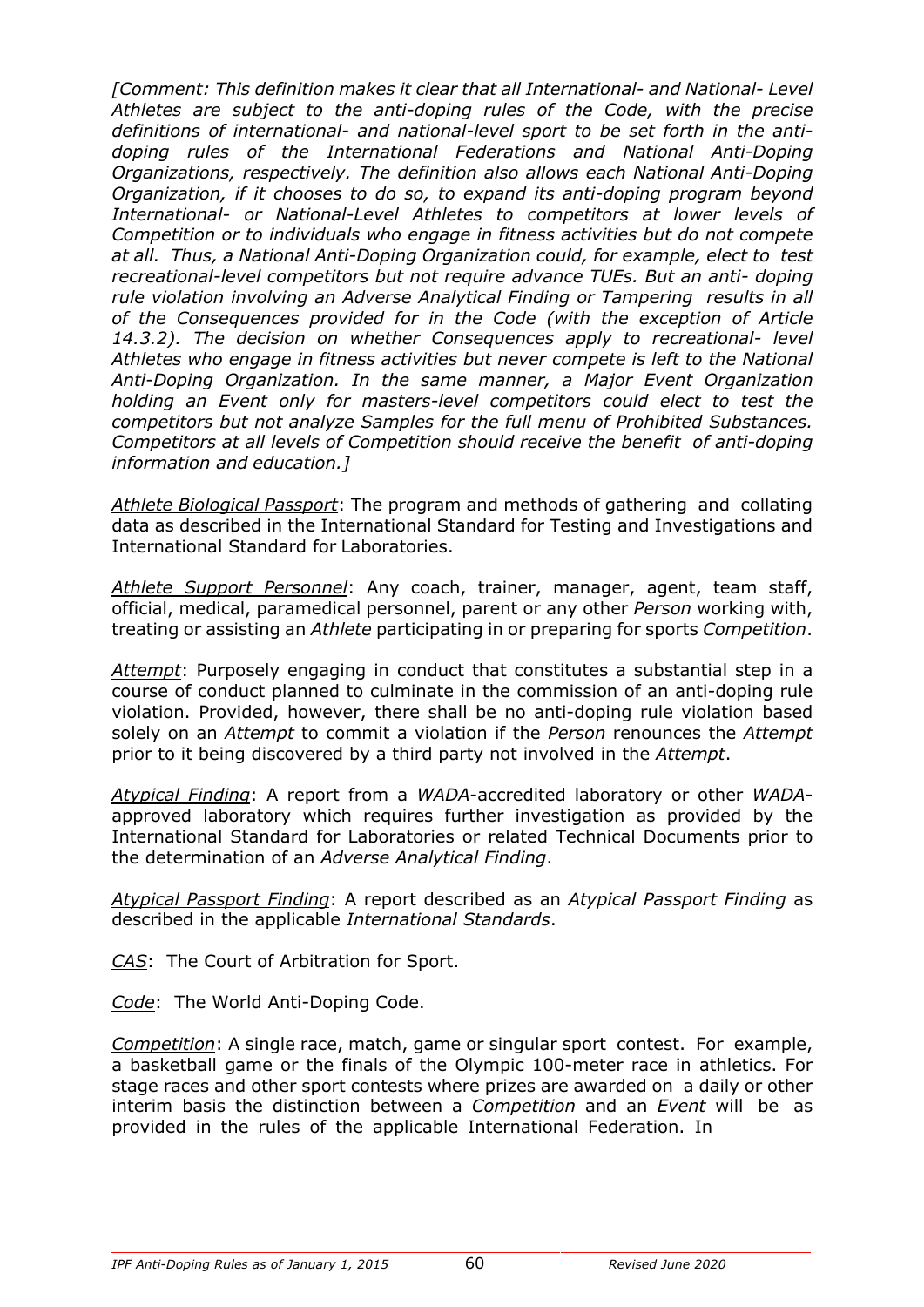Powerlifting, *Competition* means a single lifting session out of the series of lifting sessions during the *Event Period*.

*Consequences of Anti-Doping Rule Violations ("Consequences")*: An *Athlete's* or other *Person's* violation of an anti-doping rule may result in one or more of the following: (a) *Disqualification* means the *Athlete's* results in a particular *Competition* or *Event* are invalidated, with all resulting *Consequences* including forfeiture of any medals, points and prizes; (b) *Ineligibility* means the *Athlete* or other *Person* is barred on account of an anti-doping rule violation for a specified period of time from participating in any *Competition* or other activity or funding as provided in Article 10.12.1; (c) *Provisional Suspension* means the *Athlete* or other *Person* is barred temporarily from participating in any *Competition* or activity prior to the final decision at a hearing conducted under Article 8; (d) *Financial Consequences* means a financial sanction imposed for an anti-doping rule violation or to recover costs associated with an anti-doping rule violation; and (e) *Public Disclosure or Public Reporting* means the dissemination or distribution of information to the general public or *Persons* beyond those *Persons* entitled to earlier notification in accordance with Article 14. Teams in *Team Sports* may also be subject to *Consequences* as provided in Article 11 of the *Code*.

*Contaminated Product*: A product that contains a *Prohibited Substance* that is not disclosed on the product label or in information available in a reasonable Internet search.

*Disqualification*: See *Consequences of Anti-Doping Rule Violations* above.

*Doping Control*: All steps and processes from test distribution planning through to ultimate disposition of any appeal including all steps and processes in between such as provision of whereabouts information, *Sample* collection and handling, laboratory analysis, *TUEs*, results management and hearings.

*Event*: A series of individual *Competitions* conducted together under one ruling body (e.g., the Olympic Games, FINA World Championships, or Pan American Games).

*Event Venues*: Those venues so designated by the ruling body for the *Event*.

*Event Period*: The time between the beginning and end of an *Event*, as established by the ruling body of the *Event*.

*Fault*: *Fault* is any breach of duty or any lack of care appropriate to a particular situation. Factors to be taken into consideration in assessing an *Athlete* or other *Person*'s degree of *Fault* include, for example, the *Athlete*'s or other *Person*'s experience, whether the *Athlete* or other *Person* is a *Minor*, special considerations such as impairment, the degree of risk that should have been perceived by the *Athlete* and the level of care and investigation exercised by the *Athlete* in relation to what should have been the perceived level of risk. In assessing the *Athlete's* or other *Person's* degree of *Fault*, the circumstances considered must be specific and relevant to explain the *Athlete's* or other *Person's* departure from the expected standard of behavior. Thus, for example, the fact that an *Athlete* would lose the opportunity to earn large sums of money during a period of *Ineligibility,* or the fact that the *Athlete* only has a short time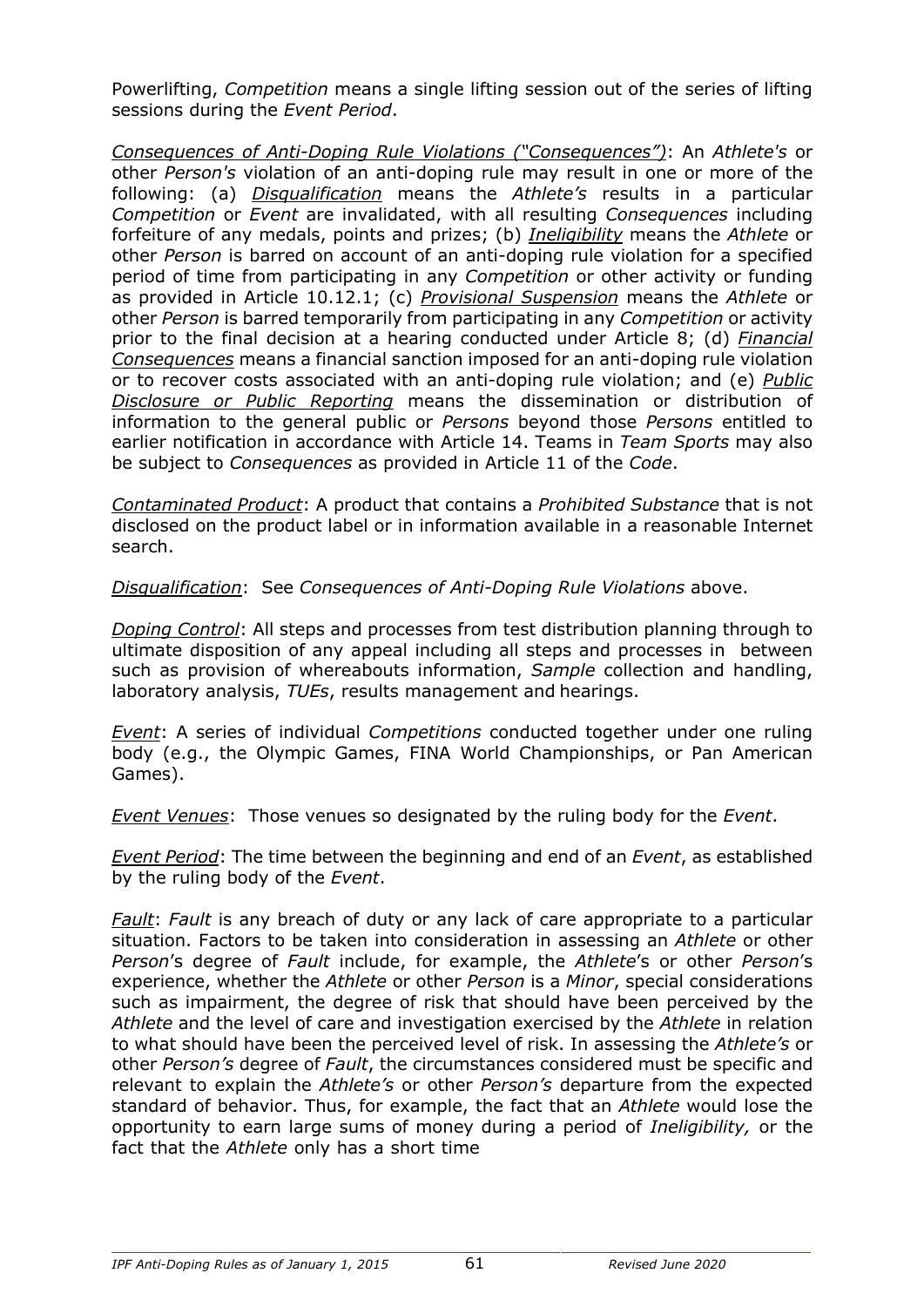left in his or her career, or the timing of the sporting calendar, would not be relevant factors to be considered in reducing the period of *Ineligibility* under Article 10.5.1 or 10.5.2.

*[Comment: The criteria for assessing an Athlete's degree of Fault is the same under all Articles where Fault is to be considered. However, under Article 10.5.2, no reduction of sanction is appropriate unless, when the degree of Fault is assessed, the conclusion is that No Significant Fault or Negligence on the part of the Athlete or other Person was involved.]*

*Financial Consequences*: see *Consequences of Anti-Doping Rule Violations*, above.

*In-Competition*: "*In-Competition*" means the period commencing twelve hours before the start of the first weigh-in of each Championship through the end of the last *Sample* collection process related to a Championship.

*[Comment: An International Federation or ruling body for an Event may establish an "In-Competition" period that is different than the Event Period.]*

*Independent Observer Program*: A team of observers, under the supervision of *WADA*, who observe and provide guidance on the *Doping Control* process at certain *Events* and report on their observations.

*Individual Sport*: Any sport that is not a *Team Sport.*

*Ineligibility*: See *Consequences of Anti-Doping Rule Violations* above.

*International Event*: An *Event* or *Competition* where the International Olympic Committee, the International Paralympic Committee, an International Federation, a *Major Event Organization,* or another international sport organization is the ruling body for the *Event* or appoints the technical officials for the *Event.*

*International-Level Athlete*: *Athletes* who compete in sport at the international level, as defined by each International Federation, consistent with the International Standard for Testing and Investigations. For the sport of Powerlifting *International-Level Athletes* are defined as set out in the Scope section of the Introduction to these Anti-Doping Rules.

*[Comment: Consistent with the International Standard for Testing and Investigations, the International Federation is free to determine the criteria it will use to classify Athletes as International-Level Athletes, e.g., by ranking, by participation in particular International Events, by type of license, etc. However, it must publish those criteria in clear and concise form, so that Athletes are able to ascertain quickly and easily when they will become classified as International-*Level Athletes. For example, if the criteria include participation in certain *International Events, then the International Federation must publish a list of those International Events.]*

*International Standard*: A standard adopted by *WADA* in support of the *Code*. Compliance with an *International Standard* (as opposed to another alternative standard, practice or procedure) shall be sufficient to conclude that the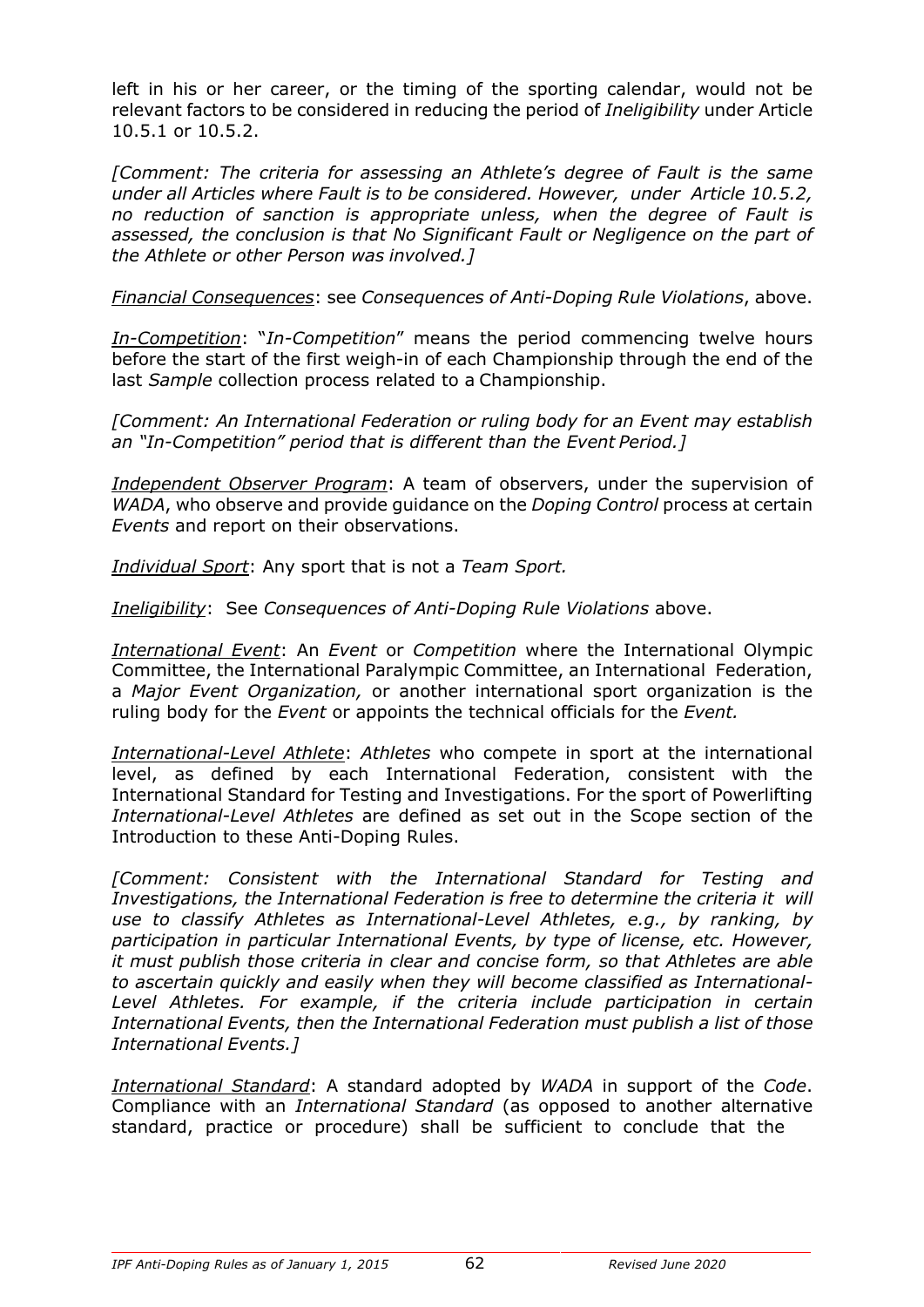procedures addressed by the *International Standard* were performed properly. *Internationa*l *Standards* shall include any Technical Documents issued pursuant to the *International Standard*.

*Major Event Organizations*: The continental associations of *National Olympic Committee*s and other international multi-sport organizations that function as the ruling body for any continental, regional or other *International Event*.

*Marker*: A compound, group of compounds or biological variable(s) that indicates the *Use* of a *Prohibited Substance* or *Prohibited Method.*

*Metabolite*: Any substance produced by a biotransformation process.

*Minor*: A natural *Person* who has not reached the age of eighteen years.

*National Anti-Doping Organization*: The entity(ies) designated by each country as possessing the primary authority and responsibility to adopt and implement anti-doping rules, direct the collection of *Samples*, the management of test results, and the conduct of hearings at the national level. If this designation has not been made by the competent public authority(ies), the entity shall be the country's *National Olympic Committee* or its designee.

*National Event*: A sport *Event* or *Competition* involving *International-* or *National-Level Athletes* that is not an *International Event*.

*National Federation*: A national or regional entity which is a member of or is recognized by the IPF as the entity governing the IPF's sport in that nation or region.

*National-Level Athlete*: *Athletes* who compete in sport at the national level, as defined by each *National Anti-Doping Organization,* consistent with the International Standard for Testing and Investigations.

*National Olympic Committee*: The organization recognized by the International Olympic Committee. The term *National Olympic Committee* shall also include the National Sport Confederation in those countries where the National Sport Confederation assumes typical *National Olympic Committee* responsibilities in the anti-doping area.

*No Fault or Negligence*: The *Athlete* or other *Person's* establishing that he or she did not know or suspect, and could not reasonably have known or suspected even with the exercise of utmost caution, that he or she had *Used* or been administered the *Prohibited Substance* or *Prohibited Method* or otherwise violated an antidoping rule*.* Except in the case of a *Minor*, for any violation of Article 2.1, the *Athlete* must also establish how the *Prohibited Substance* entered his or her system.

*No Significant Fault or Negligence*: The *Athlete* or other *Person's* establishing that his or her *Fault* or negligence, when viewed in the totality of the circumstances and taking into account the criteria for *No Fault* or negligence, was not significant in relationship to the anti-doping rule violation. Except in the case of a *Minor*, for any violation of Article 2.1, the *Athlete* must also establish how the *Prohibited Substance* entered his or her system.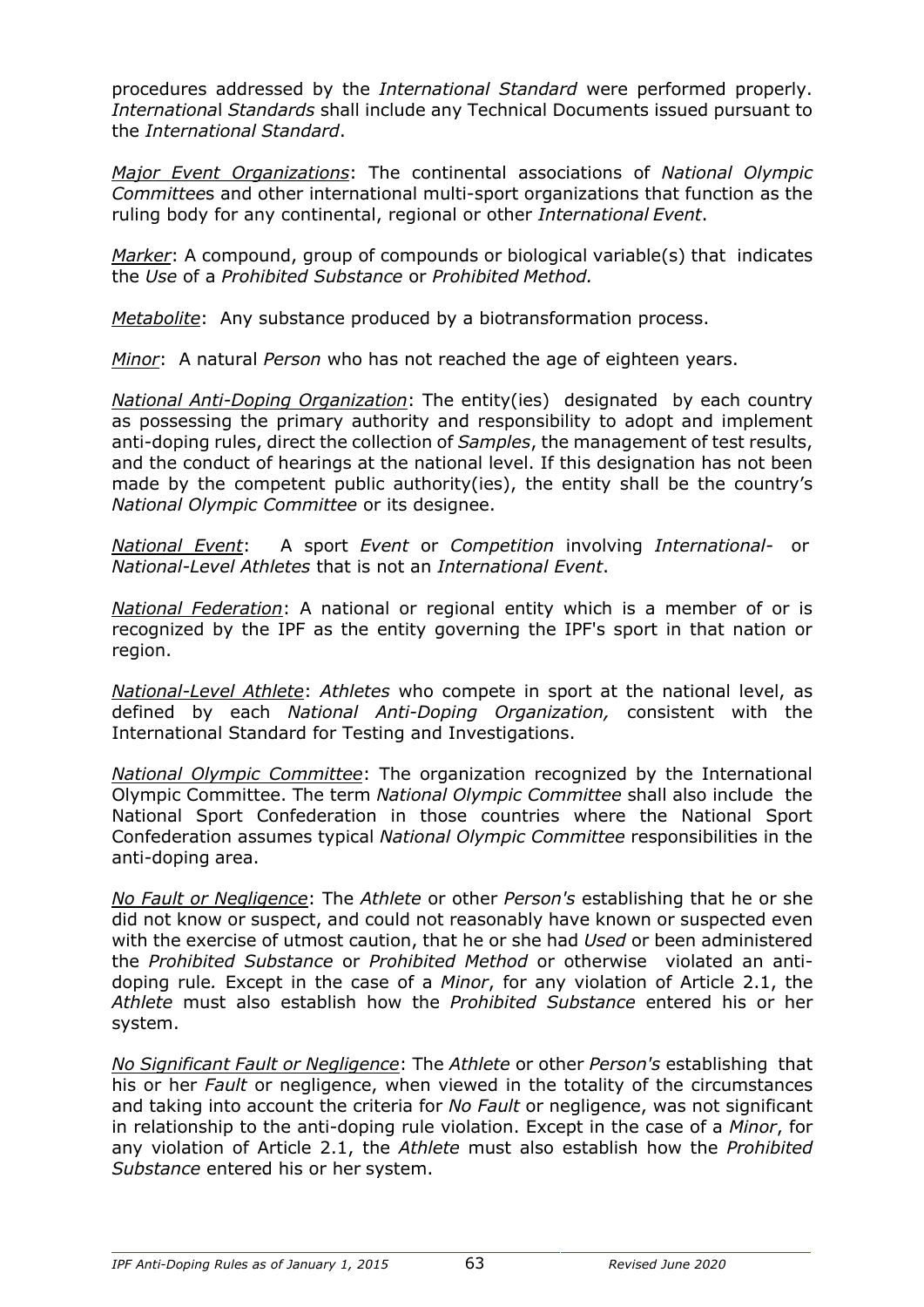*[Comment: For Cannabinoids, an Athlete may establish No Significant Fault or Negligence by clearly demonstrating that the context of the Use was unrelated to sport performance.]*

*Out-of-Competition*: Any period which is not *In-Competition*.

*Participant*: Any *Athlete* or *Athlete Support Person*.

*Person*: A natural *Person* or an organization or other entity.

*Possession*: The actual, physical *Possession*, or the constructive *Possession* (which shall be found only if the *Person* has exclusive control or intends to exercise control over the *Prohibited Substance* or *Prohibited Method* or the premises in which a *Prohibited Substance* or *Prohibited Method* exists); provided, however, that if the *Person* does not have exclusive control over the *Prohibited Substance* or *Prohibited Method* or the premises in which a *Prohibited Substance* or *Prohibited Method*  exists, constructive *Possession* shall only be found if the *Person* knew about the presence of the *Prohibited Substance* or *Prohibited Method* and intended to exercise control over it. Provided, however, there shall be no anti-doping rule violation based solely on *Possession* if, prior to receiving notification of any kind that the *Person* has committed an anti-doping rule violation, the *Person* has taken concrete action demonstrating that the *Person* never intended to have *Possession*  and has renounced *Possession* by explicitly declaring it to an *Anti-Doping Organization*. Notwithstanding anything to the contrary in this definition, the purchase (including by any electronic or other means) of a *Prohibited Substance*  or *Prohibited Method* constitutes *Possession* by the *Person* who makes the purchase.

*[Comment: Under this definition, steroids found in an Athlete's car would constitute a violation unless the Athlete establishes that someone else used the car; in that event, the Anti-Doping Organization must establish that, even though the Athlete did not have exclusive control over the car, the Athlete knew about the steroids and intended to have control over the steroids. Similarly, in the example of steroids found in a home medicine cabinet under the joint control of an Athlete and spouse, the Anti-Doping Organization must establish that the Athlete knew the steroids were in the cabinet and that the Athlete intended to exercise control over the steroids. The act of purchasing a Prohibited Substance alone constitutes Possession, even where, for example, the product does not arrive, is received by someone else, or is sent to a third party address.]*

*Prohibited List*: The List identifying the *Prohibited Substances* and *Prohibited Methods*.

*Prohibited Method*: Any method so described on the *Prohibited List*.

*Prohibited Substance*: Any substance, or class of substances, so described on the *Prohibited List*.

*Provisional Hearing*: For purposes of Article 7.9, an expedited abbreviated hearing occurring prior to a hearing under Article 8 that provides the *Athlete* with notice and an opportunity to be heard in either written or oral form.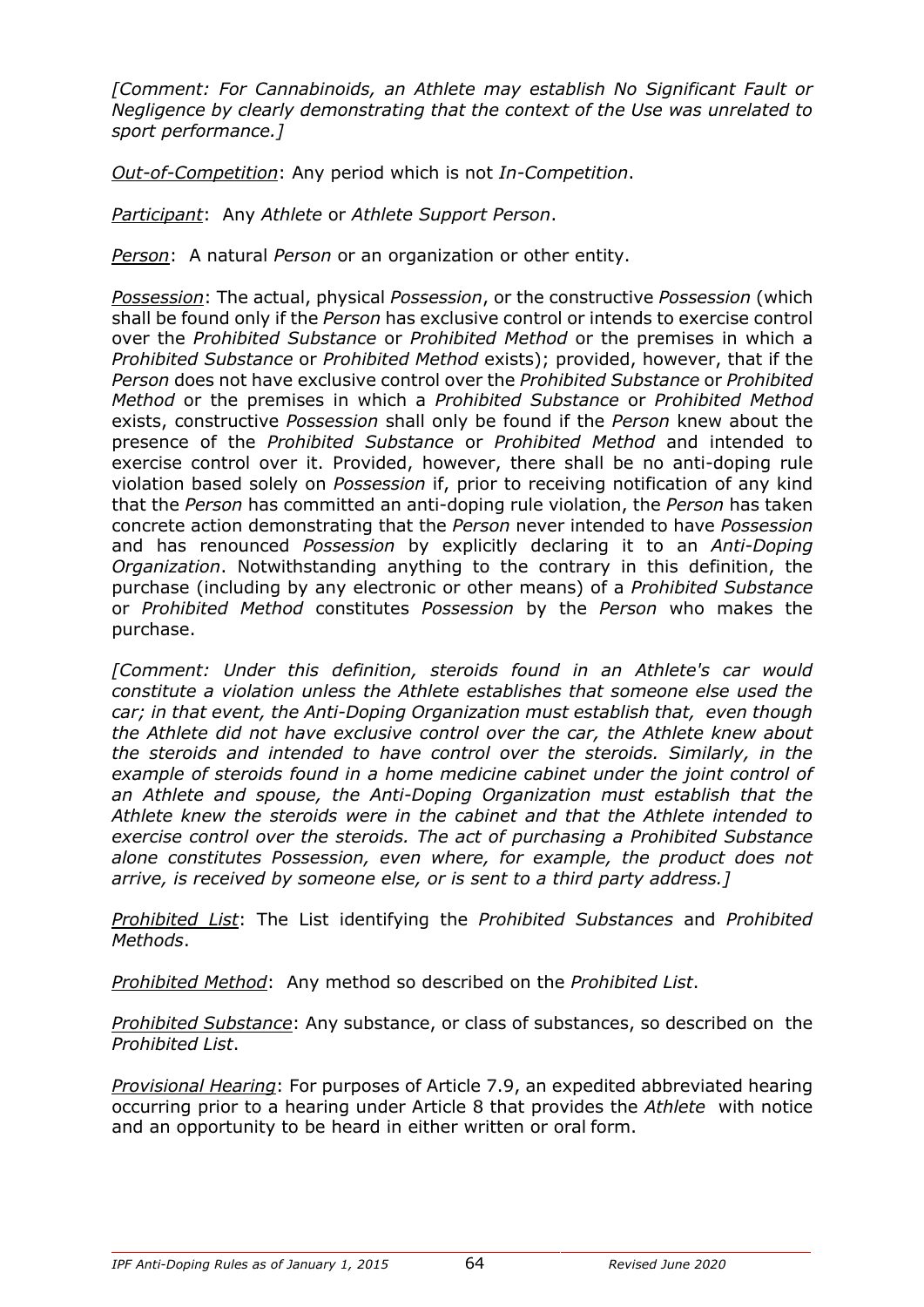*[Comment: A Provisional Hearing is only a preliminary proceeding which may not involve a full review of the facts of the case. Following a Provisional Hearing, the Athlete remains entitled to a subsequent full hearing on the merits of the case. By contrast, an "expedited hearing," as that term is used in Article 7.9, is a full hearing on the merits conducted on an expedited time schedule.]*

*Provisional Suspension*: See *Consequences of Anti-Doping Rule Violations* above.

*Publicly Disclose or Publicly Report*: See *Consequences of Anti-Doping Rule Violations* above.

*Regional Anti-Doping Organization*: A regional entity designated by member countries to coordinate and manage delegated areas of their national anti-doping programs, which may include the adoption and implementation of anti-doping rules, the planning and collection of *Samples*, the management of results, the review of *TUEs*, the conduct of hearings, and the conduct of educational programs at a regional level.

*Registered Testing Pool*: The pool of highest-priority *Athletes* established separately at the international level by International Federations and at the national level by *National Anti-Doping Organizations,* who are subject to focused *In-Competition* and *Out-of-Competition Testing* as part of that International Federation's or *National Anti-Doping Organization*'s test distribution plan and therefore are required to provide whereabouts information as provided in Article 5.6 of the *Code* and the International Standard for Testing and Investigations.

*Sample* or *Specimen*: Any biological material collected for the purposes of *Doping Control*.

*[Comment: It has sometimes been claimed that the collection of blood Samples violates the tenets of certain religious or cultural groups. It has been determined that there is no basis for any such claim.]*

*Signatories*: Those entities signing the *Code* and agreeing to comply with the *Code*, as provided in Article 23 of the *Code*.

*Specified Substance*: See Article 4.2.2.

*Strict Liability*: The rule which provides that under Article 2.1 and Article 2.2, it is not necessary that intent, *Fault*, negligence, or knowing *Use* on the *Athlete's* part be demonstrated by the *Anti-Doping Organization* in order to establish an antidoping rule violation.

*Substantial Assistance*: For purposes of Article 10.6.1, a *Person* providing *Substantial Assistance* must: (1) fully disclose in a signed written statement all information he or she possesses in relation to anti-doping rule violations, and (2) fully cooperate with the investigation and adjudication of any case related to that information, including, for example, presenting testimony at a hearing if requested to do so by an *Anti-Doping Organization* or hearing panel. Further, the information provided must be credible and must comprise an important part of any case which is initiated or, if no case is initiated, must have provided a sufficient basis on which a case could have been brought.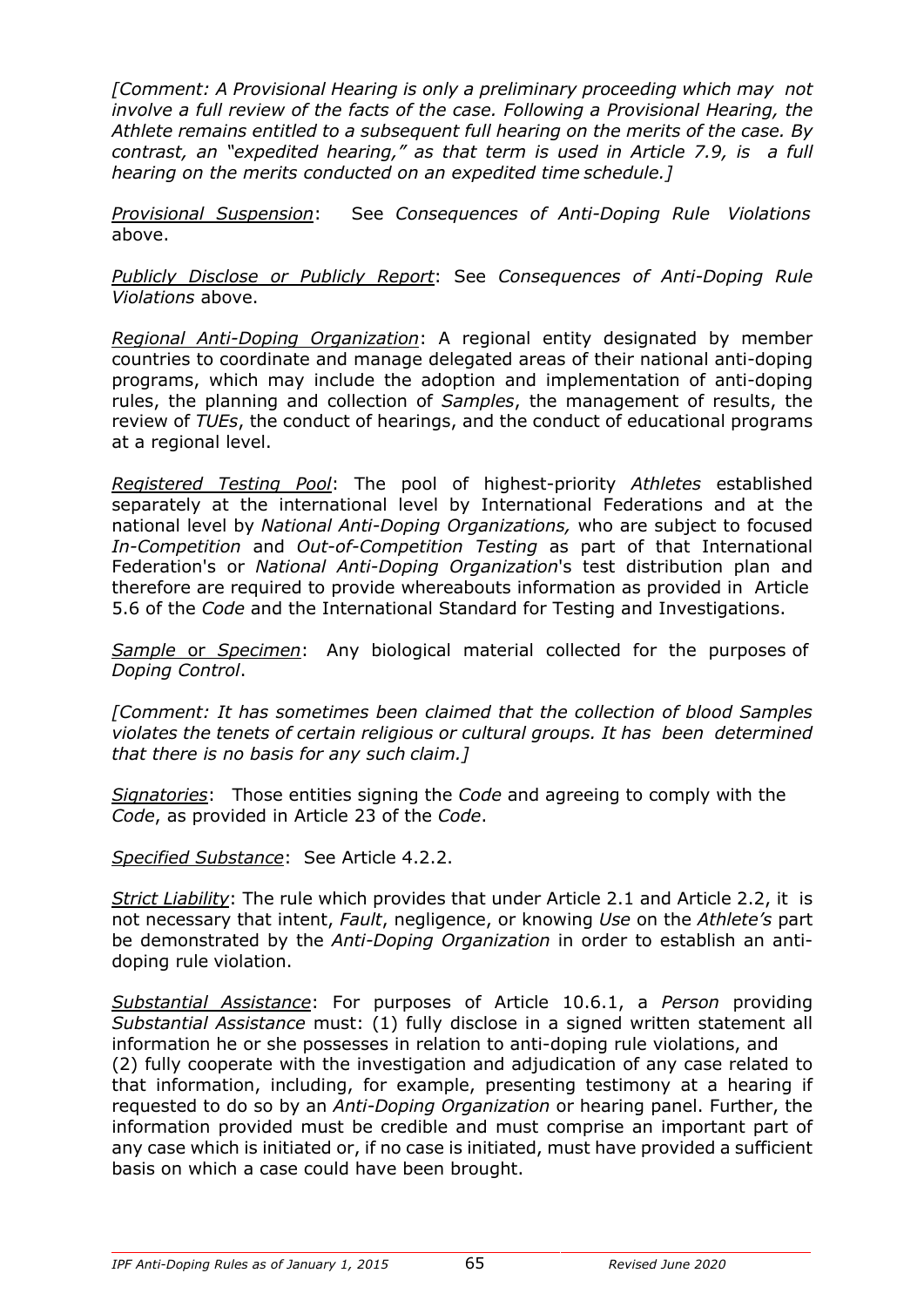*Tampering*: Altering for an improper purpose or in an improper way; bringing improper influence to bear; interfering improperly; obstructing, misleading or engaging in any fraudulent conduct to alter results or prevent normal procedures from occurring.

*Target Testing*: Selection of specific *Athletes* for *Testing* based on criteria set forth in the International Standard for Testing and Investigations.

*Team Sport*: A sport in which the substitution of players is permitted during a *Competition*.

*Testing*: The parts of the *Doping Control* process involving test distribution planning, *Sample* collection, *Sample* handling, and *Sample* transport to the laboratory.

*Testing Pool:* The tier below the *Registered Testing Pool* which includes *Athletes* from whom some whereabouts information is required in order to locate and *Test* the *Athlete Out-of-Competition*.

*Trafficking*: Selling, giving, transporting, sending, delivering or distributing (or *Possessing* for any such purpose) a *Prohibited Substance* or *Prohibited Method*  (either physically or by any electronic or other means) by an *Athlete*, *Athlete Support Person* or any other *Person* subject to the jurisdiction of an *Anti-Doping Organization* to any third party; provided, however, this definition shall not include the actions of "bona fide" medical personnel involving a *Prohibited Substance* used for genuine and legal therapeutic purposes or other acceptable justification, and shall not include actions involving *Prohibited Substances* which are not prohibited in *Out-of-Competition Testing* unless the circumstances as a whole demonstrate such *Prohibited Substances* are not intended for genuine and legal therapeutic purposes or are intended to enhance sport performance.

*TUE*: Therapeutic Use Exemption, as described in Article 4.4.

*UNESCO Convention*: The International Convention against Doping in Sport adopted by the 33<sup>rd</sup> session of the UNESCO General Conference on 19 October, 2005 including any and all amendments adopted by the States Parties to the Convention and the Conference of Parties to the International Convention against Doping in Sport.

*Use*: The utilization, application, ingestion, injection or consumption by any means whatsoever of any *Prohibited Substance* or *Prohibited Method*.

*WADA*: The World Anti-Doping Agency.

*[Comment: Defined terms shall include their plural and possessive forms, as well as those terms used as other parts of speech].*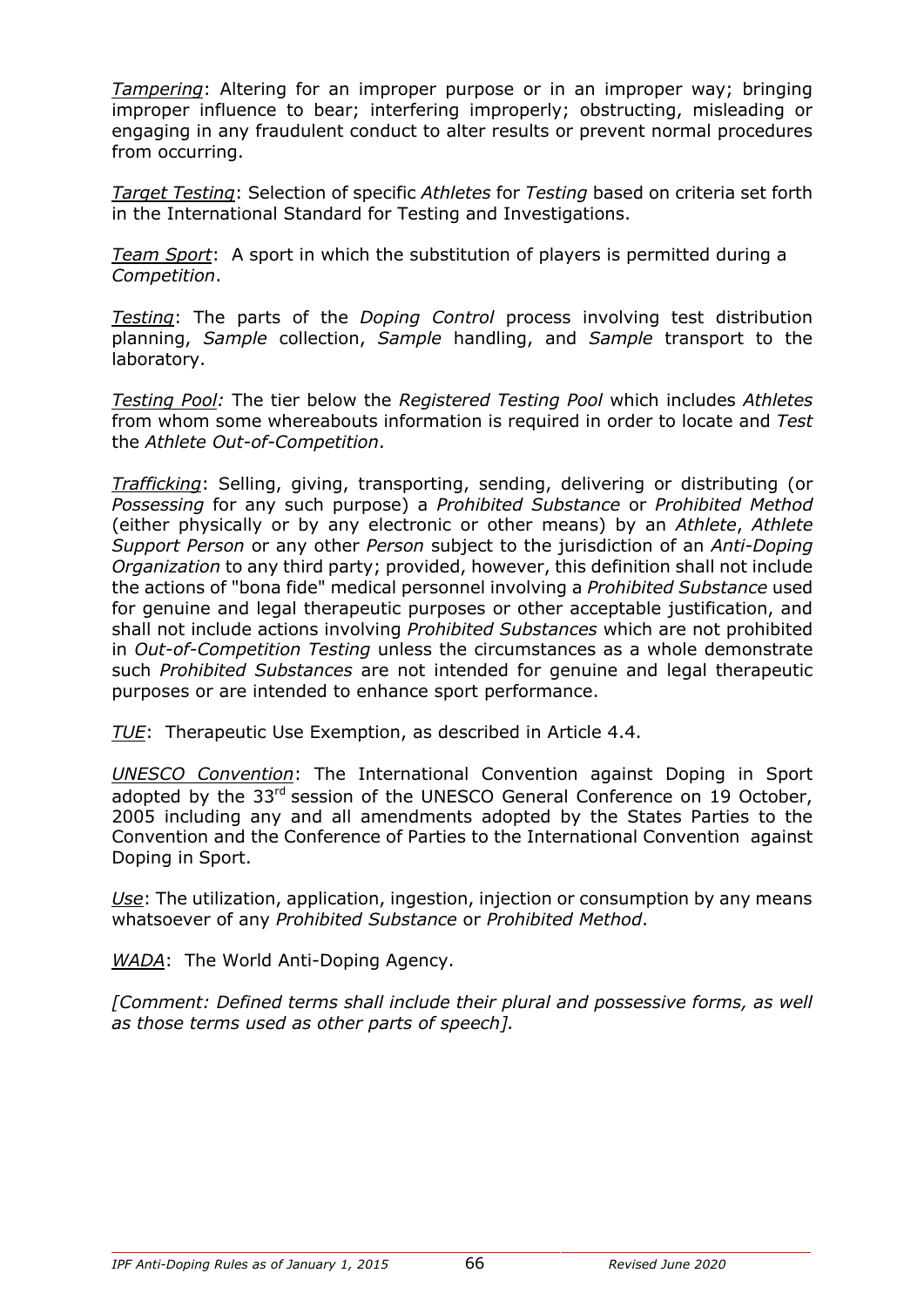## **APPENDIX 2 EXAMPLES OF THE APPLICATION OF ARTICLE 10**

#### EXAMPLE 1.

Facts: An *Adverse Analytical Finding* results from the presence of an anabolic steroid in an *In-Competition* test (Article 2.1); the *Athlete* promptly admits the anti-doping rule violation; the *Athlete* establishes *No Significant Fault or Negligence*; and the *Athlete* provides *Substantial Assistance*.

#### Application of *Consequences*:

1. The starting point would be Article 10.2. Because the *Athlete* is deemed to have *No Significant Fault* that would be sufficient corroborating evidence (Articles 10.2.1.1 and 10.2.3) that the anti-doping rule violation was not intentional, the period of *Ineligibility* would thus be two years, not four years (Article 10.2.2).

2. In a second step, the panel would analyze whether the *Fault*-related reductions (Articles 10.4 and 10.5) apply. Based on *No Significant Fault or Negligence* (Article 10.5.2) since the anabolic steroid is not a *Specified Substance*, the applicable range of sanctions would be reduced to a range of two years to one year (minimum one-half of the two year sanction). The panel would then determine the applicable period of *Ineligibility* within this range based on the *Athlete's* degree of *Fault*. (Assume for purposes of illustration in this example that the panel would otherwise impose a period of *Ineligibility* of 16 months.)

3. In a third step, the panel would assess the possibility for suspension or reduction under Article 10.6 (reductions not related to *Fault*). In this case, only Article 10.6.1 (*Substantial Assistance)* applies. (Article 10.6.3, Prompt Admission, is not applicable because the period of *Ineligibility* is already below the two-year minimum set forth in Article 10.6.3.) Based on *Substantial Assistance*, the period of *Ineligibility* could be suspended by three-quarters of 16 months.\* The minimum period of *Ineligibility* would thus be four months. (Assume for purposes of illustration in this example that the panel suspends ten months and the period of *Ineligibility* would thus be six months.)

4. Under Article 10.11, the period of *Ineligibility*, in principle, starts on the date of the final hearing decision. However, because the *Athlete* promptly admitted the anti-doping rule violation, the period of *Ineligibility* could start as early as the date of *Sample* collection, but in any event the *Athlete* would have to serve at least one-half of the *Ineligibility* period (i.e., three months) after the date of the hearing decision (Article 10.11.2).

5. Since the *Adverse Analytical Finding* was committed in a *Competition*, the panel would have to automatically *Disqualify* the result obtained in that *Competition* (Article 9).

6. According to Article 10.8, all results obtained by the *Athlete* subsequent to the date of the *Sample* collection until the start of the period of *Ineligibility* would also be *Disqualified* unless fairness requires otherwise.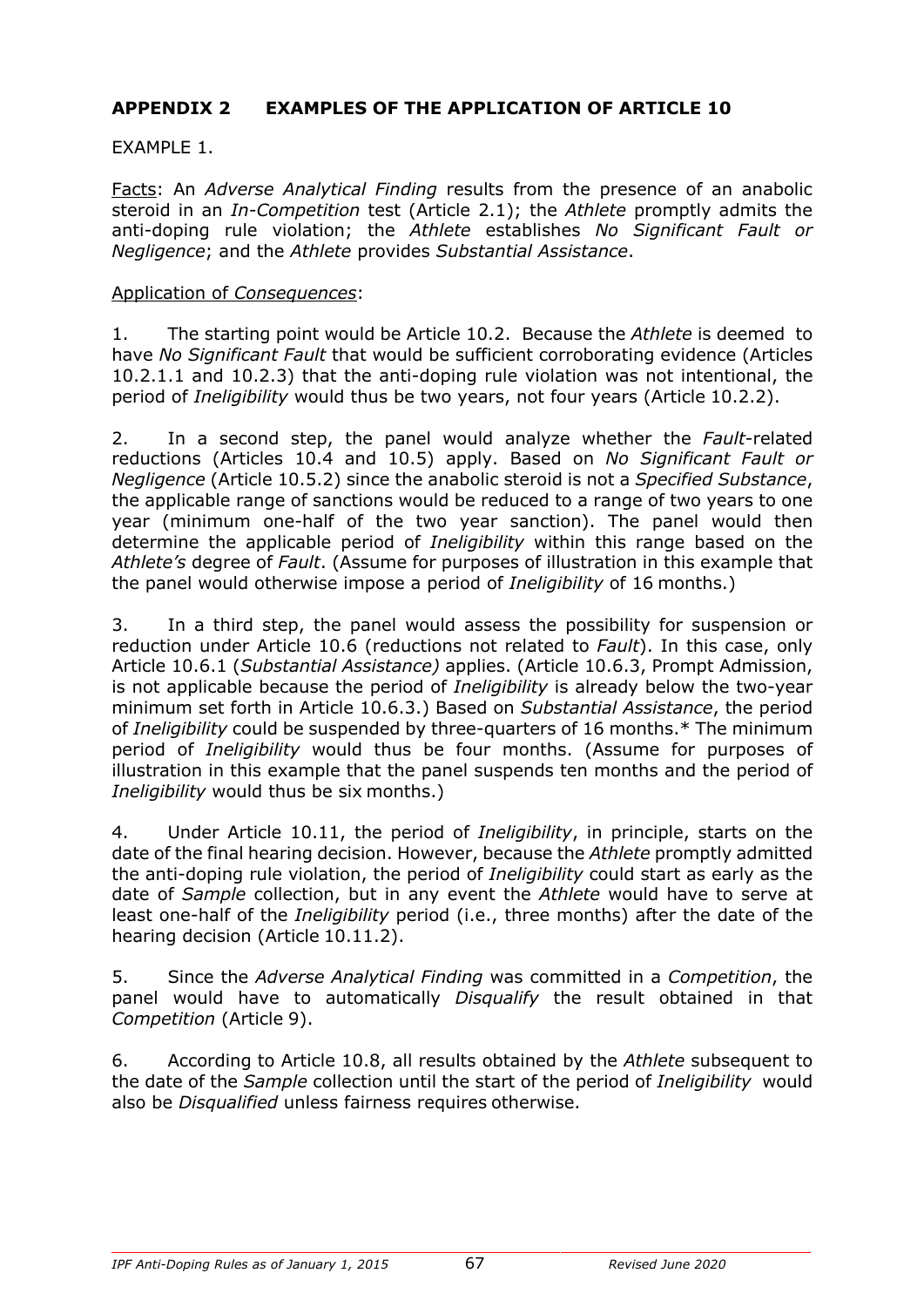7. The information referred to in Article 14.3.2 must be *Publicly Disclosed*, unless the *Athlete* is a *Minor*, since this is a mandatory part of each sanction (Article 10.13).

8. The *Athlete* is not allowed to participate in any capacity in a *Competition* or other sport-related activity under the authority of any *Signatory* or its affiliates during the *Athlete's* period of *Ineligibility* (Article 10.12.1). However, the *Athlete*  may return to train with a team or to use the facilities of a club or other member organization of a *Signatory* or its affiliates during the shorter of:

(a) the last two months of the *Athlete's* period of *Ineligibility*, or (b) the last onequarter of the period of *Ineligibility* imposed (Article 10.12.2). Thus, the *Athlete*  would be allowed to return to training one and one-half months before the end of the period of *Ineligibility*.

# EXAMPLE 2.

Facts: An *Adverse Analytical Finding* results from the presence of a stimulant which is a *Specified Substance* in an *In-Competition* test (Article 2.1); the *Anti- Doping Organization* is able to establish that the *Athlete* committed the anti- doping rule violation intentionally; the *Athlete* is not able to establish that the *Prohibited Substance* was *Used Out-of-Competition* in a context unrelated to sport performance; the *Athlete* does not promptly admit the anti-doping rule violation as alleged; the *Athlete* does provide *Substantial Assistance*.

#### Application of Consequences:

1. The starting point would be Article 10.2. Because the *Anti-Doping Organization* can establish that the anti-doping rule violation was committed intentionally and the *Athlete* is unable to establish that the substance was permitted *Out-of-Competition* and the *Use* was unrelated to the *Athlete's* sport performance (Article 10.2.3), the period of *Ineligibility* would be four years (Article 10.2.1.2).

2. Because the violation was intentional, there is no room for a reduction based on *Fault* (no application of Articles 10.4 and 10.5). Based on *Substantial Assistance*, the sanction could be suspended by up to three-quarters of the four years.\* The minimum period of *Ineligibility* would thus be one year.

3. Under Article 10.11, the period of *Ineligibility* would start on the date of the final hearing decision.

4. Since the *Adverse Analytical Finding* was committed in a *Competition*, the panel would automatically *Disqualify* the result obtained in the *Competition*.

5. According to Article 10.8, all results obtained by the *Athlete* subsequent to the date of *Sample* collection until the start of the period of *Ineligibility* would also be *Disqualified* unless fairness requires otherwise.

6. The information referred to in Article 14.3.2 must be *Publicly Disclosed*, unless the *Athlete* is a *Minor*, since this is a mandatory part of each sanction (Article 10.13).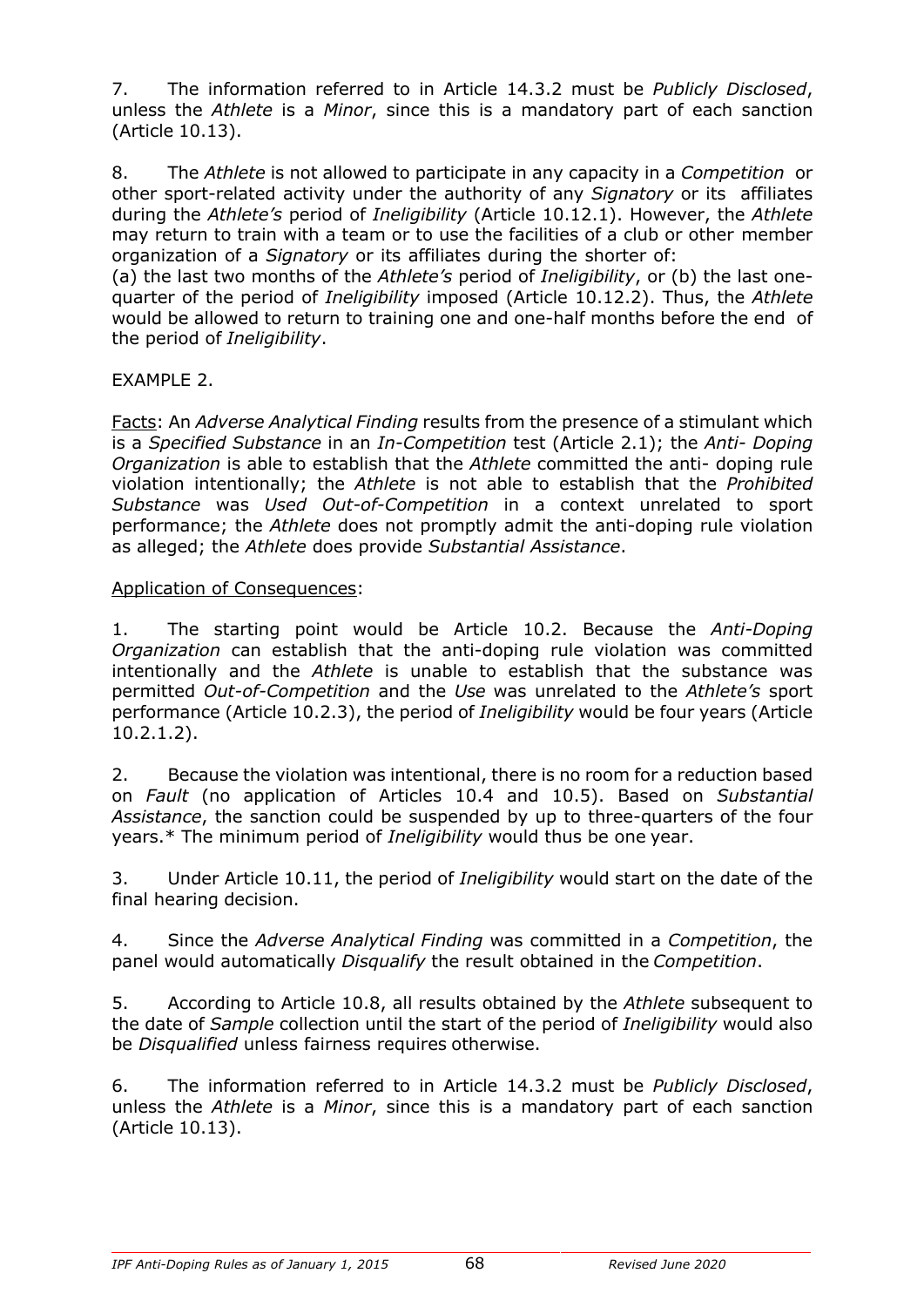7. The *Athlete* is not allowed to participate in any capacity in a *Competition* or other sport-related activity under the authority of any *Signatory* or its affiliates during the *Athlete's* period of *Ineligibility* (Article 10.12.1). However, the *Athlete*  may return to train with a team or to use the facilities of a club or other member organization of a *Signatory* or its affiliates during the shorter of:

(a) the last two months of the *Athlete's* period of *Ineligibility*, or (b) the last onequarter of the period of *Ineligibility* imposed (Article 10.12.2). Thus, the *Athlete*  would be allowed to return to training two months before the end of the period of *Ineligibility*.

#### EXAMPLE 3.

Facts: An *Adverse Analytical Finding* results from the presence of an anabolic steroid in *an Out-of-Competition* test (Article 2.1); the *Athlete* establishes *No Significant Fault or Negligence*; the *Athlete* also establishes that the *Adverse Analytical Finding* was caused by a *Contaminated Product*.

#### Application of Consequences:

1. The starting point would be Article 10.2. Because the *Athlete* can establish through corroborating evidence that he did not commit the anti-doping rule violation intentionally, i.e., he had *No Significant Fault* in *Using* a *Contaminated Product* (Articles 10.2.1.1 and 10.2.3), the period of *Ineligibility* would be two years (Articles 10.2.2).

2. In a second step, the panel would analyze the *Fault*-related possibilities for reductions (Articles 10.4 and 10.5). Since the *Athlete* can establish that the antidoping rule violation was caused by a *Contaminated Product* and that he acted with *No Significant Fault or Negligence* based on Article 10.5.1.2, the applicable range for the period of *Ineligibility* would be reduced to a range of two years to a reprimand. The panel would determine the period of *Ineligibility* within this range, based on the *Athlete's* degree of *Fault*. (Assume for purposes of illustration in this example that the panel would otherwise impose a period of *Ineligibility* of four months.)

3. According to Article 10.8, all results obtained by the *Athlete* subsequent to the date of *Sample* collection until the start of the period of *Ineligibility* would be *Disqualified* unless fairness requires otherwise.

4. The information referred to in Article 14.3.2 must be *Publicly Disclosed*, unless the *Athlete* is a *Minor*, since this is a mandatory part of each sanction (Article 10.13).

5. The *Athlete* is not allowed to participate in any capacity in a *Competition* or other sport-related activity under the authority of any *Signatory* or its affiliates during the *Athlete's* period of *Ineligibility* (Article 10.12.1). However, the *Athlete*  may return to train with a team or to use the facilities of a club or other member organization of a *Signatory* or its affiliates during the shorter of:

(a) the last two months of the *Athlete's* period of *Ineligibility*, or (b) the last onequarter of the period of *Ineligibility* imposed (Article 10.12.2). Thus, the *Athlete*  would be allowed to return to training one month before the end of the period of *Ineligibility*.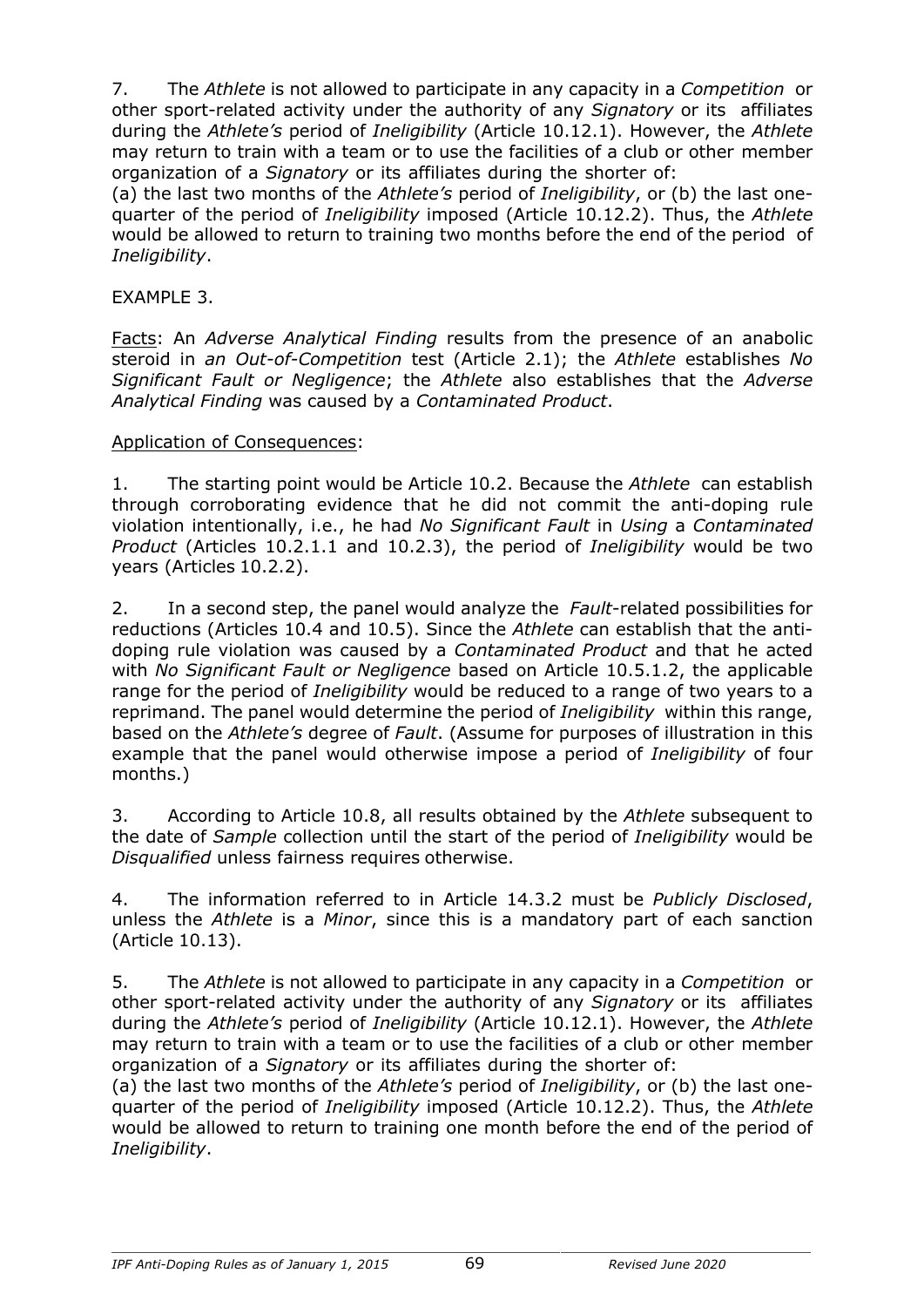#### EXAMPLE 4.

Facts: An *Athlete* who has never had an *Adverse Analytical Finding* or been confronted with an anti-doping rule violation spontaneously admits that she *Used*  an anabolic steroid to enhance her performance. The *Athlete* also provides *Substantial Assistance*.

#### Application of Consequences:

1. Since the violation was intentional, Article 10.2.1 would be applicable and the basic period of *Ineligibility* imposed would be four years.

*2.* There is no room for *Fault*-related reductions of the period of *Ineligibility* (no application of Articles 10.4 and 10.5).

3. Based on the *Athlete's* spontaneous admission (Article 10.6.2) alone, the period of *Ineligibility* could be reduced by up to one-half of the four years. Based on the *Athlete's Substantial Assistance* (Article 10.6.1) alone, the period of *Ineligibility* could be suspended up to three-quarters of the four years.\* Under Article 10.6.4, in considering the spontaneous admission and *Substantial Assistance* together, the most the sanction could be reduced or suspended would be up to three-quarters of the four years. The minimum period of *Ineligibility*  would be one year.

4. The period of *Ineligibility*, in principle, starts on the day of the final hearing decision (Article 10.11). If the spontaneous admission is factored into the reduction of the period of *Ineligibility*, an early start of the period of *Ineligibility*  under Article 10.11.2 would not be permitted. The provision seeks to prevent an *Athlete* from benefitting twice from the same set of circumstances. However, if the period of *Ineligibility* was suspended solely on the basis of *Substantial Assistance*, Article 10.11.2 may still be applied, and the period of *Ineligibility*  started as early as the *Athlete's* last *Use* of the anabolic steroid.

5. According to Article 10.8, all results obtained by the *Athlete* subsequent to the date of the anti-doping rule violation until the start of the period of *Ineligibility*  would be *Disqualified* unless fairness requires otherwise.

6. The information referred to in Article 14.3.2 must be *Publicly Disclosed*, unless the *Athlete* is a *Minor*, since this is a mandatory part of each sanction (Article 10.13).

7. The *Athlete* is not allowed to participate in any capacity in a *Competition* or other sport-related activity under the authority of any *Signatory* or its affiliates during the *Athlete's* period of *Ineligibility* (Article 10.12.1). However, the *Athlete*  may return to train with a team or to use the facilities of a club or other member organization of a *Signatory* or its affiliates during the shorter of:

(a) the last two months of the *Athlete's* period of *Ineligibility*, or (b) the last onequarter of the period of *Ineligibility* imposed (Article 10.12.2). Thus, the *Athlete*  would be allowed to return to training two months before the end of the period of *Ineligibility*.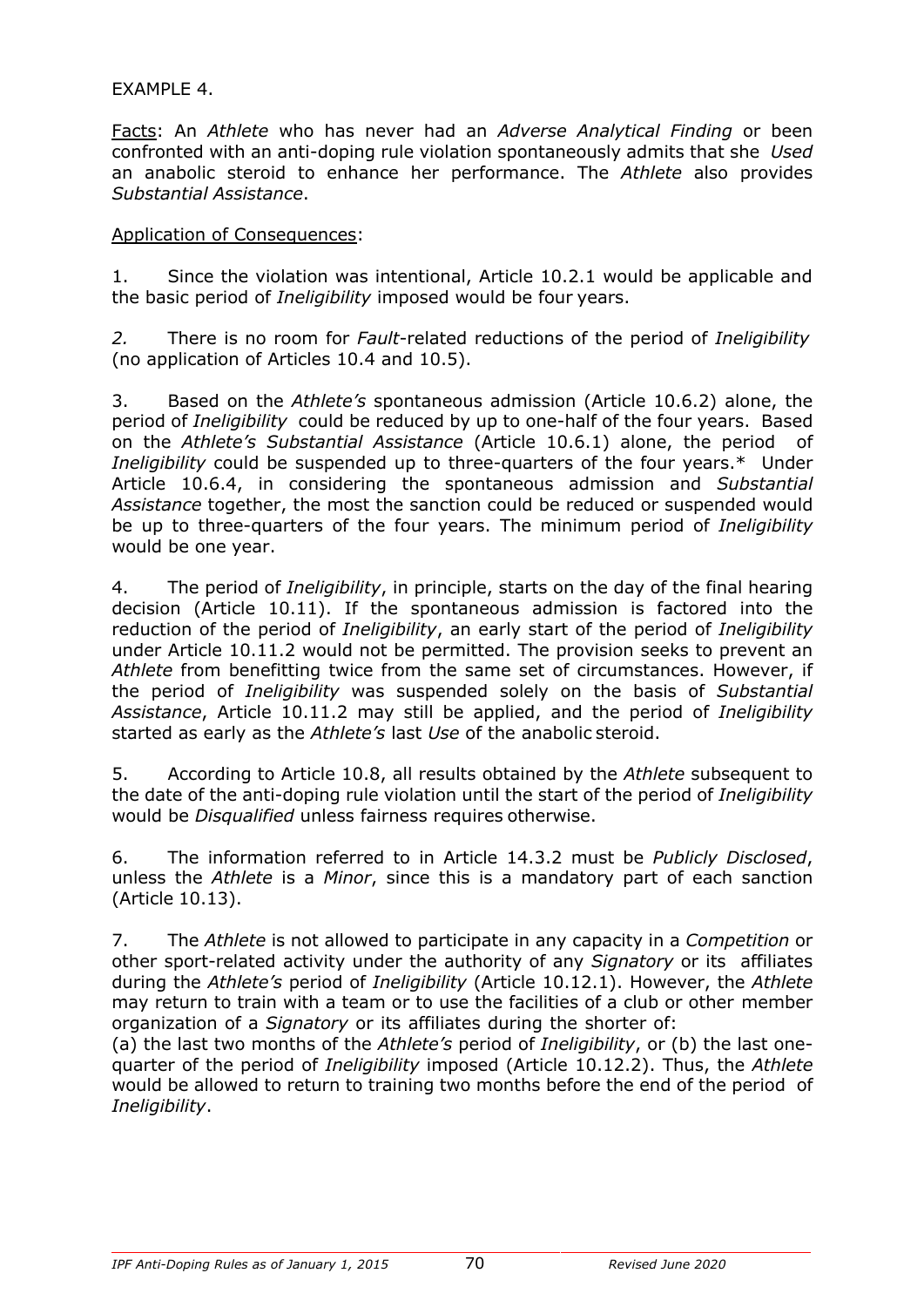#### EXAMPLE 5.

Facts: An *Athlete Support Person* helps to circumvent a period of *Ineligibility*  imposed on an *Athlete* by entering him into a *Competition* under a false name. The *Athlete Support Person* comes forward with this anti-doping rule violation (Article 2.9) spontaneously before being notified of an anti-doping rule violation by an *Anti-Doping Organization.*

#### Application of Consequences*:*

1. According to Article 10.3.4, the period of *Ineligibility* would be from two up to four years, depending on the seriousness of the violation. (Assume for purposes of illustration in this example that the panel would otherwise impose a period of *Ineligibility* of three years.)

2. There is no room for *Fault*-related reductions since intent is an element of the anti-doping rule violation in Article 2.9 (see comment to Article 10.5.2).

3. According to Article 10.6.2, provided that the admission is the only reliable evidence, the period of *Ineligibility* may be reduced down to one-half. (Assume for purposes of illustration in this example that the panel would impose a period of *Ineligibility* of 18 months.)

4. The information referred to in Article 14.3.2 must be *Publicly Disclosed*  unless the *Athlete Support Person* is a *Minor*, since this is a mandatory part of each sanction (Article 10.13).

#### EXAMPLE 6.

Facts: An *Athlete* was sanctioned for a first anti-doping rule violation with a period of *Ineligibility* of 14 months, of which four months were suspended because of *Substantial Assistance*. Now, the *Athlete* commits a second anti- doping rule violation resulting from the presence of a stimulant which is not a *Specified Substance* in an *In-Competition* test (Article 2.1); the *Athlete* establishes *No Significant Fault or Negligence*; and the *Athlete* provided *Substantial Assistance*. If this were a first violation, the panel would sanction the *Athlete* with a period of *Ineligibility* of 16 months and suspend six months for *Substantial Assistance*.

#### Application of Consequences:

1. Article 10.7 is applicable to the second anti-doping rule violation because Article 10.7.4.1 and Article 10.7.5 apply.

2. Under Article 10.7.1, the period of Ineligibility would be the greater of:

- (a) six months;
- (b) one-half of the period of *Ineligibility* imposed for the first anti- doping rule violation without taking into account any reduction under Article 10.6 (in this example, that would equal one-half of 14 months, which is seven months); or
- (c) twice the period of *Ineligibility* otherwise applicable to the second anti-doping rule violation treated as if it were a first violation,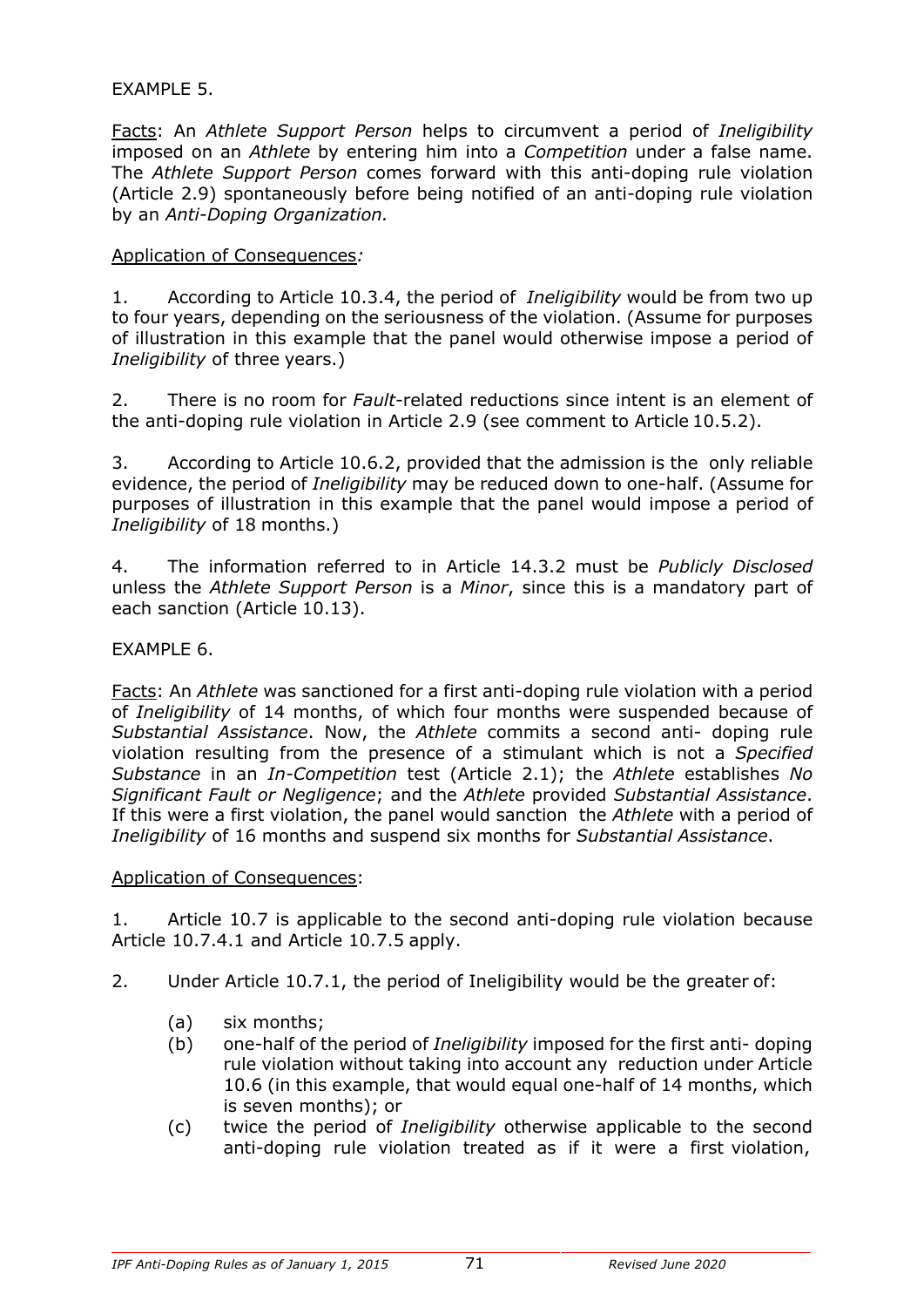without taking into account any reduction under Article 10.6 (in this example, that would equal two times 16 months, which is 32 months).

Thus, the period of *Ineligibility* for the second violation would be the greater of (a), (b) and (c), which is a period of *Ineligibility* of 32 months.

3. In a next step, the panel would assess the possibility for suspension or reduction under Article 10.6 (non-*Fault*-related reductions). In the case of the second violation, only Article 10.6.1 (*Substantial Assistance*) applies. Based on *Substantial Assistance*, the period of *Ineligibility* could be suspended by threequarters of 32 months.\* The minimum period of *Ineligibility* would thus be eight months. (Assume for purposes of illustration in this example that the panel suspends eight months of the period of *Ineligibility* for *Substantial Assistance*, thus reducing the period of *Ineligibility* imposed to two years.)

*4.* Since the *Adverse Analytical Finding* was committed in a *Competition*, the panel would automatically *Disqualify* the result obtained in the *Competition.*

5. According to Article 10.8, all results obtained by the *Athlete* subsequent to the date of *Sample* collection until the start of the period of *Ineligibility* would also be *Disqualified* unless fairness requires otherwise.

6. The information referred to in Article 14.3.2 must be *Publicly Disclosed*, unless the *Athlete* is a *Minor*, since this is a mandatory part of each sanction (Article 10.13).

7. The *Athlete* is not allowed to participate in any capacity in a *Competition* or other sport-related activity under the authority of any *Signatory* or its affiliates during the *Athlete's* period of *Ineligibility* (Article 10.12.1). However, the *Athlete*  may return to train with a team or to use the facilities of a club or other member organization of a *Signatory* or its affiliates during the shorter of:

(a) the last two months of the *Athlete's* period of *Ineligibility*, or (b) the last onequarter of the period of *Ineligibility* imposed (Article 10.12.2). Thus, the *Athlete*  would be allowed to return to training two months before the end of the period of *Ineligibility*

<sup>\*</sup> Upon the approval of *WADA* in exceptional circumstances, the maximum suspension of the period of *Ineligibility* for *Substantial Assistance* may be greater than three-quarters and reporting and publication may be delayed.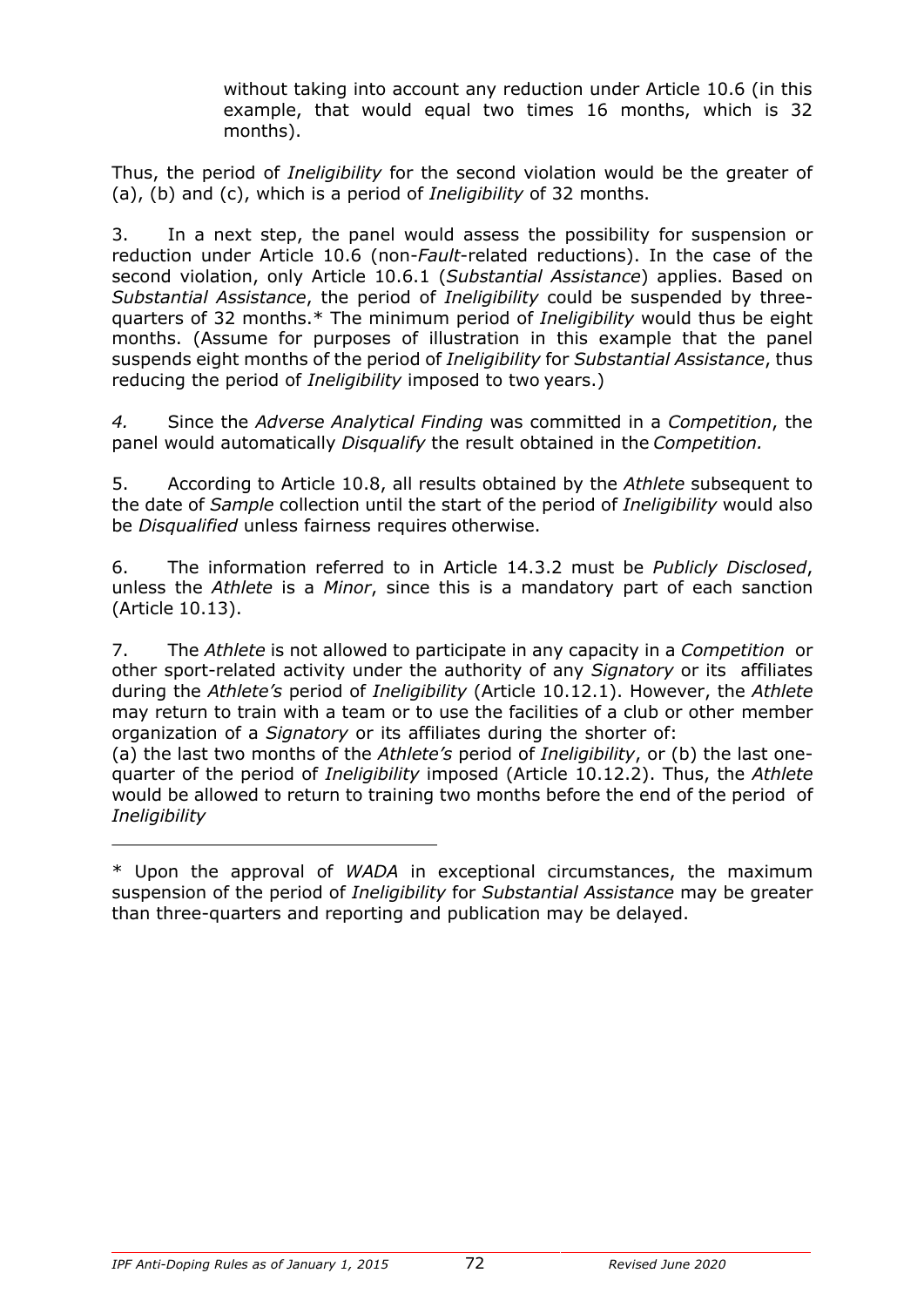# **APPENDIX 3 Consent Form**

As a member of and/or a participant in an event National Federation authorized or recognized by the International Powerlifting Federation (IPF), I hereby declare as follows:

I acknowledge that I am bound by, and confirm that I shall comply with, all of the provisions of the IPF Anti-Doping Rules (as amended from time to time) and the *International Standards* issued by the World Anti-Doping Agency and published on its website.

I acknowledge the authority of the IPF [and its member National Federations and/or National Anti-Doping Organizations] under the IPF Anti-Doping Rules to enforce, to manage results under, and to impose sanctions in accordance with the IPF Anti-Doping Rules.

**I also acknowledge and agree that any dispute arising out of a decision made pursuant to the IPF Anti-Doping Rules, after exhaustion of the process expressly provided for in the IPF Anti-Doping Rules, may be appealed exclusively as provided in Article 13 of the IPF Anti-Doping Rules to an appellate body for final and binding arbitration, which in the case of International-Level Athletes is the Court of Arbitration for Sport (CAS).**

I acknowledge and agree that the decisions of the arbitral appellate body referenced above shall be final and enforceable, and that I will not bring any claim, arbitration, lawsuit or litigation in any other court or tribunal.

I have read and understand the present declaration.

Date **Date** Print Name (Last Name, First Name

(Day/Month/Year) legal guardian)

Date of Birth Signature (or if a minor, signature of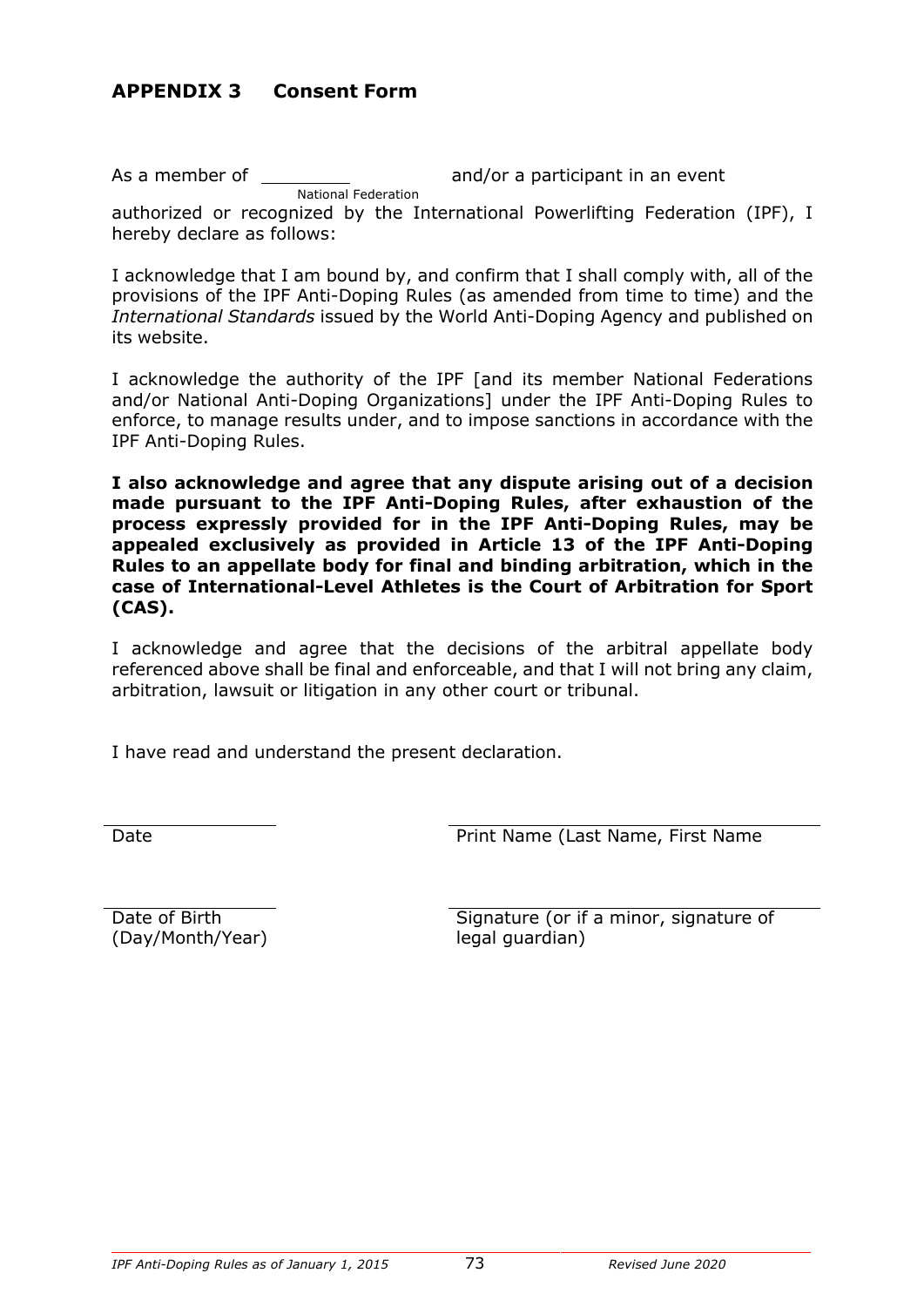## **APPENDIX 4 - Guidelines for Identification, Reporting, Authorized Persons, Storing the Samples, Exceptional Circumstances**

## **1. Identification of an Athlete selected to provide a Sample (refer to clause 5.3.4 of the ISTI)**

The Athlete selected to provide a Sample must show his/her identification whether by passport or other reliable identification card. This ensures the selected Athlete is the Athlete who is notified. The method of identification of the Athlete shall be recorded on the doping control documentation.

#### **2. Delayed reporting to the Doping Control Station/leaving the Doping Control Station temporarily (refer to clause 5.4.4 of the ISTI)**

The DCO/Chaperone may at his/her discretion consider any reasonable third party request or any request by the Athlete for permission to delay reporting to the Doping Control Station following acknowledgment and acceptance of notification, and/or to leave the Doping Control Station temporarily after arrival, and may grant such permission if the Athlete can be continuously chaperoned and kept under direct observation during the delay.

Delayed reporting to/temporary departure from the *Doping Control* Station may be permitted e.g. for the following activities:

- a) For In-Competition Testing:
	- i) Participation in a presentation ceremony;
	- ii) Fulfilment of media commitments;
	- iii) Performing a warm down;
	- iv) Obtaining necessary medical treatment;
	- v) Locating a representative and/or interpreter;
	- vi) Obtaining photo identification; or
	- vii) Any other reasonable circumstances, as determined by the DCO, taking into account any instructions of the *Testing* Authority.
- b) For Out-of-Competition Testing:
	- i) Locating a representative;
	- ii) Completing a training session;
	- iii) Receiving necessary medical treatment;
	- iv) Obtaining photo identification; or
	- v) Any other reasonable circumstances, as determined by the *Doping Control Offi*cer, taking into account any instructions of the *Testing*  Authority.

#### **3. Persons who may be authorized to present during the Sample Collection Session (refer to clause 6.3.3 of the ISTI)**

The IPF's criteria for who may be authorised to present during the Sample Collection Session in addition to the Sample Collection Personnel includes at a minimum the following: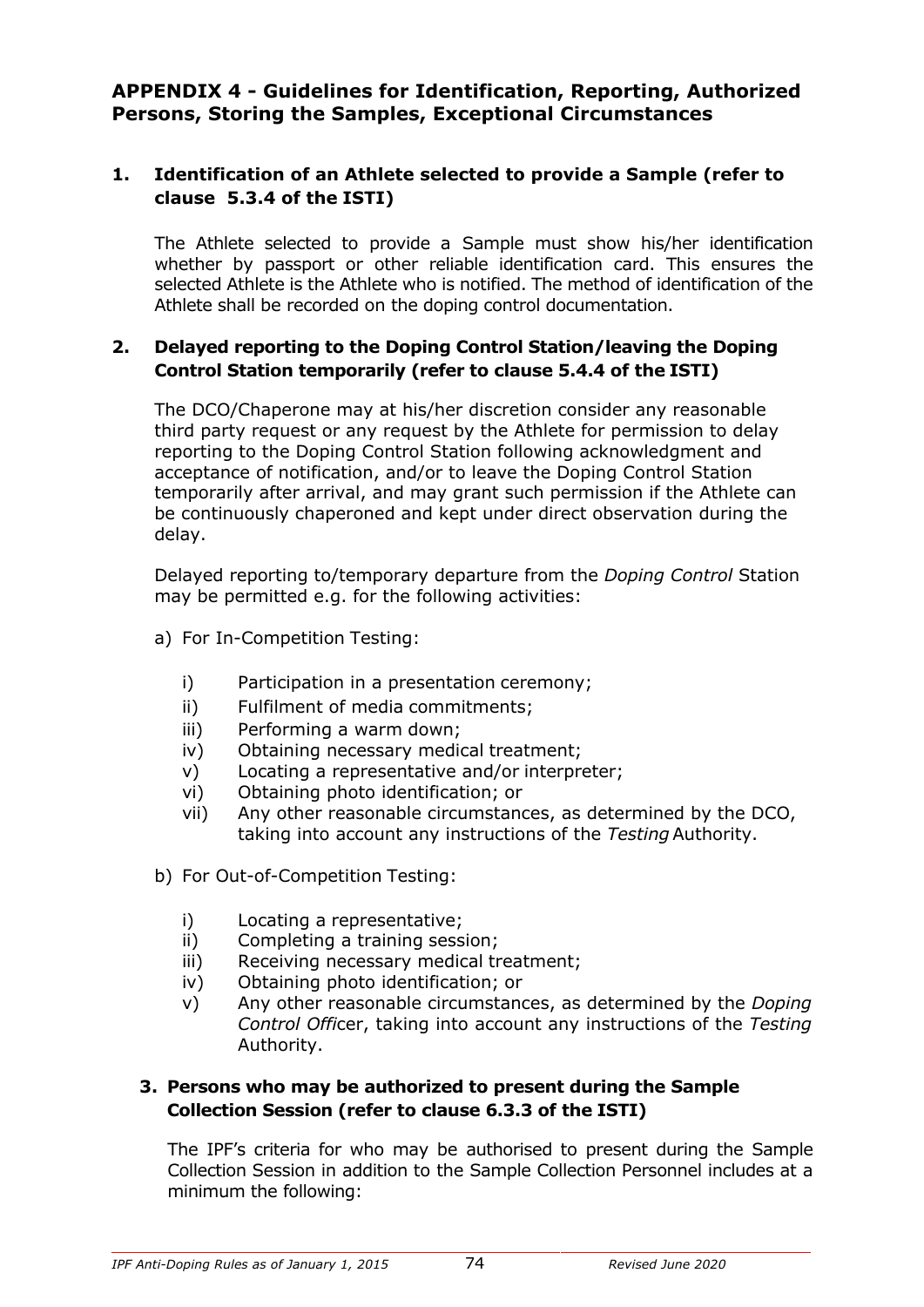- a) An Athlete's entitlement to be accompanied by a representative and/or interpreter during the Sample Collection Session, except when the Athlete is passing a urine Sample;
- b) A Minor Athlete's entitlement (as provided for in Annex C to the ISTI – Modifications for Athletes who are Minors), and the witnessing DCO/Chaperone's entitlement to have a representative observe the witnessing DCO/Chaperone when the Minor Athlete is passing a urine Sample, but without the representative directly observing the passing of the Sample unless requested to do so by the Minor Athlete;
- c) The entitlement of an Athlete with an impairment to be accompanied by a representative as provided for in Annex B to the ISTI - Modifications for Athletes with impairments;
- d) A WADA observer where applicable under the Event Advisory Program. The WADA observer shall not directly observe the passing of a urine Sample.

#### **4. Sample Storage (refer to clause 8.3.1 of the ISTI)**

- 4.1 The DCO has the responsibility for ensuring, in accordance with the *IPF* criteria for *Sample* storage that all *Sample*s are stored in a manner that protects their identity, integrity and security prior to transport from the Doping Control Station.
- 4.2 *Sample*s must not be left unattended, unless they are locked away in a refrigerator or cupboard, for example. Access shall be restricted to authorized Sample collecting personnel.
- 4.3 Where possible, *Sample*s should be stored in a cool environment. Warm conditions should be avoided.
- 4.4 The DCO shall accurately complete appropriate documentation for each transport bag/container to ensure that the laboratory can verify the contents of the bag/container.
- 4.5 The DCO shall follow the *IPF*'s system to ensure that, where required, instructions for the type of analysis to be conducted are provided to the laboratory.
- 4.6 The DCO shall complete the laboratory advice form/Chain of Custody form. The laboratory copy of this form(s) and the laboratory copy of the *Doping Control* form should be placed in the transport bag with the *Sample*s, and sealed, preferably in the presence of a second person. Documentation identifying the *Athlete* shall not be included with the *Sample*s.
- 4.7 If relevant, the DCO should record the times the transport bag is opened and re-sealed on the laboratory advice form or Chain of Custody form.
- 4.8 The DCO shall keep the *Sample*s secured and under his or her control until they are passed to the courier.